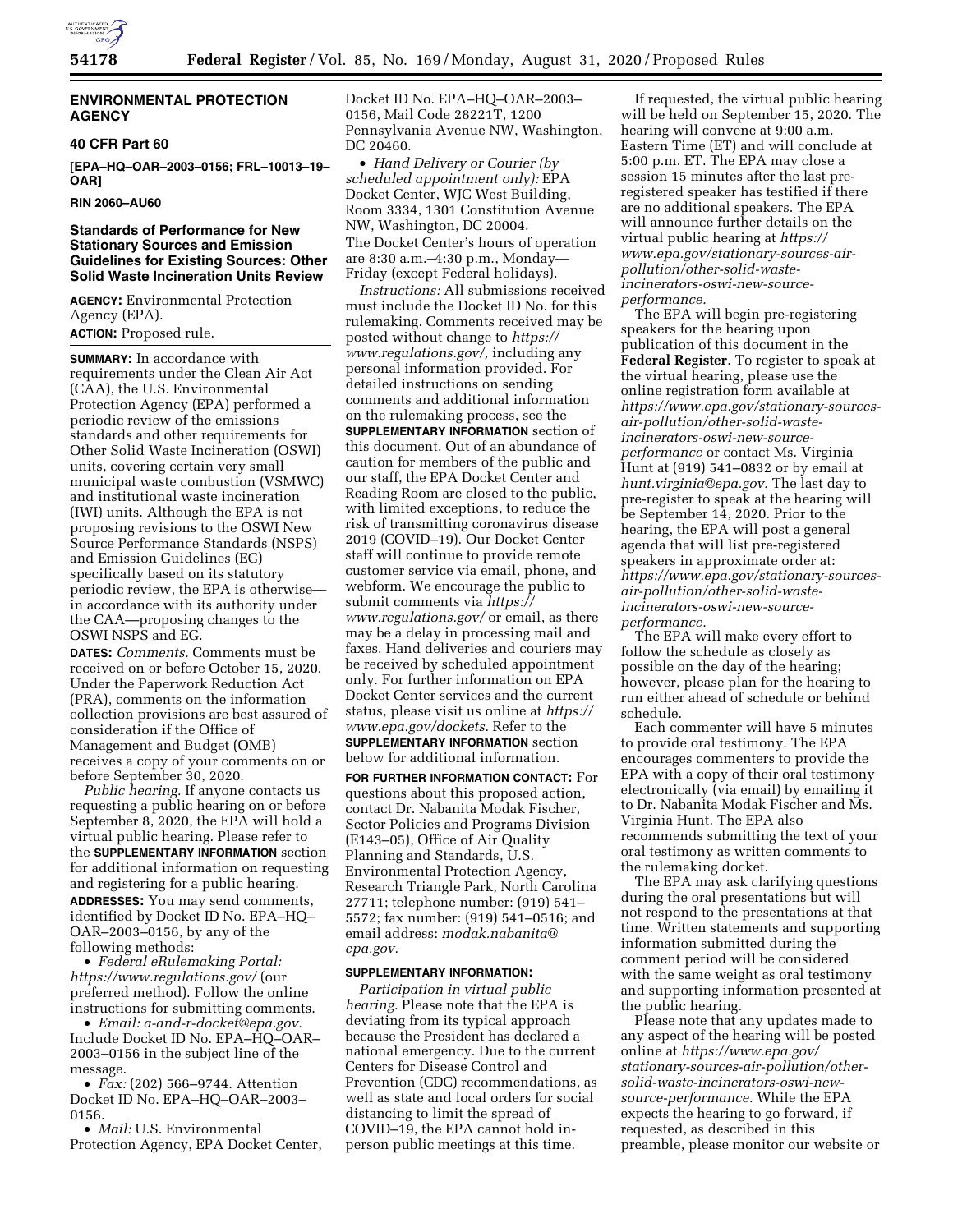contact Ms. Virginia Hunt at (919) 541– 0832 or *[hunt.virginia@epa.gov](mailto:hunt.virginia@epa.gov)* to determine if there are any updates. The EPA does not intend to publish a document in the **Federal Register**  announcing updates.

If you require the services of a translator or a special accommodation such as audio description, please preregister for the hearing with Ms. Virginia Hunt and describe your needs by September 8, 2020. The EPA may not be able to arrange accommodations without advance notice.

*Docket.* The EPA has established a docket for this rulemaking under Docket ID No. EPA–HQ–OAR–2003–0156. All documents in the docket are listed on the *Regulations.gov* website. Although listed, some information is not publicly available, *e.g.,* Confidential Business Information (CBI) or other information whose disclosure is restricted by statute. Certain other material, such as copyrighted material, is not placed on the internet and will be publicly available only in hard copy. Publicly available docket materials are available electronically through *[https://](https://www.regulations.gov/) [www.regulations.gov/.](https://www.regulations.gov/)* 

*Instructions.* Direct your comments to Docket ID No. EPA–HQ–OAR–2003– 0156. The EPA's policy is that all comments received will be included in the public docket without change and may be made available online at *[https://](https://www.regulations.gov/)  [www.regulations.gov/,](https://www.regulations.gov/)* including any personal information provided, unless the comment includes information claimed to be CBI or other information whose disclosure is restricted by statute. Do not submit electronically any information that you consider to be CBI or other information whose disclosure is restricted by statute. This type of information should be submitted by mail as discussed below.

The EPA may publish any comment received to its public docket. Multimedia submissions (audio, video, etc.) must be accompanied by a written comment. The written comment is considered the official comment and should include discussion of all points you wish to make. The EPA will generally not consider comments or comment contents located outside of the primary submission (*i.e.,* on the Web, cloud, or other file sharing system). For additional submission methods, the full EPA public comment policy, information about CBI or multimedia submissions, and general guidance on making effective comments, please visit *[https://www.epa.gov/dockets/](https://www.epa.gov/dockets/commenting-epa-dockets)  [commenting-epa-dockets.](https://www.epa.gov/dockets/commenting-epa-dockets)* 

The *<https://www.regulations.gov/>*  website allows you to submit your comment anonymously, which means

the EPA will not know your identity or contact information unless you provide it in the body of your comment. If you send an email comment directly to the EPA without going through *[https://](https://www.regulations.gov/) [www.regulations.gov/,](https://www.regulations.gov/)* your email address will be automatically captured and included as part of the comment that is placed in the public docket and made available on the internet. If you submit an electronic comment, the EPA recommends that you include your name and other contact information in the body of your comment and with any digital storage media you submit. If the EPA cannot read your comment due to technical difficulties and cannot contact you for clarification, the EPA may not be able to consider your comment. Electronic files should not include special characters or any form of encryption and be free of any defects or viruses. For additional information about the EPA's public docket, visit the EPA Docket Center homepage at *[https://](https://www.epa.gov/dockets)  [www.epa.gov/dockets.](https://www.epa.gov/dockets)* 

The EPA is temporarily suspending its Docket Center and Reading Room for public visitors, with limited exceptions, to reduce the risks of transmitting COVID–19. Our Docket Center staff will continue to provide remote customer service via email, phone, and webform. We encourage the public to submit comments via *[https://](https://www.regulations.gov/) [www.regulations.gov/](https://www.regulations.gov/)* as there may be a delay in processing mail and faxes. Hand deliveries or couriers will be received by scheduled appointment only. For further information and updates on EPA Docket Center services, please visit us online at *[https://](https://www.epa.gov/dockets) [www.epa.gov/dockets.](https://www.epa.gov/dockets)* 

The EPA continues to carefully and continuously monitor information from the CDC, local area health departments, and our federal partners so that we can respond rapidly as conditions change regarding COVID–19.

*Submitting CBI.* Do not submit information containing CBI to the EPA through *<https://www.regulations.gov/>*or email. Clearly mark the part or all of the information that you claim to be CBI. For CBI information on any digital storage media that you mail to the EPA, mark the outside of the digital storage media as CBI and then identify electronically within the digital storage media the specific information that is claimed as CBI. In addition to one complete version of the comments that includes information claimed as CBI, you must submit a copy of the comments that does not contain the information claimed as CBI directly to the public docket through the procedures outlined in Instructions above. If you submit any digital storage

media that does not contain CBI, mark the outside of the digital storage media clearly that it does not contain CBI. Information not marked as CBI will be included in the public docket and the EPA's electronic public docket without prior notice. Information marked as CBI will not be disclosed except in accordance with procedures set forth in 40 Code of Federal Regulations (CFR) part 2. Send or deliver information identified as CBI only to the following address: OAQPS Document Control Officer (C404–02), OAQPS, U.S. Environmental Protection Agency, Research Triangle Park, North Carolina 27711, Attention Docket ID No. EPA– HQ–OAR–2003–0156. Note that written comments containing CBI and submitted by mail may be delayed and no hand deliveries will be accepted.

*Preamble acronyms and abbreviations.* We use multiple acronyms and terms in this preamble. While this list may not be exhaustive, to ease the reading of this preamble and for reference purposes, the EPA identifies the following terms and acronyms here:

ACI air curtain incinerator

- ANSI American National Standards Institute
- AOGA Alaska Oil and Gas Association
- ASME American Society of Mechanical Engineers
- Cd cadmium
- CAA Clean Air Act
- CBI Confidential Business Information
- CDC Centers for Disease Control and
- Prevention
- CDX Central Data Exchange
- CEDRI Compliance and Emissions Data
- Reporting Interface
- CEMS continuous emissions monitoring systems
- CFR Code of Federal Regulations
- CISWI commercial and industrial solid waste incineration
- CO carbon monoxide
- COVID–19 coronavirus disease 2019
- D.C. Circuit U.S. Court of Appeals for the
- District of Columbia Circuit DCOT digital camera opacity technique
- 
- DF dioxins/furans
- ECHO Enforcement and Compliance History Online
- EG emission guidelines
- EPA Environmental Protection Agency
- ERT Electronic Reporting Tool
- ET Eastern Time
- FVF fuel variability factor
- HCl hydrochloric acid
- Hg mercury
- HMIWI hospital, medical, and infectious waste incineration
- ICR Information Collection Request
- IWI institutional waste incineration
- MACT maximum achievable control technology
- MSW municipal solid waste
- MWC municipal waste combustor
- NEI National Emissions Inventory
- ng/dscm nanograms per dry standard cubic meter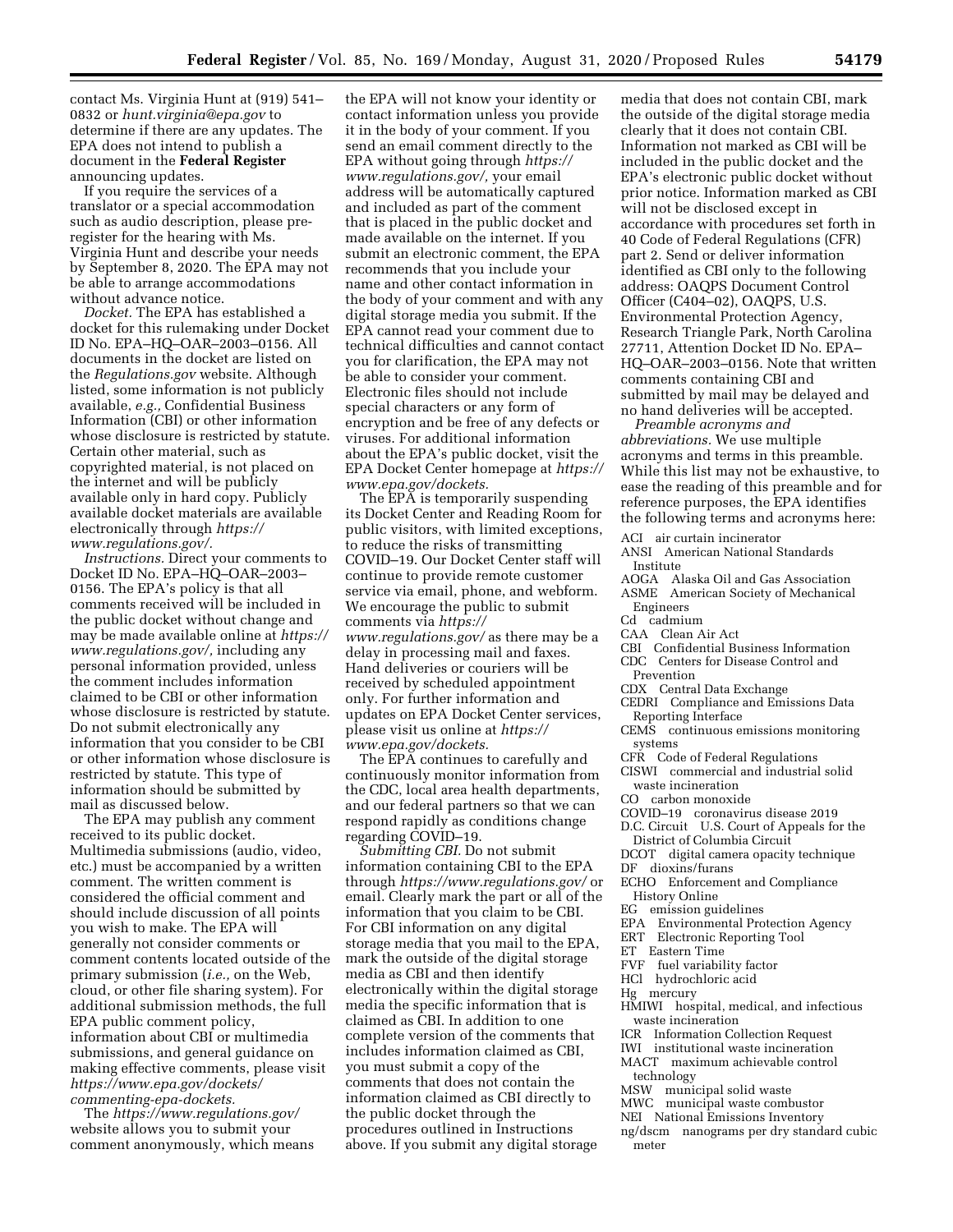- N nitrogen
- $NO<sub>x</sub>$  oxides of nitrogen
- NRDC Natural Resources Defense Council
- NSPS new source performance standards NTTAA National Technology Transfer and
- Advancement Act OSWI other solid waste incineration
- Pb lead
- PM particulate matter
- ppmvd parts per million by dry volume
- PRA Paperwork Reduction Action
- RFA Regulatory Flexibility Act
- SO2 sulfur dioxide
- SRI small remote incinerator
- SSM startup, shutdown, and malfunction
- TEQ toxic equivalency factor
- TMB total mass basis
- TPD tons per day
- mg/dscm micrograms per dry standard cubic meter
- UMRA Unfunded Mandates Reform Act
- VCS voluntary consensus standards
- VSMWC very small municipal waste combustion
- XML extensible markup language

*Organization of this document.* The information in this preamble is organized as follows:

I. General Information

- A. Does this action apply to me?
- B. What is the background?
- C. What action is the Agency taking?
- D. What is the Agency's authority for taking this action?
- E. What data collection activities were conducted?
- F. What other relevant background information and data are available?
- G. What are the incremental costs and
- benefits of this action? II. OSWI Review and Proposed Revisions
	- A. CAA Section  $129(a)\overline{(5)}$  Review
	- B. What other actions are we proposing?
- C. What compliance dates are we proposing?
- III. Summary of Cost, Environmental, and Economic Impacts
	- A. What are the affected sources?
	- B. What are the air quality impacts?
	- C. What are the cost impacts?
	- D. What are the economic impacts?
	- E. What are the benefits?
- IV. Request for Comments
- V. Statutory and Executive Orders Reviews A. Executive Order 12866: Regulatory
	- Planning and Review and Executive Order 13563: Improving Regulation and Regulatory Review
	- B. Executive Order 13771: Reducing Regulations and Controlling Regulatory Costs
- C. Paperwork Reduction Act (PRA)
- D. Regulatory Flexibility Act (RFA)
- E. Unfunded Mandates Reform Act (UMRA)
- F. Executive Order 13132: Federalism
- G. Executive Order 13175: Consultation and Coordination With Indian Tribal Governments
- H. Executive Order 13045: Protection of Children From Environmental Health Risks and Safety Risks
- I. Executive Order 13211: Actions Concerning Regulations That Significantly Affect Energy Supply, Distribution, or Use
- J. National Technology Transfer and Advancement Act (NTTAA)
- K. Executive Order 12898: Federal Actions To Address Environmental Justice in Minority Populations and Low-Income Populations

## **I. General Information**

## *A. Does this action apply to me?*

Categories and entities potentially affected by the proposed action are those that operate OSWI units. The NSPS and EG for OSWI, hereinafter referred to as ''the OSWI standards,'' affect the categories of sources identifed in Table 1 of this preamble:

## TABLE 1—INDUSTRIAL SOURCE CATEGORIES AFFECTED BY THIS PROPOSED ACTION

| Source category                                                   | NAICS code <sup>1</sup> | Examples of potentially regulated entities                                                                                                                       |
|-------------------------------------------------------------------|-------------------------|------------------------------------------------------------------------------------------------------------------------------------------------------------------|
| Any state, local, or tribal government using a VSMWC<br>unit.     | 562213, 92411           | Solid waste combustion units burning municipal solid<br>waste (MSW).                                                                                             |
|                                                                   |                         | Correctional institutions.                                                                                                                                       |
| Any nursing or residential care facilities using an OSWI<br>unit. |                         | Any nursing care, residential intellectual and develop-<br>mental disability, residential mental health and sub-<br>stance abuse, or assisted living facilities. |
| Any federal government agency using an OSWI unit                  | 928, 7121               | Department of Defense (labs, military bases, munition<br>facilities) and National Parks.                                                                         |
| Any educational institution using an OSWI unit                    | 6111, 6112, 6113        | Primary and secondary schools, universities, colleges,<br>and community colleges.                                                                                |
|                                                                   |                         | Churches and convents.                                                                                                                                           |
| Any industrial or commercial facility using a VSMWC<br>unit.      | 114, 211, 212, 221, 486 | Civic associations and fraternal associations.<br>Oil and gas exploration operations; mining; pipeline op-<br>erators; utility providers; fishing operations.    |

1 North American Industry Classification System.

This table is not intended to be exhaustive, but rather provides a guide for readers regarding entities likely to be regulated by this action. This table lists the types of entities that the EPA is now aware could potentially be regulated by this action. Other types of entities not listed in the table could also be regulated. To determine whether your entity is regulated by this action, you should carefully examine the applicability criteria found in 40 CFR 60.2885, 60.2981, and 60.2991. If you have questions regarding the applicability of this action to a particular entity, consult the person listed in the **FOR FURTHER INFORMATION CONTACT** section.

### *B. What is the background?*

Section 129 of the CAA requires the EPA to develop and adopt NSPS and EG for solid waste incineration units in accordance with CAA sections 129 and 111. Section 129(a) of the CAA requires the EPA to establish NSPS for new sources, and CAA section 129(b) requires the EPA to establish procedures for states to submit plans for implementing EG for existing sources (and see CAA sections 111(b) and (d)). The EPA proposed NSPS and EG for OSWI units on December 9, 2004, and promulgated them on December 16, 2005 (70 FR 74870), at 40 CFR part 60,

subparts EEEE and FFFF.1 Following that final action, the Administrator received a petition for reconsideration of the OSWI standards, and on June 28, 2006, the EPA announced reconsideration on the final OSWI rules (71 FR 36726). After consideration of comments and information received through the reconsideration process, we concluded that no additional changes were necessary to the final OSWI rules (72 FR 2620, January 22, 2007).

In addition to the administrative reconsideration requests, some entities petitioned for judicial review of the 2005 OSWI standards. The judicial

<sup>&</sup>lt;sup>1</sup>The regulations were revised on November 24, 2006 (71 FR 67802) in a direct final rule to address corrections.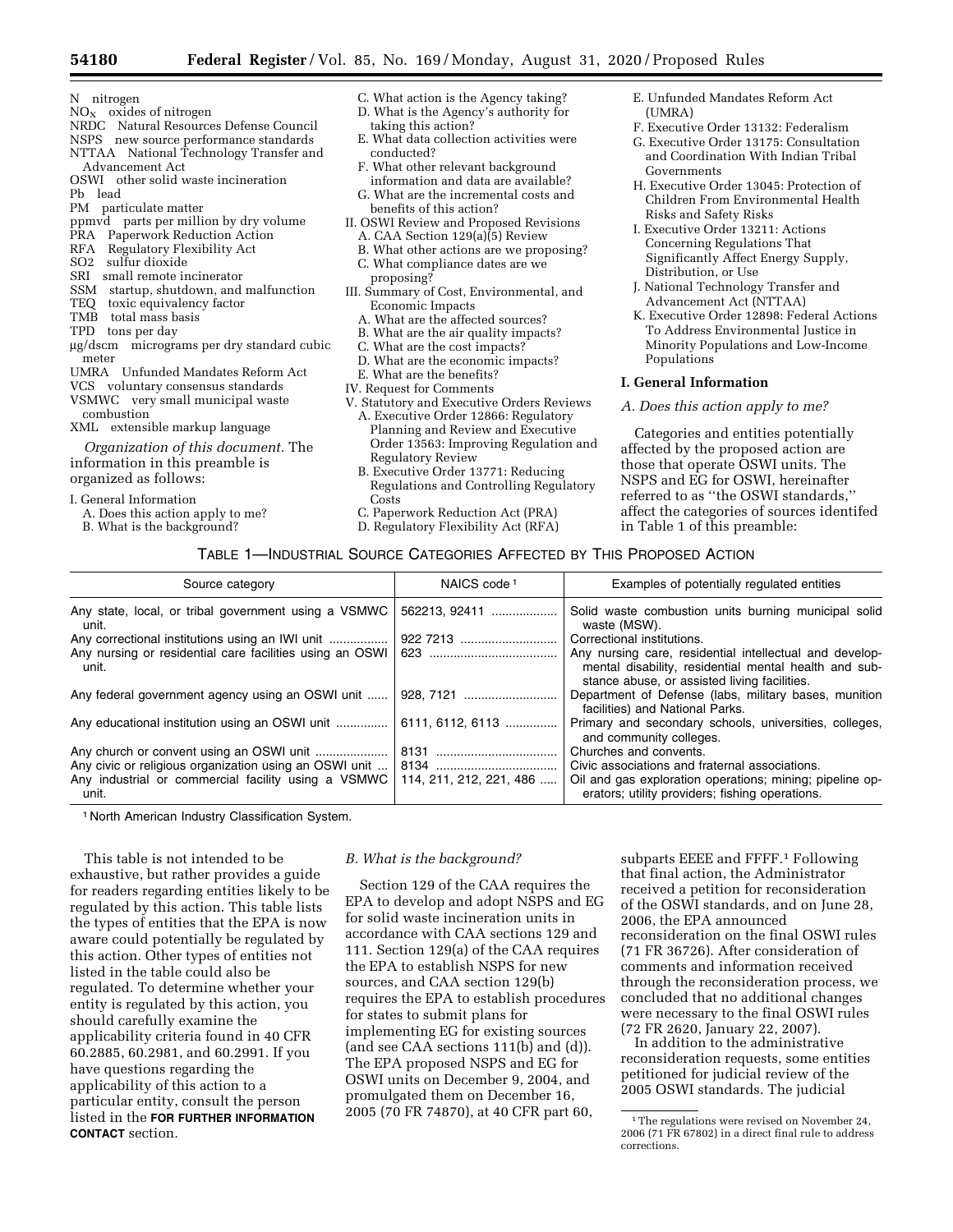review proceedings initially were stayed and, ultimately, the EPA requested a voluntary remand of the OSWI standards. By Order dated April 21, 2016, the U.S. Court of Appeals for the District of Columbia Circuit (the D.C. Circuit) granted the EPA's request for a remand. *Sierra Club* v. *EPA,* No. 06– 1066. The remand was requested to allow the EPA to consider potential revisions, if any, to the OSWI standards that might be appropriate in light of certain legal developments, including 2007 and 2008 decisions from the D.C. Circuit.

The OSWI standards establish maximum achievable control technology (MACT) emission limits for OSWI units. Under current regulations, the term ''OSWI unit'' means either a VSMWC unit or an IWI unit. A VSMWC unit is any municipal waste combustion unit that has the capacity to combust less than 35 tons per day (TPD) of MSW or refuse-derived fuel. An IWI unit is any combustion unit that combusts institutional waste and is a distinct operating unit of the institutional facility that generated the waste. The OSWI standards set emission standards for nine pollutants: Cadmium (Cd), carbon monoxide (CO), dioxins/furans (DF), hydrochloric acid (HCl), lead (Pb), mercury (Hg), oxides of nitrogen  $(NO<sub>X</sub>)$ , particulate matter (PM), and sulfur dioxide  $(SO<sub>2</sub>)$  and also establish opacity standards.

CAA section 129(a)(5) requires the EPA, every 5 years, to review and, in accordance with CAA sections 129 and 111, revise standards and other requirements for solid waste incineration units (such as the OSWI standards). In 2018, the U.S. District Court for the District of Columbia found that the EPA had failed to undertake the requisite CAA section 129(a)(5) periodic review of the OSWI standards and ordered the EPA to do the review; publish a proposed rulemaking by August 31, 2020; and promulgate a final rule by May 31, 2021. *Sierra Club* v. *Wheeler,* 330 F.Supp.3d 407.

## *C. What action is the Agency taking?*

The EPA has conducted the requisite CAA section 129(a)(5) 5-year review, and we are giving notice of that review. We are not proposing any revisions to the OSWI standards specifically based on that review, but we are proposing various changes to the OSWI standards, including some changes that were occasioned by the 2016 voluntary remand of the OSWI standards (and the legal developments related to that request for a remand). In accordance with the EPA's general authority under CAA section 129(a) and and as

discussed further in sections II.A and II.B of this preamble, we are proposing: (1) Certain MACT floor redeterminations; (2) changes to applicability provisions; (3) testing and monitoring flexibilities so that units with rudimentary designs can demonstrate compliance with the rule; (4) revised regulatory provisions related to emissions during periods of startup, shutdown, and malfunction (SSM); (5) provisions for electronic reporting of certain notifications and reports; (6) revisions to recordkeeping and reporting provisions consistent with the revised testing and monitoring; (7) changes to title V permitting requirements; and (8) other technical edits, clarifications, and revisions intended to improve the understanding of the rule and improve consistency with other CAA section 129 rules.

## *D. What is the Agency's authority for taking this action?*

Section 129 of the CAA requires the EPA to establish NSPS and EG pursuant to sections 111 and 129 of the CAA for new and existing solid waste incineration units, including ''other categories of solid waste incineration units.'' This action amends the OSWI standards under such authority. In addition, CAA section 129(a)(5) specifically requires the EPA to periodically review and revise the standards and the requirements for solid waste incineration units, including OSWI units.

The EPA has substantial discretion to distinguish among classes, types, and sizes of incinerator units within a category while setting standards. CAA section 129(a)(2) provides that standards ''applicable to solid waste incineration units promulgated under . . . [section 111] and this section shall reflect the maximum degree of reduction in emissions of . . . [certain listed air pollutants] that the Administrator, taking into consideration the cost of achieving such emission reduction and any non-air quality health and environmental impacts and energy requirements, determines is achievable for new and existing units in each category.'' This level of control is referred to as a maximum achievable control technology, or MACT standard. CAA section 129(a)(4) further directs the EPA to set numeric emission limits for certain enumerated pollutants (Cd, CO, DF, HCl, Pb, Hg,  $NO<sub>X</sub>$ , PM, and  $SO<sub>2</sub>$ ). In addition, the standards ''shall be based on methods and technologies for removal or destruction of pollutants.'' CAA section 129(a)(3).

In promulgating a MACT standard, the EPA must first calculate the

minimum stringency levels for new and existing solid waste incineration units in a category, generally based on levels of emissions control achieved in practice by the subject units. The minimum level of stringency is called the MACT ''floor,'' and there are different approaches to determining the floors for new and/or existing sources. For new (and reconstructed sources), CAA section 129(a)(2) provides that the ''degree of reduction in emissions that is deemed achievable . . . shall not be less stringent than the emissions control that is achieved in practice by the best controlled similar unit, as determined by the Administrator.'' Emissions standards for existing units may be less stringent than standards for new units, but CAA section 129(a)(2) requires that the standards ''shall not be less stringent than the average emissions limitation achieved by the best performing 12 percent of units in the category.'' The MACT floors form the least stringent regulatory option the EPA may consider in the determination of MACT standards for a source category. The EPA must also determine whether to control emissions ''beyond-the-floor,'' after considering the costs, non-air quality health and environmental impacts, and energy requirements of such more stringent control.

In general, all MACT analyses involve an assessment of the emissions from the best performing units in a source category. The assessment can be based on actual emissions data, knowledge of the air pollution control in place in combination with actual emissions data, or on other information, such as state regulatory requirements, that enables the EPA to estimate the actual performance of the regulated units. For each source category, the assessment involves a review of actual emissions data with an appropriate accounting for emissions variability. Other methods of estimating emissions can be used provided that the methods can be shown to provide reasonable estimates of the actual emissions performance of a source or sources. Where there is more than one method or technology to control emissions, the analysis may result in several potential regulations (called regulatory options), one of which is selected as MACT for each pollutant. Each regulatory option the EPA considers must be at least as stringent as the minimum stringency ''floor'' requirements. The EPA must examine, but is not necessarily required to adopt, more stringent ''beyond-the-floor'' regulatory options to determine MACT. Unlike the floor minimum stringency requirements, the EPA must consider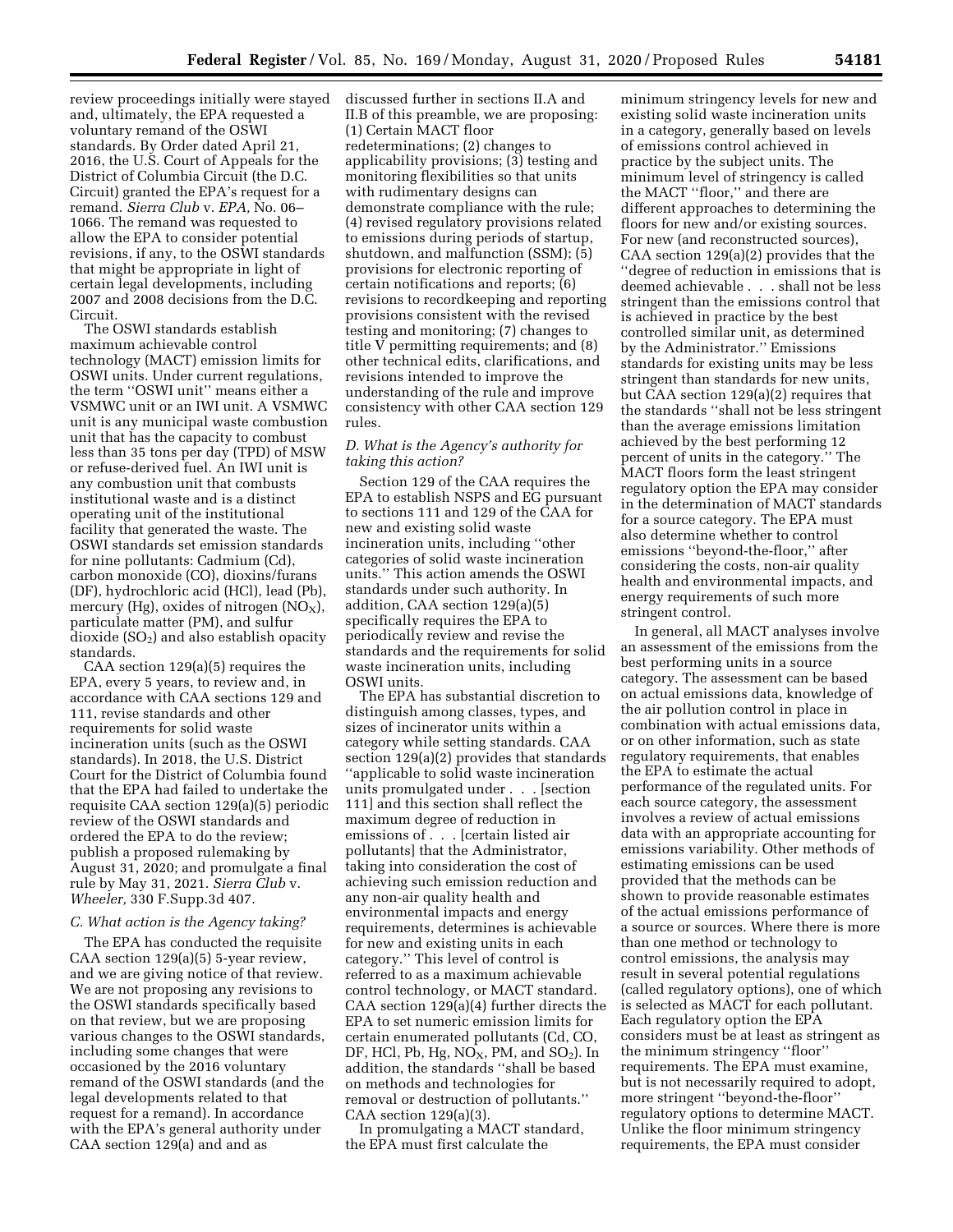various impacts of the more stringent regulatory options in determining whether MACT standards are to reflect ''beyond-the-floor'' requirements. If the EPA concludes that the more stringent regulatory options have unreasonable impacts, the EPA selects the ''floorbased'' regulatory option as MACT. If the EPA concludes that impacts associated with ''beyond-the-floor'' levels of control are acceptable in light of additional emissions reductions achieved, the EPA selects those levels as MACT.

Under CAA section 129(a)(2), for new sources, the EPA determines the best control currently in use for a given pollutant and establishes one potential regulatory option at the emission level achieved by that control with an appropriate accounting for emissions variability. More stringent potential beyond-the-floor regulatory options might reflect controls used on other sources that could be applied to the source category in question.

For existing sources, the EPA determines the average emissions limitation achieved by the best performing 12 percent of units to form the floor regulatory option. More stringent beyond-the-floor regulatory options reflect other or additional controls capable of achieving better performance.

As noted above, CAA section 129(a)(5) requires the EPA to conduct a review of the standards at 5-year intervals and, in accordance with CAA sections 129 and 111, revise the standards. In conducting periodic reviews under CAA section 129(a)(5), the EPA attempts to assess the performance of and variability associated with control measures affecting emissions performance at sources in the subject source category (including the installed emissions control equipment), along with recent developments in practices, processes, and control technologies, and determines whether it is appropriate to revise the NSPS and EG. This approach is consistent with the requirement that standards under CAA section 129(a)(3) ''shall be based on methods and technologies for removal or destruction of pollutants before, during or after combustion.'' We do not interpret CAA section 129(a)(5), together with CAA section 111, as requiring the EPA to recalculate MACT floors in connection with this periodic review.<sup>2</sup> This general

approach is similar to the approach taken by the EPA in periodically reviewing CAA section 111 standards, which, under CAA section 111(b)(1)(B), requires the EPA, except in specified circumstances, to review NSPS promulgated under that section every 8 years and to revise the standards if the EPA determines that it is appropriate to do so.

## *E. What data collection activities were conducted?*

The EPA reviewed the inventory of OSWI units developed for the current standards and performed data gathering to identify additional units.3 The current OSWI rule covers VSMWC and IWI as well as air curtain incinerators (ACIs) combusting municipal solid waste or institutional waste. ACIs burning only wood waste, clean lumber, and yard waste are only subject to opacity requirements in the OSWI rule. The EPA identified 97 VSMWC, IWI, and ACI units at 84 facilities from the prior inventory. Data searches to identify additional units encompassed review of the existing EPA databases, state permit databases, manufacturers' websites, other government agencies, and military and police sources.

The EPA's Enforcement and Compliance History Online (ECHO) website allows users to search for facilities by NSPS subparts.4 The ECHO database provides integrated compliance and enforcement information for approximately 800,000 regulated facilities nationwide. For facilities identified by ECHO as subject to the OSWI NSPS, the EPA conducted web searches and reviewed online state air permits, where available. The EPA added 20 units at 20 facilities to the OSWI inventory from the ECHO search results. No emissions data were found for these units.

The EPA also searched the 2014 National Emissions Inventory (NEI), Version 2, to identify facilities with OSWI units. The NEI is a database that contains information about sources that emit certain air pollutants, known as ''criteria'' pollutants, their precursors, and hazardous air pollutants. The database includes estimates of annual air pollutant emissions from sources in the 50 states, the District of Columbia, Puerto Rico, and the U.S. Virgin Islands.

The EPA collects this information and releases an updated version of the NEI database every 3 years. The NEI also includes information about control devices and control approaches. Based on the NEI, four units at four facilities were added to the EPA's inventory of OSWI sources. Emissions data are available for only three of these units; no emissions data were found for the remaining unit.

The EPA searched state permit databases and reviewed online permits, including title V and general permits, to identify additional OSWI units. Fourteen additional units at 14 facilities were identified and added to the OSWI inventory as a result of the permit reviews. No emissions data were found for these units in the permit documents; however, Pima County Department of Environmental Quality (PDEQ) provided a recent test report from 2019 for one unit in Arizona.

The EPA reviewed customer lists available on two incinerator manufacturer websites. These incinerators are small, portable incinerators, and the customer lists included universities and other entities. Ten units at 10 facilities were added to the OSWI inventory from incinerator manufacturer customer lists. Other searches included the EPA's WebFIRE database, the U.S. Drug Enforcement Administration website, the National Park Service website, the EPA's Toxics Release Inventory, and the California Air Resources Board and Air Quality Maintenance Districts websites. No units were added to the OSWI inventory from these data sources.

In addition to the OSWI units identified through the data searches described above, we also considered and included 29 remote incinerators at 25 facilities and associated emissions test and waste information collected from commercial and industrial facilities in Alaska (as further discussed in section II.B of this preamble). Taking these all together, a total of 174 OSWI units at 157 facilities were identified. These searches are documented in the memorandum, *Documentation of Data Gathering Efforts for Other Solid Waste Incineration (OSWI) Units,* which is available in the docket for this action.

## *F. What other relevant background information and data are available?*

In addition to inventorying OSWI units, the EPA reviewed the ECHO and the NEI information, as well as state permit databases, for representative emissions data for OSWI units. In state permit databases, we obtained limited information for two OSWI units, both with capacities greater than 10 TPD (but

<sup>2</sup>Elsewhere in the CAA, including under CAA section 112(d)(6), the EPA is also obliged to undertake periodic reviews. Although the nature or scope of the periodic review under CAA section 112(d)(6) is different than under CAA section 129(a)(5), it may be worth noting that, even under

CAA section 112(d)(6), the EPA is not obligated to recalculate MACT floors in the course of a periodic review. *NRDC* v. *EPA,* 529 F.3d 1077, 1084 (D.C. Cir. 2008); *Nat'l Ass'n for Surface Finishing* v. *EPA,*  795 F.3d 1, 7–9 (D.C. Cir. 2015).

<sup>3</sup>An OSWI inventory was developed for the 2005 rulemaking and included in Docket ID No. EPA– HQ–OAR–2003–0156.

<sup>4</sup>See *[https://echo.epa.gov/.](https://echo.epa.gov/)*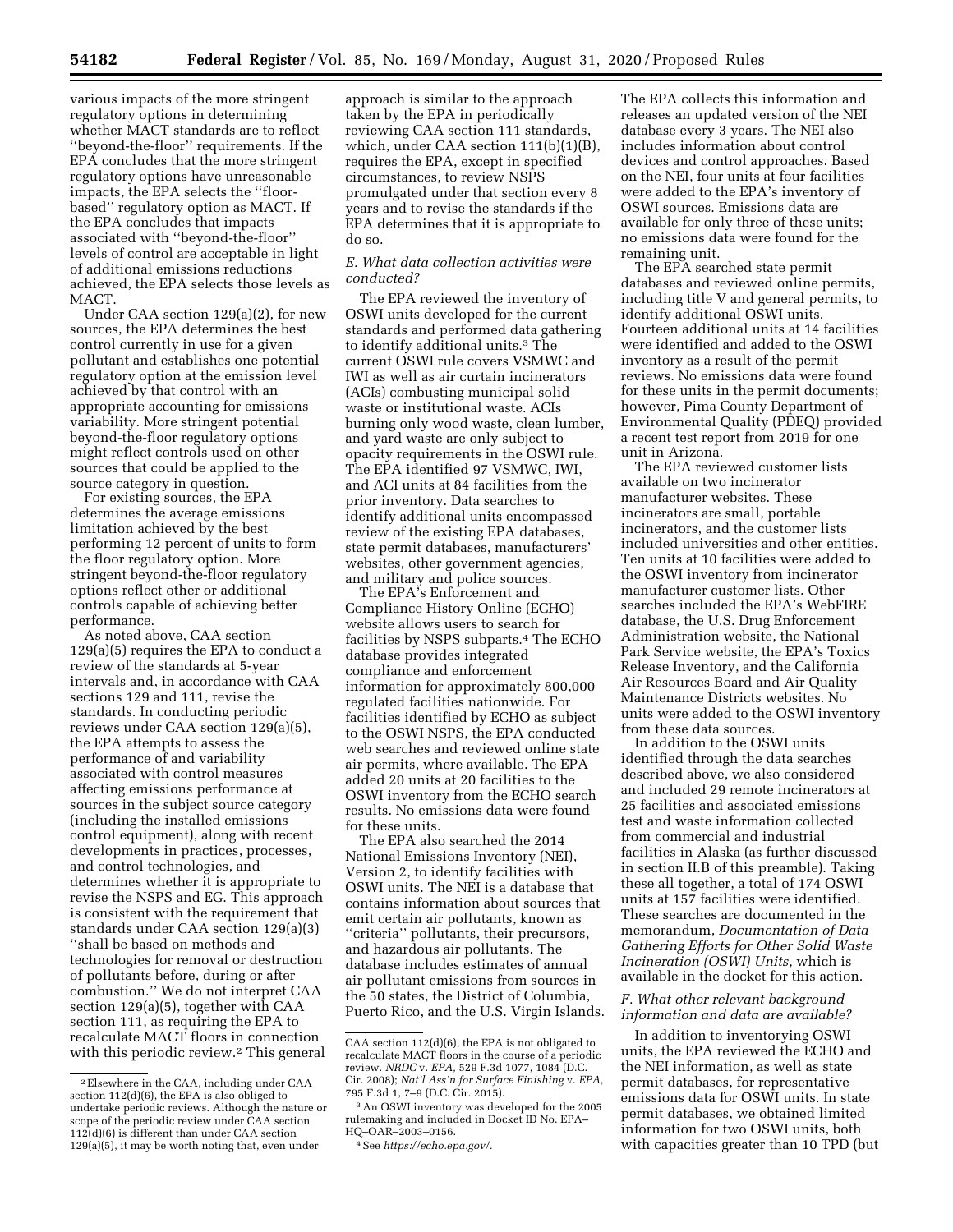less than 35 TPD), one located at a Texas facility and the other at an Arizona facility. The information for the Texas facility included an emissions test report for the nine OSWI pollutants for one OSWI unit, and the information for the Arizona facility included a test summary for one OSWI unit. The EPA also obtained limited emissions data (for the nine pollutants) from the 2014 NEI, Version 2 for three of the four OSWI units identified in the NEI. The NEI data did not include control device information for these four units. We also reviewed data collected during the development of the NSPS and EG for Commercial and Industrial Solid Waste Incineration (CISWI) units,<sup>5</sup> as well as additional test data submitted by the Alaska Oil and Gas Association (AOGA) for small remote incinerators (SRI) in Alaska (submitted in connection with a request that the EPA modify the SRI emission limits established in the February 7, 2013, final CISWI rule).6

## *G. What are the incremental costs and benefits of this action?*

We have estimated that this proposed rule will decrease burden by \$57,000 annually. We anticipate about 31 tons per year in emission reductions in the CAA section 129 pollutants as a result of the proposed amendments. See section III of this preamble for additional information.

## **II. OSWI Review and Proposed Revisions**

## *A. CAA Section 129(a)(5) Review*

1. How did the EPA conduct the review under CAA section 129(a)(5)?

In conducting periodic reviews under CAA section 129(a)(5), the EPA attempts to assess the performance of and variability associated with control measures affecting emissions performance at sources in the subject source category (including the installed emissions control equipment), along with developments in practices, processes, and control technologies. For development of the proposed rule, the EPA reviewed available performance data for currently operating OSWI units or the best representative sources. In

reviewing the standards based on currently available emissions information, we address the CAA section 129(a)(5) review's goals of assessing the performance efficiency of the installed equipment and ensuring that the emission limits reflect the performance of the technologies required by the MACT standards. In addition, we considered whether new technologies and processes and improvements in practices have been demonstrated at sources subject to the 2005 OSWI rule.

Our review focused on identifying OSWI units to develop an inventory of units and evaluating developments in processes and control technologies that have occurred since the OSWI standards were promulgated. Where we identified additional units or new developments at units, we analyzed their emissions and controls and the technical feasibility, estimated costs, energy implications, and non-air environmental impacts of any identified controls. We also considered emission reductions associated with applying each development, if any. This analysis informed our decision of whether to revise the OSWI emissions standards. In addition, we considered the appropriateness of applying controls to new sources versus retrofitting existing sources. For these purposes, we considered any of the following to be a development:

• Any add-on control technology or other equipment that was not identified and considered during development of the original standards;

• any improvements in previously identified and considered add-on control technology or other equipment that could result in additional emissions reduction;

• any process change or pollution prevention alternative that could be broadly applied to the industry and that was not identified or considered during development of the original standards; and

• any significant changes in the cost (including cost effectiveness) of applying controls (including controls the EPA considered during the development of the original standards).

In addition to reviewing the processes and control technologies that were considered at the time we originally developed the OSWI standards, we reviewed, as discussed in sections I.E and I.F of this preamble, a variety of data sources in our investigation of potential processes or controls to consider.

2. Results and Proposed Actions From the EPA's CAA Section 129(a)(5) Review

We identified limited emissions data for three out of four OSWI units from the NEI, and emissions test data for two new large OSWI units from state permit documentation that demonstrate compliance with the OSWI standards through use of add-on control devices similar to those considered during the original OSWI rule development. From the limited data available, we did not identify any new developments in practices, processes, or control technologies for any OSWI units. Based strictly on our 5-year review analysis, we do not believe that any changes to the OSWI standards are appropriate, and, accordingly, the EPA is not proposing any revisions pursuant to CAA section  $129(a)(5)$ .

#### *B. What other actions are we proposing?*

Although not predicated on the CAA section  $129(a)(5)$  review, the EPA is taking the opportunity to propose certain changes to the OSWI standards in light of other developments and our experience with the CAA section 129 solid waste incinerator rules, as well as considerations associated with the 2016 remand of the 2005 OSWI standards. Thus, we are proposing changes to OSWI sub-categories and related MACT floor recalculations. Additionally, we are proposing other applicability-related and definitional changes. These proposed revisions are discussed in sections II.B.1 and II.B.2 of this preamble. We are also proposing changes to the SSM provisions; the testing, monitoring, recordkeeping, and reporting requirements; the applicability of title V permitting for certain ACIs; and miscellaneous other technical and editorial changes to the regulatory text. These proposed changes are discussed in sections II.B.3 through II.B.8 of this preamble.

## 1. Proposed Revisions to the MACT Floor

We are proposing MACT floor recalculations for the OSWI source category in light of the 2016 voluntary remand of judicial proceedings relating to the OSWI standards, as well as public comments regarding the final OSWI standards (70 FR 74870, December 16, 2005) that raised issues that, upon further consideration, we believe should be readdressed. At the time the EPA set the OSWI standards, we lacked emissions data on OSWI units, and the emission limits were based on information for similar sources in the hospital, medical, and infectious waste incineration (HMIWI) unit source

<sup>5</sup> Includes emissions data collected from Phase II of the CISWI ICR survey used to support the March 21, 2011 CISWI final rule (76 FR 15704) as well as the 2013 CISWI final reconsideration (78 FR 9112, February 7, 2013).

 $^6\hspace{0.04cm}\mathrm{As}$  further discussed in sections II.B.1 and II.B.2 of this preamble, the EPA has re-evaluated the applicability of the CISWI rules to certain incinerators burning more than 30-percent MSW and is also proposing to revise the OSWI rules such that the OSWI standards will be applicable to these incinerators, which would be treated as VSMWC units.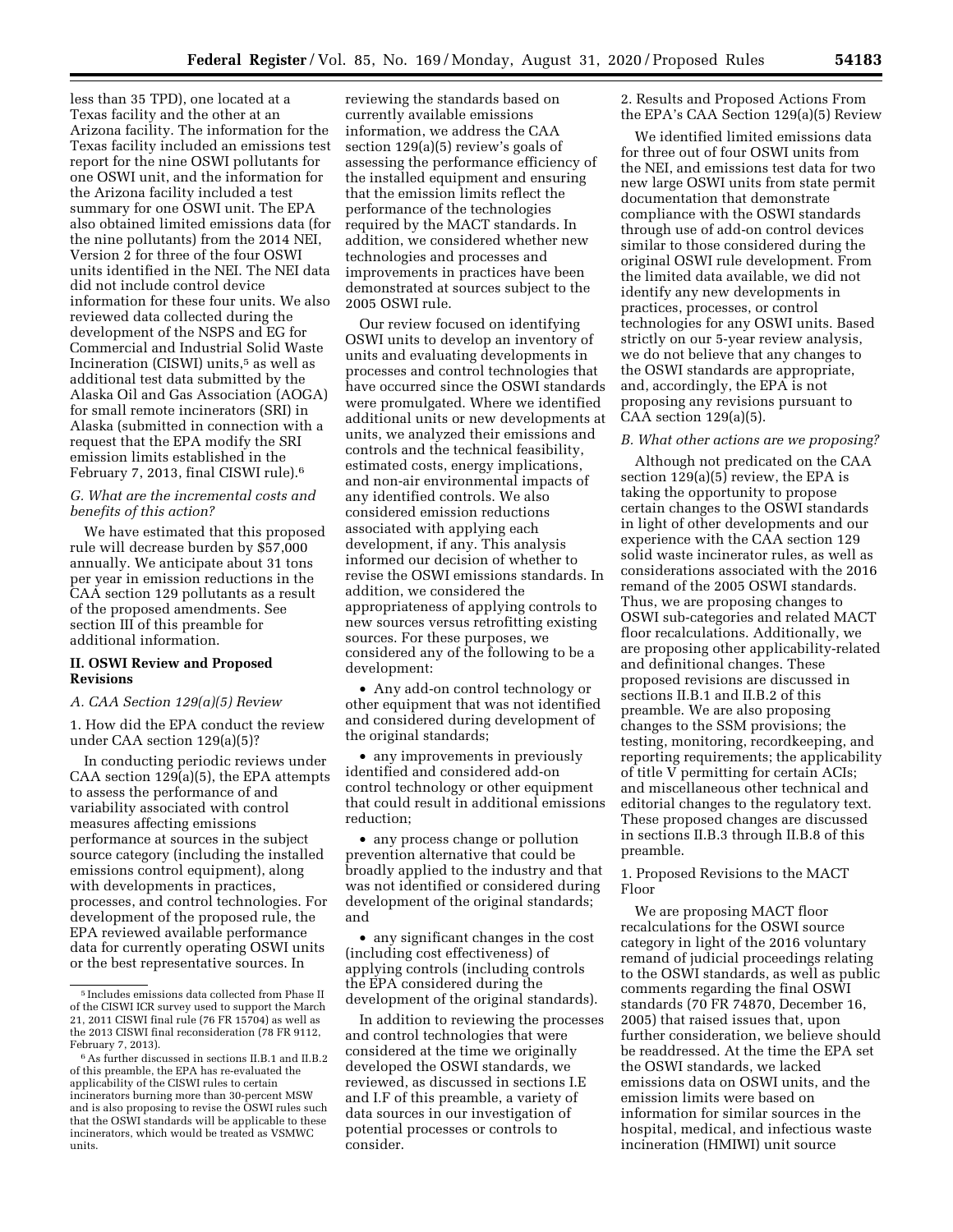category, considering the similarities in combustion unit size, design, operations, and waste composition between OSWI and HMIWI units.7 We have now collected additional information on two new OSWI units (constructed after the OSWI standards were issued) and emissions information for certain existing small incineration units located in Alaska that previously have been regarded as CISWI units, as small remote incinerators (SRI), but under this proposal—are treated as OSWI units.8 We are proposing to consider the existing SRI units as VSMWC units subject to the OSWI standards. In light of the voluntary remand and the additional data gathered, we are proposing revised subcategories and MACT standards that better reflect actual emissions test data from OSWI units and the population of OSWI. These standards are based, in part, on the size of the OSWI unit. The proposed standards are more representative of and better reflect the emissions achievable for new and existing units in each category required under  $\check{C}AA$  sections 129(a)(2) and (4).

The EPA did not previously address SRI units in the OSWI standards. At the time the OSWI standards were promulgated, we contemplated regulating the small incinerators that are located at commercial businesses or industrial sites as CISWI units under future revisions to the final CISWI rules (70 FR 74882). Prior to revising the CISWI standards, we had insufficient information about the small units operated in the commercial and

8The CISWI NSPS are found at 40 CFR part 60, subpart CCCC, and the EG are found at 40 CFR part 60, subpart DDDD (collectively the ''CISWI standards''). The CISWI standards initially were promulgated in 2000 (60 FR 75338) and revised in 2005 (70 FR 55568), 2011 (76 FR 15704), 2013 (78 FR 9112), and 2016 (81 FR 40956). The CISWI standards generally apply to operating units of commercial or industrial facilities that combust solid waste (see, *e.g.,* 40 CFR 60.2015 and 60.2265). The CISWI standards cover certain small, remote incinerators (SRI) that combust three TPD or less of solid waste and are located more than 25 miles from a MSW landfill (see, *e.g.,* 40 CFR 60.2265).

industrial facilities (*e.g.,* operating at oil exploration sites or oil-field based camps) to determine if they could be treated as VSMWC units. In 2010, in connection with a CISWI rulemaking, the EPA conducted an Information Collection Request (ICR) to collect data for these small incinerators. The data, however, did not provide detailed information on the type of waste these units were burning (*i.e.,* industrial waste or municipal-type waste generated onsite) and the percentages of each type being combusted. Consistent with our stated intent during the OSWI rulemaking, the EPA set the emission standards for the SRI subcategory under the CISWI rule because such combustion units are located at commercial/industrial facilities (typically in isolated areas of Alaska).

In June 2017, AOGA submitted to the EPA data that provided additional information on waste characterization for SRI in Alaska. The new data indicated that most such units burn more than 30-percent municipal type solid waste; that is, the type of waste material—regardless whether it is collected from households, the general public, institutions, commercial or industrial operations, or some combination—that is typically regarded as municipal waste.

Based on the new information provided by AOGA in 2017 and a reevaluation of the OSWI definition of MSW and related terms, we reconsidered the dividing line between the OSWI standards and the CISWI standards. Units that combust more than 30 percent MSW, even units located at commercial or industrial facilities, that otherwise meet the definition of VSMWC (as proposed herein), including units with a capacity of three TPD or less located away from MSW landfills, should be subject to the OSWI rule instead of the CISWI standards.9 Consistent with this revised approach on the coverage or applicability of the OSWI standards, we have considered the information from AOGA in recalculating the MACT floors—for certain subcategories of OSWI units.

As noted in section I.F of this preamble, we have also gathered emissions information on two OSWI units constructed since 2005, with waste capacities greater than 10 TPD (but less than 35 TPD), including one at a Texas facility and one at a facility in Arizona. Both of these units are continuously-fed rotary combustors that use add-on air pollution control devices, including wet and dry scrubbers and fabric filters, to comply with the current OSWI standards.

In light of the design and compliance information obtained for two OSWI units (one in Arizona and one in Texas) and the addition of design and operational information from the CISWI ICR and the AOGA for the SRI units, we are proposing to subcategorize IWI and VSMWC units based on size. The two subcategories proposed are large units that have capacities greater than 10 TPD and small units that have capacities less than or equal to 10 TPD. For incineration units, differences in size typically reflect differences in operation and equipment complexity. Units with capacities less than or equal to 10 TPD typically feed waste to the unit in batches and some units may not even be equipped with stacks. Units larger than 10 TPD typically feed waste to the unit continuously or semi-continuously and also typically have stacks or flues that can be routed to air pollution control devices. Therefore, we are proposing subcategories as follows: (1) VSMWC units with a capacity to combust less than or equal to 10 TPD of MSW or refuse-derived fuel; (2) IWI units with a capacity to combust less than or equal to 10 TPD of institutional waste; (3) VSMWC units with a capacity to combust greater than 10 TPD of MSW or refuse-derived fuel (but less than 35 TPD); and (4) IWI units with a capacity to combust greater than 10 TPD of institutional waste. In connection with this size-based sub-categorization, we are also proposing to add a definition of ''small OSWI unit,'' a unit with a capacity less than or equal to 10 TPD. (Accordingly, the term ''small OSWI unit'' will be used, hereinafter, to refer to units with capacities less than or equal to ten TPD.)

Based on the updated inventory, emissions, and waste data provided by AOGA, we have developed revised emission limits for existing small OSWI units, using the average emission limitation of the best performing 12 percent of such sources and also considering variability in emissions, consistent with CAA section 129(a)(2). To calculate the MACT floor emission limits for small existing OSWI sources, we considered the available test run data 10 provided in response to the 2010

<sup>7</sup>The 2005 MACT standards were developed based on the best representative sources. For new IWI and VSMWC units, the MACT floor emission limits were based on emissions information from HMIWIs similar in size, design, and operation and using medium-efficiency wet scrubbers for emissions control. For existing IWI and VSMWC units, the EPA considered the MACT floor based on emissions test information from small, uncontrolled, modular/starved air municipal waste combustion (MWC) units that were collected during the MWC regulatory development process. However, the EPA had also identified one existing OSWI unit, an IWI unit, with a medium efficiency wet scrubber. Therefore, the EPA ultimately set beyond-the-floor standards for existing OSWI reflecting the use of a medium-efficiency wet scrubber, based on the emission limits that were achievable considering the available HMIWI data.

<sup>9</sup> Incinerators that burn less than 30-percent MSW and are located at an industrial or commercial facility, including SRI, would remain subject to the CISWI rule. However, the units under consideration here are burning greater than 30-percent MSW, according to AOGA members. For a more detailed discussion of OSWI applicability-related issues and proposals relating to OSWI definitions, see the discussion in section II.B.2 of this preamble.

<sup>10</sup>Run data includes the emissions data captured during a stack test comprising at least three sampling runs.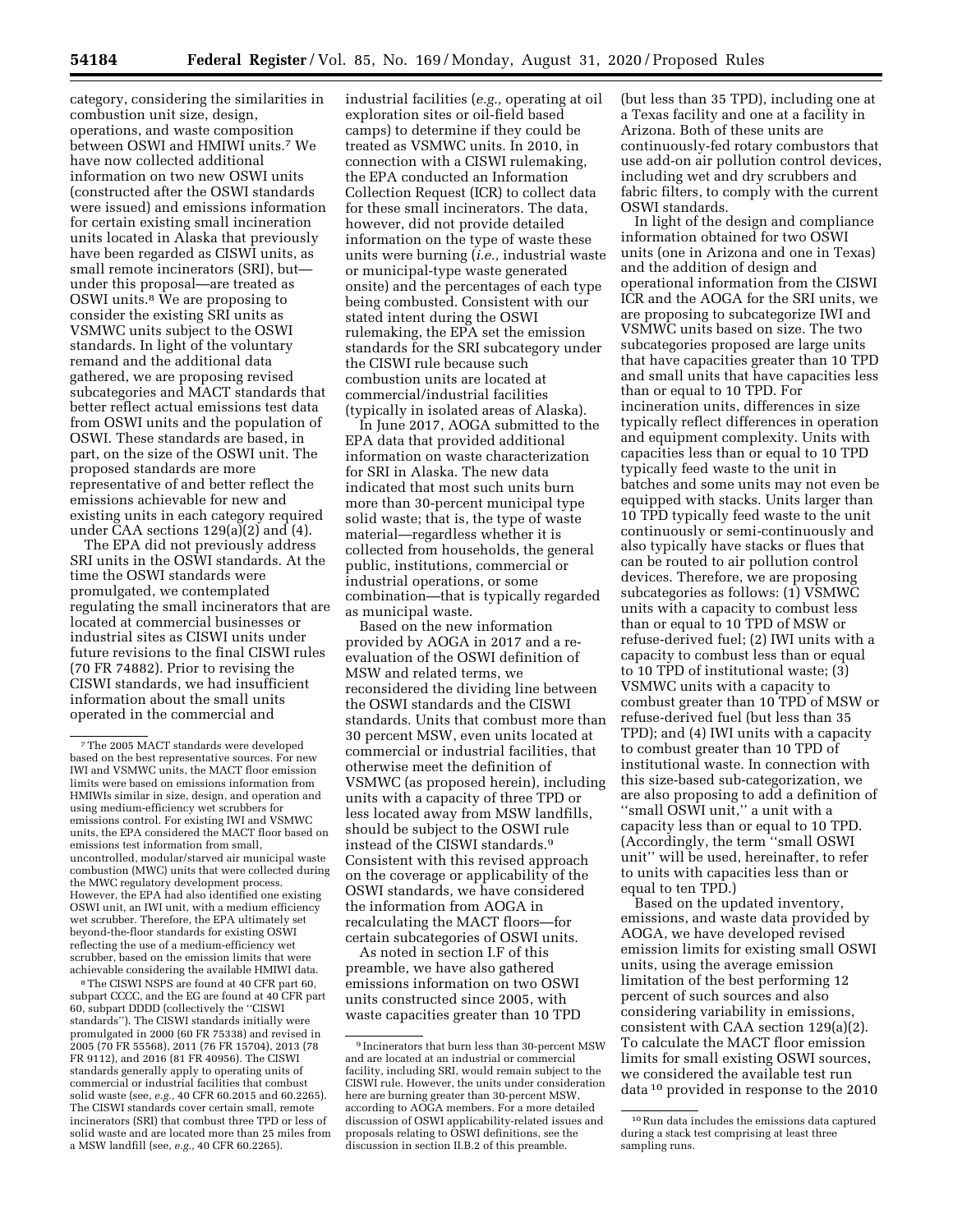ICR and test data from 2014 submitted in June 2017 by AOGA in their attempt to address concerns that they had with the 2010 ICR data pertaining to the emissions test data representativeness and waste variability. In the MACT floor analysis, we used the run data from the 2010 and 2014 emission tests to calculate the 99th percentile upper limits (UL) statistical interval for the best 12 percent of such incineration units for each pollutant to address the range of operating conditions of the incinerator. The UL is a common statistical interval used to address variability and was the same statistical interval used to calculate the CISWI SRI emission limits (76 FR 15723, March 21, 2011).

In addition to addressing the range of operating conditions of the incinerator, AOGA noted that the waste profile of the 2010 emissions test data was not representative of the range of wastes combusted during normal operations.

The AOGA asserted that the testing sites seemed to misinterpret the goal of the testing and may have prepared ''best case'' waste for the 2010 testing instead of a more representative waste profile. To address this, accompanying the additional emission tests conducted in 2014, AOGA also submitted waste composition and elemental analysis data for nitrogen (N), Cd, Pb, Hg, chlorine, and sulfur in the wastes combusted (sometimes also referred to as the ''fuel'' in similar fuel variability factor (FVF) calculations used in boiler and CISWI standards for certain pollutants). We applied the EPA's previous analytical approach of calculating FVF to calculate an analogous ''waste variability factor'' (WVF) for small OSWI units since these units are not designed to co-fire waste with coal or other solid fuels, and applied this WVF to the 99-percentile UL calculation for the six pollutants that are influenced directly by waste

composition; Cd, HCl, Pb, Hg, SO<sub>2</sub>, and  $NO<sub>x</sub>$ . A detailed discussion of the emission limit calculation can be found in the memorandum, *OSWI Emission Limit Calculations for Existing and New Sources,* which is available in the docket for this action.

The new proposed emission limits for the pollutants regulated under CAA section 129(a)(4) (Cd, HCl, Pb, Hg, SO2, NOX, PM, DF, and CO) are shown in Table 2 of this preamble. We are providing two options for limits for DF, one based on the total mass basis (TMB) and one based on the toxic equivalency factor (TEQ). As we have done for other CAA section 129 standards, sources may meet one or the other of the DF limits, but are not required to meet both. We are proposing to apply these revised emission limits for small VSMWC and IWI units (with capacity less than or equal to 10 TPD of solid waste), as the data reflect our best knowledge of existing OSWI units of this size.

### TABLE 2—REVISED OSWI STANDARDS FOR EXISTING SMALL OSWI UNITS 1

| Pollutant                  | Concentration units  | emission |
|----------------------------|----------------------|----------|
| Cd                         | ug/dscm <sup>2</sup> | 2.000    |
| HCI                        |                      | 500      |
|                            | ua/dscm              | 32,000   |
|                            |                      | 69       |
| SO <sub>2</sub>            | Pomvd                | 130      |
|                            |                      | 210      |
| <b>PM</b>                  | ma/dscm              | 280      |
| DF (<br>FMB) <sup>4</sup>  |                      | 4.700    |
| DF (1<br>FEQ) <sup>4</sup> | ng/dscm              | 86       |
| CO                         | Pomvd                | 220      |

1Emission limits are for small existing VSMWC and IWI units with capacities less than or equal to 10 TPD.

2 Micrograms per dry standard cubic meters.

<sup>3</sup> Parts per million by dry volume.

4For DF, you must meet either the TMB limit or the TEQ limit.

5 Nanograms per dry standard cubic meters.

We are also proposing to revise the MACT floors for new, small OSWI units (both VSMWC and IWI). Section 129(a)(2) of the CAA requires that MACT for new sources be no less stringent than the emissions control achieved in practice by the best controlled similar unit. Therefore, the

approach for new sources was similar to that used with the existing sources (*i.e.,*  99 percentile UL with FVF applied for the pollutants influenced by waste composition), except the top performing unit's data were used to calculate the MACT floor emission limit instead of the average of the best performing 12

percent of units. A detailed discussion of the emission limit calculation can be found in the memorandum, *OSWI Emission Limit Calculations for Existing and New Sources,* which is available in the docket for this action. The new source emission limits are shown in Table 3 of this preamble.

## TABLE 3—REVISED OSWI STANDARDS FOR NEW SMALL OSWI UNITS 1

|                 | Concentration units | emission |
|-----------------|---------------------|----------|
| Cd              |                     | 400      |
|                 |                     | 210      |
|                 |                     | 26,000   |
|                 |                     |          |
| SO <sub>2</sub> |                     | 38       |
| $NO_{\rm x}$    |                     | 180      |
| PМ              |                     | 210      |
|                 |                     | .100     |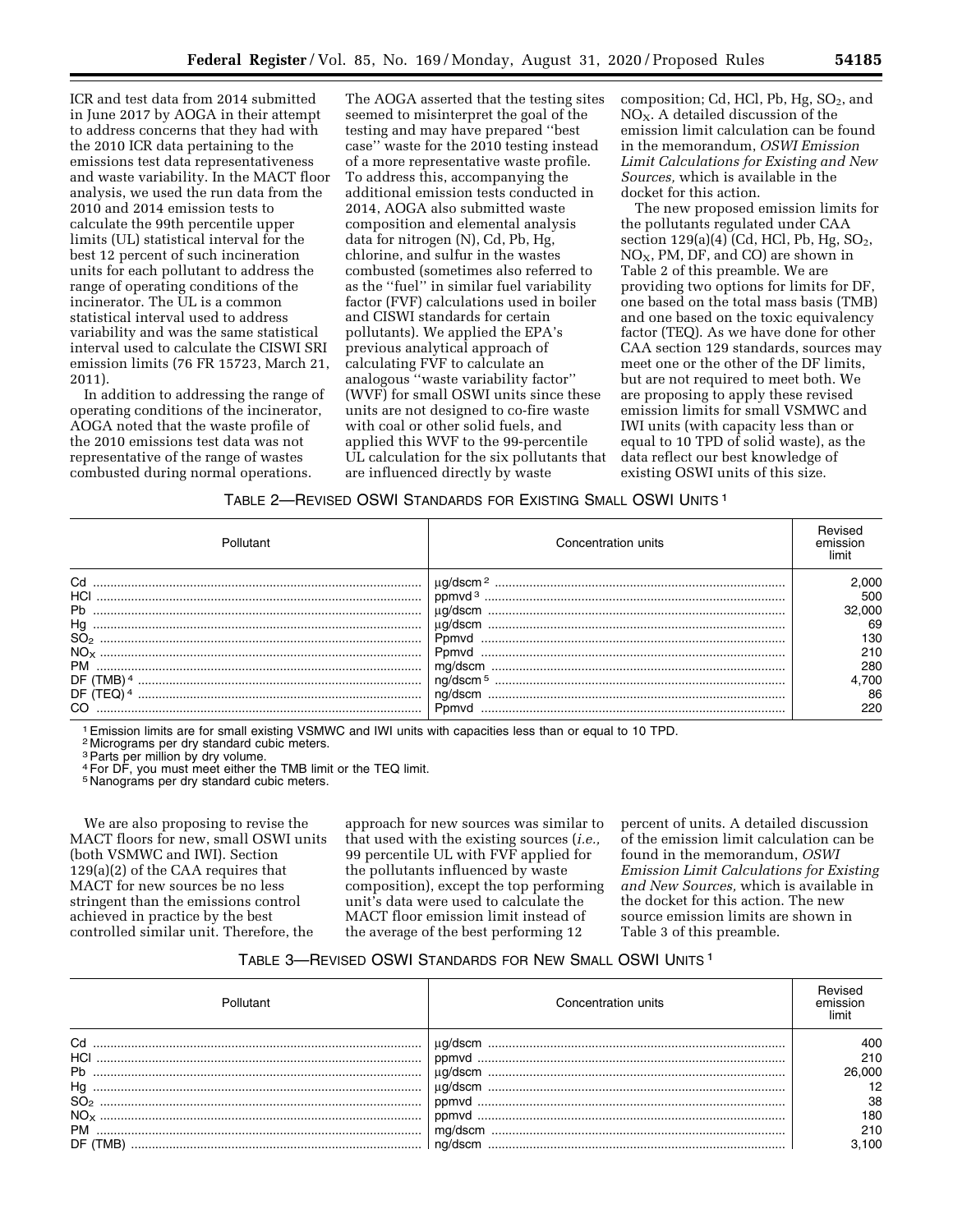## TABLE 3—REVISED OSWI STANDARDS FOR NEW SMALL OSWI UNITS 1—Continued

| Pollutant      | Concentration units | Revised<br>emission<br>limit |
|----------------|---------------------|------------------------------|
| DF (TEQ)<br>CO | ˈ ng/dscm<br>ppmyd  | 40<br>69                     |

1Emission limits are for small new VSMWC and IWI units with capacities less than or equal to 10 TPD.

For OSWI units that are not small OSWI units, we have not recalculated the MACT floors and are not proposing any changes to the emissions limitations. As mentioned before, large VSMWC and IWI units (with capacities greater than 10 TPD) have a different design and mode of operation than small OSWI units. We do not have sufficient information on these units that would enable us to revise the MACT floor for these existing OSWI units, and we are not proposing any changes to the current OSWI limits for existing sources for these units. Emissions data for two units in this size category demonstrate that sources require use of add-on control devices similar to those considered in the development of the 2005 OSWI standards to meet the emission limits, which supports our decision to retain the 2005 OSWI emission limits for this OSWI subcategory. Information provided on the units shows that the units are meeting the current OSWI emission limits and are in compliance with the current rule. We are not proposing any changes to the current OSWI emission limits for VSMWC and IWI units with capacities greater than 10 TPD (new and existing).

The EPA also examined whether it was appropriate to adopt more stringent ''beyond-the-floor'' regulatory options to determine MACT. Unlike the floor minimum stringency requirements, the EPA must consider various impacts of the more stringent regulatory options in determining whether MACT standards are to reflect ''beyond-the-floor'' requirements, including considering the costs, non-air quality health and environmental impacts, and energy requirements of such more stringent control. Small OSWI units often are of very basic, rudimentary design and function, as discussed in section II.B.4 of this preamble. Requiring additional controls on small OSWI units is infeasible or simply would be cost prohibitive. For OSWI units with capacities greater than 10 TPD, the 2005 final rule already incorporated beyondthe-floor requirements. We do not have sufficient information for large OSWI units that would enable us to revise the beyond the floor limits in this action. However, based on the information we have from the 2005 rule, requiring any further controls would likely only provide minimal emissions reductions with substantial cost investments. Considering these factors, we concluded

that revised beyond-the-floor limits are unreasonable for the OSWI subcategories. A more detailed discussion of the beyond-the-floor analyses is provided in the memordandum, *OSWI Emission Limit Calculations for Existing and New Sources,* which is available in the docket for this action.

In the 2005 final OSWI rule, we also established opacity standards for ACI units that would otherwise meet the definitions of IWI or VSMWC units, but burn only 100-percent wood wastes, 100-percent clean lumber, 100-percent yard waste, or 100-percent mixture of only wood waste, clean lumber, and yard waste. We are not proposing any changes to the opacity standards for these units. However, ACIs that do not burn only 100-percent wood wastes, clean lumber, or yard wastes and that would meet the definition of an IWI or VSMWC unit would be required to meet the applicable OSWI standards.

The emission limits, including the proposed revised limits for small OSWI units and the (unchanged) limits for units with capacities greater than 10 TPD, are summarized in Table 4 of this preamble.

| TABLE 4—LIMITS FOR OSWI UNITS, INCLUDING PROPOSED LIMITS FOR SMALL OSWI UNITS |  |  |  |
|-------------------------------------------------------------------------------|--|--|--|
|-------------------------------------------------------------------------------|--|--|--|

| Pollutant |                     | Existing VSMWC and IWI units |                    | New VSMWC and IWI units |                    |
|-----------|---------------------|------------------------------|--------------------|-------------------------|--------------------|
|           | Concentration units | Small <sup>1</sup>           | Large <sup>2</sup> | Small <sup>1</sup>      | Large <sup>2</sup> |
| Cd        |                     | 2.000                        | 18                 | 400                     | 18                 |
| HCI       |                     | 500                          | 15                 | 210                     | 15                 |
|           |                     | 32,000                       | 226                | 26,000                  | 226                |
|           |                     | 69                           | 74                 |                         | 74                 |
|           |                     | 130                          | 3.1                | 38                      | 3.1                |
|           |                     | 210                          | 103                | 180                     | 103                |
| PM        |                     | 280                          | 30                 | 210                     | 30                 |
| DF (TMB)  |                     | 4.700                        | 33                 | 3.100                   | 33                 |
| DF (TEQ)  |                     | 86                           | -3                 |                         |                    |
| CO.       |                     | 220                          | 40                 | 69                      |                    |

1Small units include those with capacity less than or equal to 10 TPD.

2 Limit basis is from 2005 OSWI Rule. For PM, the 2005 OSWI standard is shown as mg/dscm rather than grains per dscf.

3 DF TEQ basis was not calculated for the 2005 rule.

2. Proposed Revisions to Applicability of OSWI Requirements

We are proposing two changes to the applicability of the OSWI standards in order to resolve inconsistent definitions between OSWI and other CAA section 129 rulemakings, and update aspects of the rule that we have reconsidered based on new data. The proposed changes include (1) removing the definition of the term ''collected from''

as used in, and limiting the definition of, ''municipal solid waste'' in order to place the focus on the source and type or nature of the waste, rather than the manner in which is it ''collected'' and (2) modifying the OSWI definition of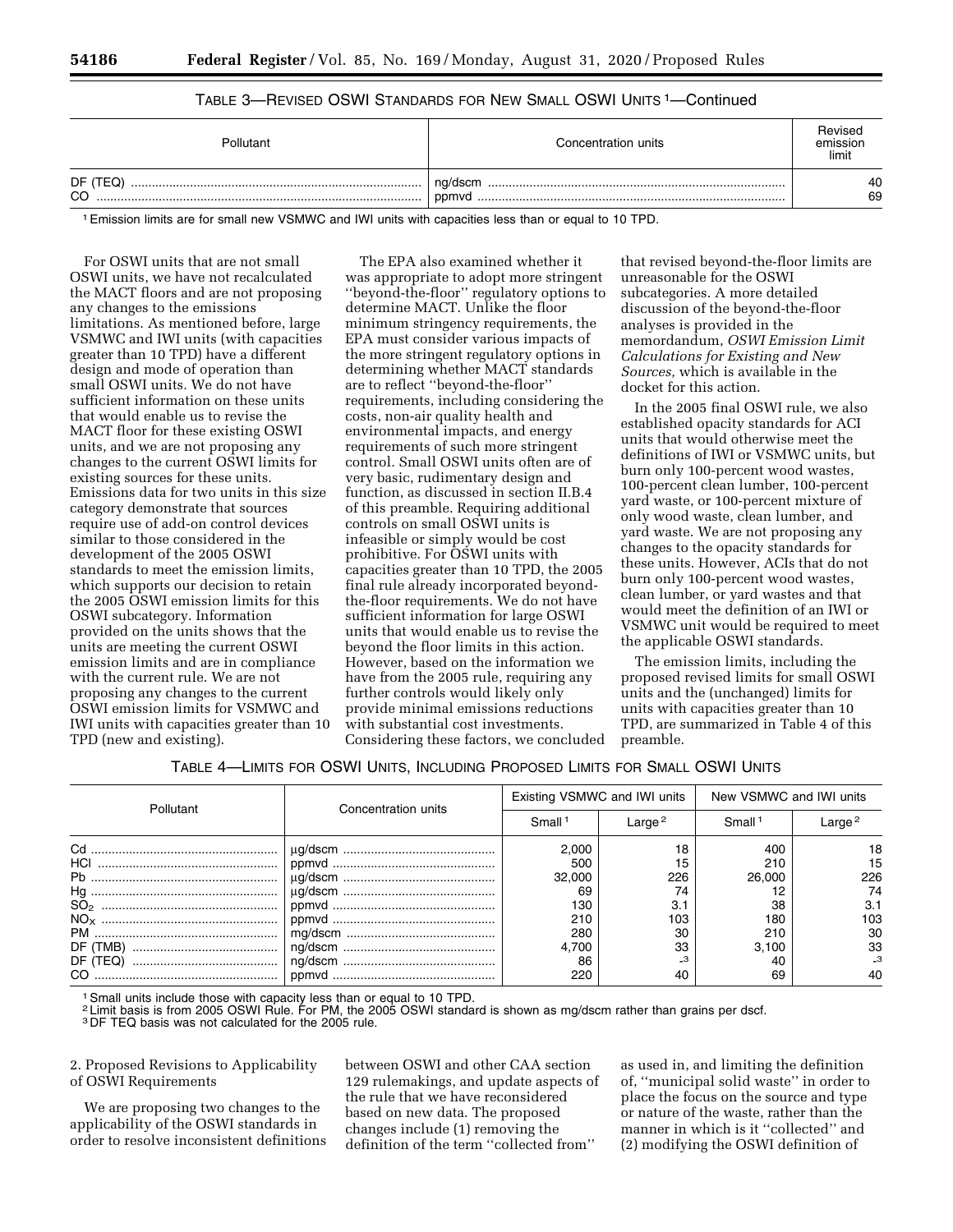''municipal waste combustion unit'' to make it clear that pyrolysis/combustion units are not OSWI units.

First, we are clarifying that the applicability of the OSWI standards to VSMWC units is based on the source and type or nature of waste incinerated rather than the particular manner in which the waste is collected. The regulatory history of the MWC rules indicates that the EPA intended to determine the applicability of the MWC rule based on the type of waste combusted in a unit and not based on the location of the incineration unit (54 FR 52261, December 20, 1989). The 2005 OSWI rule finalized a definition of ''municipal solid waste'' that was similar to the definition of ''municipal waste'' provided in CAA section 129(g)(5), but interpreted this, for the purposes of VSMWC applicability under OSWI, to mean that the municipal waste must be ''collected from'' certain or multiple sites. We have since reevaluated our interpretation in OSWI where the rule explains municipal waste must be limited to those collected from outside the site of the incinerator. Other existing CAA section 129 incinerator rules do not necessarily place the same emphasis on where the waste is collected. The principal MWC rules, for example, do not focus on or even define ''collected from,'' and, instead, more broadly include materials discarded by a wide range of sources, regardless of how or where the waste may be ''collected'' (see, *e.g.,* 40 CFR 60.51b and 60.1465). We are proposing to modify the definitions in the OSWI standards to remove the specific definition of ''collected from'' and, thus, to eliminate the limitation that waste may not be burned at the same site where it is generated in order for it to be considered MSW.

We are, accordingly, proposing a different approach to the treatment of MSW under the OSWI standards than we opted to pursue when the standards were promulgated. There, we stated that ''small incinerators that are located at commercial business (such as stores, restaurants and apartments) or industrial sites are not VSMWC units because they do not burn waste which has been 'collected from.'" (70 FR 74882). Under this proposal, such incinerators would no longer be subject to this ''collected from'' limitation and would qualify as VSMWC (provided these units burn more than 30-percent MSW).11 We believe this approach is

more consistent with the EPA's other CAA section 129 MWC rules. We also believe, on further review, that this approach is more consistent with the CAA section 129 definition of ''municipal waste.'' Section 129(g)(5) of the CAA essentially defines the term ''municipal waste'' to mean refuse ''collected from the general public and from residential, commercial, institutional, and industrial sources consisting of paper, wood, yard wastes, food wastes, plastics, leather, rubber and other combustible materials and non-combustible materials such as metal, glass and rock.'' We do not read this definition as necessitating that, to constitute MSW, the material or refuse must be a cumulative collection of refuse from each and every one of the sources identified (that is, the ''general public," "residential," or "commercial" sources) or even necessarily of multiple such sources. Moreover, the term ''collected from'' is not defined in the CAA, and we do not read it as necessarily requiring (for waste to be considered MSW) that the waste must be transferred from one site and burned at another site.

Next, we are proposing to revise the OSWI definition of ''municipal waste combustion unit'' to remove the reference to ''pyrolysis/combustion units.'' The term is not defined in the current regulation and there is no similar specific reference to such units in the institutional waste incineration unit definition. In the preamble to the OSWI standards, we briefly stated that ''pyrolysis/combustion units (two chamber incinerators with a starved air primary chamber followed by an afterburner to complete combustion) within the VSMWC and IWI subcategories are considered OSWI units'' (70 FR 74876 and 74877). In the recent past, however, the EPA has received several inquiries about OSWI applicability to pyrolysis/combustion units, and we believe that there is considerable confusion in the regulated community regarding the reference to pyrolysis/combustion units in the definition of municipal waste combustion unit. Upon further review of the language in the final OSWI rule (70 FR 74876 and 74877), we believe the reference to pyrolysis/combustion units as MWC should not apply to OSWI units because such units are used to combust uncontained gases and do not involve the combustion of solid waste as defined in the OSWI rule. See 70 FR 74877 (where we noted that units that are used to combust uncontained gases and are not used to dispose of solid

waste generally are not subject to the OSWI standards).

An OSWI unit is either a VSMWC or an IWI, and both types of units combust ''solid waste.'' Solid waste includes solid, liquid, and semisolid material. Solid waste also includes ''contained gaseous material,'' defined as gases that are in a container when that container is combusted (40 CFR 60.2977, 60.3078).

The combustion of uncontained gases in pyrolysis/combustion units is inconsistent with the definition of solid waste and the associated definition of ''contained gaseous material'' in OSWI, and therefore, with solid waste combustion for the purpose of the OSWI rule. The EPA understands pyrolysis to be a process that takes place in an inert environment. In a closely coupled pyrolysis/combustion chamber, the gaseous material comes out of the pyrolysis chamber and immediately is incinerated in the combustion chamber. The pyrolysis gas is not placed into a container and then combusted. Therefore, the pyrolysis gas in the closely coupled pyrolysis/combustion chamber is not ''contained gaseous material,'' as referenced in the definition of solid waste. We noted in connection with the promulgation of the OSWI standards that thermal oxidizers, catalytic oxidizers, and flameless thermal oxidizers are not considered to be subject to the OSWI rule if these units are used to combust uncontained gas from an industrial process (70 FR 74877). Moreover, unlike combustion, the pyrolysis process is endothermic and does not require the addition of oxygen (*i.e.* the partial pressure of oxygen during a pyrolysis process is maintained close to zero). Based on this understanding, we recognize that the pyrolysis process, by itself, is not combustion. In summary, because the pyrolysis itself is not combustion and pyrolysis gases are not a ''solid waste'' under OSWI, a pyrolysis-combustion unit should not be referenced in the definition of MWC unit for the purposes of the OSWI rule.12 Accordingly, we are

<sup>11</sup>An incinerator is not considered to be combusting MSW ''if it combusts a fuel feed stream, 30 percent or less of the weight of which is comprised, in aggregate, of municipal solid waste.'' See, *e.g.,* 40 CFR 60.2977.

<sup>12</sup> Discarded material that is processed in such a unit would still be a solid waste under the Resource Conservation and Recovery Act (RCRA), and, therefore, subject to state RCRA Subtitle D solid waste management program requirements. In the case of hazardous waste, RCRA sections 3002(a) and 3004(a) grant the EPA the authority to control gaseous emissions from hazardous waste management as may be necessary to protect human health and the environment. RCRA sections 3004(n), and (o)(1)(B), further direct the EPA to regulate air emissions from, respectively, hazardous waste treatment, storage and disposal facilities, and hazardous waste incinerators. The authority provided in RCRA section 3004(q) to regulate fuel produced from hazardous waste also encompasses gaseous fuels (when they are produced from Continued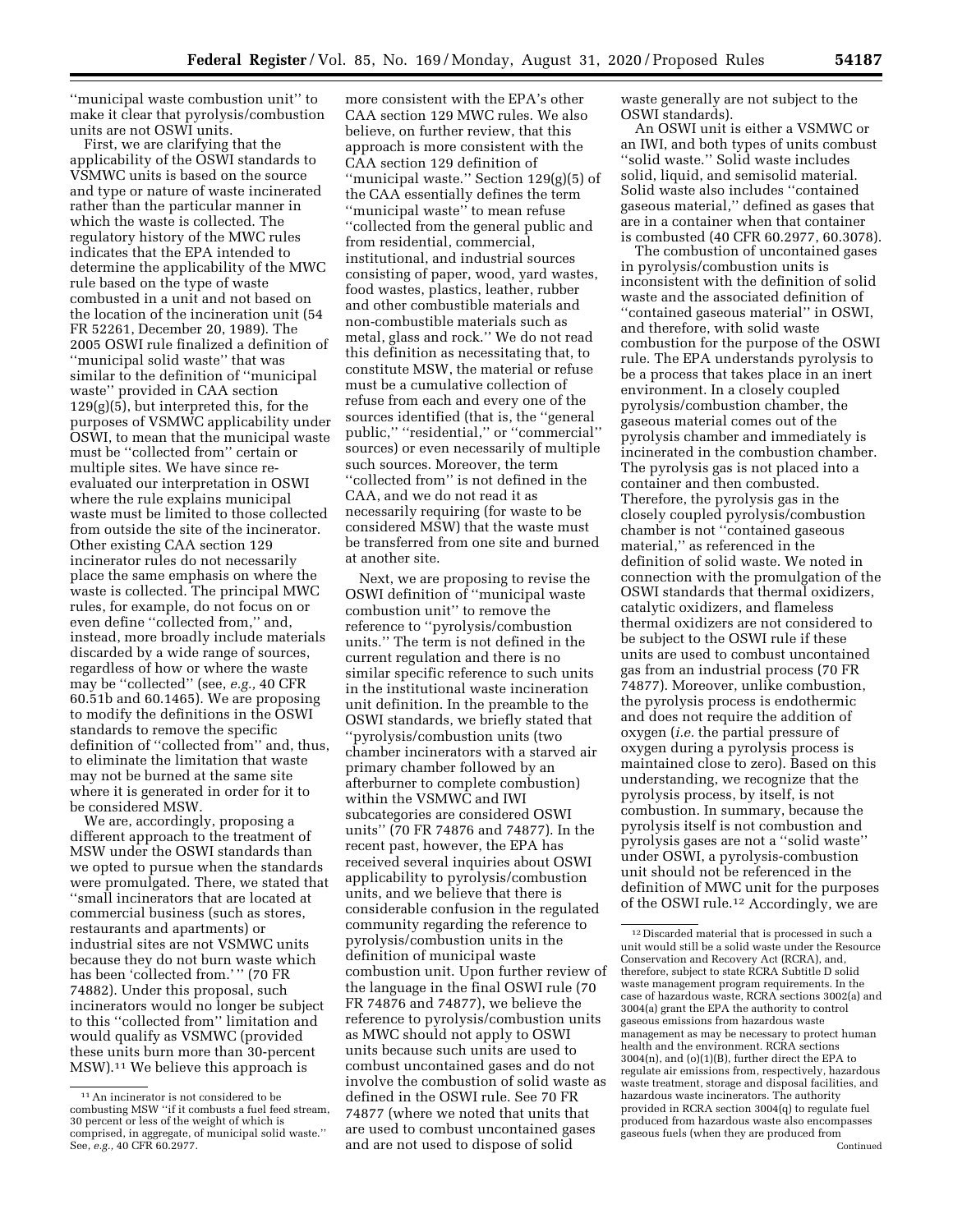proposing to revise the definition of ''municipal waste combustion unit'' in 40 CFR 60.2977 and 40 CFR 60.3078 to remove the reference to ''pyrolysis/ combustion units'' from the definition, reflecting our view that such units should not be regarded as municipal waste combustion units under the OSWI rule.

3. Proposed Removal of SSM Provisions

Currently, the OSWI standards do not apply during SSM periods (see 40 CFR 60.2918, 60.3025). The EPA proposes to eliminate this limitation or qualification on the applicability of the OSWI standards. The EPA proposes this change in light of the 2016 remand and certain legal developments, including a decision by the D.C. Circuit that invalidated certain regulations related to SSM in the 40 CFR part 63 General Provisions (*Sierra Club* v. *EPA,* 551 F.3d 1019 (2008)). While the decision did not specifically address the SSM provisions in the OSWI standards, it calls those provisions into question.

We are not proposing separate emission standards for OSWI units that would apply during SSM periods. We determined that OSWI units will be able to meet the emission limits during periods of startup because most units burn natural gas or clean distillate oil to start, and waste is not added until the unit has reached combustion temperatures. Emissions from burning natural gas or distillate fuel oil would generally be significantly lower than from burning solid wastes. During shutdown periods, emissions are also generally significantly lower than emissions during normal operations because the materials in the incinerator will be almost fully combusted before shutdown occurs. Control of the lower emissions during startup and shutdown should be able to be accomplished using the same technological controls required for emissions during normal operations. Furthermore, the approach for establishing the revised MACT floors for OSWI units ranked individual OSWI or similar units based on actual performance for each pollutant, with an appropriate accounting of emissions variability. Because we accounted for emissions variability and established appropriate averaging times to

determine compliance with the proposed OSWI standards, we believe we have adequately addressed any minor variability that may potentially occur during startup or shutdown. However, we note that we do not have available data for OSWI units during periods of startup and shutdown. We request comment on the proposed removal of the SSM provisions and the proposal to leave in place the OSWI standards during SSM periods, including any additional information for consideration for startup and shutdown periods for OSWI units.

Periods of startup, normal operations, and shutdown are all predictable and routine aspects of a source's operations. Malfunctions, in contrast, are neither predictable nor routine. Instead they are, by definition, sudden, infrequent, and not reasonably preventable failures of emissions control, process, or monitoring equipment (see 40 CFR 60.2). The EPA interprets CAA section 129 as not requiring emissions that occur during periods of malfunction to be factored into development of CAA section 129 standards. Under CAA section 129, emissions standards for new sources must be no less stringent than the level ''achieved'' by the best controlled similar source and for existing sources generally must be no less stringent than the average emission limitation ''achieved'' by the best performing 12 percent of sources in the category. There is nothing in CAA section 129 that directs the Agency to consider malfunctions in determining the level ''achieved'' by the best performing sources when setting emission standards. As the D.C. Circuit has recognized, the phrase ''average emissions limitation achieved by the best performing 12 percent of'' sources ''says nothing about how the performance of the best units is to be calculated.'' *Nat'l Ass'n of Clean Water Agencies* v. *EPA,* 734 F.3d 1115, 1141 (DC Cir. 2013). While the EPA accounts for variability in setting emissions standards, nothing in CAA section 129 requires the Agency to consider malfunctions as part of that analysis. The EPA is not required to treat a malfunction in the same manner as the type of variation in performance that occurs during routine operations of a source. A malfunction is a failure of the source to perform in a ''normal or usual manner'' and no statutory language compels the EPA to consider such events in setting CAA section 129 standards. The EPA's approach to malfunctions in the analogous circumstances (setting ''achievable'' standards under CAA section 112) has

been upheld as reasonable by the D.C. Circuit in *U.S. Sugar Corp.* v. *EPA,* 830 F.3d 579, 606–610 (2016).

As the D.C. Circuit recognized in *U.S. Sugar Corp.,* accounting for malfunctions in setting standards would be difficult, if not impossible, given the myriad different types of malfunctions that can occur across all sources in the category and given the difficulties associated with predicting or accounting for the frequency, degree, and duration of various malfunctions that might occur. *Id.* at 608 (''the EPA would have to conceive of a standard that could apply equally to the wide range of possible boiler malfunctions, ranging from an explosion to minor mechanical defects. Any possible standard is likely to be hopelessly generic to govern such a wide array of circumstances.'') As such, the performance of units that are malfunctioning is not ''reasonably'' foreseeable. See, *e.g., Sierra Club* v. *EPA*, 167 F.3d 658, 662 (D.C. Cir. 1999) (''The EPA typically has wide latitude in determining the extent of datagathering necessary to solve a problem. We generally defer to an agency's decision to proceed on the basis of imperfect scientific information, rather than to 'invest the resources to conduct the perfect study. '') See also, *Weyerhaeuser* v. *Costle,* 590 F.2d 1011, 1058 (D.C. Cir. 1978) (''In the nature of things, no general limit, individual permit, or even any upset provision can anticipate all upset situations. After a certain point, the transgression of regulatory limits caused by 'uncontrollable acts of third parties,' such as strikes, sabotage, operator intoxication or insanity, and a variety of other eventualities, must be a matter for the administrative exercise of case-bycase enforcement discretion, not for specification in advance by regulation.''). In addition, emissions during a malfunction event can be significantly higher than emissions at any other time of source operation. For example, if an air pollution control device with 99-percent removal goes offline as a result of a malfunction (as might happen if, for example, the bags in a baghouse catch fire) and the emission unit is a steady state type unit that would take days to shut down, the source would go from 99-percent control to zero control until the control device was repaired. The source's emissions during the malfunction would be 100 times higher than during normal operations. As such, the emissions over a 4-day malfunction period would exceed the annual emissions of the source during normal operations. As this example illustrates,

hazardous wastes). The authority provided in RCRA section 3004(u) to control ''releases'' of hazardous constituents from solid waste management units at a facility seeking a RCRA permit also encompasses gaseous releases (when the gases are hazardous constituents). The authority granted under these sections of the statute is independent of the EPA's authorities over solid waste. As an example, the EPA has authority to regulate emissions generated during treatment of hazardous waste, including volatilization and incineration of hazardous waste.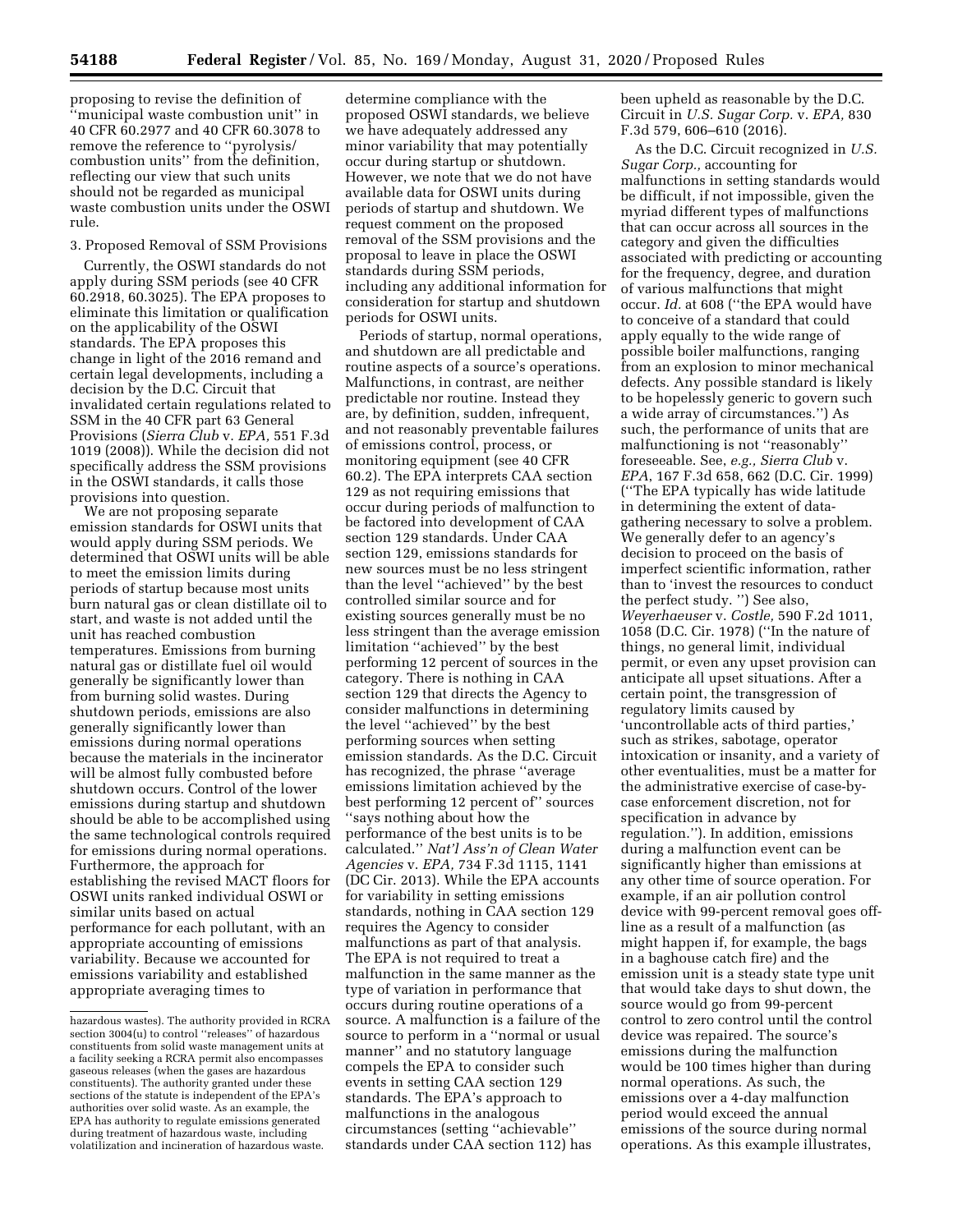accounting for malfunctions could lead to standards that are not reflective of (and significantly less stringent than) levels that are achieved by a wellperforming non-malfunctioning source. It is reasonable to interpret CAA section 129 to avoid such a result. The EPA's approach to malfunctions is consistent with CAA section 129 and is a reasonable interpretation of the statute.

Although no statutory language compels the EPA to set standards for malfunctions, the EPA has the discretion to do so where feasible. For example, in the Petroleum Refinery Sector Risk and Technology Review, the EPA established a work practice standard for unique types of malfunction that result in releases from pressure relief devices or emergency flaring events because the EPA had information to determine that such work practices reflected the level of control that applies to the best performers. 80 FR 75178, 75211 through 14 (December 1, 2015). The EPA will consider whether circumstances warrant setting standards for a particular type of malfunction and, if so, whether the EPA has sufficient information to identify the relevant best performing sources and establish a standard for such malfunctions. We note that there are no provisions for establishing work practice standards under CAA section 129.

In the event that a source fails to comply with the applicable CAA section 129 standards as a result of a malfunction event, the EPA would determine an appropriate response based on, among other things, the good faith efforts of the source to minimize emissions during malfunction periods, including preventative and corrective actions, as well as root cause analyses to ascertain and rectify excess emissions. The EPA would also consider whether the source's failure to comply with the CAA section 129 standard was, in fact, sudden, infrequent, not reasonably preventable, and was not instead caused, in part, by poor maintenance or careless operation. 40 CFR 60.2 (definition of malfunction).

If the EPA determines in a particular case that an enforcement action against a source for violation of an emission standard is warranted, the source can raise any and all defenses in that enforcement action and the federal district court will determine what, if any, relief is appropriate. The same is true for citizen enforcement actions. Similarly, the presiding officer in an administrative proceeding can consider any defense raised and determine whether administrative penalties are appropriate.

In summary, the EPA's interpretation of the CAA and, in particular, CAA section 129, is reasonable and encourages practices that will avoid malfunctions. Administrative and judicial procedures for addressing exceedances of the standards fully recognize that violations may occur despite good faith efforts to comply and can accommodate those situations. *U.S. Sugar Corp.* v. *EPA,* 830 F.3d 579, 606– 610 (2016).

For these reasons, we are proposing to remove and reserve 40 CFR 60.2918 and 40 CFR 60.3025, which provided exceptions for SSM. We are proposing minor harmonizing revisions to other rule requirements that reference SSM, such as revisions to the definition of ''Deviation'' to remove language for periods of SSM, for consistency with these changes.

4. Proposed Revisions to Testing and Compliance

For small OSWI units, we are proposing alternatives to conducting the initial and annual performance tests and to remove the requirements to install, calibrate, maintain, and operate continuous emissions monitoring systems (CEMS). The OSWI standards currently require owners and operators of OSWI units to conduct initial and annual performance tests to demonstrate compliance (40 CFR 60.2927, 60.2932 and 60.3030, 60.3033). Owners and operators may conduct performance tests less often than annually for a given pollutant if they are able to demonstrate compliance with the emissions limitations for three consecutive annual tests (40 CFR 60.2934, 60.3035). The OSWI standards also require CEMS for CO and oxygen (40 CFR 60.2939, 60.3038).

We are proposing a new substitute means of compliance demonstration for small OSWI units, as we recognize that testing can impose substantial financial burdens and technical challenges on owners and operators of these sources. Based on the limited information available, we expect that most OSWI units are likely small incinerators that are not equipped with stacks from which to sample emissions during a performance test, and a stack or extension would be needed in order to perform the testing required by the OSWI standards. In some instances, it physically may not be possible to equip the incinerator with a stack, and in other cases, costs for doing so may be prohibitive. Transporting, installing, and supporting the extension for testing in the field can present additional issues, such as space or property constraints that may require additional

construction of scaffolding, ducting, or modifications to underlying structures to install the appropriate extensions and sampling ports.<sup>13</sup> Additionally, many of these small OSWI units are located in remote and difficult to access areas of the country, and it is difficult to mobilize stack testing crews to some of these locations.

These technical and economic infeasibilities are magnified for existing sources, which have previously installed units that may have never been equipped with a stack and for which additional space or property modifications may be infeasible. Further, owners and operators may find it economically infeasible to conduct initial or annual performance tests of these small units due to the cost of stack testing. We believe that similar difficulties may arise in connection with monitoring, including installation and operation of CEMS. Although we recognize these challenges exist for certain sources, adequate demonstration of initial and on-going compliance is necessary.14 Therefore, we are proposing alternatives to the testing and monitoring requirements to provide

14CAA 129(c) requires, in part, the EPA to include emissions monitoring as part of solid waste incinerator standards. This requirement has been construed as requiring assurance of compliance with emission standards. *Nat'l Ass'n of Clean Water Agencies* v. *EPA,* 734 F.3d 1115, 1160 (DC Cir. 2013). The EPA believes that, for the other solid waste incineration source category, the package of testing, monitoring, reporting, and recordkeeping requirements associated with the proposed substitute means of compliance testing for small OSWI units will adequately assure compliance with the standards.

<sup>13</sup>The OSWI standards are found in 40 CFR part 60, subparts EEEE (NSPS) and FFFF (EG). In addition, subpart A (General Provisions) of part 60 contains various generally-applicable provisions, including provisions relating to performance testing (see, for example, 40 CFR 60.8). These generallyapplicable performance testing provisions require, in part, owners and operators to provide performance testing facilities, including sampling ports. We believe, however, that for small OSWI units there could be significant challenges to conducting such modifications in the field to fit units at every site. In any event, the application of the General Provisions in subpart A to the other part 60 subparts is subordinate to the specific provisions found in the other subparts, such as the OSWI standards. See, for example, 40 CFR 60.8(b) (performance test shall be conducted in accordance with the methods and procedures in each applicable subpart), 60.8(f) (performance testing shall be conducted in a prescribed manner, unless otherwise specified in the applicable subpart), and 60.11 (compliance shall be determined in accordance with 40 CFR 60.8, unless otherwise specified in the applicable standard). Moreover, the EPA retains the authority to limit or modify the application of subpart  $\overline{A}$  in subsequent rulemaking, including rulemaking relating to other part 60 subparts, such as the OSWI standards. In the event of a conflict between the performance testing provision of subpart A and the provisions of subparts EEEE and FFFF, the provisions of the source specific subparts (here, EEEE and FFFF) control.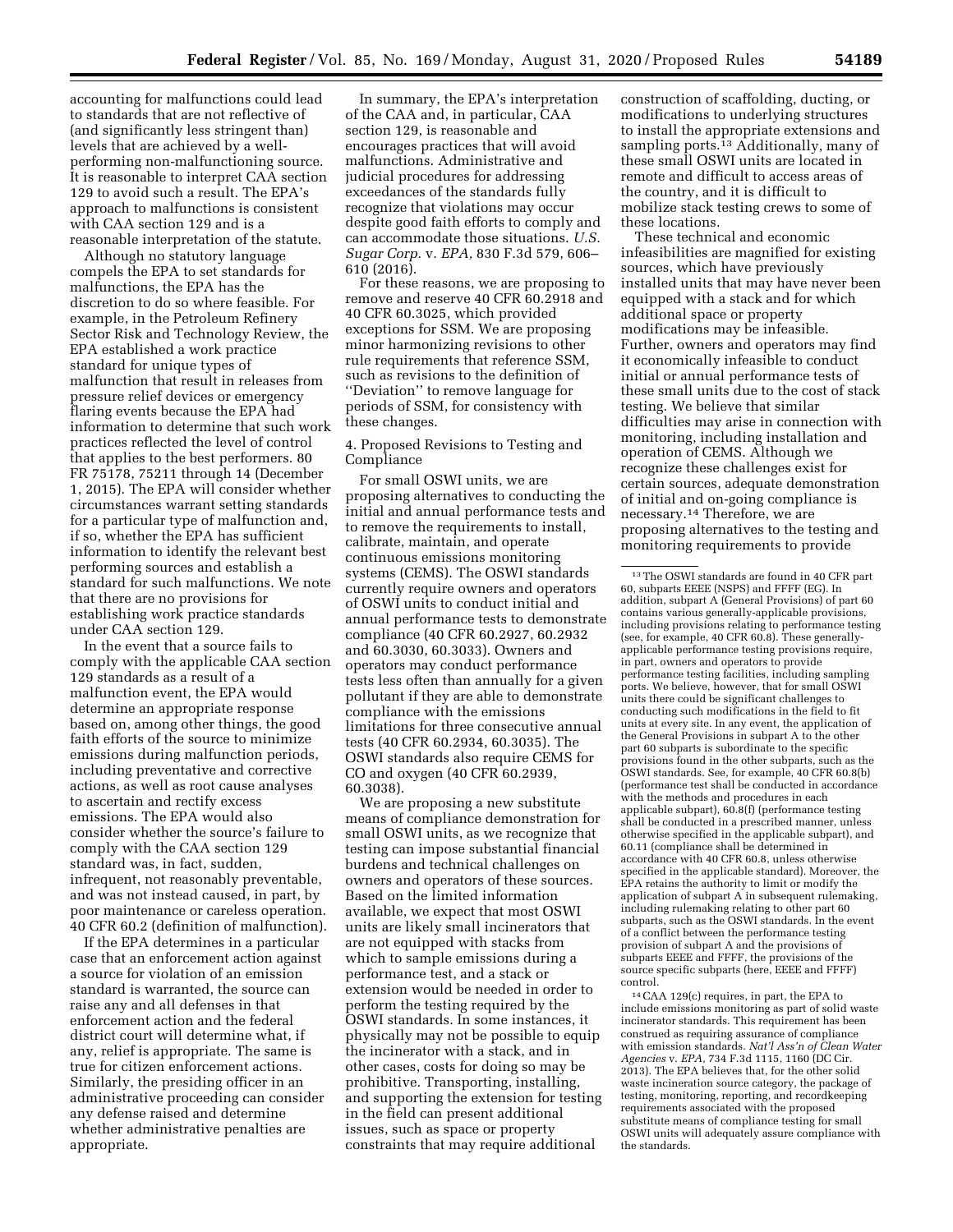regulatory flexibilities for small OSWI units.

At present, the OSWI standards require new sources to conduct initial performance testing within 60 days after the OSWI unit reaches the charge rate by which it will operate, but not later than 180 days after initial startup (40 CFR 60.2928); existing sources must conduct initial performance testing no later than 180 days after the final compliance date. We are proposing to retain this requirement, but we are also proposing—for small OSWI units—to add a substitute means of compliance demonstration, under which such initial performance testing would not be required. In lieu of that initial performance testing, owners and operators of small OSWI units would have the option to submit detailed information concerning the unit including the make, model and manufacturer of the unit, and the type and capacity of the unit, information on the unit's air pollution control devices (if any), waste type and quantity information, and the charge rate—and to identify in the EPA's WebFIRE database a representative performance test.15 The test must be representative for the small OSWI unit in terms of similar throughput, method of processing and burning waste, operating temperatures, types of wastes or supplemental fuels burned, and waste profiles. If there is no representative performance test available in the WebFIRE database, the small OSWI unit cannot use the substitute means of compliance demonstration and must comply with the initial performance testing requirements.

To use this alternative option, the owner/operator must submit a notification including the manufacturer, make, model, and type of unit, and documentation that the capacity of the unit is less than or equal to 10 TPD. We are proposing that owners and operators of new small OSWI units (constructed after August 31, 2020) and small OSWI units modified or reconstructed six months after the effective date of the final rule would be required to either

complete their initial performance test within 60 days after the unit reaches the charge rate at which it will operate, but no later than 180 days after its initial startup,16 or submit a notification of intention to use the substitute means of compliance demonstration to the Administrator within 6 months after the date of publication of the final rule (currently estimated by the EPA depending on the actual date of publication of the final rule—to be on or about November 30, 2021), or within 60 days after initial startup, whichever of these dates is later. Owners and operators of existing small units (constructed on or before August 31, 2020) would not be required to submit a notification of intention to the Administrator, but would be required to identify the results of an existing performance test in the EPA's WebFIRE that is representative of their OSWI unit or conduct an initial performance test, no later than 3 years after a state plan is approved or no later than 5 years after the date of promulgation of the final rule, whichever of these dates is earlier.

The proposed substitute means of compliance demonstration relies on the availability of the results of performance tests conducted on potentially representative sources in the EPA's WebFIRE database. One way the EPA envisions this option could be implemented is through one or more testing coordinators that would develop a testing protocol and conduct performance tests for representative units from similar source groups.17 18

17A ''testing coordinator'' may be, for example, a state or university that would collect waste data from a group of sources, form similar groups of facilities based of the information provided, develop a testing protocol, and conduct performance tests for representative units from similar source groups.

18 ''Similar source groups'' may include units of similar throughput, method of processing and burning waste, operating temperatures, waste variability, and estimated waste profiles. It is expected that a performance test conducted on one unit in a similar source group would likely be representative for all of the units in the similar source group. The proposed option would allow for a testing coordinator to have some latitude to determine what constitutes a similar source group. For example, the testing coordinator would have the discretion to test representative units for existing sources (constructed on or before August 31, 2020), and new sources (constructed after August 31, 2020), from similar source groups separately. Alternatively, the testing coordinator might be able to select a new source (*e.g.,* a model unit constructed after August 31, 2020, that has a

For example, each owner/operator opting to use the substitute means of compliance demonstration would submit to a testing coordinator information on its small OSWI unit, including unit design, operations information and waste profiles. It is our expectation that the testing coordinator would review the data provided and identify a representative unit for each similar source group, establish the waste profile for the similar source group, and coordinate and/or conduct the performance test on the representative unit from the similar source group. The results of the test could then be used to demonstrate initial compliance by owners and operators of any small OSWI unit for which the test is representative. To aid implementation of this option, the EPA intends to provide a grant or contract to testing coordinators. To conserve resources, if there are multiple testing coordinators, the testing coordinators should work together in conducting performance tests in order to provide performance test results that will be representative for the largest number of small OSWI units.

Another way that the EPA envisions this representative testing alternative might be implemented is if owners and operators of small OSWI units that are similar in design and operation and burn the same waste types combine resources. One small OSWI unit in the group would be tested, and once the results are available in WebFIRE, that performance test would be used to demonstrate initial compliance for any small OSWI unit for which the test is representative.

Beginning on the effective date for new sources (6 months after publication of the final rule in the **Federal Register**), and until the owner/operator identifies a representative performance test, each owner/operator of a small OSWI unit would be required to collect data on a weekly basis to characterize the unit operations and the waste profiles for the OSWI unit. The waste profile information would be used to capture the differing waste streams and waste variability for the unit in order to develop a representative waste profile. The owner/operator would use these data to locate the results of a representative performance test in the

<sup>&</sup>lt;sup>15</sup> Some tests in the WebFIRE database may not qualify for use as a representative performance test. Representative performance tests must be conducted according to the requirements in the OSWI rule, demonstrate compliance with the OSWI standards, and include the following information in the report: Unit design (including air pollution control devices), charge rate during the test, type of operation, combustion temperature during the test, types of waste burned during the test and the relative amount of each waste to the total waste burned, type and amount of supplemental fuels used during the test, and, if the tested unit has an air pollution control device, the operating parameter data for the control device during the test.

<sup>16</sup>For units that start-up between August 31, 2020 and the date that is 6 months after publication of the final rule, the initial performance test must be conducted within 60 days after your OSWI unit reaches the charge rate at which it will operate, but no later than 180 days after its initial startup, or by the date 240 days after publication of the final rule (currently estimated by the EPA to be on or about February 28, 2022), whichever date is later.

similar design that would be carried forward into future years) from a similar source group that is also similar to existing sources. In this latter case, if the new unit tested is able to demonstrate initial compliance with the emissions limits for VSMWC and IWI units under the NSPS and EG, then both the existing and new units described by the similar source group may be able to use the test data to demonstrate initial compliance.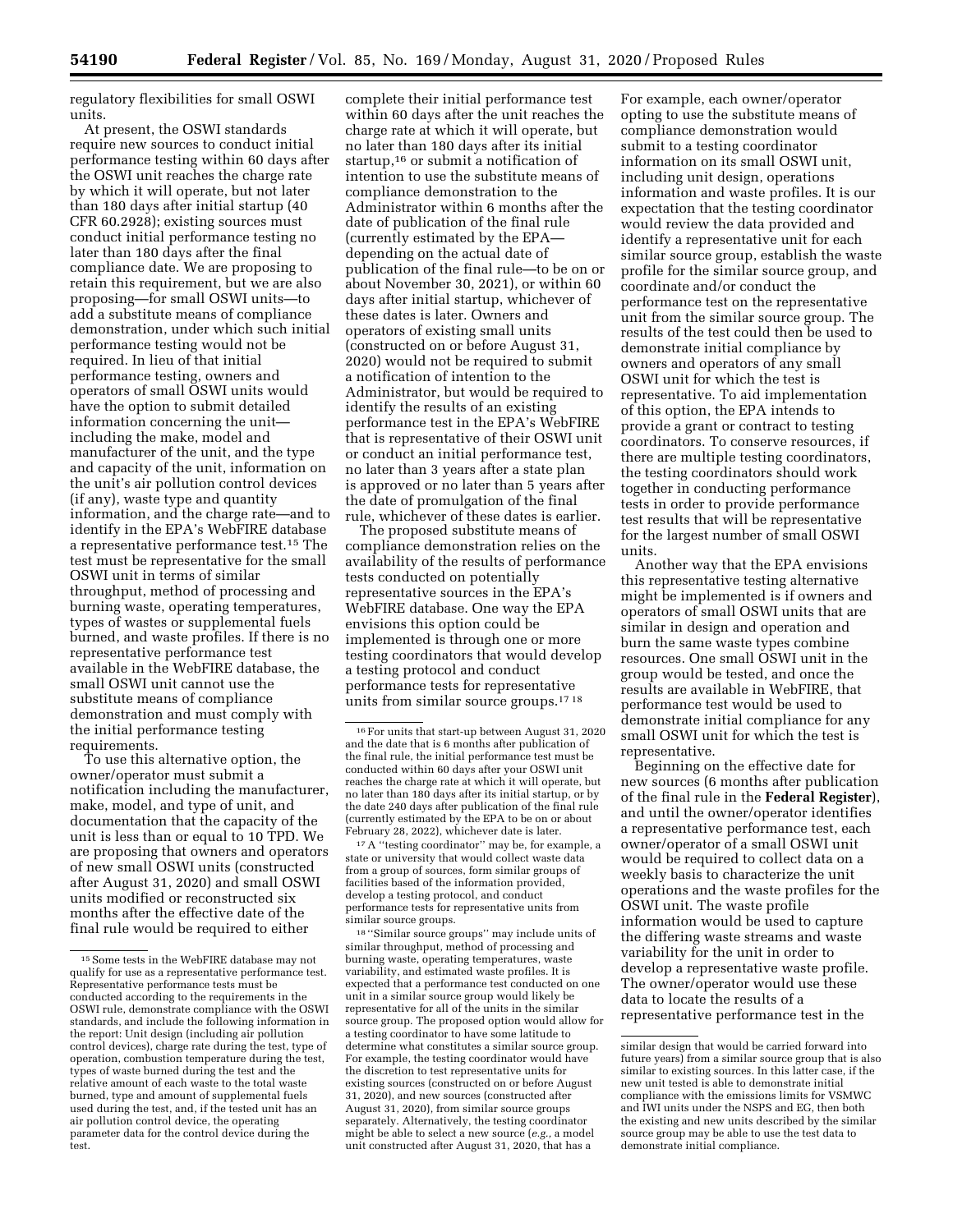EPA's WebFIRE database. The owner/ operator would submit information on the representative performance test and documentation of how the performance test is representative for their small OSWI unit (*e.g.,* based on the unit type and design, charge rate, operating temperatures, types of waste burned, and any air pollution control devices) to the Administrator through the EPA's Central Data Exchange (CDX) using the Compliance and Emissions Data Reporting Interface (CEDRI). Owners and operators would maintain a record (*i.e.,* copy) of the representative performance test report (acquired from the EPA's WebFIRE database) and the submitted documentation of how the test is representative.

Because we anticipate this approach would need to afford time for testing coordinators to determine similar source groups, develop testing protocols, and coordinate with each other, owners and operators of existing and new small units who wish to use the substitute means of compliance demonstration are encouraged to submit their notification of intent to use the substitute means of compliance demonstration and identify their waste variability and waste characterization and profile data as soon as possible following the promulgation of the final rule. We note that, if this alternative initial compliance option is finalized, owners and operators who do not provide their initial waste characterization data to a testing coordinator in a timely manner could miss the opportunity to avail themselves of this option due to the amount of planning, time, and resources required for coordinators to perform these tests as well as the fact that their unit may not be of the similar source group tested. Owners and operators who cannot find a representative test conducted for a unit that is similar to their units would be required to conduct their own initial performance tests. Because the compliance date for new sources is earlier than the compliance date for existing sources, and it is uncertain how many tests could be conducted with the EPA-supplied grant or contract money, owners and operators of existing sources are encouraged to start collecting information that would be useful in conducting similar sources tests and submit this information to the testing coordinators as soon as possible. This will greatly increase the likelihood that a representative test is available in the WebFIRE database prior the compliance deadline.19

We anticipate that the testing coordinators would be able to complete testing on OSWI units that are representative of most existing and new small units and submit the results of the testing within 18 months of the date of publication of the final rule. The testing results for these potentially representative units will be submitted to the EPA's CEDRI, and would then be available to owners and operators in the EPA's WebFIRE database. (See section II.B.6 of this preamble for a discussion of electronic reporting.) We are proposing a time period of 21 months following the date of publication of the final rule in the **Federal Register** or 60 days after the OSWI unit reaches the maximum charge rate at which it will operate, but no later than 180 days after initial startup, whichever date is later, for owners and operators of small OSWI unts to identify a representative performance test in WebFIRE and submit information to the Administator identifying the representative performance test. This period allows time for a testing coordinator conducting the test to develop the testing protocol, conduct performance tests, and electronically submit the results of the test through CEDRI; for the EPA to transfer these results to the EPA's WebFIRE database; and for owners and operators to find a representative performance test and submit information on how it is representative to the Administrator.

For demonstrating continuous compliance, we are also proposing, for small OSWI units, an alternative waste characterization option in lieu of the current annual performance testing requirements, as many of the concerns about the availability or feasibility of initial testing for small OSWI units also apply to annual testing. We are proposing the alternative continuous compliance option for small OSWI units in lieu of annual testing (or the requirements to conduct testing less often than annual for specific pollutants) because the option is a more readily available compliance option for units with rudimentary designs or units

without a stack and the costs associated with waste stream characterization are less prohibitive than those for an annual stack test. This alternative continuous compliance demonstration option includes periodic, robust operational recordkeeping in lieu of conducting an annual performance test. Following the facility's initial performance test or representative performance test (if using the substitute means of compliance demonstration), an owner/operator would demonstrate continuous compliance through recordkeeping. The recordkeeping requirements would include recording the source-specific waste profiles and incinerator unit operating parameters, including the daily average charge rate and the 3-hour average combustion chamber temperature of the unit. To demonstrate compliance, the weekly records of the source-specific waste profile would need to indicate that the waste combusted is consistent, within  $+/- 15$ percent by weight, of the percentage established for that waste category according to the waste profiles established during the representative performance test (if using the substitute means of compliance demonstration) or the facility's initial performance test.20 Additionally, the records would need to demonstrate that the unit is operated within the charge rate and temperature ranges established during the initial performance test or the representative performance test.

If the facility anticipates combusting a waste stream with a different profile, the owner/operator would be required to conduct a performance test of the unit with a waste stream representative of the new waste profile, or, alternatively, identify a representative performance test report in the WebFIRE database, before combusting the modified waste stream (*i.e.,* the owner or operator must identify that the unit is of similar throughput, method of processing and burning waste, charge rate, operating temperatures, waste management plan, estimated waste variability and waste profiles to the representative unit). Similarly, if the facility anticipates exceeding or operating outside of the established operating parameter ranges, the owner/operator would be required to conduct a performance test of the unit while operating at the new parameter limits (or find a representative

<sup>19</sup>When deciding the sources to test, a testing coordinator has multiple options: (1) Select an existing source similar to other existing sources; (2)

select a unit that is representative of both new and existing sources; (3) select a new source that is similar to other new sources; and (4) select a unit with a design that would be carried forward into future years. The decision on which sources will be tested will be based in part on the pool of data that is available to the testing coordinator at the time that the testing protocols are developed. If the testing coordinator does not have data on existing sources, it may not be feasible to conduct performance tests that are representative for any existing units. If a performance test is conducted on an existing unit, it must, among other things, demonstrate initial compliance with the emissions limits for new units in order for a new unit to use it as a representative performance test.

<sup>20</sup> If, for example, the paper component of the waste stream during initial testing was 20 percent then burning waste streams with a paper component between 5 and 35 percent of the total waste stream would be acceptable weekly operation and, assuming all other requirements are met, additional testing would not be required for the source.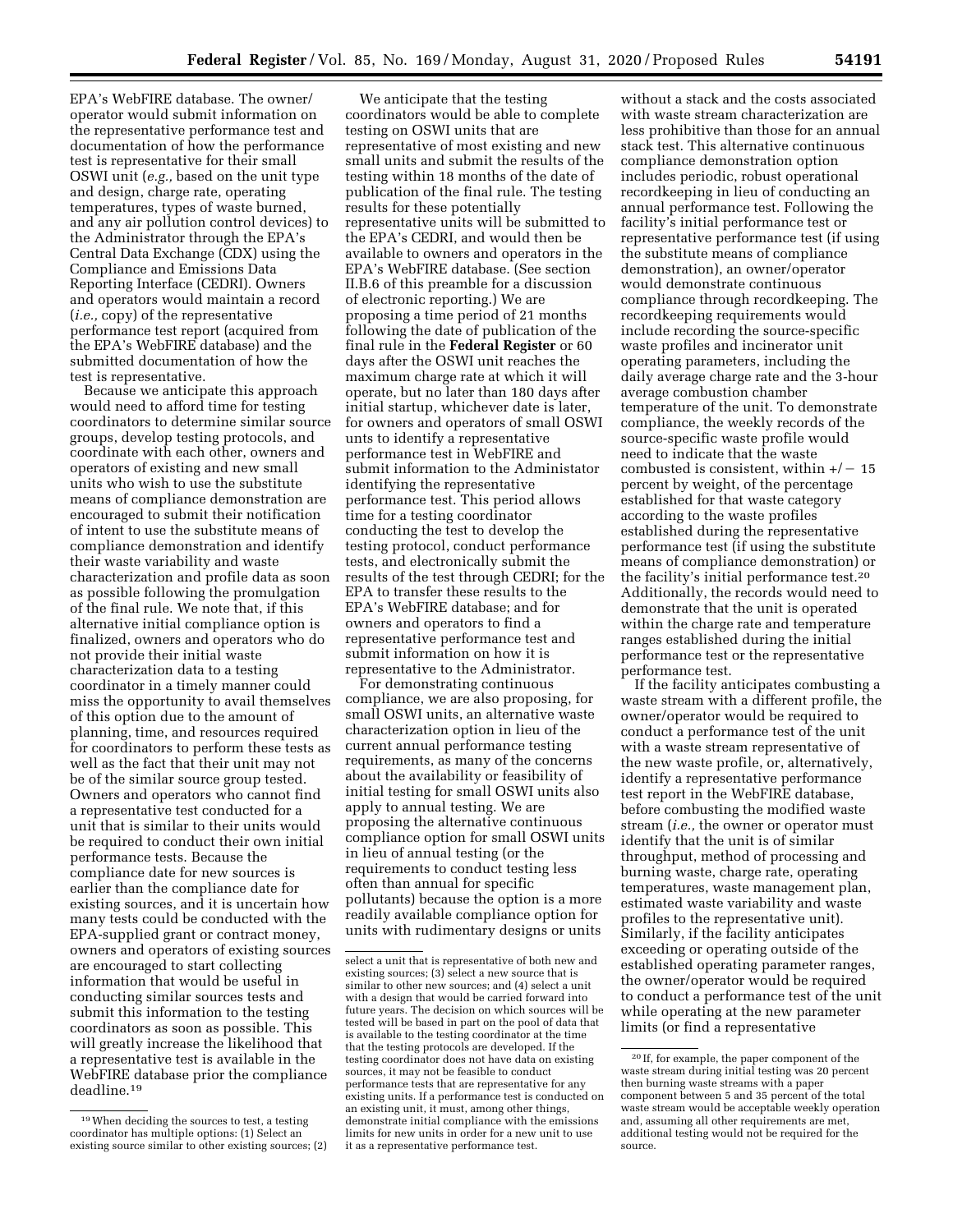performance test with those operating parameter limits in the WebFIRE database) to confirm that the unit continues to meet the OSWI emission standards under the new operating parameter limits. Failure to comply with the retesting requirement would constitute a deviation from the OSWI standards.

Finally, we are proposing to modify the monitoring requirements for small OSWI units that use the alternative continuous compliance option in lieu of complying with the annual performance testing requirements by removing the requirement for CO and oxygen CEMS. We are proposing this change for the same reasons that we are proposing an alternative to the annual performance test. In addition to the cost of maintaining CEMS, part of calibrating a CEMS generally requires an annual stack test to verify the operation of the CEMS. Relieving owners and operators of small OSWI units of the obligation to conduct an annual performance test without likewise removing the requirement for CEMS, which includes performing an annual stack test, would not achieve the stated goals and benefits of removing the annual performance test.

For OSWI units other than small OSWI units, we are also proposing that such units may use CO CEMS data in lieu of initial and annual testing for CO, provided the CEMS has been previously certified and is meeting the ongoing quality assurance/quality control requirements. Facilities that use this option would be allowed to use a 12 hour rolling average of the 1-hour arithmetic average CEMS data to determine compliance with the CO emission limitations. However, the initial performance evaluation (certification) must be conducted prior to collecting CEMS data for the initial compliance demonstration. Under the proposed rules, such units could also use CO CEMS data in lieu of conducting an annual performance test for CO. This proposed change would provide flexibility for sources and reduce the burden associated with testing, while assuring compliance based on continuously measured emissions data.

## 5. Proposed Recordkeeping and Reporting Revisions

We are proposing several revisions to the recordkeeping and reporting requirements. A number of proposed recordkeeping changes are associated with the proposal to establish—for small OSWI units—a substitute compliance demonstration option (for initial performance testing, as well as continuous compliance testing). For

small OSWI units using the substitute compliance demonstration process, we propose (in connection with the initial compliance test requirement) owners and operators will be required to maintain records of the notification of intent to use the substitute means of compliance demonstration and the documentation demonstrating the design, operation, and unit capacity, copies of the initial waste characterization and operating data, and documentation related to the representative (substitute) performance test and how the test is representative of the unit. The new proposed recordkeeping requirements for owners and operators of small OSWI units—and associated with the proposed substitute continuous compliance requirements include records on such particulars as unit start and end times of operation, the quantity or weight of each waste type (*e.g.,* pounds of solid waste, food waste, wood or yard waste), the quantities of supplemental fuels burned (flow rate or percentage of operating time), percentage of each waste type of total waste burned, and the temperature (three-hour average) and charge rate (TPD), and records for units using air pollution controls such as a wet scrubber, dry scrubber, electrostatic precipitator, or fabric filters. The proposed recordkeeping is intended to help ensure that small OSWI units that choose the proposed substitute continuous compliance option are able to demonstrate compliance with the emission and operating limits of the OSWI standards. Among other things, the recordkeeping requirements help to demonstrate that the waste types burned by small OSWI units are within  $+/-15$ percent of the percentages established for each waste category according to the profiles established during the initial performance test or representative performance test.

We are also proposing reportingrelated changes, especially changes associated with the substitute compliance testing program for small OSWI units. For example, we are proposing—for small OSWI units using the substitute continuous compliance option—that owners and operators would be required to include in annual reports a statement that there were no deviations from the weekly waste characterization requirements and the unit has been operated within the operating parameter limits. The proposed recordkeeping and reporting is intended to help ensure that there is adequate information available to determine compliance with the standards and the severity of any failure

to meet a standard, and to further assure compliance with the standards at all times. We are also proposing to clarify the timeline for submittal of an annual report for owners and operators that choose to comply with the substitute means of compliance in lieu of an initial performance test; for these units, an annual report must be submitted no later than 12 months following the submission of the representative performance test and the description of the how the test is representative for the OSWI unit.

We are also proposing to revise the recordkeeping and reporting requirements for deviations, which apply to both large and small OSWI units. Currently, these requirements focus on identifying malfunctions and deviations from the emission limitations or operating limits that apply, including whether any monitoring system used to determine compliance with the emission limitations or operating limits was inoperative, inactive, malfunctioning or out of control. We are proposing several additional requirements to clarify that a deviation includes any ''failure to meet an applicable standard'' and what must be recorded and reported. The proposed changes include the following:

• Revising the definition of ''deviation'' to remove language for periods of SSM, as discussed in section II.B.3 of this preamble.

• Revising 40 CFR 60.2932(c) and 40 CFR 60.3033(c) to clarify the alarm time that constitutes a deviation from the operating limit for OSWI units with fabric filters and bag leak detection systems.

• Revising 40 CFR 60.2932(d) and 40 CFR 60.3033(d) to include deviations from the weekly waste characterization requirements, provide for performance testing when the waste profile of the OSWI unit is modified, and clarify that failure to conduct a performance test or identify a representative test when the waste profile has changed constitutes a deviation.

• Revising 40 CFR 60.2942(f) and 40 CFR 60.3033(f) to clarify that, for OSWI units using CEMS, failure to collect required data is a deviation of the monitoring requirements.

• Revising 40 CFR 60.2949 and 40 CFR 60.3046 to specify that facilities must retain a record identifying the calendar dates, times, and durations of malfunctions and a description of the failure and the corrective action taken.

• Revising 40 CFR 60.2956(e) and 40 CFR 60.3051(e) to clarify that for OSWI units with CMS, the annual report must include a statement that there were no periods during which the CMS were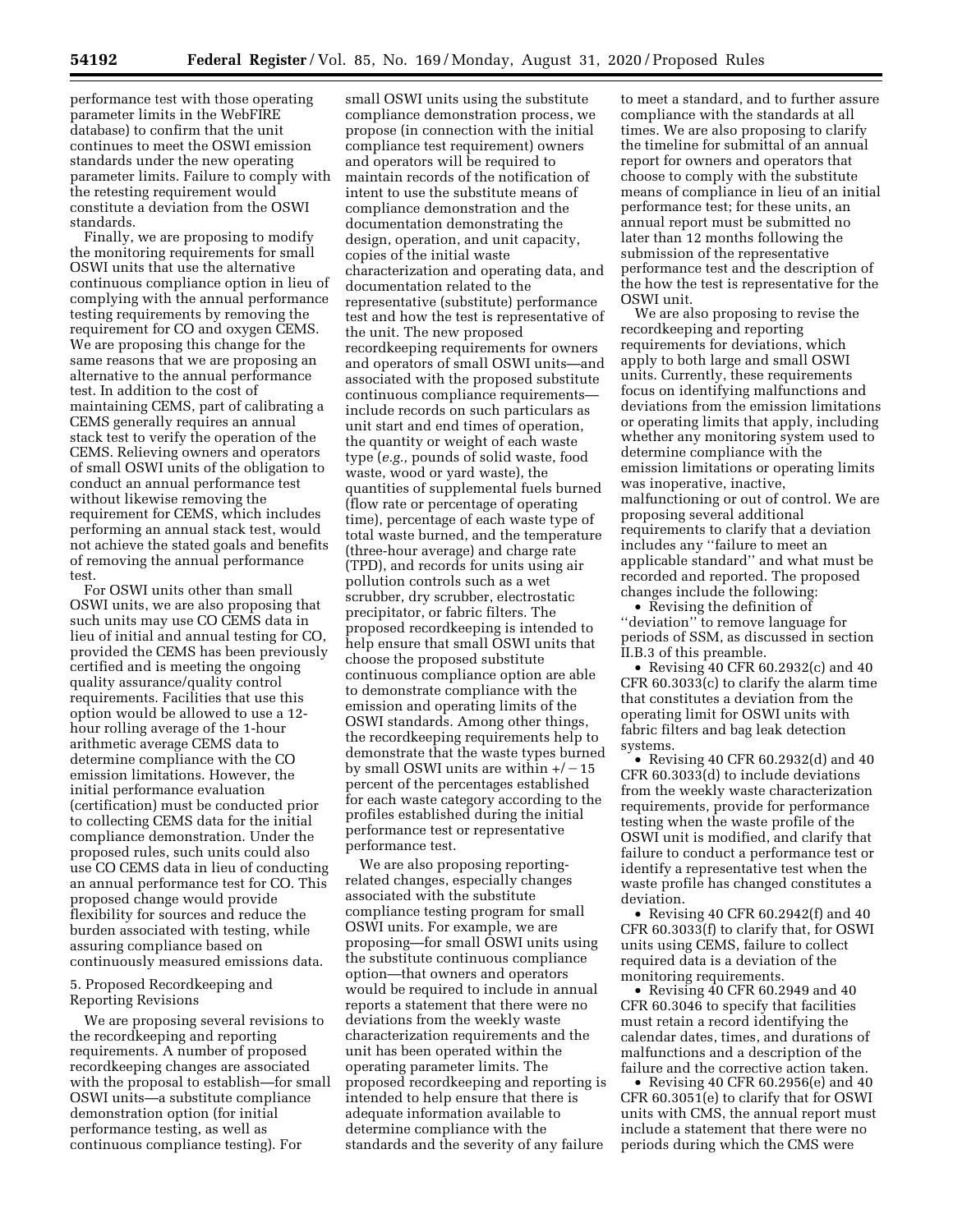inoperative, inactive, malfunctioning or out of control.

• Removing deviation reporting requirements (40 CR 60.2956(g); 40 CFR 60.3051(g)) previously included as part of the annual report to remove redundant reporting; these requirements are included in the deviation report submitted on a semiannual basis (40 CFR 60.2958; 40 CFR 60.3053).

• Modifying the annual reporting requirements in 40 CFR 60.2956 and 40 CFR 60.3051 to require facilities to provide a statement that there was no deviation identified from the weekly waste characterization (*i.e.,* the waste types burned are within 15-percent variation of the profiles established during the initial performance test) and the unit has been operated within the charge rate and temperature ranges established when no deviations have occurred during the reporting period.

• For deviation reporting, revising the title of 40 CFR 60.2957 and 60.3052 to ''What other reports must I submit if I have a deviation?'', and reorganizing these sections to be consistent with the definition of ''deviation'' and in order to better reflect the types of deviations which must be reported.

• Clarifying the requirements of 40 CFR 60.2958 and 40 CFR 60.3053 to clarify the contents of the deviation report, including identifying the calendar dates, times, and durations of any deviations and a description of any corrective actions taken, and adding new requirements to report deviations from the weekly waste characterization and operating parameter limits established for small OSWI units.

We are proposing additional changes to the recordkeeping and reporting requirements that include consistency edits based on the proposed revisions to allow for use of CO CEMS data in lieu of annual testing for CO (for OSWI units that have capacities greater than 10 TPD), and proposed revisions to the monitoring requirements that ensure consistency with other CAA section 129 rules (*e.g.,* adding operating parameters for controls other than a wet scrubber that may be employed for OSWI units and clarifying the frequency of the data recording or averaging for each required operating parameter). These proposed changes to the monitoring requirements are described further in sections II.B.4 and II.B.8 of this preamble.

6. Proposed Requirements for Electronic Reporting

The EPA is proposing that owners and operators of OSWI units submit electronic copies of required performance test reports, performance evaluation reports, deviation reports,

and annual compliance reports through the EPA's CDX using CEDRI. A description of the electronic data submission process is provided in the memorandum, *Electronic Reporting Requirements for New Source Performance Standards (NSPS) and National Emission Standards for Hazardous Air Pollutants (NESHAP) Rules,* which is available in the docket for this action. The proposed rule requires that performance test results collected using test methods that are supported by the EPA's Electronic Reporting Tool (ERT) as listed on the ERT website  $21$  at the time of the test be submitted in the format generated through the use of the ERT, or an electronic file consistent with the extensible markup language (XML) schema on the ERT website, and that other performance test results be submitted in portable document format (PDF) using the attachment module of the ERT. Similarly, performance evaluation results of CEMS measuring relative accuracy test audit pollutants that are supported by the ERT at the time of the test must be submitted in the format generated through the use of the ERT, or alternatively, an electronic file consistent with the XML schema on the ERT website, and other performance evaluation results, be submitted in PDF using the attachment module of the ERT.

For deviation reports and annual compliance reports, the proposed rule requires that owners and operators use the appropriate spreadsheet template to submit information to CEDRI. A draft version of the proposed templates for these reports is included in the docket for this action.22 The EPA specifically requests comment on the content, layout, and overall design of the templates. Facilities would have 1 year from the date of publication of the final rule, or once the reporting forms have been made available in CEDRI for at least 1 year, whichever date is later, to submit these reports.

Additionally, the EPA has identified two broad circumstances in which electronic reporting extensions may be provided. In both circumstances, the decision to accept the claim of needing additional time to report is within the discretion of the Administrator, and reporting should occur as soon as possible. The EPA is providing these potential extensions to protect owners and operators from noncompliance in

cases where they cannot successfully submit a report by the reporting deadline for reasons outside of their control. The situation where an extension may be warranted due to outages of the EPA's CDX or CEDRI that preclude an owner or operator from accessing the system and submitting required reports is addressed in 40 CFR 63.2961(d) and 40 CFR 63.3056(d). The situation where an extension may be warranted due to a *force majeure* event, which is defined as an event that will be or has been caused by circumstances beyond the control of the affected facility, its contractors, or any entity controlled by the affected facility that prevents an owner or operator from complying with the requirement to submit a report electronically as required by this rule is addressed in 40 CFR 63.2961(e) and 40 CFR 63.3056(e). Examples of *force majeure* events are acts of nature, acts of war or terrorism, or equipment failure or safety hazards beyond the control of the facility. See proposed requirements at 40 CFR 60.2961 and 40 CFR 60.3056.

The electronic submittal of the reports addressed in this proposed rulemaking will increase the usefulness of the data contained in those reports, is in keeping with current trends in data availability and transparency, will further assist in the protection of public health and the environment, will improve compliance by facilitating the ability of regulated facilities to demonstrate compliance with requirements and by facilitating the ability of delegated state, local, tribal, and territorial air agencies and the EPA to assess and determine compliance, and will ultimately reduce burden on regulated facilities, delegated air agencies, and the EPA. Electronic reporting also eliminates paper-based, manual processes, thereby saving time and resources, simplifying data entry, eliminating redundancies, minimizing data reporting errors, and providing data quickly and accurately to the affected facilities, air agencies, the EPA, and the public. Moreover, electronic reporting is consistent with the EPA's plan 23 to implement Executive Order 13563 and is in keeping with the EPA's Agencywide policy 24 developed in response to the White House's Digital Government

<sup>21</sup>*[https://www.epa.gov/electronic-reporting-air](https://www.epa.gov/electronic-reporting-air-emissions/electronic-reporting-tool-ert)[emissions/electronic-reporting-tool-ert.](https://www.epa.gov/electronic-reporting-air-emissions/electronic-reporting-tool-ert)* 

<sup>22</sup>See *OSWI*\_*Annual*\_*Report*\_*Template.xlsx* and *OSWI*\_*Deviation*\_*Report*\_*Template.xlsx*, available at Docket ID. No. EPA–HQ–OAR–2003–015.

<sup>23</sup>The EPA's *Final Plan for Periodic Retrospective Reviews of Existing Regulations,* August 2011. Available at: *[https://www.regulations.gov/](https://www.regulations.gov/document?D=EPA-HQ-OA-2011-0156-0154)  [document?D=EPA-HQ-OA-2011-0156-0154.](https://www.regulations.gov/document?D=EPA-HQ-OA-2011-0156-0154)* 

<sup>24</sup>E-Reporting Policy Statement for EPA Regulations, September 2013. Available at: *[https://](https://www.epa.gov/sites/production/files/2016-03/documents/epa-ereporting-policy-statement-2013-09-30.pdf) [www.epa.gov/sites/production/files/2016-03/](https://www.epa.gov/sites/production/files/2016-03/documents/epa-ereporting-policy-statement-2013-09-30.pdf) [documents/epa-ereporting-policy-statement-2013-](https://www.epa.gov/sites/production/files/2016-03/documents/epa-ereporting-policy-statement-2013-09-30.pdf) [09-30.pdf.](https://www.epa.gov/sites/production/files/2016-03/documents/epa-ereporting-policy-statement-2013-09-30.pdf)*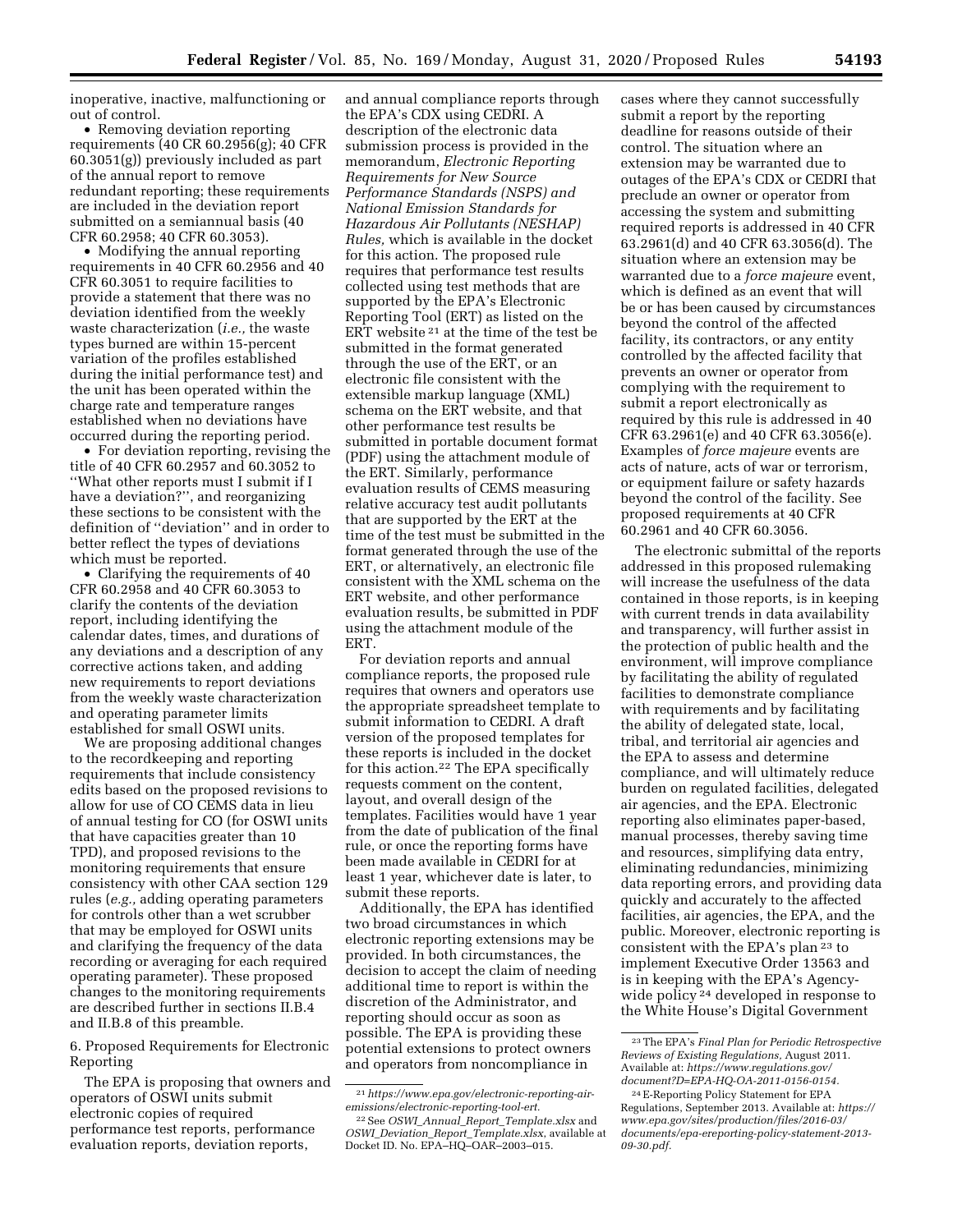Strategy.25 For more information on the benefits of electronic reporting, see the memorandum, *Electronic Reporting Requirements for New Source Performance Standards (NSPS) and National Emission Standards for Hazardous Air Pollutants (NESHAP) Rules,* referenced earlier in this section.

7. Proposed Revisions to Title V Permitting Requirements for ACIs Burning Only Wood Waste, Clean Lumber, and Yard Waste

The 2005 OSWI rule contains a regulatory requirement that ACIs that burn only wood waste, clean lumber, and yard waste must apply for an obtain a tile V operating permit. The EPA is proposing to eliminate this regulatory title V permitting requirement for such ACIs that are not located at a major source or subject to title V for other reasons. The EPA has received feedback from several states indicating that the title V requirements are unnecessarily burdensome and expensive for states to maintain for these ACIs. Based on available data, ACI that burn exclusively wood waste, clean lumber, and yard waste are commonly located at facilities that would not otherwise require a title V operating permit.26

In previous rulemaking, we provided for title V permitting for these ACIs for various reasons, as explained in the final OSWI rule (70 FR 74884–74885, Decemeber 4, 2005). In particular, we believed initially that compliance with a title V permit was necessary to assure compliance with the opacity requirements established for such incinerators. In this rulemaking we are reconsidering the need for a regulatory requirement for title V permitting for these air curtain incineration units that are only subject to an opacity limitation and related requirements to assure compliance, because such units are not considered solid waste incineration units under section 129. Also, based on input from various states on the burdens and costs of title V permitting for such incinerators, we no longer believe it is

appropriate or necessary to require title V permitting.

8. Proposed Technical Edits, Clarifications, and Additional Revisions To Improve the OSWI Standards

We are proposing several additional technical corrections, harmonizing changes, clarifications, and improvements to the OSWI standards that are intended to improve the understanding of the rule and to improve consistency with other CAA section 129 rules.

We are proposing several harmonizing changes throughout the OSWI standards, in keeping with the proposed revisions discussed in sections II.B.1 through 7 of this preamble, to incorporate the revised emission limits, operating limits, alternatives to testing and monitoring, and recordkeeping and reporting. These harmonizing changes include incorporation of compliance dates and other revisions to clarify applicability of existing requirements to small OSWI units, such as revisions to the title of the standards to remove old compliance dates; redefining when a small OSWI unit is considered a new or existing incineration unit based on date of construction, reconstruction, or modification; clarifying the timeline for when the changes for small OSWI units become effective; and updating the timeline for the submittal of an operator training course, site-specific documentation, conduct of the initial performance test or substitute means of compliance demonstration, and submittal of title V reports for small OSWI units. For the emission guidelines, the proposed changes also include specifying the timeline of submittal and approval for revisions to state plans to include the requirements for small OSWI units, the compliance schedule that must be included in state plans, and the EPA's authority to implement and enforce a federal plan if a state plan is not approved. We are also proposing changes that would clarify and improve the organization of the rule, enhance readability, and improve compliance.

In some cases, we are proposing to remove redundant language, for example, 40 CFR 60.2970(b) and 40 CFR 60.3062(b). These paragraphs repeat the requirements for ACIs burning only 100 percent wood waste, clean lumber, yard waste, or a mixture of these wastes, which are already provided in 40 CFR 60.2888(b) and 40 CFR 60.2994(b). We are also proposing revisions to add or correct cross-references to add clarity to existing requirements; for example, we are proposing to clarify the implementation and enforcement

authorities in 40 CFR 60.2889 and 40 CFR 60.2990 that are not transferred to state, local, or tribal authorities by adding cross-references to specific rule provisions. Similarly, we are proposing to clarify 40 CFR 60.2966 and 40 CFR 60.3059 to specify that units must obtain a title V operating permit based on when they meet the applicability criteria for OSWI units.

We are proposing additional clarifications that would improve compliance with the existing requirements; for example, we are adding a requirement that the incinerator operator training course under 40 CFR 60.2905(c) and 40 CFR 60.3014(c) must include coverage of good combustion practices as well as waste characterization procedures, and related actions for prevention and correction of malfunctions, which must be included to maintain operator qualifications and kept in required sitespecific documentation. These clarifications ensure that owners and operators will be aware of good combustion practices that reduce the products of incomplete combustion and prevent conditions that lead to malfunctions. Similarly, we are adding a provision to 40 CFR 60.2911 and 40 CFR 60.3020 to clarify the qualified operator requirements for batch units. Because batch units are designed to provide for flexibility in operation and allows for owner or operator discretion for the timing of individual batches, we have added a requirement that batch units must have a qualified operator accessible at times during the operation of the unit.

In several cases, we are proposing revisions such that the OSWI standards are more consistent with the monitoring requirements in other CAA section 129 rules. For example, the 2005 final OSWI standards only provide operating requirements for wet scrubbers as an air pollution control device. We are proposing to include operating limits and operating parameter monitoring requirements for additional controls that may be employed for OSWI units, including dry scrubbers, electrostatic precipitators, and fabric filters (see proposed 40 CFR 60.2916 and Table 2 to subpart EEEE; 40 CFR 60.3023 and Table 3 to subpart FFFF). Additionally, we are proposing to clarify that OSWI units that use an alternate method for air pollution control beyond a wet scrubber, dry scrubber, electrostatic precipitator, or fabric filter, including other methods such as material balance, may petition the EPA for specific operating parameter limits in these cases. The proposed requirements would add flexibility for facilities by

<sup>25</sup> *Digital Government: Building a 21st Century Platform to Better Serve the American People,* May 2012. Available at: *[https://obama](https://obamawhitehouse.archives.gov/sites/default/files/omb/egov/digital-government/digital-government.html) [whitehouse.archives.gov/sites/default/files/omb/](https://obamawhitehouse.archives.gov/sites/default/files/omb/egov/digital-government/digital-government.html) [egov/digital-government/digital-government.html.](https://obamawhitehouse.archives.gov/sites/default/files/omb/egov/digital-government/digital-government.html)* 

<sup>26</sup>CAA section 129(e) generally requires title V permits for ''solid waste incineration units.'' Under CAA section 129(g)(1), however, the term ''solid waste incineration unit'' does not include air curtain incinerators that only burn wood wastes, yard wastes, and clean lumber (and that comply with opacity limitations). In addition, in our view, the opacity limitations applicable, under CAA 129, to such ACIs are not standards or regulations ''under section 7411,'' such that the ACIs would be subject to a title V permitting requirement under CAA section 502(a).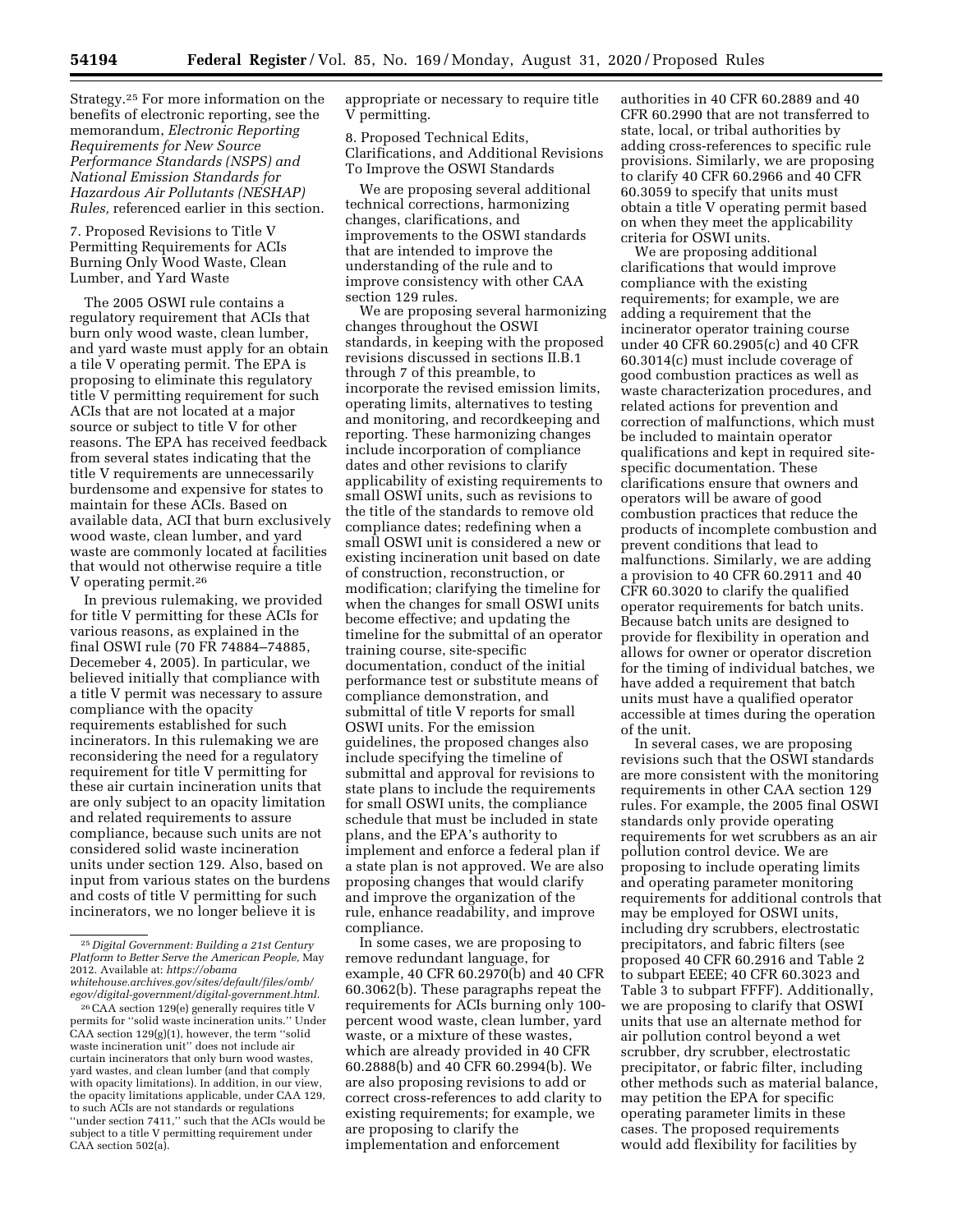expanding the control options available. In addition, we are proposing to revise the requirements for owners and operators of OSWI units using control options to require that the minimum operating parameters (*e.g.,* combustion operating chamber temperature, pressure drop, liquid flow rate, etc.) established for initial compliance are calculated based on the lowest 1-hr average as measured during the most recent performance test (or representative performance test) demonstrating compliance. The current OSWI standards require that these parameters are calculated using the average as measured during the most recent performance test. Similarly, we are proposing to revise the continous compliance requirements to specify the averaging times for continous compliances for operating parameters for the extended control options (which is generally based on three-hour rolling averages). The proposed revisions include harmonizing edits to the recordkeeping and reporting requirements. The proposed revisions would provide additional flexibility for owners and operators and are consistent with other CAA section 129 rules.

We are also proposing, for consistency with other CAA section 129 rules and so that the standards apply at all times, to revise the compliance requirements for OSWI units that require continuous monitoring to clarify that the 12-hour rolling average values must include CEMS data during startup and shutdown. We are adding a definition of ''CEMS data during startup and shutdown'' and specifying that such data are not corrected for  $O<sub>2</sub>$  content when estimating averages. The proposed changes also include revisions to the equations used to calculate the 12-hour rolling average for CO and the associated recordkeeping and reporting requirements.

Other proposed minor corrections, clarifications, and edits for consistency with the proposed revisions in sections II.B.1 through II.B.7 of this preamble include:

• Updating 40 CFR 60.2890 and 40 CFR 60.2998 to clarify the principal components of the subparts include definitions and table.

• For existing units, adding new section 40 CFR 60.3003 to clarify that certain substitute means of compliance demonstration requirements must be completed prior to the compliance date.

• Modifying 40 CFR 60.2910 to 40 CFR 60.3019 to clarify that site-specific documentation must include procedures for establishing initial and continuous compliance, such as procedures to determine waste characterization.

• Updating requirements for initial and annual performance tests such that they must be conducted according to the methods and meet the revised emissions limitations specified in Tables 1 through 1b to subpart EEEE and Tables 2 and 2b to subpart FFFF, as applicable.

• Updating 40 CFR 60.2922(e), 40 CFR 60.2940(c), 40 CFR 60.3027(e), and 40 CFR 60.3039(c) to add references to ANSI/ASME PTC 19.10–198 Part 10 (2010), ''Flue and Exhaust Gas Analyses'' (previously approved as an alternative method to EPA Method 3B in the 2005 OSWI rule).

• Proposing to add an additional test method, ASTM D7520–16, ''Standard Test Method for Determining the Opacity of a Plume in the Outdoor Ambient Atmosphere,'' as an acceptable alternative to EPA Method 9 for opacity. This test method was identified as an acceptable alternative to EPA Method 9 when specific provisions are followed, as discussed in section V.J of this preamble.

• Revising 40 CFR 60.2932(d) and 40 CFR 60.3033(d) to specify that small OSWI units using control devices must continuously monitor operating parameters and specifying the averaging values to demonstrate continuous compliance.

• Revising 40 CFR 60.2939 and 40 CFR 60.3038 (requirements for installation and calibation of CEMS) such that they apply only to OSWI units with a capacity greater than 10 TPD.

• Clarifying the installation and calibration requirements for operating parameter equipment in 40 CFR 60.2944 and 40 CFR 60.3043, including adding new requirements for bag leak detection systems.

• Revising 40 CFR 60.2949(b) and 40 CFR 60.3046(b) to incorporate recordkeeping for data from OSWI units that use an alternate method for air pollution control beyond a wet scrubber, dry scrubber, electrostatic precipitator, fabric filter, or other method such as material balance.

• Clarifying that for CO CEMS, records of annual performance evaluations must be maintained (40 CFR 60.2949(g) and 40 CFR 60.3046(g)).

• Adding a recordkeeping requirement for notifications submitted for excluded units, such as temporaryuse incinerators.

• Revising 40 CFR 60.2954 to clarify that a copy of the waste management plan must be submitted following the initial performance test, for consistency with 40 CFR 60.3049(c).

• Clarifying that for facilities with a title V permit, the permit may address the submittal timeline of the annual

report (40 CFR 60.2955, 40 CFR 60.3050).

• Minor clarifications to the content of the annual reports and deviation reports, including what information must be submitted if a performance test is conducted during the annual period and what information may be excluded if the reports are submitted via CEDRI (40 CFR 60.2956, 40 CFR 60.3051).

• Removing outdated requirements for timelines for submittal of title V permits for OSWI units constructed prior to promulgation of the final rule.

• Other minor grammatical or technical edits (*e.g.,* corrections to typographical errors or cross-references within existing provisions, or to clarify existing provisions).

#### *C. What compliance dates are we proposing?*

We are proposing compliance dates for the amended rule in accordance with CAA section 129(f). The compliance date depends on whether the OSWI unit is small and whether the OSWI unit is a new or existing unit.

Under the proposed rule, OSWI units with a capacity greater than 10 TPD continue, with limited changes, to be subject to the requirements of the current OSWI standards—either the NSPS or to a plan promulgated pursuant to the EG, respectively.27 With certain exceptions (discussed below), these sources will continue to follow the emission and operating limits, including compliance, monitoring, and testing provisions, associated with the current OSWI standards; therefore, the compliance dates are unchanged from the current OSWI standards. For new large OSWI units, some limited requirements apply before construction is initiated and, otherwise, the limits apply when the unit begins operation (see 40 CFR 60.2881). For existing large OSWI units (that is, units constructed on or before December 9, 2004), CAA section 129(f)(2) provides that performance standards and other requirements shall be effective as expeditiously as practicable after approval of a state plan or promulgation of a federal plan, but in no event later than 5 years after such standards or requirements are promulgated. Therefore, consistent with the current

<sup>27</sup>Consistent with the OSWI standards, if you commenced construction of an OSWI unit with a capacity greater than 10 TPD on or before December 9, 2004, you were considered an existing unit, subject to a plan promulgated pursuant to the EG (see 40 CFR 60.2981). Otherwise, if you commenced construction after December 9, 2004, or if you commenced reconstruction or modification on or after June 16, 2006, you were considered a new OSWI unit, subject to the NSPS (40 CFR part 60, subpart EEEE).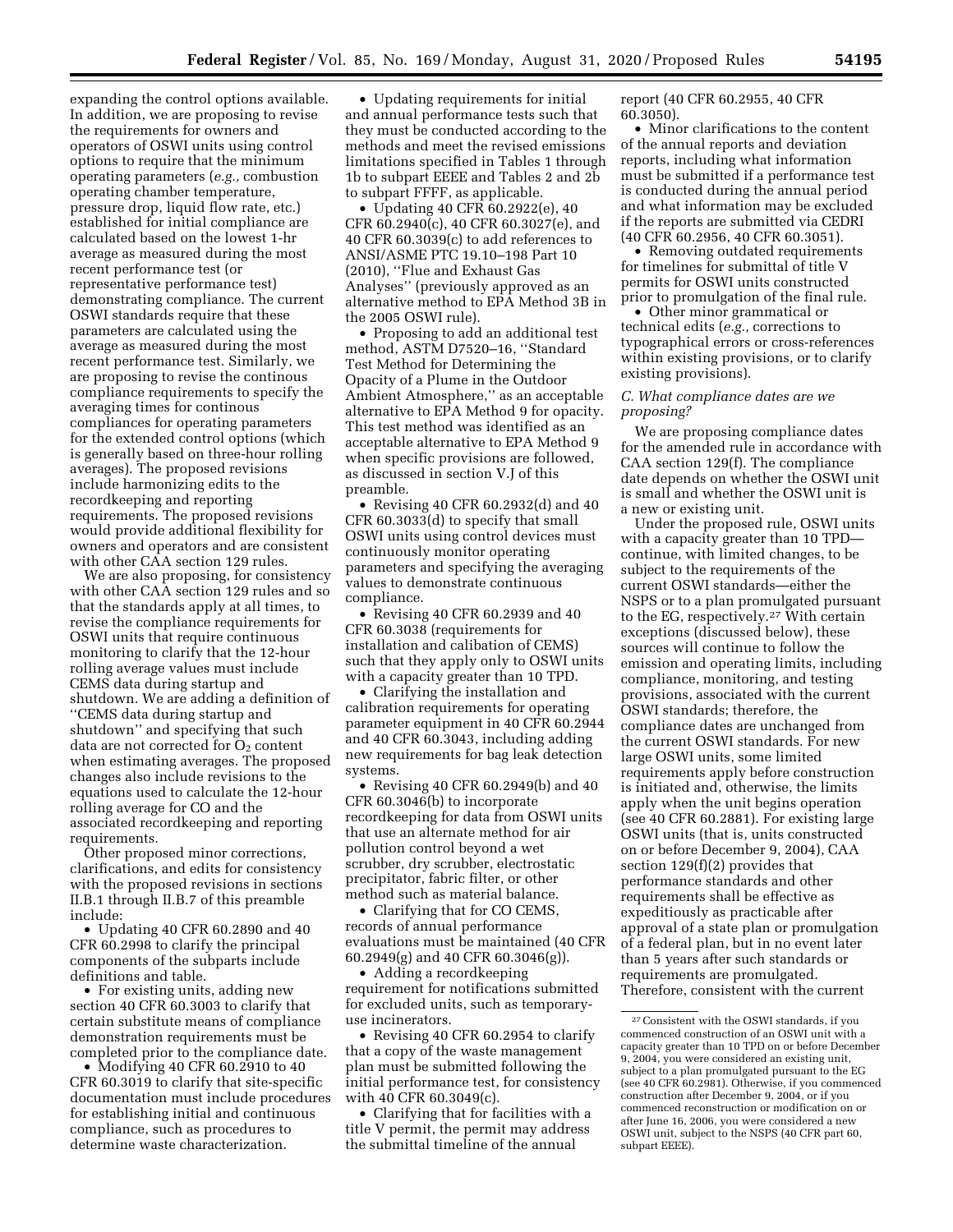OSWI standards, compliance for existing sources must be demonstrated no later than three years after the effective date of a state plan approval or December 16, 2010, whichever is earlier.

We recognize that our action proposes to make some changes to the OSWI standards, as applicable to existing large OSWI units, including eliminating the SSM provisions at 40 CFR 60.3025 and adding electronic reporting. The elimination of the SSM provisions does not necessitate the installation of additional technological controls, but rather ensures more continuous application of the emission limitations and operating limits. And, as previously noted, the proposed electronic reporting provisions ultimately will reduce burden on regulated facilities, delegated air agencies, and the EPA. Electronic reporting also eliminates paper-based, manual processes, thereby saving time and resources, simplifying data entry, eliminating redundancies, and minimizing data reporting errors. Accordingly, for existing large OSWI units, we propose that these changes to the current OSWI EG—the elimination of the SSM provision and the addition of electronic reporting—will be effective the date the state plan is approved (or after a federal plan is promulgated), but not later than 5 years after the date of publication of the final rule (here, not later than on or about May 31, 2026, assuming a final rule reflecting this proposed action is promulgated on or about May 31, 2021).

As for small OSWI units, we are proposing revised MACT standards and revised compliance, monitoring, and testing requirements. For new sources, CAA section  $129(f)(1)$  requires that performance standards and other requirements shall be effective 6 months after the promulgation of the final rule (here, on or about November 30, 2021, assuming a final rule reflecting this proposed action is promulgated on or about May 31, 2021). For these purposes, a new small OSWI unit is a unit that commenced construction after August 31, 2020, or commenced modification or reconstruction on or after the effective date of the final rule (on or about November 30, 2021). We are proposing that these new units must demonstrate compliance no later than 6 months after promulgation of the final rule (on or about November 30, 2021), or the date the unit first begins operation, whichever is later.

For existing sources, CAA section 129(f)(2) requires that the performance standards and other requirements shall be effective not later than 3 years after the state plan is approved or 5 years after the date such standards or

requirements are promulgated (here, on or about May 31, 2026), whichever is earlier. For these purposes, an existing small OSWI unit is one for which construction commenced on or before August 31, 2020. So, for such small OSWI units, we are proposing a compliance date of 5 years after the date the emission standards or requirements are promulgated (here, on or about May 31, 2021)—or May 31, 2026—or 3 years after the effective date of a state plan approval, whichever is earlier. Incineration units with a capacity less than 10 TPD that were constructed prior to August 31, 2020 and that are subject to a current OSWI standard must continue to comply with the current standard until the compliance date of the OSWI standards for these sources is revised in accordance with this proposal. Existing solid waste incinerators that were constructed prior to August 31, 2020, and are subject to other incinerator standards or requirements (such as the CISWI rule) that would be subject to the OSWI standards as revised in accordance with this proposal, must continue to comply with such other applicable incinerator standards or requirements until the effective date (or final compliance date) of these revised OSWI standards (not later than 5 years after the date of publication of the final rule, or on or about May 31, 2026).

#### **III. Summary of Cost, Environmental, and Economic Impacts**

### *A. What are the affected sources?*

The EPA estimates that there are approximately 174 OSWI units at 157 facilities that would be affected by the proposed amendments. The basis of our estimate of affected facilities is provided in the memorandum, *Documentation of Data Gathering Efforts for Other Solid Waste Incineration (OSWI) Units,* which is available in the docket for this action. We have not received any input on, and do not anticipate, any new sources over the next 3 years.

#### *B. What are the air quality impacts?*

We anticipate a reduction of 31.3 tons per year of total CAA section 129 pollutants due to the proposed rule. We assumed no additional add-on controls would be needed to meet the proposed rule. Emission reductions would result from facilities reducing the quantities or pollutant-emission causing waste being burned to meet the emission limits. The proposed amendments would also eliminate the SSM exemptions and require that the OSWI standards be met at all times. As such, we expect that emissions during these periods would

be minimized, which will protect public health and the environment. Additionally, the proposed amendments requiring electronic submittal of performance tests, deviation reports, and annual compliance reports will streamline reporting for affected sources, increase the usefulness of the data and improve data accessibility for the public, will further assist in the protection of public health and the environment, and will ultimately result in less burden on the regulated community.

Indirect or secondary air emissions impacts are impacts that would result from the increased electricity usage associated with the operation of control devices (*i.e.,* increased secondary emissions of criteria pollutants from power plants). Energy impacts consist of the electricity and steam needed to operate control devices and other equipment that would be required under this rule. The EPA expects no secondary air emissions impacts or energy impacts from this rulemaking.

## *C. What are the cost impacts?*

We anticipate that the proposed rule would ultimately result in a burden reduction for affected sources. To determine whether the proposed requirements would add to, or reduce, costs from what OSWI facilities are already incurring by complying with the current rule, we compared the costs for the new requirements with the costs incurred by meeting the current OSWI standards.

We do not have sufficient information on the number of OSWI units that are in compliance with the current OSWI standards because the OSWI federal plan was not finalized, resulting in states not developing or incorporating the federal plan requirements into state rules. Additionally, the 2005 final OSWI rule did not require electronic reporting, and as such, we do not have internal compliance reports from existing facilities that would definitively demonstrate their compliance. Therefore, the number of units in compliance could conceivably have been zero. However, from our data gathering efforts, we are aware of several units that are complying with the OSWI standards. Therefore, the actual number is not zero, but is still unknown and likely low. In absence of a final federal plan and EPA-approved state plans in most states, we have assumed 10 percent of the population of facilities operating OSWI units are in compliance with the current rule.To develop baseline costs, we assumed no additional add-on control would be necessary for the 10 percent of facilities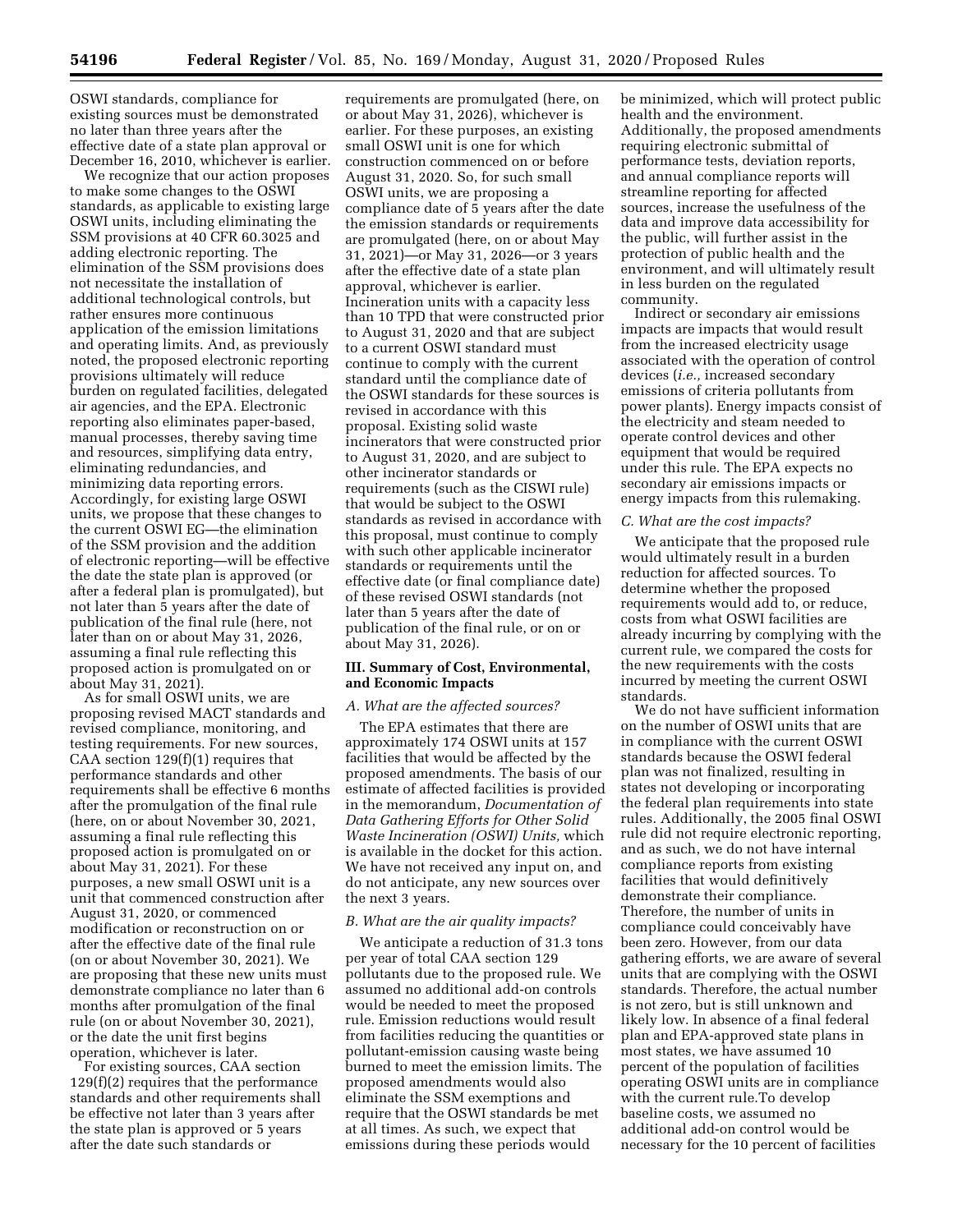to meet the current limit. However, we included the initial cost of testing, parametric monitoring systems, CO and oxygen CEMS because the current OSWI rule requires these systems. Annual compliance costs are comprised of annual testing of all OSWI units, parametric monitoring costs, CO and oxygen CEMS monitoring costs, and associated recordkeeping and reporting. We estimated the total capital investment for the 10 percent of facilities assumed to be in compliance with the current OSWI rule to be \$5.65 million. We estimated the annual costs for the 10 percent of facilities assumed to be in compliance with the current OSWI rules to be \$1.91 million.

Based on available information, we believe that all facilities will likely be in compliance with the proposed emission limits in this action and no additional control will be required to meet the OSWI standards. The costs that would be incurred, if the proposal is finalized, are for initial compliance, continuous compliance, and recordkeeping and reporting. The proposal would require facilities to conduct an initial stack test, unless they demonstrate initial compliance following a substitute means of compliance demonstration. For these sources, the costs of initial compliance would be offset to testing coordinators (for which the EPA will provide grants or contracts). All facilities would be required to demonstrate continuous compliance based on their waste characterization and to keep records of waste profiles, charge rates, and operating parameters such as temperature. For this analysis, it was assumed that larger facilities, facilities owned by corporations, and facilities operated by the federal government would incur the expense of initial testing without federal grants. These units comprise 37 percent of the known OSWI sources, or 60 units. The total initial cost of compliance (for testing and recordkeeping) for the proposed OSWI standards is estimated to be \$5.85 million and the annual compliance costs (for recordkeeping) are estimated to be \$1.85 million.

The resulting cost impacts of the proposed rule in comparison to the current rule is an additional \$200,000 in capital investment, and a net burden reduction of \$57,000 annually. The cost calculations are detailed in the memorandum, *Costs and Impacts for Other Solid Waste Incinerators,* which is available in the docket for this action.

The EPA also provides an analysis of the compliance cost in present value and equivalent annual value form in the memorandum, *Economic Impact Analysis for the Proposed Standards of* 

*Performance for New Stationary Sources and Emission Guidelines for Existing Sources: Other Solid Waste Incineration Units,* which is available in the docket for this action. The economic impact analysis also presents a sensitivity analysis of the compliance costs impacts of the proposed amendments as a function of participation in the substitute means of compliance demonstration program that is described in this proposal.

## *D. What are the economic impacts?*

The proposed rule is burden reducing relative to the 2005 rule because it removes several requirements of the 2005 rule. Because the 2005 rule has yet to be fully implemented, many, if not most, affected OSWI owner/operators will need to perform initial compliance actions and incur compliance costs on an ongoing basis. Because of the relatively small number of affected existing units (less than 200) and because the EPA does not anticipate affected new sources in the next 3 years, the EPA expects minimal economic impacts under the proposal. As discussed in the economic impact analysis associated with the 2005 rule, OSWI owner/operators may substitute landfilling services for incineration rather than perform compliance actions associated with this rule (see Docket Item No. EPA–HQ–OAR–2003–0156– 0101). However, the rate at which owner/operators of OSWI units substitute the use of landfilling services rather than incur the costs of OSWI compliance is highly uncertain. Additionally, in the substitute means of compliance demonstration program, the EPA is proposing a mechanism that would reduce compliance costs and associated economic impacts while maintaining environmental protections. More information and details of this analysis is provided in the memorandum, *Economic Impact Analysis for the Proposed Standards of Performance for New Stationary Sources and Emission Guidelines for Existing Sources: Other Solid Waste Incineration Units,* which is available in the docket for this action.

#### *E. What are the benefits?*

This action will likely lead to air quality improvements. The EPA estimates about 31 tons per year emission reductions in the CAA section 129 pollutants as a result of the proposed amendments. The proposed amendments also revise the OSWI standards such that they apply at all times, which we expect will minimize emissions during these periods and protect public health and the

environment. Additionally, the proposed amendments require electronic submittal of performance tests, deviation reports, and annual compliance reports, which will streamline reporting for affected sources and increase the usefulness of the data and improve data accessibility for the public. The electronic reporting requirements will, therefore, further assist in the protection of public health and the environment and will ultimately result in less burden on the regulated community. See section II.B.6 of this preamble for more information.

#### **IV. Request for Comments**

We solicit comments on the proposed testing and compliance options, as discussed in section II.B.4 of this preamble. Specifically, we request that owners of affected or potentially affected units provide information on their unit or potential units, including waste characterization data, to characterize and categorize units for testing. The EPA is also interested in any additional information, including emissions data, that may be available, and whether facilities have completed testing. Additionally, we request comments on the proposed options for units combusting less than 10 TPD that would allow facilities to use a substitute means of compliance demonstration for initial compliance. We also request comment on the proposed annual compliance options that allow for recordkeeping of waste characterization and operating parameters in lieu of annual testing; specifically, we request any data or templates that may be used currently within industry to track the waste combusted and operations of OSWI units.

## **V. Statutory and Executive Orders Reviews**

*A. Executive Order 12866: Regulatory Planning and Review and Executive Order 13563: Improving Regulation and Regulatory Review* 

This action is not a significant regulatory action and was therefore not submitted to the Office of Management and Budget (OMB) for review.

## *B. Executive Order 13771: Reducing Regulations and Controlling Regulatory Costs*

This action is expected to be an Executive Order 13771 deregulatory action. Details on the estimated cost savings of this proposed rule can be found in the EPA's analysis of the potential costs and benefits associated with this action in section III of this preamble.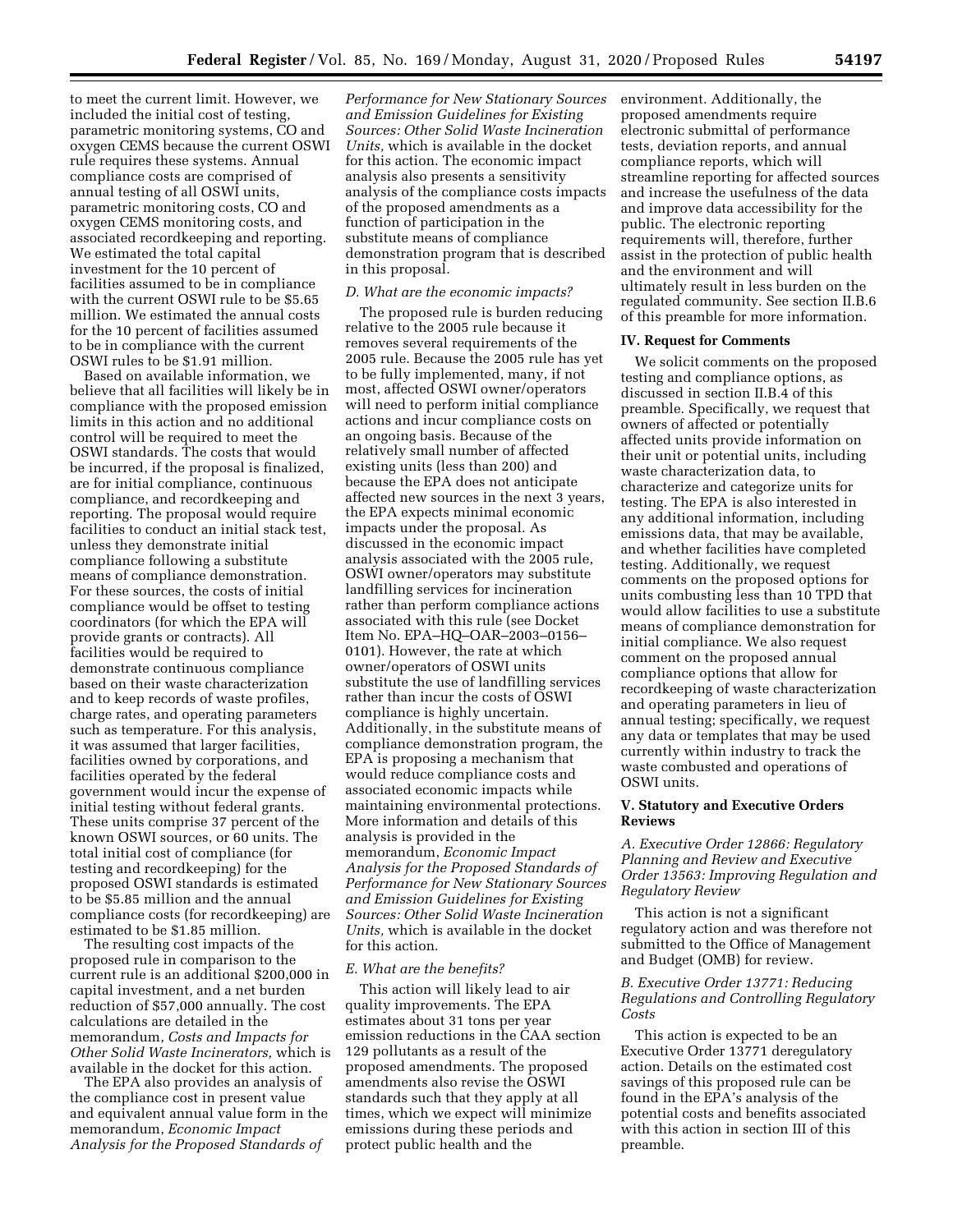## *C. Paperwork Reduction Act (PRA)*

The information collection activities in this proposed rule have been submitted for approval to OMB under the PRA. The ICR documents that the EPA prepared have been assigned EPA ICR number 2163.07 for 40 CFR part 60, subpart EEEE and EPA ICR number 2164.07 for 40 CFR part 60, subpart FFFF. You can find a copy of the ICRs in the docket for this rule, and they are briefly summarized here.

The EPA is proposing to revise 40 CFR part 60, subpart EEEE and subpart FFFF to include new requirements for subcategories of VSMWC or IWI units that have capacities equal to or less than 10 TPD. For units that have capacities equal to or less than 10 TPD, the EPA is proposing revised emission limits and a substitute means of compliance demonstration in lieu of initial and annual stack testing, add-on control devices, and CEMS. Units with a capacity to combust greater than or equal to 10 TPD would continue to meet the current testing, monitoring, and recordkeeping requirements of the NSPS or EG. Additionally, the EPA is proposing to remove the reporting requirements related to periods of SSM, because the emission limits will apply at all times. The EPA is also proposing electronic reporting requirements for submittal of certain reports and performance test results. The ICRs reflect only the incremental burden associated with the requirements of the proposed rules.

*Respondents/affected entities:*  Owners and operators of other solid waste incineration units.

*Respondent's obligation to respond:*  Mandatory (40 CFR 60, subparts EEEE and FFFF).

*Estimated number of respondents:*  128.

*Frequency of response:* Initially and annually.

*Total estimated burden:* 5,817 hours (per year). Burden is defined at 5 CFR 1320.3(b).

*Total estimated cost:* \$2,150,000 (per year), includes \$1,490,000 annualized capital or operation and maintenance costs.

An agency may not conduct or sponsor, and a person is not required to respond to, a collection of information unless it displays a currently valid OMB control number. The OMB control numbers for the EPA's regulations in 40 CFR are listed in 40 CFR part 9.

Submit your comments on the Agency's need for this information, the accuracy of the provided burden estimates and any suggested methods for minimizing respondent burden to

the EPA using the docket identified at the beginning of this rule. You may also send your ICR-related comments to OMB's Office of Information and Regulatory Affairs via email to *[OIRA](mailto:OIRA_submission@omb.eop.gov)*\_ *[submission@omb.eop.gov,](mailto:OIRA_submission@omb.eop.gov)* Attention: Desk Officer for the EPA. Since OMB is required to make a decision concerning the ICR between 30 and 60 days after receipt, OMB must receive comments no later than September 30, 2020. The EPA will respond to any ICR-related comments in the final rule.

#### *D. Regulatory Flexibility Act (RFA)*

I certify that this action will not have a significant economic impact on a substantial number of small entities under the RFA. In making this determination, the impact of concern is any significant adverse economic impact on small entities. An agency may certify that a rule will not have a significant economic impact on a substantial number of small entities if the rule relieves regulatory burden, has no net burden, or otherwise has a positive economic effect on the small entities subject to the rule. This notice of proposed rulemaking will reduce some regulatory requirements relative to those specified in the 2005 OSWI rule. The December 2005 final OSWI rule was certified as not having a significant economic impact on a substantial number of small entities. We have, therefore, concluded that this action will have no net regulatory burden for all directly regulated small entities.

## *E. Unfunded Mandates Reform Act (UMRA)*

This action does not contain an unfunded mandate of \$100 million or more as described in UMRA, 2 U.S.C. 1531–1538, and does not significantly or uniquely affect small governments. While this action creates an enforceable duty on the private sector, the cost does not exceed \$100 million or more.

## *F. Executive Order 13132: Federalism*

This action does not have federalism implications. It will not have substantial direct effects on the states, on the relationship between the national government and the states, or on the distribution of power and responsibilities among the various levels of government.

## *G. Executive Order 13175: Consultation and Coordination With Indian Tribal Governments*

This action has tribal implications. However, it will neither impose substantial direct compliance costs on federally recognized tribal governments, nor preempt tribal law. We believe that

certain small OSWI units may be owned or operated by tribal governments or communities.

However, consistent with the EPA Policy on Coordination and Consultation with Indian Tribes, the EPA will provide tribal officials the opportunity to provide meaningful and timely input early in the development of this action through multiple outreach activities such as tribal partnership calls, webinars, and offers for government-to-government consultation with potentially impacted tribes and other tribes as requested.

## *H. Executive Order 13045: Protection of Children From Environmental Health Risks and Safety Risks*

The EPA interprets Executive Order 13045 as applying to those regulatory actions that concern environmental health or safety risks that the EPA has reason to believe may disproportionately affect children, per the definition of ''covered regulatory action'' in section 2–202 of the Executive Order. This action is not subject to Executive Order 13045 because it does not concern an environmental health risk or safety risk.

## *I. Executive Order 13211: Actions Concerning Regulations That Significantly Affect Energy Supply, Distribution, or Use*

This action is not subject to Executive Order 13211 because it is not a significant regulatory action under Executive Order 12866.

## *J. National Technology Transfer and Advancement Act (NTTAA)*

This action involves technical standards. Two voluntary consensus standards (VCS) were identified as an acceptable alternative to the EPA test methods for the purposes of this rule.

The VCS, American National Standards Institute/American Society of Mechanical Engineers (ANSI/ASME) PTC 19.10–1981 Part 10, ''Flue and Exhaust Gas Analyses'' was identified as an acceptable alternative to EPA Methods 3B, 6, and 7 (manual portion only, not the instrumental procedures). This standard was previously incorporated into the 2005 OSWI final rule. This method determines quantitatively the gaseous constituents of exhausts resulting from stationary combustion sources. The gases covered in ANSI/ASME PTC 19.10–1981 are oxygen, carbon dioxide,  $CO$ ,  $(N)$ ,  $SO<sub>2</sub>$ , sulfur trioxide, nitric oxide, nitrogen dioxide, hydrogen sulfide, and hydrocarbons, however the use in this rule is only applicable to oxygen, carbon dioxide, SO<sub>2</sub>, nitric oxide, and nitrogen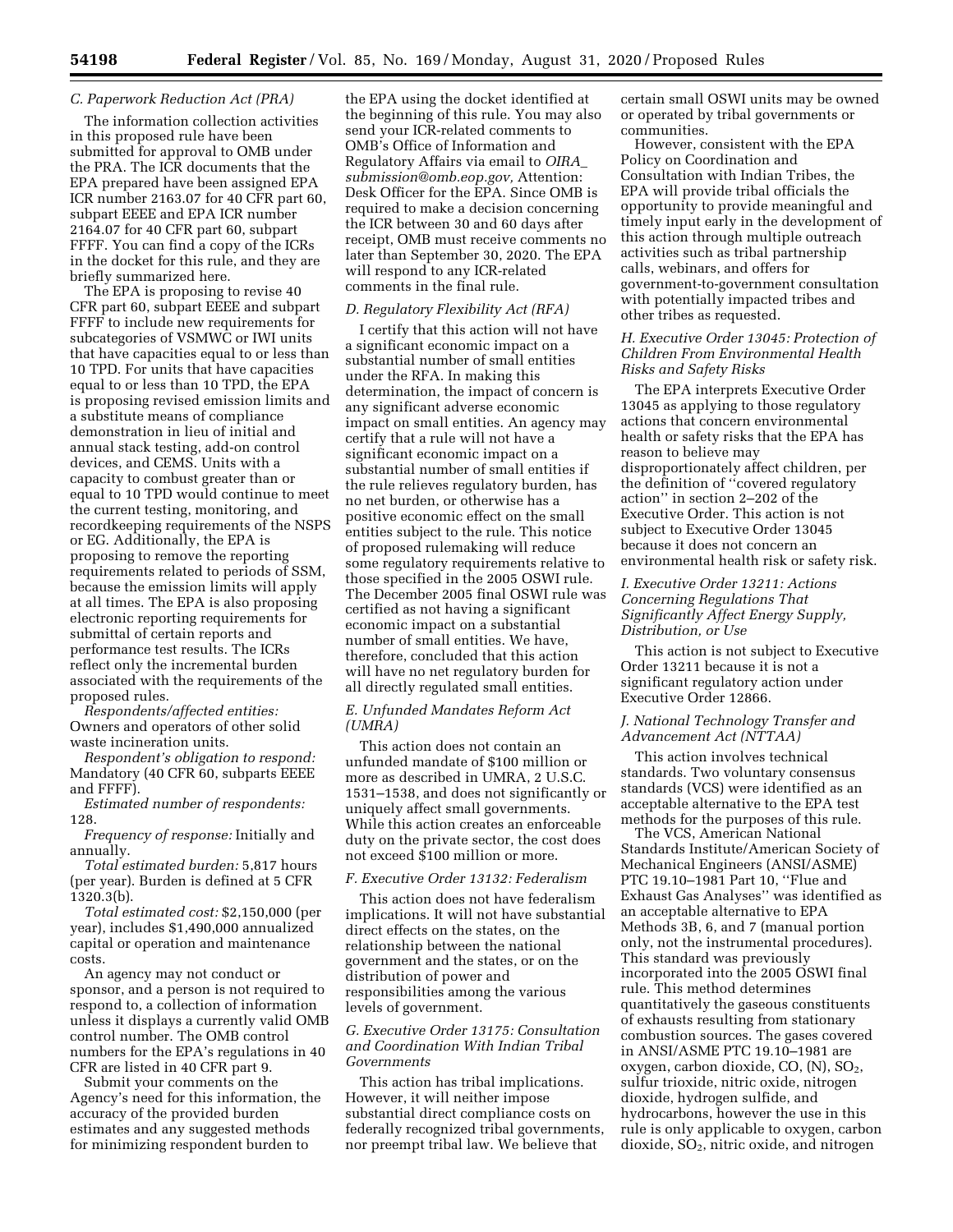dioxide. This standard may be obtained from *<https://www.asme.org/>*or from the American Society of Mechanical Engineers (ASME) at Three Park Avenue, New York, New York 10016– 5990.

The VCS, ASTM D7520–16, ''Standard Test Method for Determining the Opacity of a Plume in the Outdoor Ambient Atmosphere'' was identified as an acceptable alternative to EPA Method 9, but only if these conditions are followed: (1) During the digital camera opacity technique (DCOT) certification procedure outlined in Section 9.2 of ASTM D7520–16, you or the DCOT vendor must present the plumes in front of various backgrounds of color and contrast representing conditions anticipated during field use such as blue sky, trees, and mixed backgrounds (clouds and/or a sparse tree stand); (2) you must also have standard operating procedures in place including daily or other frequency quality checks to ensure the equipment is within manufacturing specifications as outlined in Section 8.1 of ASTM D7520–16; (3) you must follow the recordkeeping procedures outlined in 40 CFR 63.10(b)(1) for the DCOT certification, compliance report, data sheets, and all raw unaltered JPEGs used for opacity and certification determination; and (4) you or the DCOT vendor must have a minimum of four independent technology users apply the software to determine the visible opacity of the 300 certification plumes. For each set of 25 plumes, the user may not exceed 15 percent opacity of any one reading and the average error must not exceed 7.5-percent opacity.

The EPA proposes to use ASTM D7520–16, ''Standard Test Method for Determining the Opacity of a Plume in the Outdoor Ambient Atmosphere'' as an acceptable alternative to EPA Method 9. This method describes procedures to determine the opacity of a plume, using digital imagery and associated hardware and software, where opacity is caused by PM emitted from a stationary point source in the outdoor ambient environment. The opacity of emissions is determined by the application of a DCOT that consists of a digital still camera, analysis software, and the output function's content to obtain and interpret digital images to determine and report plume opacity. With the conditions identified above, we found that the technical sampling and analytical procedures are an equivalent method to EPA Method 9. This method is available for purchase from ASTM International, 100 Barr Harbor Drive, P.O. Box CB700, West Conshohocken, Pennsylvania 19428–2959, (800) 262– 1373, *[http://www.astm.org/.](http://www.astm.org/)* The EPA's

approval of this method as an alternative method does not provide or imply a certification or validation of any vendor's hardware or software. The onus to maintain and verify the certification and/or training of the DCOT camera, software, and operator in accordance with ASTM D7520–16 is on the facility, DCOT operator, and DCOT vendor.

While the EPA also identified 26 VCS that were potentially applicable for this rule in lieu of the EPA reference methods, the Agency is not proposing to use these standards. After reviewing the available standards, the EPA determined that the 26 candidate methods would not be practical due to lack of equivalency, documentation, validation data, and other important technical and policy considerations. For additional informaion, see the memorandum, *Voluntary Consensus Standard Results for Standards of Performance for New Stationary Sources and Emission Guidelines for Existing Sources: Other Solid Waste Incineration Units; Proposed Rule,* which is available in the docket for this action.

*K. Executive Order 12898: Federal Actions To Address Environmental Justice in Minority Populations and Low-Income Populations* 

The EPA believes that this action does not have disproportionately high and adverse human health or environmental effects on minority populations, lowincome populations, and/or indigenous peoples, as specified in Executive Order 12898 (58 FR 7629, February 16, 1994).

It does not affect the level of protection provided to human health or the environment. This action adds alternative approaches to existing testing and monitoring methods as described in the 2005 OSWI rule. This action incorporates regulatory flexibilities without compromising the environmental protection and, thus, ensures even a unit with rudimentary design will have several options for demonstrating compliance, thereby helping to further ensure against any disproportionately high and adverse human health or environmental effects on minority or low-income populations.

#### **List of Subjects in 40 CFR Part 60**

Environmental protection, Administrative practice and procedure, Air pollution control, Hazardous

substances, Incorporation by reference, Intergovernmental relations.

## **Andrew Wheeler,**

*Administrator.* 

For the reasons set forth in the preamble, the EPA is proposing to amend 40 CFR part 60 as follows:

## **PART 60—STANDARDS OF PERFORMANCE FOR NEW STATIONARY SOURCES**

■ 1. The authority citation for part 60 continues to read as follows:

**Authority:** 42 U.S.C. 7401, *et seq.* 

## **Subpart A—General Provisions**

- 2. Section 60.17 is amended by:
- **a.** Revising paragraph  $(g)(14)$ ;
- b. Redesignating paragraphs (h)(193) through (209) as paragraphs (h)(194) through (210); and

■ c. Adding paragraph (h)(193). The revisions and addition read as follows:

## **§ 60.17 Incorporations by reference.**

\* \* \* \* \* (g) \* \* \* \*

(14) ASME/ANSI PTC 19.10–1981, Flue and Exhaust Gas Analyses [Part 10, Instruments and Apparatus], (Issued August 31, 1981), IBR approved for §§ 60.56c(b), 60.63(f), 60.106(e), 60.104a(d), (h), (i), and (j), 60.105a(b), (d), (f), and (g), 60.106a(a), 60.107a(a), (c), and (d), 60.285a(f), 60.2145(s) and (t), 60.2710(s) and (t), 60.2730(q), 60.2922(e), 60.2940(c), tables 1, 1a, 1b, and 3 to subpart EEEE, §§ 60.3027(e) and 60.3039(c), tables 2, 2b, and 4 to subpart FFFF, table 2 to subpart JJJJ, §§ 60.4415(a), 60.4900(b), tables 1 and 2 to subpart LLLL, § 60.5220(b), tables 2 and 3 to subpart MMMM, §§ 60.5406(c), 60.5406a(c), 60.5407a(g), 60.5413(b), 60.5413a(b) and (d).

- \* \* \* \* \* (h) \* \* \*
- (193) ASTM D7520–16, Standard Test Method for Determining the Opacity of a Plume in the Outdoor Ambient Atmosphere, approved April 1, 2016, IBR approved for § 60.2972(a), tables 1, 1a, and 1b to subpart EEEE, § 60.3067(a), and tables 2 and 2b to subpart FFFF.

\* \* \* \* \* ■ 3. Subpart EEEE of part 60 is amended by revising the subpart heading to read as follows:

## **Subpart EEEE—Standards of Performance for Other Solid Waste Incineration Units**

■ 4. Section 60.2881 is revised to read as follows: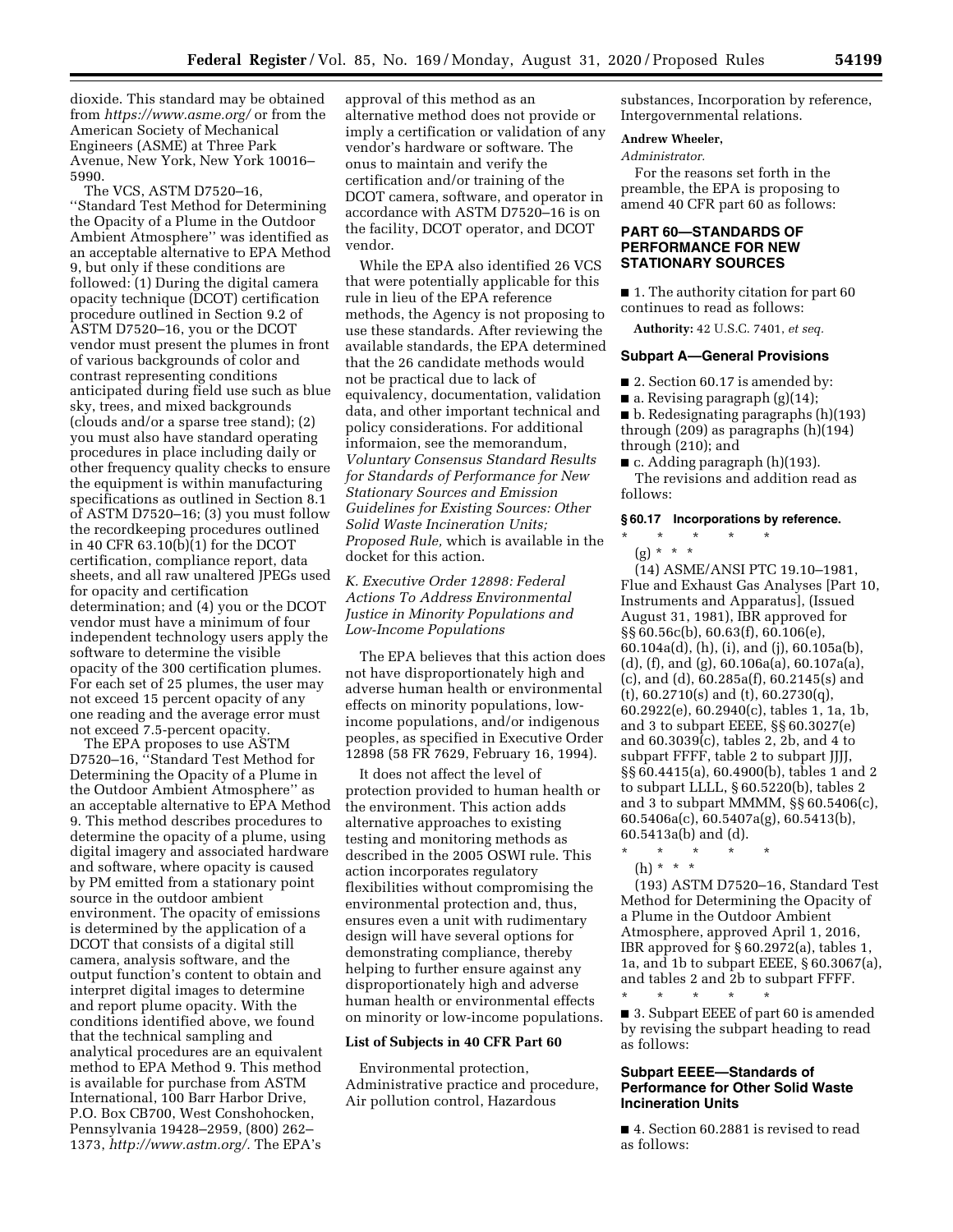#### **§ 60.2881 When does this subpart become effective?**

For all OSWI units, this subpart takes effect June 16, 2006. Some of the requirements in this subpart apply to planning the incineration unit and must be completed even before construction is initiated on the unit (*i.e.,* the preconstruction requirements in §§ 60.2894 and 60.2895). Other requirements such as the emission limitations and operating limits apply when the unit begins operation. Requirements for small OSWI units, as defined in § 60.2977, and constructed after August 31, 2020, become effective no later than [DATE 6 MONTHS AFTER PUBLICATION OF THE FINAL RULE IN THE **FEDERAL REGISTER**].

■ 5. Section 60.2885 is amended by revising paragraph (b) to read as follows:

## **§ 60.2885 Does this subpart apply to my incineration unit?**

\* \* \* \* \* (b) Your incineration unit is an OSWI unit as defined in § 60.2977 or an air curtain incinerator (ACI) subject to this subpart as described in § 60.2888(b). Other solid waste incineration units are very small municipal waste combustion units and institutional waste incineration units as defined in § 60.2977, and include small OSWI units (either very small municipal waste combustion units or institutional waste incinerators).

\* \* \* \* \* ■ 6. Section 60.2886 is amended by revising paragraph (a) introductory text and adding paragraphs (a)(3) through (5) to read as follows:

## **§ 60.2886 What is a new incineration unit?**

(a) A new incineration unit is an incineration unit subject to this subpart that meets any of the criteria specified in paragraphs (a)(1) through (4) of this section, except as specified in paragraph (a)(5) of this section.

\* \* \* \* \*

(3) Is a small OSWI unit as defined in § 60.2977 and commenced construction after August 31, 2020.

(4) Is a small OSWI unit as defined in § 60.2977 and commenced reconstruction or modification on or after [DATE 6 MONTHS AFTER PUBLICATION OF THE FINAL RULE IN THE **FEDERAL REGISTER**.]

(5) If your incineration unit is a small OSWI unit as defined in § 60.2977 and commenced construction, reconstruction, or modification prior to August 31, 2020, paragraphs (a)(1) and (2) of this section no longer apply. These units are considered new incineration units and remain subject to the applicable requirements of this

subpart until the units become subject to the requirements of an approved state plan or federal plan that implements subpart FFFF of this part (Emission Guidelines and Compliance Times for Other Solid Waste Incineration Units). \* \* \* \* \*

■ 7. Section 60.2887 is amended by revising paragraphs (b)(1) and (b)(3) to read as follows:

## **§ 60.2887 What combustion units are excluded from this subpart?**

\* \* \* \* \* (b) \* \* \*

(1) The unit has a federally enforceable permit limiting the combustion of municipal solid waste to 30 percent of the total fuel input by weight.

\* \* \* \* \* (3) You provide the Administrator with a copy of the federally enforceable permit.

\* \* \* \* \* ■ 8. Section 60.2888 is amended by revising paragraphs (a) and (b) introductory text to read as follows:

#### **§ 60.2888 Are air curtain incinerators regulated under this subpart?**

(a) Air curtain incinerators that burn less than 35 tons per day of municipal solid waste or air curtain incinerators located at institutional facilities burning any amount of institutional waste generated at that facility are incineration units subject to all requirements of this subpart, including the emission limitations specified in tables 1, 1a, and 1b of this subpart.

(b) Air curtain incinerators that burn less than 35 tons per day and burn only the materials listed in paragraphs (b)(1) through (4) of this section collected from the general public and from residential, commercial, institutional, and industrial sources; or, air curtain incinerators located at institutional facilities that burn only the materials listed in paragraphs (b)(1) through (4) of this section generated at that facility, are required to meet only the requirements in §§ 60.2970 through 60.2973 and are exempt from all other requirements of this subpart.

\* \* \* \* \* ■ 9. Section 60.2889 is revised to read as follows:

## **§ 60.2889 Who implements and enforces this subpart?**

(a) This subpart can be implemented and enforced by the U.S. Environmental Protection Agency (EPA), or a delegated authority such as your State, local, or tribal agency. If EPA has delegated authority to your state, local, or tribal agency, then that agency (as well as

EPA) has the authority to implement and enforce this subpart. You should contact your EPA Regional Office to find out if this subpart is delegated to your state, local, or tribal agency.

(b) In delegating implementation and enforcement authority of this subpart to a state, local, or tribal agency, the authorities contained in paragraphs (b)(1) through (9) of this section are retained by EPA and are not transferred to the state, local, or tribal agency.

(1) The authority to approve alternatives to the emission limitations in tables 1, 1a, and 1b of this subpart and operating limits established under § 60.2916 and table 2 of this subpart.

(2) The authority to approve petitions for specific operating limits in accordance with the requirements in § 60.2917.

(3) The authority of the Administrator to receive and grant petitions under § 60.8(b)(3) to approve major alternatives to test methods in § 60.2922.

(4) The authority to approve major alternatives to monitoring in §§ 60.2939 through 60.2945.

(5) The authority to approve major alternatives to recordkeeping and reporting in §§ 60.2949 through 60.2962.

(6) The authority to receive the required notices and to approve continued operation in connection with the status report requirements in  $§ 60.2911(c)$ <sup>[2]</sup>.

(7) The authority of the Administrator to receive and grant petitions under § 60.11(e)(6) through (8) to adjust opacity standards and establish opacity standards in accordance with alternative opacity emission limits in § 60.2915 and §§ 60.2971 through 60.2973.

(8) The authority of the Administrator under § 60.8(b)(4) to waive performance test requirements and § 60.8(b)(5) to approve shorter sampling times or smaller sample volumes.

(9) The authority to approve an alternative to any electronic reporting to the EPA required by this subpart.

■ 10. Section 60.2890 is amended by revising the introductory text and adding paragraphs (j) and (k) to read as follows:

## **§ 60.2890 How are these new source performance standards structured?**

These new source performance standards contain eleven major components, as follows:

- \* \* \* \* \*
	- (j) Definitions.
- (k) Tables.

■ 11. Section 60.2895 is amended by revising paragraphs (a) and (b) to read as follows: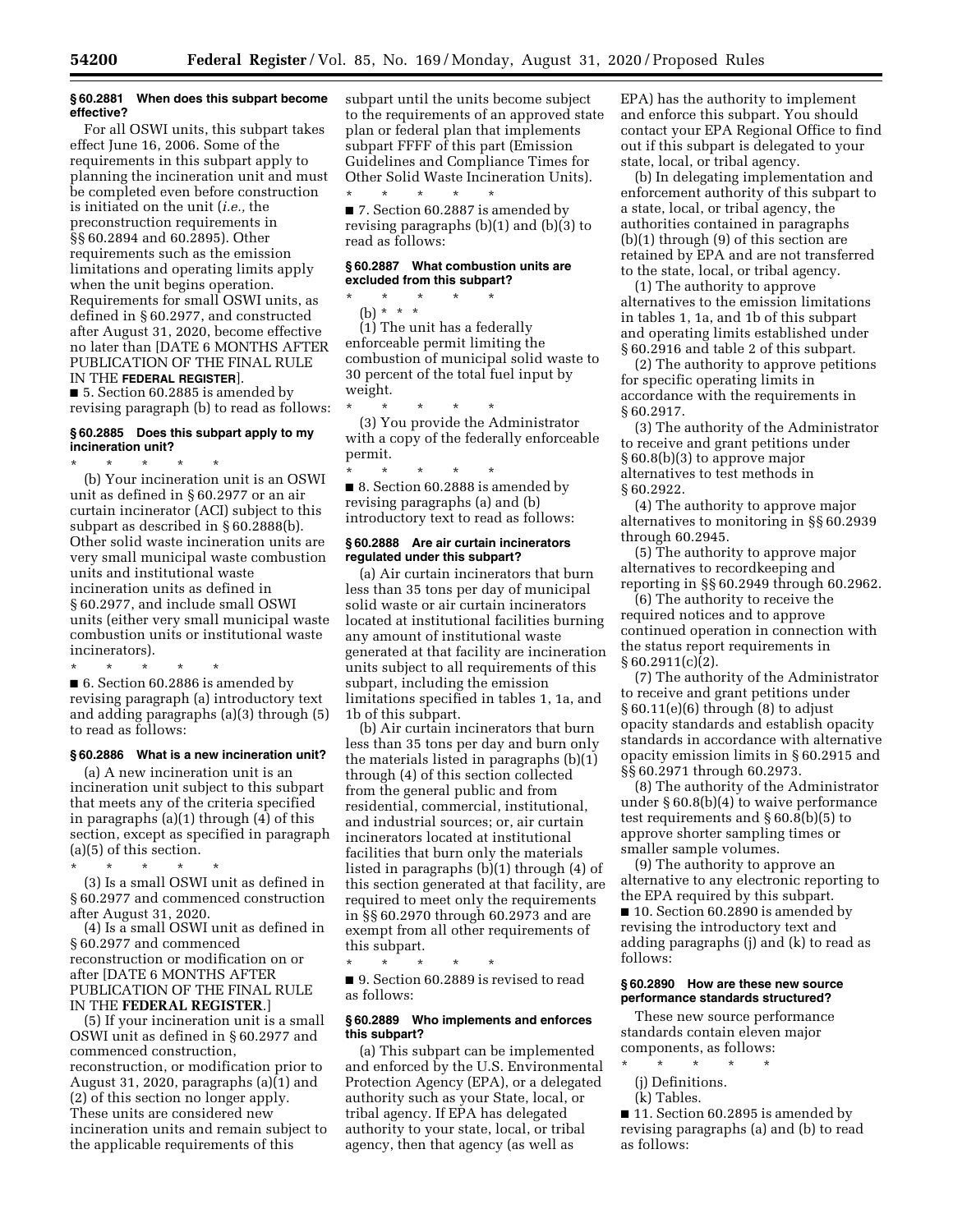#### **§ 60.2895 What is a siting analysis?**

(a) The siting analysis must consider air pollution control alternatives that minimize, on a site-specific basis, to the maximum extent practicable, potential risks to public health or the environment. In considering such alternatives, you may consider costs, energy impacts, non-air environmental impacts, or any other factors related to the practicability of the alternatives.

(b) Analyses of your OSWI unit's impacts that are prepared to comply with state, local, or other federal regulatory requirements may be used to satisfy the requirements of this section, provided they include the consideration of air pollution control alternatives specified in paragraph (a) of this section.

\* \* \* \* \* ■ 12. Section 60.2905 is amended by revising paragraphs (b), (c) introductory text,  $(c)(1)(iv)$ ,  $(c)(1)(viii)$ , and  $(c)(1)(x)$ to read as follows:

## **§ 60.2905 What are the operator training and qualification requirements?**

\* \* \* \* \* (b) Operator training and qualification must be obtained through a stateapproved program or by completing the requirements included in paragraph (c) of this section.

(c) Training must be obtained by completing an incinerator operator training course that includes, at a minimum, the three elements described in paragraphs (c)(1) through (3) of this section:

 $(1) * * * *$ 

(iv) Combustion controls and monitoring, including good combustion practices and waste characterization procedures.

\* \* \* \* \* (viii) Actions to prevent and correct malfunctions or to prevent and correct conditions that may lead to malfunction.

\* \* \* \* \*

(x) Applicable federal, state, and local regulations, including Occupational Safety and Health Administration workplace standards.

\* \* \* \* \* ■ 13. Section 60.2906 is amended by: ■ a. Revising the introductory text and paragraph (a);

■ b. Redesignating paragraph (c) as paragraph (d); and

■ c. Adding paragraph (c).

The revisions and addition read as follows:

#### **§ 60.2906 When must the operator training course be completed?**

The operator training course must be completed by the latest of the dates

specified in paragraphs (a) through (d) of this section.

(a) Six months after your OSWI unit startup date.

\* \* \* \* \* (c) [DATE 6 MONTHS AFTER PUBLICATION OF THE FINAL RULE IN THE **FEDERAL REGISTER**] for small OSWI units that commenced construction after August 31, 2020.

■ 14. Section 60.2908 is amended by revising paragraph (d) to read as follows:

\* \* \* \* \*

## **§ 60.2908 How do I maintain my operator qualification?**

\* \* \* \* \* (d) Prevention and correction of malfunctions or conditions that may lead to malfunction.

\* \* \* \* \* ■ 15. Section 60.2910 is amended by: ■ a. Revising paragraphs (a)

introductory text and (a)(4);

■ b. Adding paragraph (a)(10); and ■ c. Revising paragraphs (b)(1) and  $(c)(2).$ 

The revisions and addition read as follows:

#### **§ 60.2910 What site-specific documentation is required?**

\* \* \* \* \*

(a) Documentation must be available at the facility and readily accessible for all OSWI unit operators that addresses the ten topics described in paragraphs (a)(1) through (10) of this section. You must maintain this information and the training records required by paragraph (c) of this section in a manner that they can be readily accessed and are suitable for inspection upon request.

(4) Procedures for maintaining good combustion practices, including proper combustion air supply levels. \* \* \* \* \*

(10) Procedures for establishing initial and continuous compliance, including but not limited to, procedures to determine waste characterization.

\* \* \* \* \* (b) \* \* \*

(1) The initial review of the information listed in paragraph (a) of this section must be conducted by December 18, 2006, or prior to an employee's assumption of responsibilities for operation of the OSWI unit, whichever date is later.

\* \* \* \* \* (c) \* \* \*

(2) Records showing the names of the OSWI unit operators who have completed the operator training requirements under § 60.2905, met the criteria for qualification under

§ 60.2907, and maintained or renewed their qualification under §§ 60.2908 or 60.2909. Records must include documentation of training, the dates of the initial and refresher training, and the dates of their qualification and all subsequent renewals of such qualifications.

\* \* \* \* \* ■ 16. Section 60.2911 is amended by revising the introductory paragraph to read as follows:

## **§ 60.2911 What if all the qualified operators are temporarily not accessible?**

For each batch OSWI unit, a qualified operator must be accessible at all times when the unit is operating. For each continuous OSWI unit or intermittent OSWI unit, if all qualified operators are temporarily not accessible (*i.e.,* not at the facility and not able to be at the facility within 1 hour), you must meet one of the three criteria specified in paragraphs (a) through (c) of this section, depending on the length of time that a qualified operator is not accessible.

\* \* \* \* \* ■ 17. Section 60.2915 is revised to read as follows:

#### **§ 60.2915 What emission limitations must I meet and by when?**

For OSWI units with initial startup before [DATE OF PUBLICATION OF THE FINAL RULE IN THE **FEDERAL REGISTER**], you must meet the emission limitations specified in table 1 of this subpart 60 days after your OSWI unit reaches the charge rate at which it will operate, but no later than 180 days after its initial startup. For OSWI units with capacities greater than 10 tons per day and with initial startup on or after [DATE OF PUBLICATION OF THE FINAL RULE IN THE **FEDERAL REGISTER**], you must meet the emissions limitations specified in table 1a of this subpart 60 days after your OSWI unit reaches the charge rate at which it will operate, but no later than 180 days after its initial startup. For small OSWI units with initial startup on or after [DATE OF PUBLICATION OF THE FINAL RULE IN THE **FEDERAL REGISTER**], you must meet the emission limitations specified in table 1b of this subpart 60 days after your OSWI unit reaches the charge rate at which it will operate, but no later than 180 days after its initial startup. ■ 18. Section 60.2916 is revised to read

as follows:

## **§ 60.2916 What operating limits must I meet and by when?**

You must comply with the requirements in paragraphs (a) through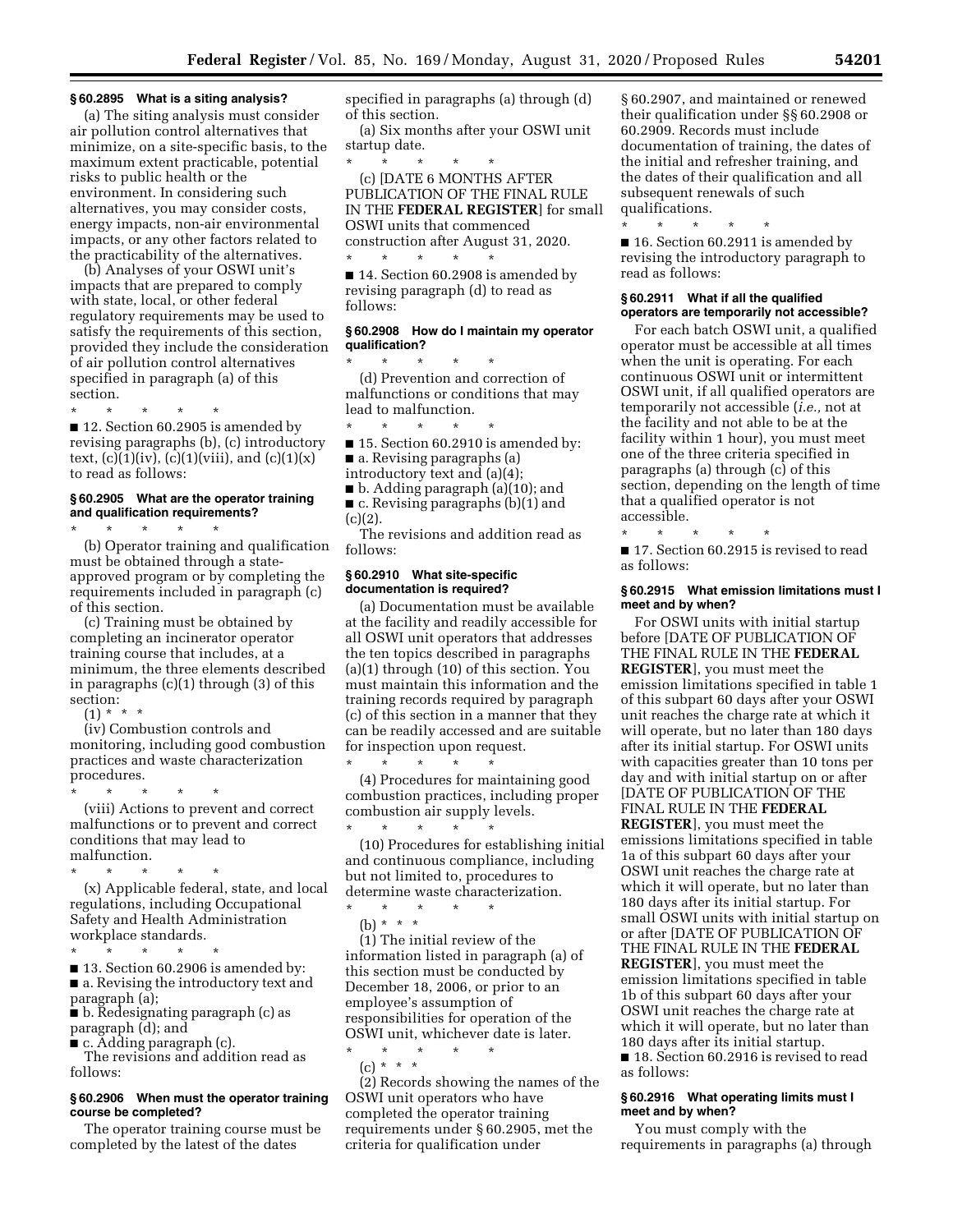(h) of this section, as applicable. If you own or operate a small OSWI unit using the substitute means of compliance demonstration under § 60.2929, the references in this section to the most recent performance test demonstrating compliance are not applicable and instead, refer to the limits established during the representative performance test identified in the information submitted as specified in § 60.2929(b).

(a) You must establish a maximum charge rate, calculated using the procedures in paragraph (a)(1) or (2) of this section, as appropriate.

(1) For continuous and intermittent units, maximum charge rate is the average charge rate measured during the most recent performance test demonstrating compliance with all applicable emission limitations.

(2) For batch units, maximum charge rate is the charge rate measured during the most recent performance test demonstrating compliance with all applicable emission limitations.

(b) You must establish a minimum combustion chamber operating temperature, equal to the lowest 1-hour average combustion chamber operating temperature measured during the most recent performance test demonstrating compliance with all applicable emission limitations.

(c) If you use a wet scrubber to comply with the emission limitations, you must establish operating limits for the operating parameters as described in paragraphs (c)(1) through (3) of this section.

(1) Minimum pressure drop across the wet scrubber, which is calculated as the lowest 1-hour average pressure drop across the wet scrubber measured during the most recent performance test demonstrating compliance with the particulate matter emission limitations; or minimum amperage to the wet scrubber, which is calculated as the average amperage to the wet scrubber measured during the most recent performance test demonstrating compliance with the particulate matter emission limitations.

(2) Minimum scrubber liquor flow rate, which is calculated as the lowest 1-hour average liquor flow rate at the inlet to the wet scrubber measured during the most recent performance test demonstrating compliance with all applicable emission limitations.

(3) Minimum scrubber liquor pH, which is calculated as the lowest 1-hour average liquor pH at the outlet to the wet scrubber measured during the most recent performance test demonstrating compliance with the hydrogen chloride and sulfur dioxide emission limitations.

(d) If you use a dry scrubber to comply with the emission limitations, you must measure the injection rate of each sorbent during the performance test. The minimum operating limit for the injection rate of each sorbent is calculated as the lowest 1-hour average injection rate for each sorbent measured during the most recent performance test demonstrating compliance with the hydrogen chloride emission limitations.

(e) If you use an electrostatic precipitator to comply with the emission limitations, you must measure the (secondary) voltage and amperage of the electrostatic precipitator collection plates during the particulate matter performance test. Calculate the average electric power value (secondary voltage  $\times$  secondary current = secondary electric power) for each test run. The minimum operating limit for the electrostatic precipitator is calculated as the lowest 1-hour average secondary electric power measured during the most recent performance test demonstrating compliance with the particulate matter emission limitations.

(f) If you use a fabric filter to comply with the emission limitations, you must operate each fabric filter system such that the bag leak detection system alarm does not sound more than 5 percent of the operating time during a 6-month period. Calculate the alarm time (*i.e.,*  time that the alarm sounds) as specified in paragraphs (f)(1) and (2) of this section.

(1) If inspection of the fabric filter demonstrates that no corrective action is required, the alarm duration is not counted in the alarm time calculation.

(2) If corrective action is required and you take less than an hour to initiate corrective action, the alarm time is counted as 1 hour. If you take longer than 1 hour to initiate corrective action, the alarm time is counted as the actual amount of time taken to initiate corrective action.

(g) If you own or operate a small OSWI unit and you demonstrate continuous compliance according to § 60.2932(d), you must establish the amount of waste burned in each waste category as a percentage of total waste burned on a mass basis. These percentages are your waste profile and must be based on the categories of waste fed to the incinerator (*e.g.,* food waste, paper waste, wood waste) during the most recent performance test.

(h) You must meet the operating limits specified in paragraphs (a) through (g) of this section no later than the date specified in paragraph (h)(1) or (2) of this section, as applicable.

(1) For each OSWI unit with a capacity greater than 10 tons per day or

for each small OSWI unit for which you conduct an initial performance test under § 60.2927(a), within 60 days after your OSWI unit reaches the charge rate at which it will operate, but no later than 180 days after its initial startup.

(2) For each small OSWI unit for which you use the substitute means of compliance demonstration under § 60.2929, by the date you submit to the Administrator the information required in § 60.2929(b).

■ 19. Section 60.2917 is amended by revising the section heading and the introductory text to read as follows:

## **§ 60.2917 What if I do not use a wet scrubber, dry scrubber, or fabric filter to comply with the emission limitations?**

If you use an air pollution control device other than a wet scrubber, dry scrubber, electrostatic precipitator, or fabric filter to comply with the emission limitations under § 60.2915, you must petition EPA for specific operating limits, the values of which are to be established during the performance test and then continuously monitored thereafter. Additionally, unless you demonstrate continuous compliance using the requirements in § 60.2932(d), if you limit emissions in some other manner, including material balances, to comply with the emission limitations under § 60.2915, then you must submit a petition. You must submit the petition at least 60 days before the performance test is scheduled to begin and not conduct the initial performance test until after the petition has been approved by EPA. Your petition must include the five items listed in paragraphs (a) through (e) of this section.

\* \* \* \* \*

#### **§ 60.2918 [Removed]**

■ 20. Remove § 60.2918.

■ 21. Section 60.2922 is amended by revising paragraphs (b) through (f), (g) introductory text,  $(g)(1)(i)$ , and  $(g)(3)(i)$ and (ii) to read as follows:

#### **§ 60.2922 How do I conduct the initial and annual performance test?**

\* \* \* \* \* (b) All performance tests must be conducted using the methods in tables 1, 1a, and 1b of this subpart.

(c) All performance tests must be conducted using the minimum run duration specified in tables 1, 1a, and 1b of this subpart.

(d) EPA Method 1 of appendix A of this part must be used to select the sampling location and number of traverse points.

(e) EPA Method 3A or 3B of appendix A of this part or ANSI/ASME PTC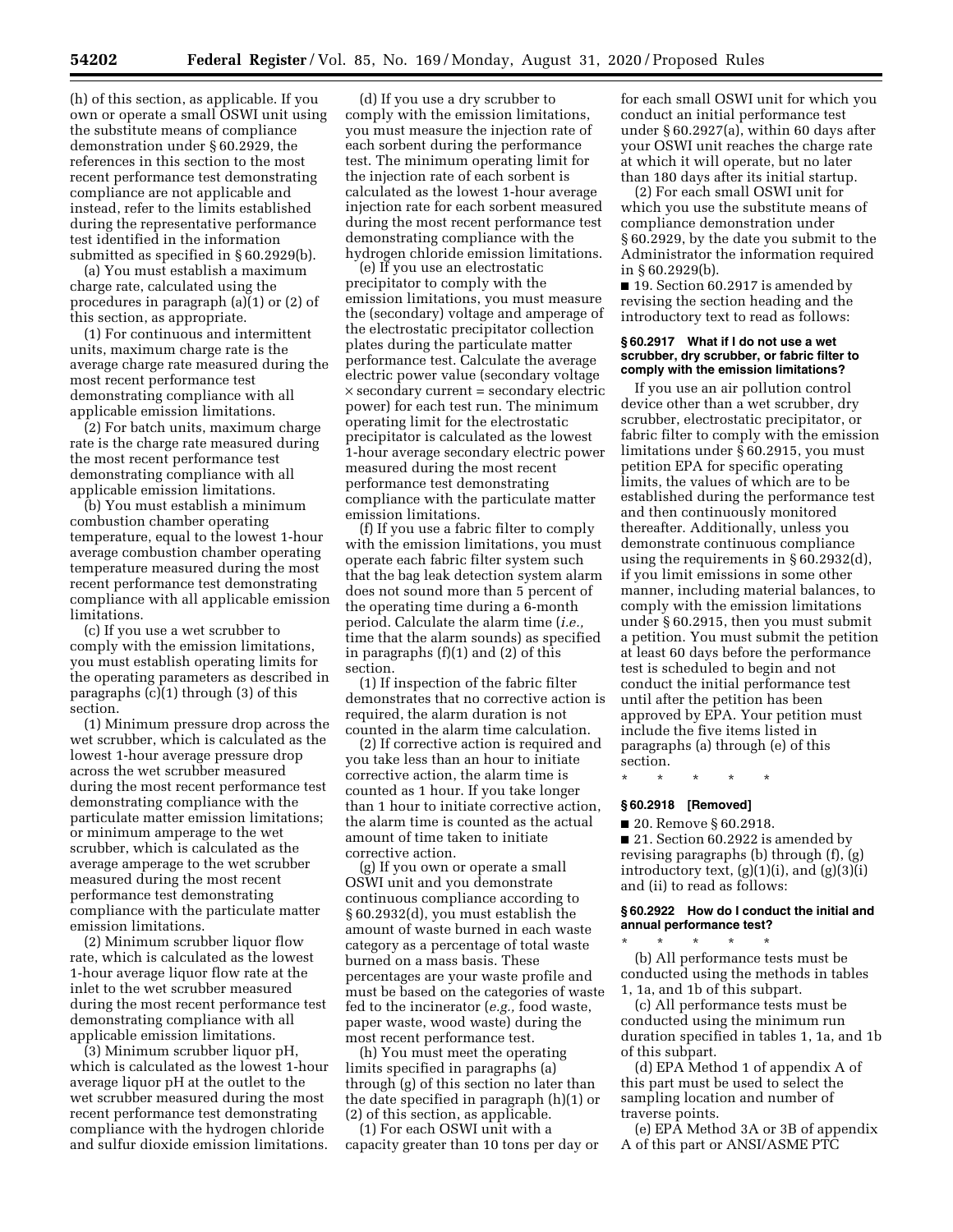19.10–1981 (incorporated by reference, see § 60.17), in lieu of EPA Method 3B, must be used for gas composition analysis, including measurement of oxygen concentration. EPA Method 3A or 3B of appendix A of this part or ANSI/ASME PTC 19.10–1981 must be used simultaneously with each method.

(f) All pollutant concentrations, except for opacity, must be adjusted to 7 percent oxygen using Equation 1 in § 60.2975.

(g) EPA Method 26A of appendix A of this part must be used for hydrogen chloride concentration analysis, with the additional requirements specified in paragraphs (g)(1) through (3) of this section.

 $(1) * * * *$ 

(i) Assemble the sampling train(s) and conduct a conditioning run by collecting between 14 liters per minute (0.5 cubic feet per minute) and 30 liters per minute (1.0 cubic feet per minute) of gas over a one-hour period. Follow the sampling procedures outlined in section 8.1.5 of EPA Method 26A of appendix A of this part. For the conditioning run, water can be used as the impinger solution.

\* \* \* \* \*

(3) \* \* \*

(i) The cyclone described in section 6.1.4 of EPA Method 26A of appendix A of this part must be used.

(ii) The post-test moisture removal procedure described in section 8.1.6 of EPA Method 26A of appendix A of this part must be used.

■ 22. Section 60.2923 is revised to read as follows:

#### **§ 60.2923 How are the performance test data used?**

You use results of performance tests to demonstrate compliance with the emission limitations in tables 1, 1a, and 1b of this subpart.

■ 23. Section 60.2927 is revised to read as follows:

#### **§ 60.2927 How do I demonstrate initial compliance with the emission limitations and establish the operating limits?**

(a) Except as provided in paragraph (b) of this section, you must conduct an initial performance test, as required under § 60.8, to determine compliance with the emission limitations in table 1, 1a, or 1b of this subpart and to establish operating limits using the procedures in § 60.2916 or § 60.2917. The initial performance test must be conducted using the test methods listed in table 1, 1a, or 1b of this subpart and the procedures in § 60.2922. In the event of any conflict between § 60.8 and the provisions of this subpart, the provisions of this subpart shall apply.

(b) For small OSWI units, as defined in § 60.2977, you must demonstrate initial compliance according to paragraph (a) of this section, unless you comply with the requirements for the substitute means of compliance demonstration in § 60.2929.

(c) As an alternative to conducting a performance test under paragraph (a) of this section for carbon monoxide, you may use a 12-hour rolling average of the 1-hour arithmetic average CEMS data to determine compliance with the emission limitations in tables 1, 1a, and 1b of this subpart. The initial performance evaluation required by § 60.2940(b) must be conducted prior to collecting CEMS data that will be used for the initial compliance demonstration.

■ 24. Section 60.2928 is revised to read as follows:

## **§ 60.2928 By what date must I conduct the initial performance test?**

The initial performance test must be conducted within 60 days after your OSWI unit reaches the charge rate at which it will operate, but no later than 180 days after its initial startup. For units which start-up between August 31, 2020 and [DATE 6 MONTHS AFTER PUBLICATION OF THE FINAL RULE IN THE **FEDERAL REGISTER**], the initial performance test must be conducted within 60 days after your OSWI unit reaches the charge rate at which it will operate, but no later than 180 days after its initial startup, or by [DATE 240 DAYS AFTER PUBLICATION OF THE FINAL RULE IN THE **FEDERAL REGISTER**], whichever date is later.

■ 25. Section 60.2929 is added to read as follows:

#### **§ 60.2929 What are the substitute means of compliance demonstration requirements for small OSWI units?**

Instead of conducting the initial performance test in § 60.2927(a), small OSWI units, as defined in § 60.2977, may demonstrate initial compliance according to the requirements in paragraphs (a) through (d) of this section.

(a) You must submit the information specified in paragraph (a)(1) of this section and comply with the requirements of paragraph (a)(2) of this section for each OSWI unit for which you are using a substitute means of compliance demonstration.

(1) On or before [DATE 6 MONTHS AFTER PUBLICATION OF THE FINAL RULE IN THE **FEDERAL REGISTER**] or within 60 days of startup, whichever is later, you must submit a written notification to the Administrator that

you intend to use the substitute means of compliance demonstration. Your submittal must include information on the design and operation of the OSWI unit, including the information in paragraphs (a)(1)(i) through (iii) of this section.

(i) Manufacturer, make, and model of the unit.

(ii) Type of unit (*e.g.,* burn barrel, incinerator with secondary chamber, etc.).

(iii) Capacity of the unit.

(2) Beginning on [DATE 6 MONTHS AFTER PUBLICATION OF THE FINAL RULE IN THE **FEDERAL REGISTER**] or upon initial startup, whichever is later, you must collect the data in paragraphs (a)(2)(i) through (vii) of this section. You must continue to collect the data in paragraphs (a)(2)(i) through (vii) of this section until you meet the requirements of paragraph (b) of this section.

(i) Identity and weight of each waste type (*e.g.,* lbs of paper waste, food waste, wood or yard waste) on a weekly total basis for the date range the information is collected.

(ii) Identity and quantities (*e.g.,* flow rate or percentage of operating time) of supplemental fuels burned on a weekly total basis for the date range the information is collected.

(iii) Percentage of total waste burned for each waste type on a weekly average basis for the date range the information is collected.

(iv) Temperature indicative of the combustion chamber and description of where temperature is measured. Record this information on a 3-hour rolling average basis for the date range the information is collected.

(v) Hours operated per day for the date range the information is collected.

(vi) Charge rate each day in tons per day for the date range the information is collected.

(vii) Operating parameter data for any air pollution control devices. For wet scrubbers, include pressure drop across the scrubber or amperage to the scrubber, scrubber liquor inlet flow rate, and scrubber liquor pH at the outlet of the scrubber. For dry scrubbers, include injection rate of each sorbent used. For electrostatic precipitators, include the secondary voltage, secondary amperage, and secondary power. Record this information on a 3-hour rolling average basis for the date range the information is collected.

(b) On or before the latest of [DATE 21 MONTHS AFTER PUBLICATION OF THE FINAL RULE IN THE **FEDERAL REGISTER**]; 60 days after the OSWI unit reaches the charge rate at which it will operate; or 180 days after initial startup, you must identify the results of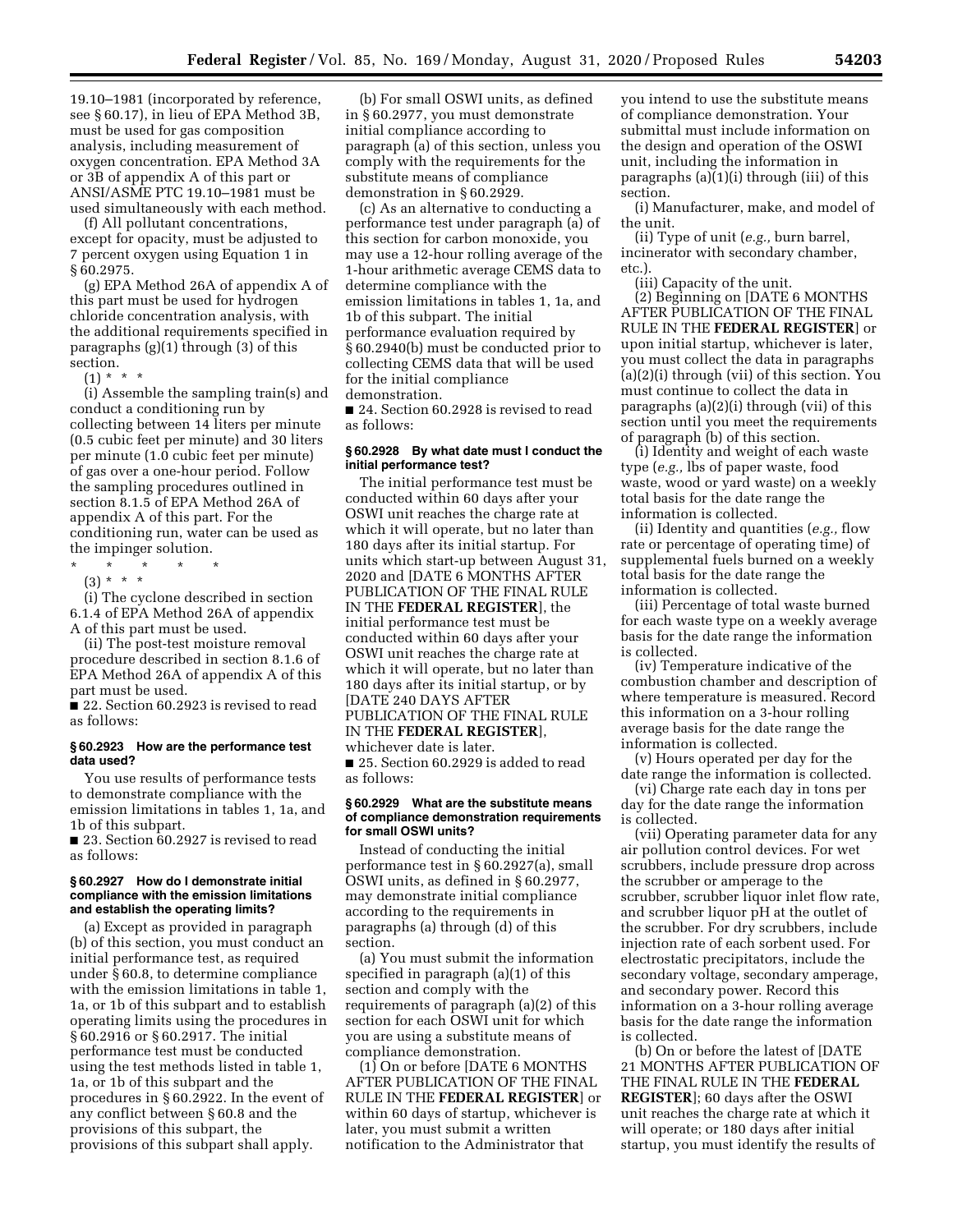a performance test in the EPA's WebFIRE database that is representative for your OSWI unit using the criteria in paragraphs (b)(2)(i) through (viii) of this section and submit the information in paragraphs (b)(1) and (2) of this section. You must submit the information following the procedure in paragraph (b)(3) of this section. The performance test may be any test that meets the requirements in paragraph (c) of this section, regardless of location, that is representative of your OSWI unit.

(1) Identify the representative performance test used to demonstrate initial compliance with each OSWI unit by submitting the information in paragraphs (b)(1)(i) through (vi) of this section as provided in the EPA's WebFIRE database for the performance test:

- (i) Organization.
- (ii) Facility.
- (iii) City.
- (iv) State.
- (v) County.
- (vi) Submission date.

(2) A description of how the test is representative for your OSWI unit, based on the following criteria, using the data submitted as specified in paragraph (a)(1) of this section and collected as specified in paragraph (a)(2) of this section:

(i) Unit design, including type of unit and any associated air pollution control devices.

(ii) Charge rate.

(iii) Type of operation (batch, continuous, intermittent).

(iv) Combustion temperature and

location of temperature measurement. (v) Types of waste burned.

(vi) The waste profile, as defined in § 60.2977.

(vii) Type and amount of supplemental fuels.

(viii) Similarity of air pollution control devices and operation of the air pollution control devices, if the performance test was conducted on a unit with an air pollution control device.

(3) You must submit the information required in paragraphs (b)(1) and (2) of this section via CEDRI, which can be accessed through the EPA's Central Data Exchange (CDX) (*<https://cdx.epa.gov/>*). The EPA will make all the information submitted through CEDRI available to the public without further notice to you. Do not use CEDRI to submit information you claim as confidential business information (CBI). Anything submitted using CEDRI cannot later be claimed CBI. Although we do not expect persons to assert a claim of CBI, if you wish to assert a CBI claim, submit the information, including information

claimed to be CBI, to the EPA on a compact disc, flash drive, or other commonly used electronic storage medium and clearly mark the medium as CBI. Mail the electronic medium to U.S. EPA/OAQPS/CORE CBI Office, Attention: Other Solid Waste Incineration Units Sector Lead, MD C404–02, 4930 Old Page Rd., Durham, NC 27703. The same file with the CBI omitted must be submitted via the EPA's CDX as described earlier in this paragraph (b)(3). Furthermore, under CAA section 114(c), emissions data is not entitled to confidential treatment, and the EPA is required to make emissions data available to the public. Thus, emissions data will not be protected as CBI and will be made publicly available.

(c) Any performance test used as a representative test in a substitute means of compliance demonstration under paragraph (b) of this section must be conducted following the initial testing requirements of § 60.2922 and demonstrate compliance with the emission limits in table 1b of this subpart. In addition to the results of the performance test and the information required by § 60.8(f)(2), the performance test report must contain the information in paragraphs (c)(1) through (8) of this section.

(1) Unit design, including type of unit and any associated air pollution control devices.

(2) Charge rate during the test. (3) Type of operation (batch,

continuous, intermittent). (4) Combustion temperature and

location of temperature measurement. The temperature must be recorded continuously for each run of the performance test. The performance test report must also identify the lowest 1 hour average combustion chamber operating temperature.

(5) Types of waste burned during the test.

(6) The waste profile, as defined in § 60.2977, established during the test.

(7) Type and amount of supplemental fuels burned during the test and the timeframe that each supplemental fuel was burned during the test.

(8) If the performance test was conducted on a unit with an air pollution control device, the operating parameter data for the control device must be recorded continuously for each run of the performance test. The performance test report must also identify the lowest or highest, as applicable, 1-hour average for the operating parameter.

(i) For wet scrubbers, the performance test report must include data for pressure drop across the scrubber or

amperage to the scrubber, scrubber liquor inlet flow rate, and scrubber liquor pH at the outlet of the scrubber.

(ii) For dry scrubbers, the performance test report must include data for the injection rate of each sorbent used.

(iii) For electrostatic precipitators, the performance test report must include data for the secondary voltage, secondary amperage, and secondary power.

(d) If there are no results from a performance test that meet the requirements of paragraph (c) of this section that are representative of your OSWI unit, you must demonstrate initial compliance according to the requirements of § 60.2927(a). ■ 26. Section 60.2932 is revised to read

as follows:

#### **§ 60.2932 How do I demonstrate continuous compliance with the emission limitations and the operating limits?**

You must demonstrate continuous compliance according to the requirements in paragraphs (a) through (c) of this section, unless you own or operate a small OSWI unit, as defined in § 60.2977. If you own or operate a small OSWI unit, you must either comply with the requirements in paragraphs (a) and (c) of this section or the requirements in paragraph (d) of this section.

(a) You must conduct an annual performance test for all of the pollutants in table 1, 1a, or 1b of this subpart for each OSWI unit to determine compliance with the emission limitations, except if you own or operate an OSWI unit with a capacity greater than 10 tons per day, you are not required to conduct an annual performance test for carbon monoxide. The annual performance test must be conducted using the test methods listed in table 1, 1a, or 1b of this subpart and the procedures in § 60.2922.

(b) You must continuously monitor carbon monoxide emissions to determine compliance with the carbon monoxide emissions limitation. Twelvehour rolling average values, including CEMS data during startup and shutdown as defined in this subpart, are used to determine compliance. A 12 hour rolling average value above the carbon monoxide emission limit in table 1, 1a, or 1b of this subpart constitutes a deviation from the emission limitation.

(c) You must continuously monitor the operating parameters specified in § 60.2916(a) through (f) or established under § 60.2917. Three-hour rolling average values are used to determine compliance with the operating limits,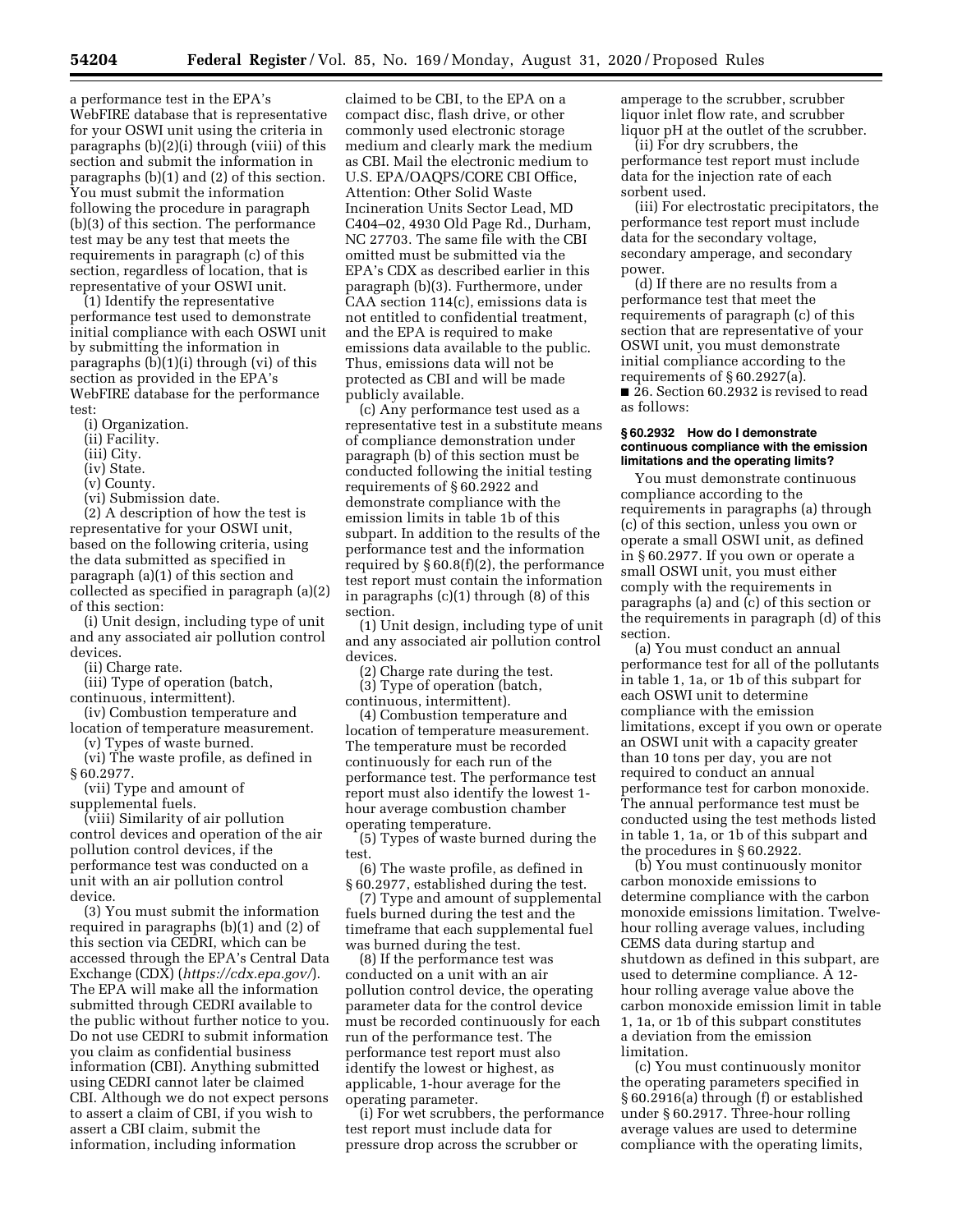with the exception of bag leak detection system alarm time, unless a different averaging period is established under § 60.2917. A 3-hour rolling average value (unless a different averaging period is established under § 60.2917) above the established maximum or below the established minimum operating limits constitutes a deviation from the established operating limits. For bag leak detection systems, an alarm time of more than 5 percent of the operating time during a 6-month period constitutes a deviation from the operating limit. Operating limits do not apply during performance tests.

(d) For each small OSWI unit, you must comply with the requirements in paragraphs (d)(1) through (3) of this section.

(1) You must record the mass rate of each category of waste burned and on a weekly average basis and you must maintain the percentage of waste burned for each waste category within  $+/- 15$ percent of the percentage established for that waste category according to the waste profile established under § 60.2916(g) and maintain records as required in § 60.2949(p). Failure to maintain the percentage of waste burned for each waste category within +/- 15 percent of the percentage established for that waste category constitutes a deviation.

(2) If your waste profile will not meet the requirement in paragraph (d)(1) of this section, before combusting the modified waste stream, you must either conduct a performance test of the unit using the test methods listed in table 1b of this subpart and the procedures in § 60.2922 with a waste stream representative of the new waste profile or identify a representative performance test for the new waste profile. If you use a representative performance test, the performance test must meet the requirements in § 60.2929(c), and you must submit the information in § 60.2929(b)(1) and (2) to the Administrator. Failure to conduct a performance test or identify a representative test constitutes a deviation.

(3) You must continuously monitor the operating parameters specified in § 60.2916(b) through (f), as applicable. The total daily charge rate is used to determine compliance with the charge rate limit in § 60.2916(a). For the operating parameters in § 60.2916(b) through (f), determine compliance as described in paragraphs  $(d)(3)(i)$  or  $(ii)$ of this section. Failure to meet the operating parameters specified in § 60.2916(a) through (f) is a deviation.

(i) Three-hour rolling average values are used to determine compliance with the operating parameter limits, unless your small OSWI unit operates on a batch basis and it is operated for less than three hours.

(ii) If your small OSWI unit operates on a batch basis, and you operate for less than three hours, compliance with the operating parameter limits are determined by averaging the operating parameter over the length of the batch operation.

■ 27. Section 60.2933 is revised to read as follows:

## **§ 60.2933 By what date must I conduct the annual performance test?**

For each OSWI unit that is subject to the annual performance test requirement in § 60.2932(a), you must conduct annual performance tests within 12 months following the initial performance test. Conduct subsequent annual performance tests within 12 months following the previous one. ■ 28. Section 60.2934 is amended by adding paragraph (d) to read as follows:

#### **§ 60.2934 May I conduct performance testing less often?**

\* \* \* \* \* (d) For small OSWI units demonstrating initial compliance following the substitute means of compliance demonstration requirements in § 60.2929, the requirements in paragraphs (a) through (c) of this section do not apply.

■ 29. Section 60.2935 is revised to read as follows:

#### **§ 60.2935 May I conduct a repeat performance test to establish new operating limits?**

(a) Yes, you may conduct a repeat performance test at any time to establish new values for the operating limits. The Administrator may request a repeat performance test at any time.

(b) For each small OSWI unit, as defined in § 60.2977, for which you opt to demonstrate continuous compliance following the requirements in § 60.2932(d), if you want to establish new operating parameter limits or establish a different waste profile, you must comply with either paragraph (b)(1) or (2) of this section.

(1) You must conduct a new performance test of the unit using the test methods listed in table 1b of this subpart and the procedures in § 60.2922 with a waste stream representative of the new waste profile or under the new operating parameter limits.

(2) You must identify a representative performance test that meets the requirements in § 60.2929(c). You must submit the information in § 60.2929(b)(1) and (2) to the Administrator.

■ 30. Section 60.2939 is amended by revising paragraph (a) to read as follows:

## **§ 60.2939 What continuous emission monitoring systems must I install?**

(a) For each OSWI unit with a capacity greater than 10 tons per day, you must install, calibrate, maintain, and operate continuous emission monitoring systems for carbon monoxide and for oxygen. You must monitor the oxygen concentration at each location where you monitor carbon monoxide.

\* \* \* \* \* ■ 31. Section 60.2940 is amended by revising paragraphs (b) and (c) to read as follows:

#### **§ 60.2940 How do I make sure my continuous emission monitoring systems are operating correctly?**

\* \* \* \* \* (b) Complete your initial performance evaluation of the continuous emission monitoring systems within 60 days after your OSWI unit reaches the maximum load level at which it will operate, but no later than 180 days after its initial startup.

(c) For initial and annual performance evaluations, collect data concurrently (or within 30 to 60 minutes) using your carbon monoxide and oxygen continuous emission monitoring systems. To validate carbon monoxide concentration levels, use EPA Method 10, 10A, or 10B of appendix A of this part. Use EPA Method 3A or 3B of appendix A to this part or ANSI/ASME PTC 19.10–1981 (incorporated by reference, see § 60.17), in lieu of Method 3B, to measure oxygen. Collect the data during each initial and annual evaluation of your continuous emission monitoring systems following the applicable performance specifications in appendix B of this part. Table 3 of this subpart shows the required span values and performance specifications that apply to each continuous emission monitoring system.

\* \* \* \* \* ■ 32. Section 60.2942 is amended by revising the section heading and paragraphs (a) and (f) to read as follows:

#### **§ 60.2942 What is the minimum amount of monitoring data I must collect with my continuous emission monitoring systems?**

(a) Where continuous emission monitoring systems are required, obtain 1-hour arithmetic averages. Except for CEMS data during startup and shutdown, as defined in this subpart, the 1-hour arithmetic averages for carbon monoxide must be expressed in parts per million by dry volume corrected to 7 percent oxygen. The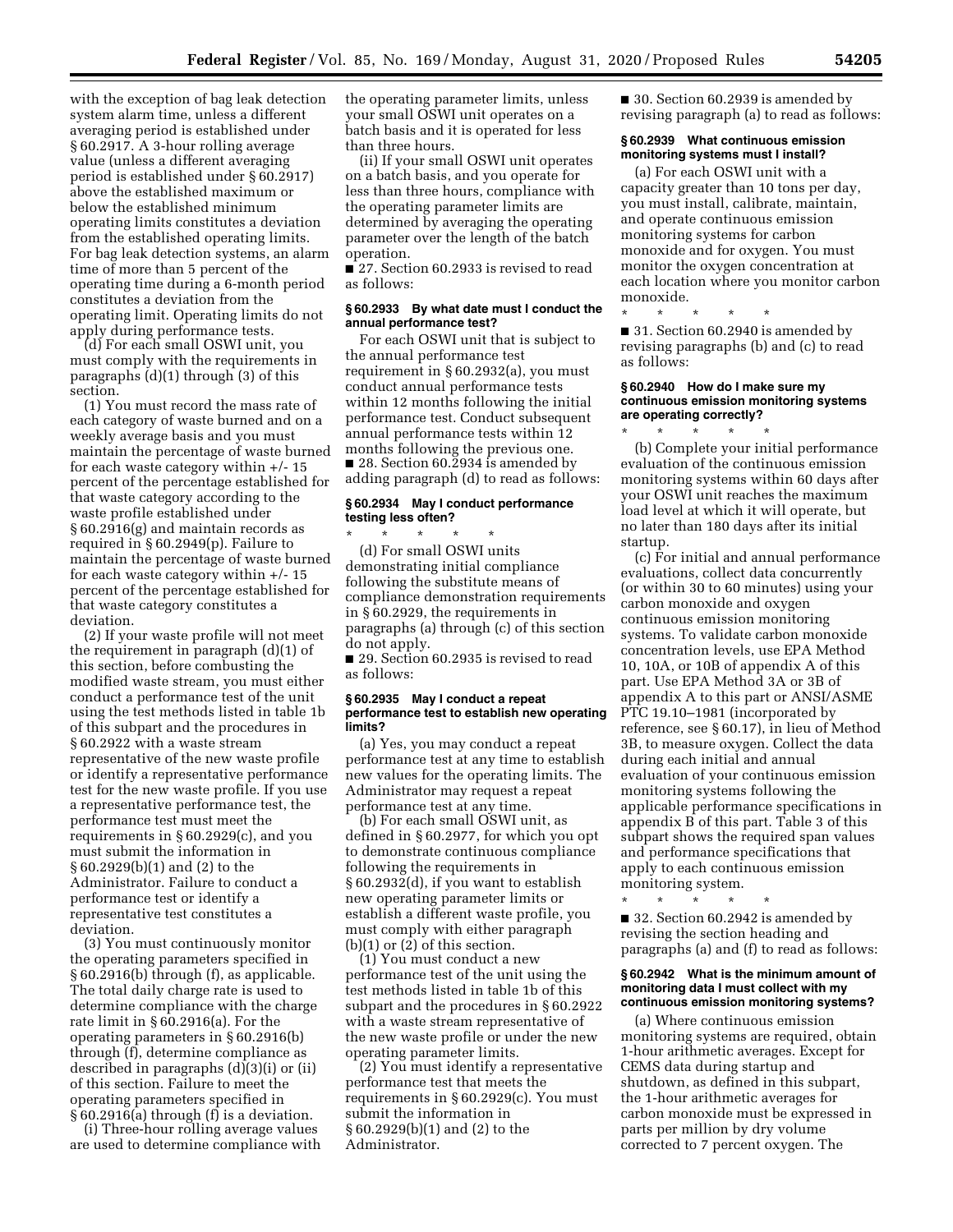CEMS data during startup and shutdown are not corrected to 7 percent oxygen and are measured at stack oxygen content. Use the 1-hour averages of oxygen data from your CEMS to determine the actual oxygen level and to calculate emissions at 7 percent oxygen. Use Equation 2 in § 60.2975 to calculate the 12-hour rolling averages from the 1 hour arithmetic averages.

\* \* \* \* \* (f) If continuous emission monitoring systems are temporarily unavailable to meet the data collection requirements, refer to table 3 of this subpart. It shows alternate methods for collecting data when systems malfunction or when repairs, calibration checks, or zero and span checks keep you from collecting the minimum amount of data. Failure to collect required data is a deviation of the monitoring requirements. ■ 33. Section 60.2944 is amended by revising the section heading and

paragraphs (a) and (c), and adding paragraph (d) to read as follows:

#### **§ 60.2944 What operating parameter monitoring equipment must I install, or what operating parameters must I monitor?**

(a) You must install, calibrate (to manufacturers' specifications at the frequency recommended by the manufacturer), maintain, and operate devices (or establish methods) for monitoring the value of the operating parameters used to determine compliance with the operating limits listed in table 2 of this subpart, as applicable. These devices (or methods) must measure and record the values for these operating parameters at the frequencies indicated in table 2 of this subpart at all times. The devices must be positioned to provide a representative measurement of the parameter monitored.

\* \* \* \* \* (c) If you are using a fabric filter to comply with the requirements of this subpart, you must install, calibrate, maintain, and continuously operate a bag leak detection system as specified in paragraphs (c)(1) through (8) of this section:

(1) You must install and operate a bag leak detection system for each exhaust stack of the fabric filter. The bag leak sensor(s) must be installed in a position(s) that will be representative of the relative or absolute particulate matter loadings for each exhaust stack, roof vent, or compartment of the fabric filter;

(2) Each bag leak detection system must be installed, operated, calibrated, and maintained in a manner consistent with the manufacturer's written specifications and recommendations;

and in accordance with the guidance provided in EPA–454/R–98–015 (incorporated by reference, see  $§ 60.17(i)$ ;

(3) The bag leak detection system must be certified by the manufacturer to be capable of detecting particulate matter emissions at concentrations of 1 milligrams per actual cubic meter or less;

(4) The bag leak detection system sensor must provide output of relative or absolute particulate matter loadings;

(5) The bag leak detection system must be equipped with a device to continuously record the output signal from the sensor;

(6) The bag leak detection system must be equipped with an alarm system that will automatically alert an operator when an increase in relative particulate matter emissions over a preset level is detected. The alarm must be located where it is observed easily by plant operating personnel;

(7) For positive pressure fabric filter systems, a bag leak detection system must be installed in each baghouse compartment or cell. For negative pressure or induced air fabric filters, the bag leak detector must be installed downstream of the fabric filter; and

(8) Where multiple detectors are required, the system's instrumentation and alarm may be shared among detectors.

(d) If you are required to petition the EPA for operating limits under § 60.2917, you must install, calibrate (to the manufacturers' specifications), maintain, and operate the equipment necessary to monitor compliance with the site-specific operating limits established using the procedures in § 60.2917.

■ 34. Section 60.2949 is amended by revising the introductory text and paragraphs (b) through (e) and (g), and adding paragraphs (p), (q), and (r) to read as follows:

## **§ 60.2949 What records must I keep?**

You must maintain the information specified in paragraphs (a) through (r) of this section, as applicable, for a period of at least 5 years.

\* \* \* \* \* (b) Records of the data described in paragraphs (b)(1) through (10) of this section.

(1) The OSWI unit charge dates, times, weights, and total daily charge rates.

(2) The combustion chamber operating temperature every 15 minutes of operation.

(3) For each OSWI unit with a wet scrubber, the liquor flow rate to the wet scrubber inlet, pressure drop across the wet scrubber system or amperage to the wet scrubber, and liquor pH at the outlet of the wet scrubber, every 15 minutes of operation.

(4) For each OSWI unit with a dry scrubber, the injection rate of each sorbent, every 15 minutes of operation.

(5) For each OSWI unit with an electrostatic precipitator, the secondary voltage, secondary current, and secondary electric power, every 15 minutes of operation.

(6) For each OSWI unit with a fabric filter, the date, time, and duration of each alarm; the times corrective action was initiated and completed; and a brief description of the cause of the alarm and the corrective action taken. You must also record the percent of the operating time during each 6-month period that the alarm sounds, calculated as specified in § 60.2916(f).

(7) For OSWI units that establish operating limits for controls under § 60.2917, you must maintain data collected for all operating parameters used to determine compliance with the operating limits.

(8) For OSWI units that use a carbon monoxide CEMS, all 1-hour average concentrations of carbon monoxide and oxygen.

(9) All 12-hour rolling average values of carbon monoxide emissions, corrected to 7 percent oxygen (except during periods of startup and shutdown), all 3-hour rolling average values of continuously monitored operating parameters, and total daily charge rates, as applicable.

(10) Records of the dates, times, and durations of any bypass of the control device.

(c) Records of the start date and time and duration in hours of each malfunction of operation (*i.e.,* process equipment) or the air pollution control and monitoring equipment, and description of the malfunction.

(d) Records of actions taken during periods of malfunction to minimize emissions in accordance with § 60.11(d), including corrective actions to restore malfunctioning process and air pollution control and monitoring equipment to its normal or usual manner of operation.

(e) Start date, start time, end date and end time for each period for which monitoring data show a deviation from the carbon monoxide emissions limit in table 1, 1a, or 1b of this subpart or a deviation from the operating limits in table 2 of this subpart or a deviation from other operating limits established under § 60.2917 with a description of the deviations, reasons for such deviations, and a description of corrective actions taken. You must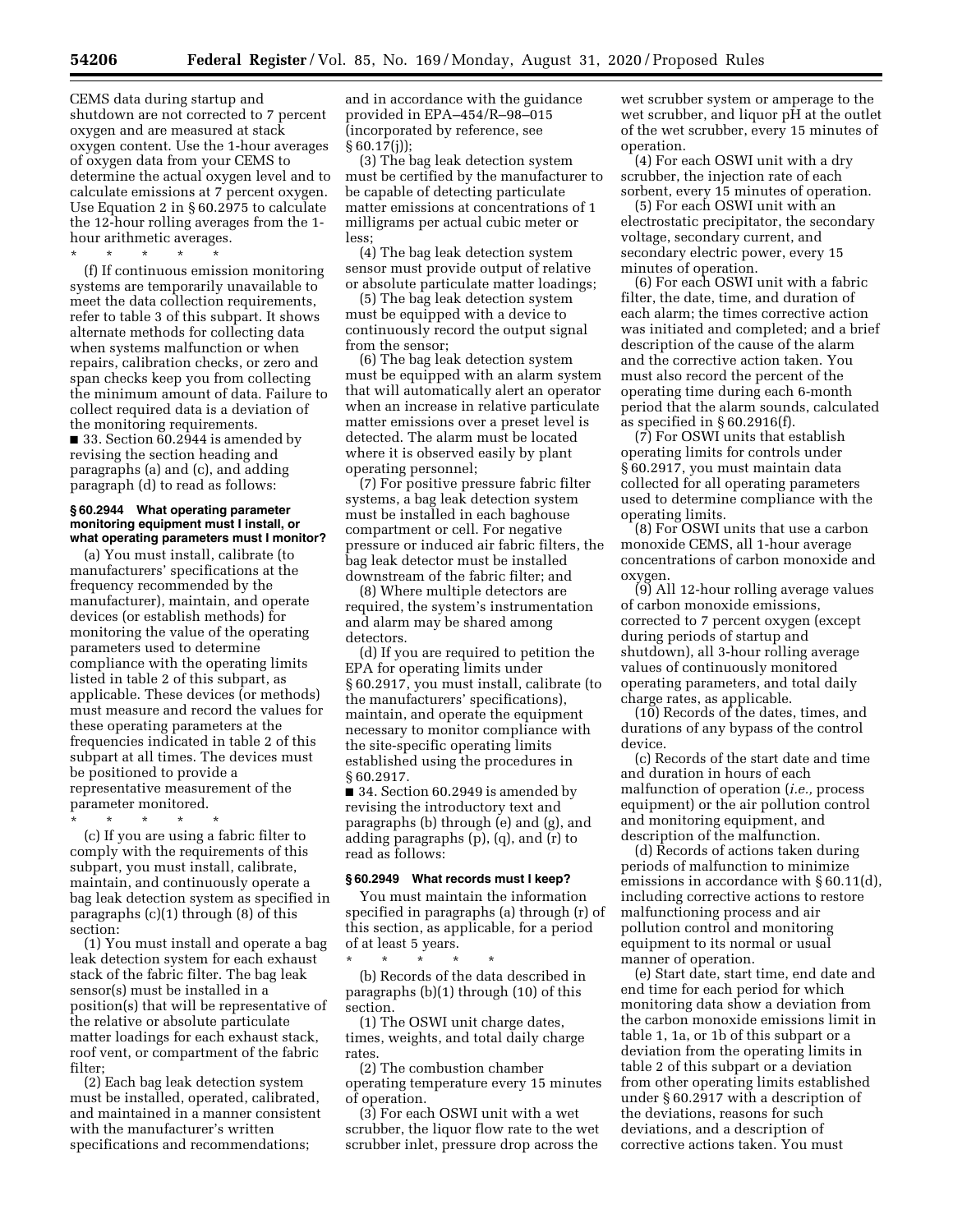record the start date, start time, end date and end time for each period when all qualified operators were not accessible in accordance with § 60.2911.

\* \* \* \* \*

(g) For carbon monoxide continuous emissions monitoring systems, document the results of your annual performance evaluations, daily drift tests and quarterly accuracy determinations according to Procedure 1 of appendix F of this part.

\* \* \* \* \*

(p) If you comply with the substitute means of compliance demonstration requirements in § 60.2929 for your small OSWI unit, you must keep the records specified in paragraphs (p)(1) through (4) of this section.

(1) Copy of the notification submitted to the Administrator that you intend to use the substitute means of compliance demonstration as required in § 60.2929(a)(1).

(2) Records of the data collected as required in § 60.2929(a)(2).

(3) Copy of the representative performance test used to demonstrate initial compliance; and

(4) Documentation of how the test in paragraph (p)(3) of this section is representative of the unit as required in  $§ 60.2929(b)(2).$ 

(q) If you comply with the continuous compliance requirements of § 60.2932(d), you must keep records of the following elements reported on a weekly basis at the frequency they are monitored in accordance with table 2 of this subpart (*e.g.,* each 3-hr average recorded temperature), as specified in paragraphs (q)(1) through (7) of this section.

(1) Start and end times the unit is operated when waste is being combusted.

(2) Identity and weight of each waste category (*e.g.,* lbs of solid waste, food waste, wood or yard waste).

(3) Identities and quantities of supplemental fuel burned (*e.g.* flow rate or percentage of operating time).

(4) The waste profile, as defined in § 60.2977.

(5) Temperature of unit combustion chamber and description of where temperature is measured, as a threehour average for each batch operation.

(6) Charge rate (in tons per day) of each operation.

(7) For each OSWI unit using a wet scrubber, dry scrubber, electrostatic precipitator, or fabric filter, the records specified in paragraph (b)(3) through (10) of this section, as applicable.

(r) Copies of any notifications submitted pursuant to §§ 60.2887 and 60.2969.

■ 35. Section 60.2954 is amended by revising the introductory text and adding paragraph (c) to read as follows:

## **§ 60.2954 What information must I submit following my initial performance test?**

Unless you choose to comply with the substitute means of compliance demonstration requirements in § 60.2929, you must submit the information specified in paragraphs (a) and (b) of this section no later than 60 days following the initial performance test. All reports must be signed by the facilities manager.

\* \* \* \* \* (c) The waste management plan, as specified in §§ 60.2899 through 60.2901. ■ 36. Section 60.2955 is revised to read as follows:

#### **§ 60.2955 When must I submit my annual report?**

You must submit an annual report no later than 12 months following the submission of the information in § 60.2954, unless you choose to comply with the substitute means of compliance demonstration requirements in § 60.2929. If you choose to comply with the substitute means of compliance demonstration requirements in § 60.2929, you must submit an annual report no later than 12 months following the submission of the information in § 60.2929(b). You must submit subsequent reports no more than 12 months following the previous report. The permit will address the submittal of annual reports for a unit with an operating permit required under title V of the Clean Air Act.

■ 37. Section 60.2956 is amended by:

■ a. Revising the introductory text and paragraphs (b) through (f);

■ b. Removing and reserving paragraph (g);

■ c. Revising paragraphs (h) and (j); and ■ d. Adding paragaph (k).

The revisions and addition read as follows:

### **§ 60.2956 What information must I include in my annual report?**

The annual report required under § 60.2955 must include the items listed in paragraphs (a) through (k) of this section. If you have a deviation from the operating limits or the emission limitations, you must also submit deviation reports as specified in §§ 60.2957 through 60.2959.

\* \* \* \* \* (b) Statement by the owner or operator, with their name, title, and signature, certifying the truth, accuracy, and completeness of the report. Such certifications must also comply with the requirements of 40 CFR 70.5(d) or 40

CFR 71.5(d). If your report is submitted via CEDRI, the certifier's electronic signature during the submission process replaces this requirement.

(c) Date of report and beginning and ending dates of the reporting period. You are no longer required to provide the date of report when the report is submitted via CEDRI.

(d) Identification of each OSWI unit, and for each OSWI unit, the parameters monitored and values for the operating limits established pursuant to § 60.2916 or § 60.2917.

(e) If no deviations from any emission limitation or operating limit that applies to you has occurred during the annual reporting period, a statement that there were no deviations from the emission limitations or operating limits during the reporting period. If you use a CMS to monitor emissions or operating parameters and there were no periods during which any CMS was inoperative, inactive, malfunctioning or out of control, a statement that no monitoring system used to determine compliance with the emission limitations or operating limits was inoperative, inactive, malfunctioning or out of control.

(f) The highest recorded 12-hour average and the lowest recorded 12-hour average, as applicable, for carbon monoxide emissions if you are using a CEMS to demonstrate continuous compliance and the highest recorded 3 hour average and the lowest recorded 3 hour average, as applicable, for each operating parameter recorded for the calendar year being reported.

(g) [Reserved]

(h) If a performance test was conducted during the reporting period, identification of the OSWI unit tested, the pollutant(s) tested, and the date of the performance test. Submit, following the procedure specified in § 60.2961(b), the performance test report no later than the date that you submit the annual report.

\* \* \* \* \*

(j) The start date, start time, and duration in hours for each period when all qualified OSWI unit operators were unavailable for more than 12 hours, but less than 2 weeks.

(k) If you are complying with the continuous compliance requirements for small OSWI units in § 60.2932(d) and have had no deviations from the weekly waste profile requirements or deviations from the operating limits, a statement that there were no deviations from the weekly waste profile requirements, and the OSWI unit has been operated within the operating parameter limits established during the representative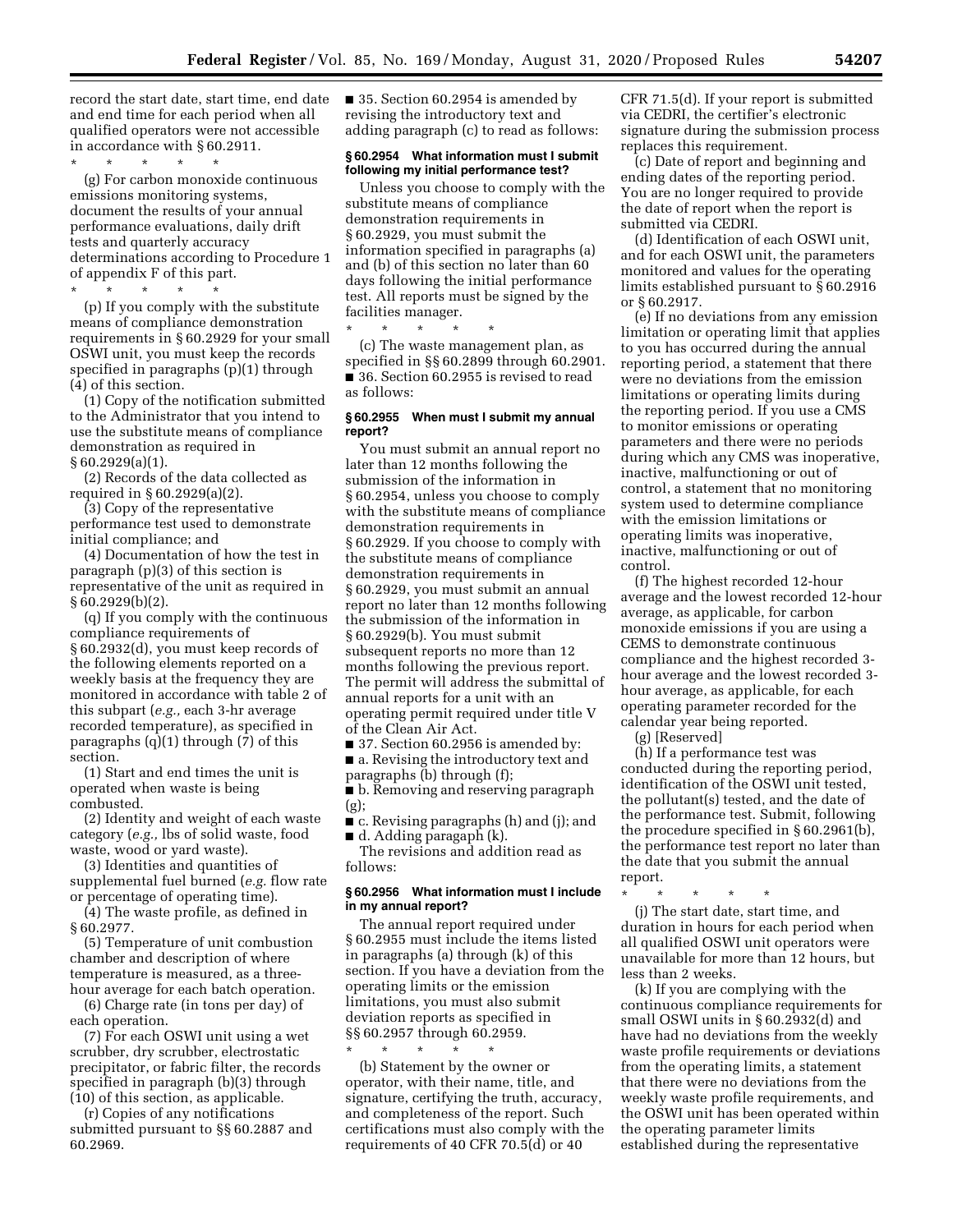performance test identified in the information submitted as required in § 60.2929(b) or the initial performance test conducted by the source as required in § 60.2929(d).

■ 38. Section 60.2957 is amended by revising the section heading and paragraph (a) to read as follows:

### **§ 60.2957 What other reports must I submit if I have a deviation?**

(a) You must submit a deviation report as specified in paragraphs (a)(1) through (3) of this section:

(1) If your OSWI unit fails to meet any requirement or obligation established by this subpart, including but not limited to any emission limitation, operating limit, or operator qualification and accessibility requirements.

(2) If your OSWI unit fails to meet any term or condition that is adopted to implement an applicable requirement in this subpart and that is included in the operating permit for any unit that meets the requirements in § 60.2885 and is required to obtain such a permit.

(3) If you deviate from the requirements to have a qualified operator accessible as specified in § 60.2911, you must meet the requirements of § 60.2959.

\* \* \* \* \*

■ 39. Section 60.2958 is revised to read as follows:

## **§ 60.2958 What must I include in the deviation report?**

In each report required under § 60.2957, you must include the company name and address and the beginning and ending dates for the reporting period. For any pollutant or operating parameter that deviated from the emission limitations, operating limits or other requirement specified in this subpart, or for each CMS that experienced downtime or was out of control, include the items described in paragraphs (a) through (g) of this section, as applicable. If you are complying with the continuous compliance requirements for small OSWI units in § 60.2932(d), you must also include the items described in paragraphs (h) and (i) of this section. You must identify the OSWI unit associated with the information required in paragraphs (a) through (i) in your deviation report.

(a) Identification of the emission limit, operating parameter or other requirement from which there was a deviation and the start date, start time, and duration in hours of each deviation.

(b) The averaged and recorded data for those dates, including, when applicable, the information recorded

under § 60.2949(b)(9) and (c) through (e) for the calendar period being reported.

(c) The cause of each deviation from the emission limitations, operating limits or other requirement and your corrective actions.

(d) For each CMS, the start date, start time, duration in hours, and cause for each instance of monitor downtime (other than downtime associated with zero, span, and other routine calibration checks).

(e) For each CMS, the start date, start time, duration in hours, and corrective action taken for each instance that the monitor is out of control.

(f) The dates, times, and duration in hours of any bypass of the control device and your corrective actions.

(g) For batch OSWI units, the dates, times, and duration in hours of any deviation from the requirements to have a qualified operator accessible as required in § 60.2911.

(h) If you are complying with the continuous compliance requirements for small OSWI units in § 60.2932(d), the dates, times, duration in weeks and cause for each deviation from the waste profile required in § 60.2932(d)(1).

(i) The dates, times, duration in hours, and cause for each deviation from the operating parameter limits established during the representative performance test identified in the information submitted as required in § 60.2929(b) or the initial performance test conducted by the source as required in § 60.2927(a).

■ 40. Section 60.2961 is revised to read as follows:

#### **§ 60.2961 In what form can I submit my reports?**

(a) Before [DATE 180 DAYS AFTER PUBLICATION OF THE FINAL RULE IN THE **FEDERAL REGISTER**], you must submit annual and deviation reports electronically or in paper format, postmarked on or before the submittal due dates. Beginning on [DATE 180 DAYS AFTER PUBLICATION OF THE FINAL RULE IN THE **FEDERAL REGISTER**], or once the report template for this subpart has been available on the Compliance and Emissions Data Reporting Interface (CEDRI) website for one year, whichever date is later, you must submit all subsequent annual compliance reports and deviation reports to the EPA via CEDRI, which can be accessed through the EPA's Central Data Exchange (CDX) (*[https://](https://cdx.epa.gov/) [cdx.epa.gov/](https://cdx.epa.gov/)*). The EPA will make all the information submitted through CEDRI available to the public without further notice to you. Do not use CEDRI to submit information you claim as confidential business information (CBI).

Anything submitted using CEDRI cannot later be claimed CBI. You must use the appropriate electronic report template on the CEDRI website (*[https://](https://www.epa.gov/electronic-reporting-air-emissions/cedri) [www.epa.gov/electronic-reporting-air](https://www.epa.gov/electronic-reporting-air-emissions/cedri)[emissions/cedri](https://www.epa.gov/electronic-reporting-air-emissions/cedri)*) for this subpart. The date report templates become available will be listed on the CEDRI website. The report must be submitted by the deadline specified in this subpart, regardless of the method in which the report is submitted. Although we do not expect persons to assert a claim of CBI, if you wish to assert a CBI claim, submit a complete report, including information claimed to be CBI, to the EPA. The report must be generated using the appropriate form on the CEDRI website or an alternate electronic file consistent with the extensible markup language (XML) schema listed on the CEDRI website. Submit the file on a compact disc, flash drive, or other commonly used electronic storage medium and clearly mark the medium as CBI. Mail the electronic medium to U.S. EPA/OAQPS/CORE CBI Office, Attention: Other Solid Waste Incineration Units Sector Lead, MD C404–02, 4930 Old Page Rd., Durham, NC 27703. The same file with the CBI omitted must be submitted to the EPA via the EPA's CDX as described earlier in this paragraph. Furthermore, under CAA section 114(c), emissions data is not entitled to confidential treatment, and the EPA is required to make emissions data available to the public. Thus, emissions data will not be protected as CBI and will be made publicly available.

(b) Beginning on [DATE 180 DAYS AFTER PUBLICATION OF THE FINAL RULE IN THE **FEDERAL REGISTER**], within 60 days after the date of completing each performance test required by this subpart, you must submit the results of the performance test following the procedures specified in paragraphs (b)(1) through (3) of this section.

(1) *Data collected using test methods supported by the EPA's Electronic Reporting Tool (ERT) as listed on the EPA's ERT website ([https://](https://www.epa.gov/electronic-reporting-air-emissions/electronic-reporting-tool-ert) [www.epa.gov/electronic-reporting-air](https://www.epa.gov/electronic-reporting-air-emissions/electronic-reporting-tool-ert)[emissions/electronic-reporting-tool-ert\)](https://www.epa.gov/electronic-reporting-air-emissions/electronic-reporting-tool-ert) at the time of the test.* Submit the results of the performance test to the EPA via CEDRI, which can be accessed through the EPA's CDX (*<https://cdx.epa.gov/>*). The data must be submitted in a file format generated through the use of the EPA's ERT. Alternatively, you may submit an electronic file consistent with the XML schema listed on the EPA's ERT website.

(2) *Data collected using test methods that are not supported by the EPA's ERT*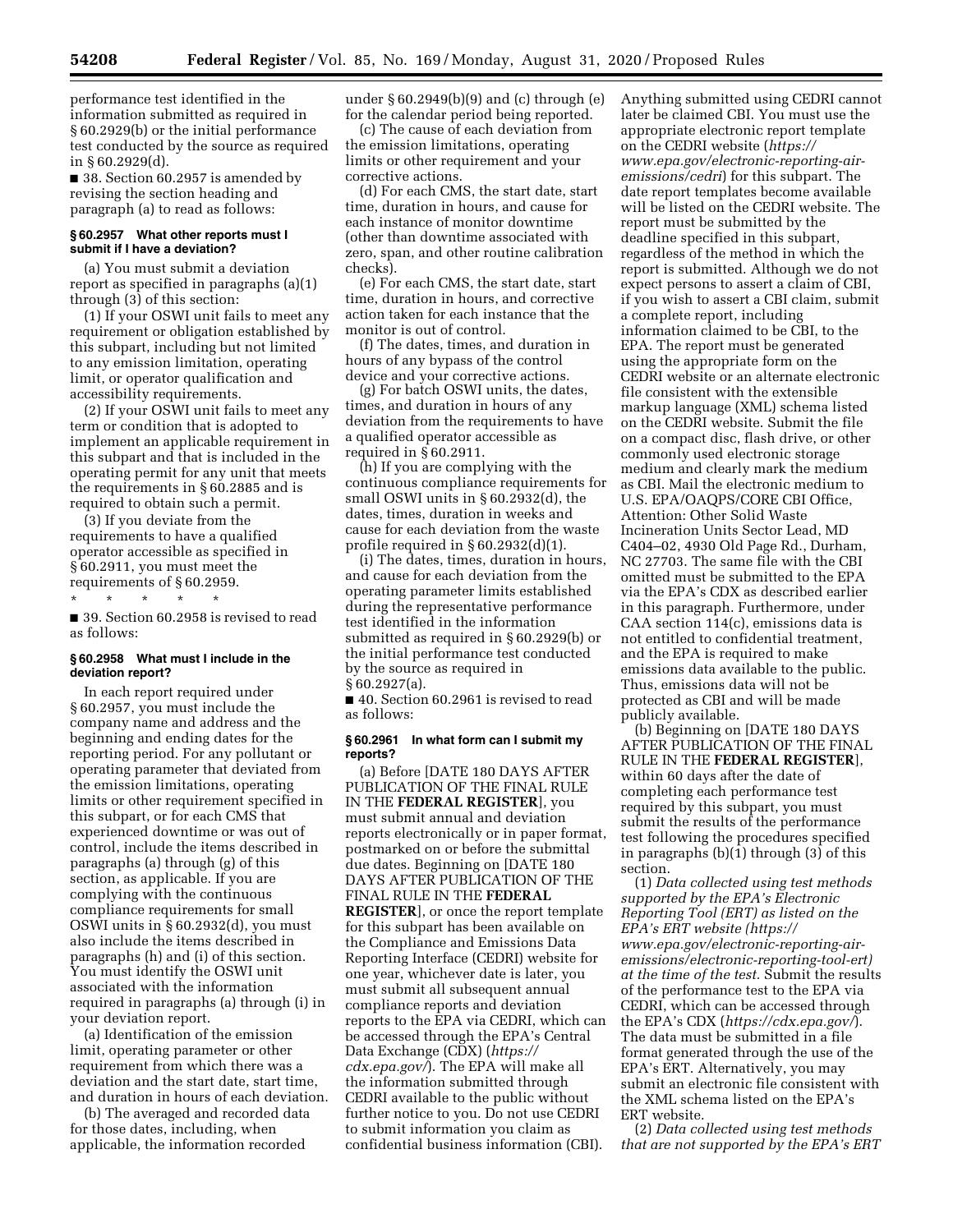*as listed on the EPA's ERT website at the time of the test.* The results of the performance test must be included as an attachment in the ERT or an alternate electronic file consistent with the XML schema listed on the EPA's ERT website. Submit the ERT generated package or alternative file to the EPA via CEDRI.

(3) *CBI.* Do not use CEDRI to submit information you claim as CBI. Anything submitted using CEDRI cannot later be claimed CBI. Although we do not expect persons to assert a claim of CBI, if you wish to assert a CBI claim for some of the information required under paragraph (b)(1) or (2) of this section, you must submit a complete file, including information claimed to be CBI, to the EPA. The file must be generated through the use of the EPA's ERT or an alternate electronic file consistent with the XML schema listed on the EPA's ERT website. Submit the file on a compact disc, flash drive, or other commonly used electronic storage medium and clearly mark the medium as CBI. Mail the electronic medium to U.S. EPA/OAQPS/CORE CBI Office, Attention: Group Leader, Measurement Policy Group, MD C404–02, 4930 Old Page Rd., Durham, NC 27703. The same file with the CBI omitted must be submitted to the EPA via the EPA's CDX as described in paragraphs (b)(1) and (2) of this section. All CBI claims must be asserted at the time of submission. Furthermore, under CAA section 114(c), emissions data is not entitled to confidential treatment, and the EPA is required to make emissions data available to the public. Thus, emissions data will not be protected as CBI and will be made publicly available.

(c) Beginning on [DATE 180 DAYS AFTER PUBLICATION OF THE FINAL RULE IN THE **FEDERAL REGISTER**], within 60 days after the date of completing each continuous emissions monitoring system (CEMS) performance evaluation, you must submit the results of the performance evaluation following the procedures specified in paragraphs (c)(1) through (3) of this section.

(1) *Performance evaluations of CEMS measuring relative accuracy test audit (RATA) pollutants that are supported by the EPA's ERT as listed on the EPA's ERT website at the time of the evaluation.* Submit the results of the performance evaluation to the EPA via CEDRI, which can be accessed through the EPA's CDX. The data must be submitted in a file format generated through the use of the EPA's ERT. Alternatively, you may submit an electronic file consistent with the XML schema listed on the EPA's ERT website.

(2) *Performance evaluations of CEMS measuring RATA pollutants that are not supported by the EPA's ERT as listed on the EPA's ERT website at the time of the evaluation.* The results of the performance evaluation must be included as an attachment in the ERT or an alternate electronic file consistent with the XML schema listed on the EPA's ERT website. Submit the ERT generated package or alternative file to the EPA via CEDRI.

(3) *CBI.* Do not use CEDRI to submit information you claim as CBI. Anything submitted using CEDRI cannot later be claimed CBI. Although we do not expect persons to assert a claim of CBI, if you wish to assert a CBI claim for some of the information required under paragraph (c)(1) or (2) of this section, you must submit a complete file, including information claimed to be CBI, to the EPA. The file must be generated through the use of the EPA's ERT or an alternate electronic file consistent with the XML schema listed on the EPA's ERT website. Submit the file on a compact disc, flash drive, or other commonly used electronic storage medium and clearly mark the medium as CBI. Mail the electronic medium to U.S. EPA/OAQPS/CORE CBI Office, Attention: Group Leader, Measurement Policy Group, MD C404–02, 4930 Old Page Rd., Durham, NC 27703. The same file with the CBI omitted must be submitted to the EPA via the EPA's CDX as described in paragraphs (c)(1) and (2) of this section. All CBI claims must be asserted at the time of submission. Furthermore, under CAA section 114(c), emissions data is not entitled to confidential treatment, and the EPA is required to make emissions data available to the public. Thus, emissions data will not be protected as CBI and will be made publicly available.

(d) If you are required to electronically submit a report through CEDRI in the EPA's CDX, you may assert a claim of EPA system outage for failure to timely comply with the reporting requirement. To assert a claim of EPA system outage, you must meet the requirements outlined in paragraphs  $(d)(1)$  through  $(7)$  of this section.

(1) You must have been or will be precluded from accessing CEDRI and submitting a required report within the time prescribed due to an outage of either the EPA's CEDRI or CDX systems.

(2) The outage must have occurred within the period of time beginning five business days prior to the date that the submission is due.

(3) The outage may be planned or unplanned.

(4) You must submit notification to the Administrator in writing as soon as

possible following the date you first knew, or through due diligence should have known, that the event may cause or has caused a delay in reporting.

(5) You must provide to the Administrator a written description identifying:

(i) The date(s) and time(s) when CDX or CEDRI was accessed and the system was unavailable;

(ii) A rationale for attributing the delay in reporting beyond the regulatory deadline to EPA system outage;

(iii) A description of measures taken or to be taken to minimize the delay in reporting; and

(iv) The date by which you propose to report, or if you have already met the reporting requirement at the time of the notification, the date you reported.

(6) The decision to accept the claim of EPA system outage and allow an extension to the reporting deadline is solely within the discretion of the Administrator.

(7) In any circumstance, the report must be submitted electronically as soon as possible after the outage is resolved.

(e) If you are required to electronically submit a report through CEDRI in the EPA's CDX, you may assert a claim of *force majeure* for failure to timely comply with the reporting requirement. To assert a claim of *force majeure,* you must meet the requirements outlined in paragraphs (e)(1) through (5) of this section.

(1) You may submit a claim if a *force majeure* event is about to occur, occurs, or has occurred or there are lingering effects from such an event within the period of time beginning five business days prior to the date the submission is due. For the purposes of this section, a *force majeure* event is defined as an event that will be or has been caused by circumstances beyond the control of the affected facility, its contractors, or any entity controlled by the affected facility that prevents you from complying with the requirement to submit a report electronically within the time period prescribed. Examples of such events are acts of nature (*e.g.,* hurricanes, earthquakes, or floods), acts of war or terrorism, or equipment failure or safety hazard beyond the control of the affected facility (*e.g.,* large scale power outage).

(2) You must submit notification to the Administrator in writing as soon as possible following the date you first knew, or through due diligence should have known, that the event may cause or has caused a delay in reporting.

(3) You must provide to the Administrator: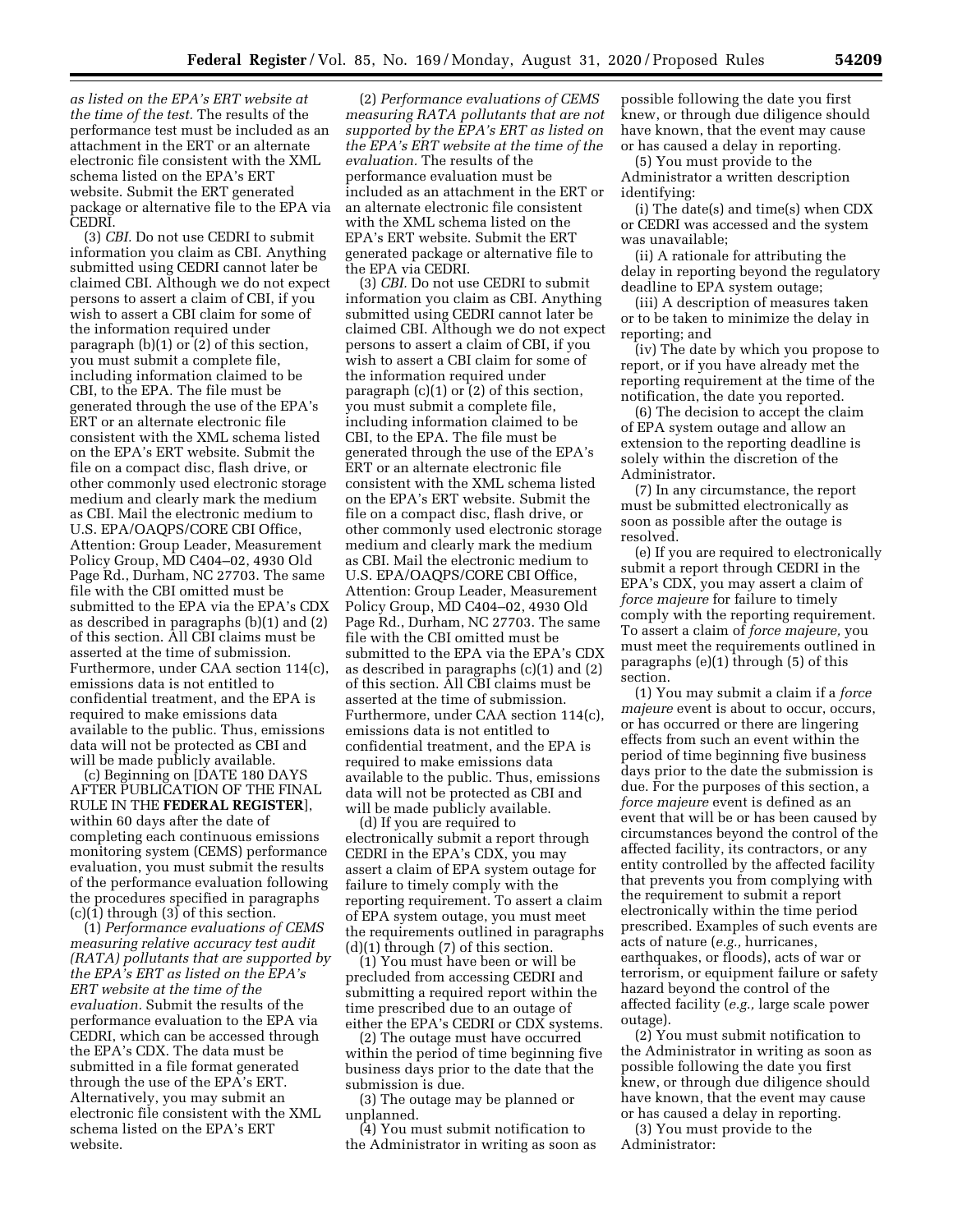(i) A written description of the *force majeure* event;

(ii) A rationale for attributing the delay in reporting beyond the regulatory deadline to the *force majeure* event;

(iii) A description of measures taken or to be taken to minimize the delay in reporting; and

(iv) The date by which you propose to report, or if you have already met the reporting requirement at the time of the notification, the date you reported.

(4) The decision to accept the claim of *force majeure* and allow an extension to the reporting deadline is solely within the discretion of the Administrator.

(5) In any circumstance, the reporting must occur as soon as possible after the *force majeure* event occurs.

■ 41. Section 60.2966 is revised to read as follows:

#### **§ 60.2966 Am I required to apply for and obtain a title V operating permit for my unit?**

(a) Yes, if your OSWI unit meets the applicability criteria in § 60.2885 and thus is subject to this subpart, you are required to obtain a title V operating permit for your OSWI unit.

(b) Air curtain incinerators as specified in § 60.2888(b) and subject only to the requirements in §§ 60.2970 through 60.2973 are exempted from title V permitting requirements per these regulations.

■ 42. Section 60.2967 is revised to read as follows:

#### **§ 60.2967 When must I submit a title V permit application for my new unit?**

(a) If your new unit subject to this subpart is applying for a permit for the first time, a complete title V permit application must be submitted timely either 12 months after the date the unit commences operation as a new source or before one of the dates specified in paragraph (b) of this section, as applicable. See section 503(c) of the Clean Air Act and  $40$  CFR  $70.5(a)(1)(i)$ and 40 CFR 71.5(a)(1)(i).

(b) For a unit that commenced operation as a new source as of December 16, 2005, then a complete title V permit application must be submitted not later than December 18, 2006. For a small OSWI unit that commenced operation as a new source as of [DATE OF PUBLICATION OF FINAL RULE IN THE **FEDERAL REGISTER**], a complete title V permit application must be submitted not later than [DATE 1 YEAR AND 1 DAY AFTER PUBLICATION OF FINAL RULE IN THE **FEDERAL REGISTER**].

#### **§ 60.2970 [Amended]**

■ 43. Section 60.2970 is amended by removing and reserving paragraph (b). ■ 44. Section 60.2972 is amended by revising paragraph (a) to read as follows:

### **§ 60.2972 How must I monitor opacity for air curtain incinerators that burn only wood waste, clean lumber, and yard waste?**

(a) Use EPA Method 9 of appendix A of this part or ASTM D7520–16 (incorporated by reference (IBR), see § 60.17), to determine compliance with the opacity limitation.

\* \* \* \* \* ■ 45. Section 60.2973 is amended by revising paragraph (e) to read as follows:

#### **§ 60.2973 What are the recordkeeping and reporting requirements for air curtain incinerators that burn only wood waste, clean lumber, and yard waste?**

\* \* \* \* \* (e) Before [DATE 180 DAYS AFTER PUBLICATION OF THE FINAL RULE IN THE **FEDERAL REGISTER**], submit initial and annual opacity test reports as electronic or paper copy on or before the applicable submittal date. On and after [DATE 180 DAYS AFTER PUBLICATION OF THE FINAL RULE IN THE **FEDERAL REGISTER**], within 60 days after the date of completing the initial opacity test and each annual opacity test required by this subpart, you must submit the results of the opacity test following the procedures specified in § 60.2961(b)(1) through (3). \* \* \* \* \*

#### **§ 60.2974 [Removed]**

■ 46. Remove § 60.2974.

■ 47. Section 60.2975 is amended by revising parameters " $E_a$ " and " $E_{hj}$ " of Equation 2 in paragraph (d) to read as follows:

## **§ 60.2975 What equations must I use?**

(d) \* \* \*

\* \* \* \* \*

- $E_a$  = Average carbon monoxide pollutant rate for the 12-hour period, ppm corrected to 7 percent  $O_2$ . Note that a 12-hour period may include CEMS data during startup and shutdown, as defined in the subpart, in which case the period will not consist entirely of data that have been corrected to 7 percent  $O_2$ .
- $E_{hi}$  = Hourly arithmetic average pollutant rate for hour ''j,'' ppm corrected to 7 percent O2. CEMS data during startup and shutdown, as defined in the subpart, are not corrected to 7 percent oxygen, and are measured at stack oxygen content.

■ 48. Section 60.2977 is amended by:

■ a. Revising the definition for

''Administrator'';

■ b. Adding in alphabetical order a definition for ''CEMS data during startup and shutdown'';

■ c. Removing the definition for

''Collected from'';

■ d. Revising the definitions for ''Deviation,'' ''Low-level radioactive waste,'' ''Municipal waste combustion unit,'' and ''Particulate matter''; and ■ e. Adding in alphabetical order definitions for ''Small OSWI unit'' and

''Waste profile.''

The revisions and additions read as follows:

## **§ 60.2977 What definitions must I know?**

\* \* \* \* \* *Administrator means:* 

(1) For approved and effective state section 111(d)/129 plans, the Director of the state air pollution control agency, or his or her delegatee;

(2) For Federal section 111(d)/129 plans, the Administrator of the EPA, an employee of the EPA, the Director of the state air pollution control agency, or employee of the state air pollution control agency to whom the authority has been delegated by the Administrator of the EPA to perform the specified task; and

(3) For NSPS, the Administrator of the EPA, an employee of the EPA, the Director of the state air pollution control agency, or employee of the state air pollution control agency to whom the authority has been delegated by the Administrator of the EPA to perform the specified task.

\* \* \* \* \*

*CEMS data during startup and shutdown* means CEMS data collected during the first hours of a OSWI startup from a cold start until waste is fed to the unit and the hours of operation following the cessation of waste material being fed to the OSWI during a unit shutdown. For each startup event, the length of time that CEMS data may be claimed as being CEMS data during startup must be 48 operating hours or less. For each shutdown event, the length of time that CEMS data may be claimed as being CEMS data during shutdown must be 24 operating hours or less.

\* \* \* \* \*

*Deviation* means any instance in which a unit that meets the requirements in § 60.2885, or an owner or operator of such a source:

(1) Fails to meet any requirement or obligation established by this subpart, including but not limited to any emission limitation, operating limit, or operator qualification and accessibility requirements; and

(2) Fails to meet any term or condition that is adopted to implement an applicable requirement in this subpart and that is included in the operating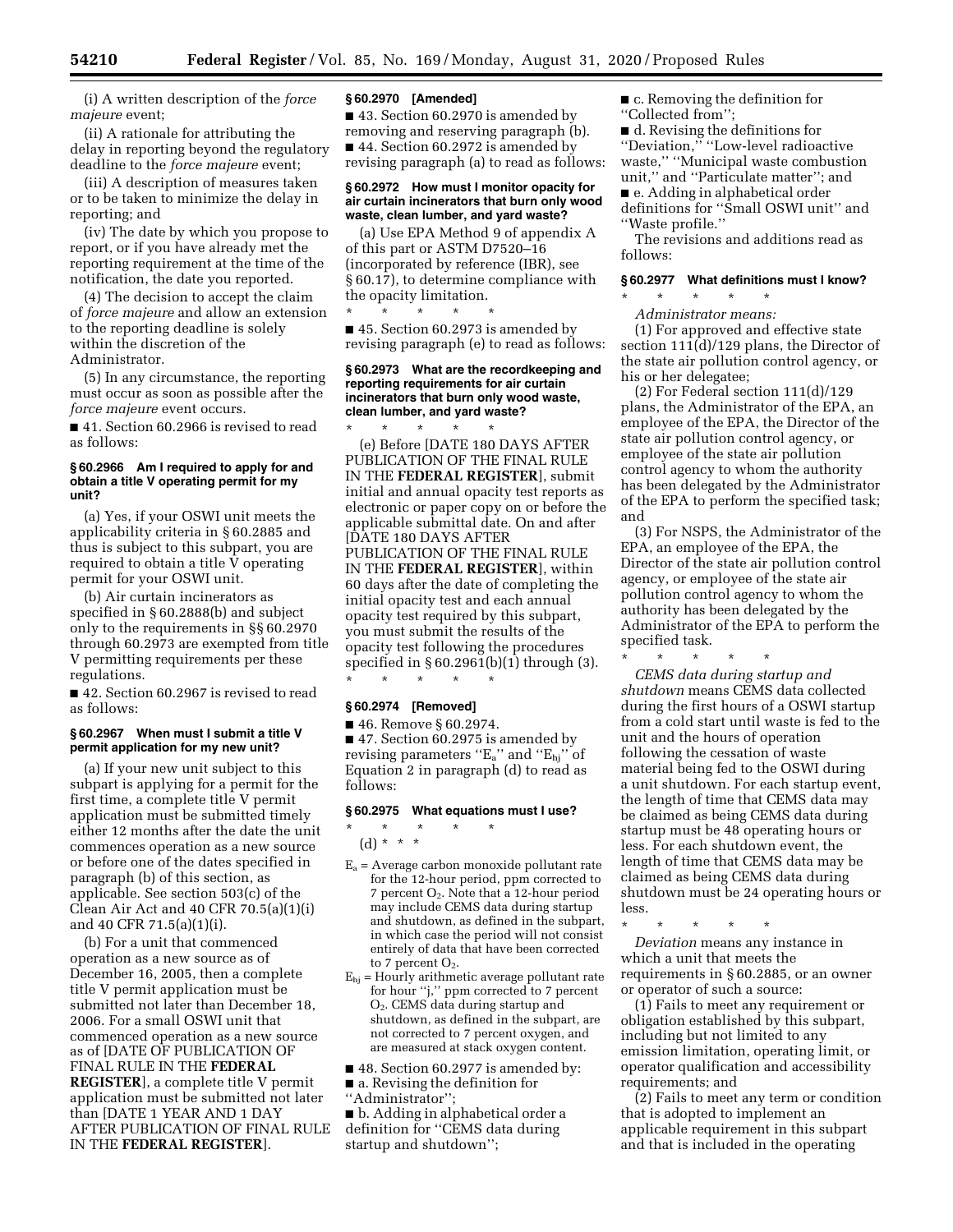permit for any unit that meets the requirements in § 60.2885 and is required to obtain such a permit.

\* \* \* \* \* *Low-level radioactive waste* means waste material that contains radioactive nuclides emitting primarily beta or gamma radiation, or both, in concentrations or quantities that exceed applicable federal or state standards for unrestricted release. Low-level radioactive waste is not high-level radioactive waste, spent nuclear fuel, or byproduct material as defined by the Atomic Energy Act of 1954 (42 U.S.C.  $2014(e)(2)$ ).

\* \* \* \* \*

*Municipal waste combustion unit*  means, for the purpose of this subpart and subpart FFFF of this part, any

setting or equipment that combusts municipal solid waste (as defined in this subpart) including, but not limited to, field-erected, modular, cyclonic burn barrel, and custom built incineration units (with or without energy recovery) operating with starved or excess air, boilers, furnaces, and air curtain incinerators (except those air curtain incinerators listed in § 60.2888(b)).

*Particulate matter* means total particulate matter emitted from OSWI units as measured by EPA Method 5 or EPA Method 29 of appendix A of this part.

\* \* \* \* \*

\* \* \* \* \*

*Small OSWI unit* means OSWI units with capacities less than or equal to 10 tons per day.

\* \* \* \* \* *Waste profile* means for a small OSWI unit the amount of each waste category burned as a percentage of total waste burned on a mass basis.

\* \* \* \* \* ■ 49. Table 1 to subpart EEEE of part 60 is amended by revising the heading, rows 7, 8, and 10, and footnote ''a'' to read as follows:

**Table 1 to Subpart EEEE of Part 60— Emission Limitations for OSWI Units With Initial Startup Before [DATE OF PUBLICATION OF THE FINAL RULE IN THE FEDERAL REGISTER]** 

\* \* \* \* \*

| For the air pollutant | You must meet this emission<br>limitation <sup>a</sup> | Using this averaging time                                                                             | And determining compliance<br>using this method                                                                                                                                                                                                                                                                                                                                                                                                                                                                                                                                                                                                                                                                                                                                                                                                                                                                                                                                                                                                                                                                                                                                                                                                                                                                                                                                                                                                           |
|-----------------------|--------------------------------------------------------|-------------------------------------------------------------------------------------------------------|-----------------------------------------------------------------------------------------------------------------------------------------------------------------------------------------------------------------------------------------------------------------------------------------------------------------------------------------------------------------------------------------------------------------------------------------------------------------------------------------------------------------------------------------------------------------------------------------------------------------------------------------------------------------------------------------------------------------------------------------------------------------------------------------------------------------------------------------------------------------------------------------------------------------------------------------------------------------------------------------------------------------------------------------------------------------------------------------------------------------------------------------------------------------------------------------------------------------------------------------------------------------------------------------------------------------------------------------------------------------------------------------------------------------------------------------------------------|
|                       |                                                        |                                                                                                       |                                                                                                                                                                                                                                                                                                                                                                                                                                                                                                                                                                                                                                                                                                                                                                                                                                                                                                                                                                                                                                                                                                                                                                                                                                                                                                                                                                                                                                                           |
|                       |                                                        | 6-minute average (observe over<br>three 1-hour test runs; <i>i.e.</i> , thirty<br>6-minute averages). | Method 9 of appendix A of this<br>part, or ASTM D7520-16 (incor-<br>porated by reference (IBR) see<br>§60.17), if the following condi-<br>tions are met:<br>1. During the digital camera opac-<br>ity technique (DCOT) certifi-<br>cation procedure outlined in<br>Section 9.2 of ASTM D7520-<br>16, you or the DCOT vendor<br>must present the plumes in<br>front of various backgrounds of<br>color and contrast representing<br>conditions anticipated during<br>field use such as blue sky,<br>trees, and mixed backgrounds<br>(clouds and/or a sparse tree<br>stand).<br>2. You must also have standard<br>operating procedures in place<br>including daily or other fre-<br>quency quality checks to ensure<br>the equipment is within manu-<br>facturing specifications as out-<br>lined in Section 8.1 of ASTM<br>D7520-16.<br>3. You must follow the record-<br>keeping procedures outlined in<br>§63.10(b)(1) for the DCOT cer-<br>tification, compliance report,<br>data sheets, and all raw<br>unaltered JPEGs used for opac-<br>ity and certification determina-<br>tion.<br>4. You or the DCOT vendor must<br>have a minimum of four inde-<br>pendent technology users apply<br>the software to determine the<br>visible opacity of the 300 certifi-<br>cation plumes. For each set of<br>25 plumes, the user may not<br>exceed 15 percent opacity of<br>any one reading and the aver-<br>age error must not exceed 7.5<br>percent opacity. |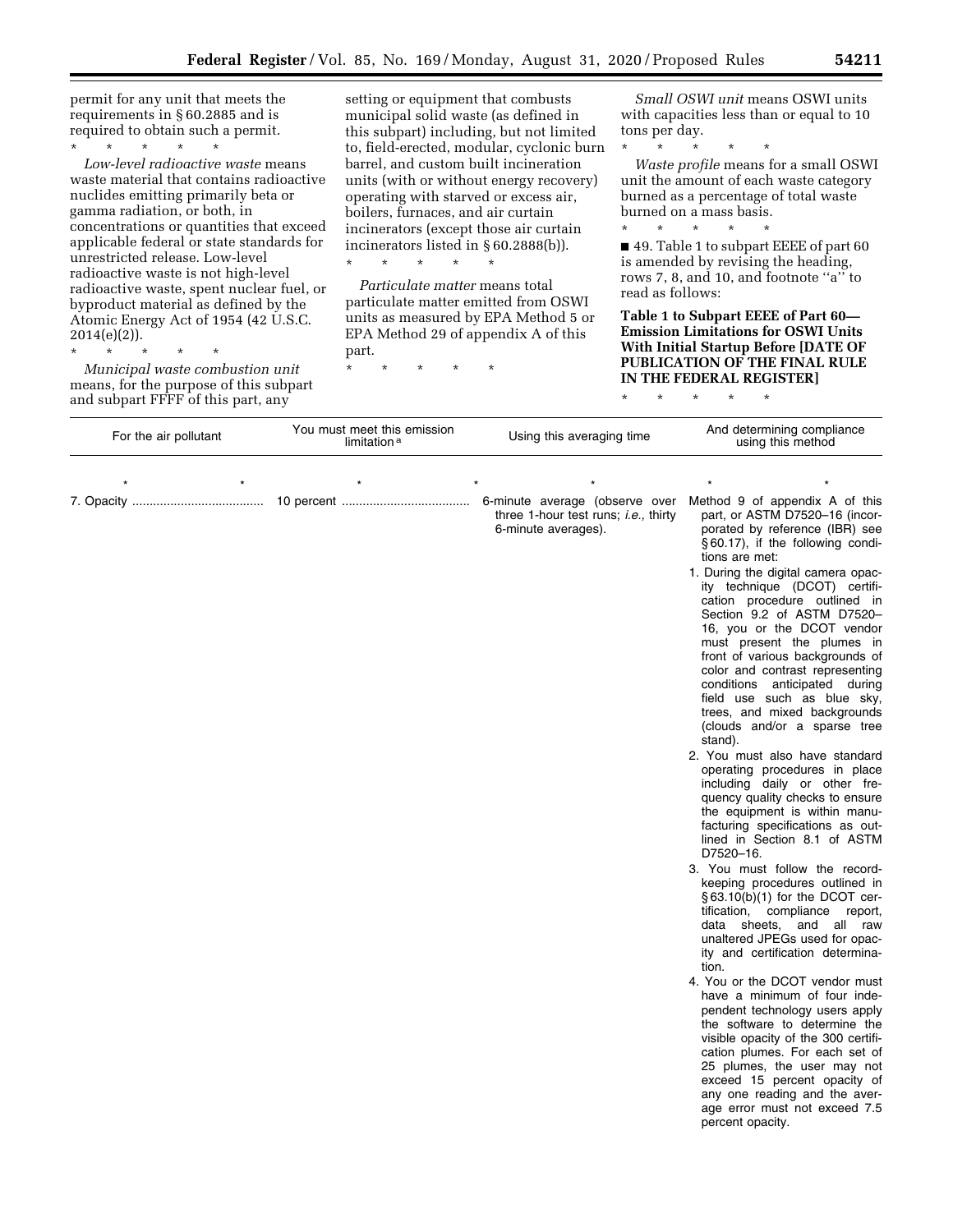| For the air pollutant | You must meet this emission<br>limitation <sup>a</sup> | Using this averaging time                              | And determining compliance<br>using this method                                                                                                       |
|-----------------------|--------------------------------------------------------|--------------------------------------------------------|-------------------------------------------------------------------------------------------------------------------------------------------------------|
|                       | 103 parts per million by dry vol-<br>ume.              | 3-run average (1 hour minimum<br>sample time per run). | Method 7, 7A, 7C, 7D, or 7E of<br>appendix A of this part, or<br>ANSI/ASME PTC 19.10-1981<br>$(IBR, see §60.17)$ in lieu of<br>Methods 7 and 7C only. |
| $\star$<br>$\star$    | $\star$                                                | $\star$                                                | $\star$<br>$\star$                                                                                                                                    |
|                       | 3.1 parts per million by dry vol-<br>ume.              | 3-run average (1 hour minimum<br>sample time per run). | Method 6 or 6C of appendix A of<br>this part, or ANSI/ASME PTC<br>19.10-1981 (IBR, see §60.17)<br>in lieu of Method 6 only.                           |

a All emission limitations (except for opacity and CEMS data during startup and shutdown) are measured at 7 percent oxygen, dry basis at standard conditions. CEMS data during startup and shutdown are measured at stack oxygen content.

\* \* \* \* \*

■ 50. Tables 1a and 1b to subpart EEEE of part 60 are added to read as follows:

**Table 1a to Subpart EEEE of Part 60— Emission Limitations for OSWI Units With Capacities Greater Than 10 Tons Per Day and With Initial Startup On or After [DATE OF PUBLICATION OF THE FINAL RULE IN THE FEDERAL REGISTER]** 

As stated in § 60.2915, you must comply with the following:

| For the air pollutant           | You must meet this emission<br>limitation <sup>a</sup> | Using this averaging time                                                                                                                                       | And determining compliance<br>using this method                                                                                                                                                                                                                                                                                                                                                                                                                                                                                                                                                                                                                                                                                                                                                 |
|---------------------------------|--------------------------------------------------------|-----------------------------------------------------------------------------------------------------------------------------------------------------------------|-------------------------------------------------------------------------------------------------------------------------------------------------------------------------------------------------------------------------------------------------------------------------------------------------------------------------------------------------------------------------------------------------------------------------------------------------------------------------------------------------------------------------------------------------------------------------------------------------------------------------------------------------------------------------------------------------------------------------------------------------------------------------------------------------|
|                                 | 18 micrograms per dry standard                         | 3-run average (1 hour minimum                                                                                                                                   | Method 29 of appendix A of this                                                                                                                                                                                                                                                                                                                                                                                                                                                                                                                                                                                                                                                                                                                                                                 |
|                                 | cubic meter.                                           | sample time per run).                                                                                                                                           | part.                                                                                                                                                                                                                                                                                                                                                                                                                                                                                                                                                                                                                                                                                                                                                                                           |
| 2. Carbon monoxide              | 40 parts per million by dry volume                     | 3-run average (1 hour minimum<br>sample time per run during per-<br>formance test), and 12-hour<br>rolling<br>averages<br>measured<br>using CEMS <sup>b</sup> . | Method 10, 10A, or 10B of appen-<br>dix A of this part and CEMS.                                                                                                                                                                                                                                                                                                                                                                                                                                                                                                                                                                                                                                                                                                                                |
| 3. Dioxins/furans (total basis) | 33 nanograms per dry standard                          | 3-run average (1 hour minimum                                                                                                                                   | Method 23 of appendix A of this                                                                                                                                                                                                                                                                                                                                                                                                                                                                                                                                                                                                                                                                                                                                                                 |
|                                 | cubic meter.                                           | sample meter time per run).                                                                                                                                     | part.                                                                                                                                                                                                                                                                                                                                                                                                                                                                                                                                                                                                                                                                                                                                                                                           |
| 4. Hydrogen chloride            | 15 parts per million by dry volume                     | 3-run average (1 hour minimum<br>sample time per run).                                                                                                          | Method 26A of appendix A of this<br>part.                                                                                                                                                                                                                                                                                                                                                                                                                                                                                                                                                                                                                                                                                                                                                       |
|                                 | 226 micrograms per dry standard                        | 3-run average (1 hour minimum                                                                                                                                   | Method 29 of appendix A of this                                                                                                                                                                                                                                                                                                                                                                                                                                                                                                                                                                                                                                                                                                                                                                 |
|                                 | cubic meter.                                           | sample time per run).                                                                                                                                           | part.                                                                                                                                                                                                                                                                                                                                                                                                                                                                                                                                                                                                                                                                                                                                                                                           |
|                                 | 74 micrograms per dry standard                         | 3-run average (1 hour minimum                                                                                                                                   | Method 29 of appendix A of this                                                                                                                                                                                                                                                                                                                                                                                                                                                                                                                                                                                                                                                                                                                                                                 |
|                                 | cubic meter.                                           | sample time per run).                                                                                                                                           | part.                                                                                                                                                                                                                                                                                                                                                                                                                                                                                                                                                                                                                                                                                                                                                                                           |
|                                 |                                                        | 6-minute average (observe over<br>three 1-hour test runs; i.e., thirty<br>6-minute averages).                                                                   | Method 9 of appendix A of this<br>part, or ASTM D7520-16 (IBR,<br>see §60.17), if the following<br>conditions are met:<br>1. During the digital camera opac-<br>ity technique (DCOT) certifi-<br>cation procedure outlined in<br>Section 9.2 of ASTM D7520-<br>16, you or the DCOT vendor<br>must present the plumes in<br>front of various backgrounds of<br>color and contrast representing<br>conditions anticipated during<br>field use such as blue sky.<br>trees, and mixed backgrounds<br>(clouds and/or a sparse tree<br>stand).<br>2. You must also have standard<br>operating procedures in place<br>including daily or other fre-<br>quency quality checks to en-<br>sure the equipment is within<br>manufacturing specifications as<br>outlined in Section 8.1 of ASTM<br>D7520-16. |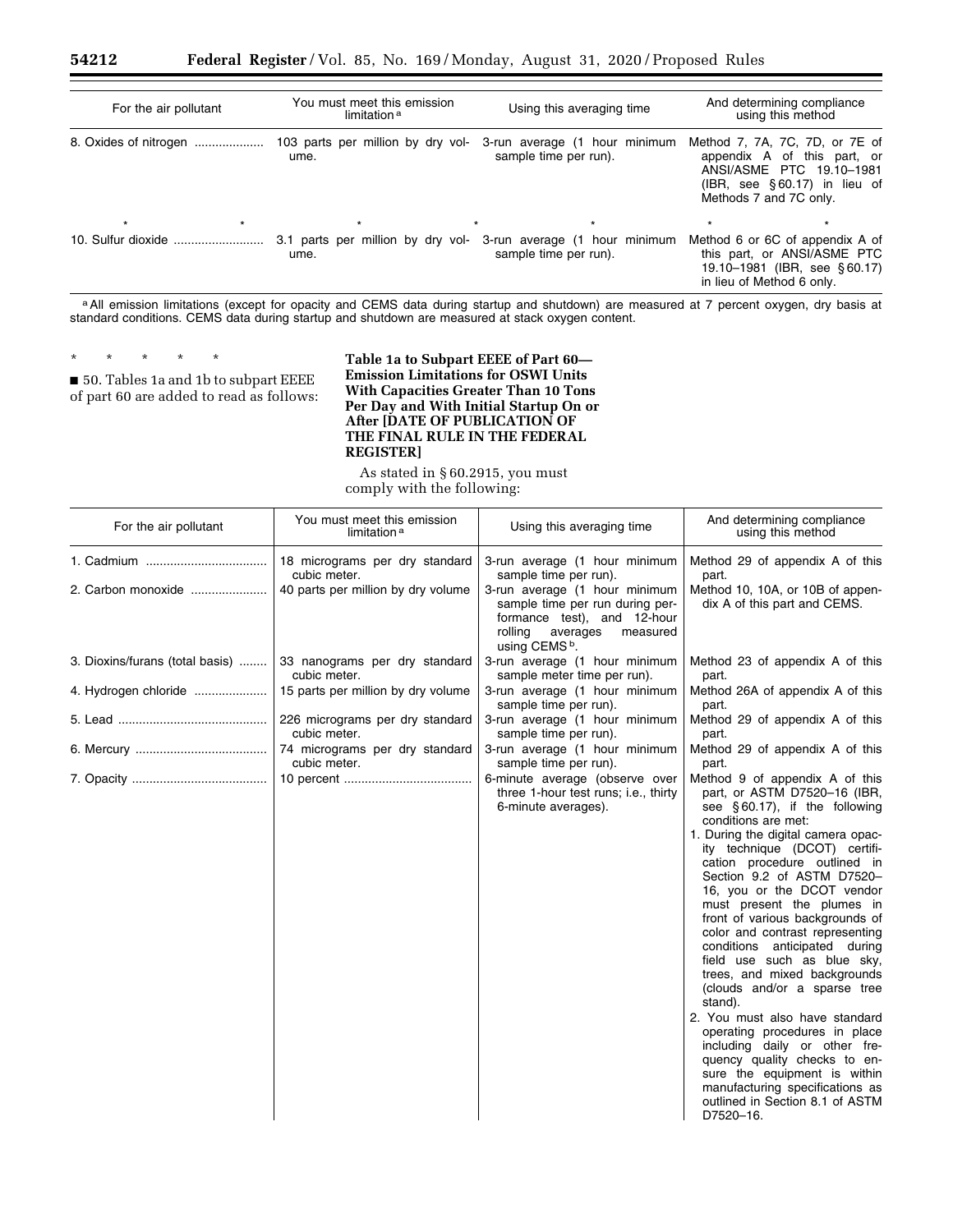| For the air pollutant | You must meet this emission<br>limitation <sup>a</sup> | Using this averaging time                              | And determining compliance<br>using this method                                                                                                                                                                                                                                                                                                                                                                                                                                                                                                                                                           |
|-----------------------|--------------------------------------------------------|--------------------------------------------------------|-----------------------------------------------------------------------------------------------------------------------------------------------------------------------------------------------------------------------------------------------------------------------------------------------------------------------------------------------------------------------------------------------------------------------------------------------------------------------------------------------------------------------------------------------------------------------------------------------------------|
|                       |                                                        |                                                        | 3. You must follow the record-<br>keeping procedures outlined in<br>$\S 63.10(b)(1)$ for the DCOT cer-<br>tification, compliance<br>report,<br>data sheets, and all<br>raw<br>unaltered JPEGs<br>used for<br>opacity and certification deter-<br>mination.<br>4. You or the DCOT vendor must<br>have a minimum of four inde-<br>pendent technology users apply<br>the software to determine the<br>visible opacity of the 300 certifi-<br>cation plumes. For each set of<br>25 plumes, the user may not<br>exceed 15 percent opacity of<br>any one reading and the aver-<br>age error must not exceed 7.5 |
|                       | 103 parts per million by dry vol-<br>ume.              | 3-run average (1 hour minimum<br>sample time per run). | percent opacity.<br>Method 7, 7A, 7C, 7D, or 7E of<br>appendix A of this part, or<br>ANSI/ASME PTC 19.10-1981<br>$(IBR, see §60.17)$ in lieu of<br>Methods 7 and 7C only.                                                                                                                                                                                                                                                                                                                                                                                                                                 |
| 9. Particulate matter | 0.013 grains per dry standard<br>cubic foot.           | 3-run average (1 hour minimum<br>sample time per run). | Method 5 or 29 of appendix A of<br>this part.                                                                                                                                                                                                                                                                                                                                                                                                                                                                                                                                                             |
| 10. Sulfur dioxide    | 3.1 parts per million by dry vol-<br>ume.              | 3-run average (1 hour minimum<br>sample time per run). | Method 6 or 6C of appendix A of<br>this part, or ANSI/ASME PTC<br>19.10-1981 (IBR, see §60.17)<br>in lieu of Method 6 only.                                                                                                                                                                                                                                                                                                                                                                                                                                                                               |

a All emission limitations (except for opacity and CEMS data during startup and shutdown) are measured at 7 percent oxygen, dry basis at standard conditions. CEMS data during startup and shutdown are measured at stack oxygen content.<br><sup>b</sup> Calculated each hour as the average of the previous 12 operating hours.

**Table 1b to Subpart EEEE of Part 60— Emission Limitations for Small OSWI With Initial Startup On or After [DATE OF PUBLICATION OF THE FINAL RULE IN THE FEDERAL REGISTER]** 

As stated in § 60.2915, you must comply with the following:

| For the air pollutant             | You must meet this emission<br>limitation <sup>a</sup> | Using this averaging time                                                                                                                                 | And determining compliance<br>using this method        |
|-----------------------------------|--------------------------------------------------------|-----------------------------------------------------------------------------------------------------------------------------------------------------------|--------------------------------------------------------|
|                                   | 400 micrograms per dry standard                        | 3-run average (1 hour minimum                                                                                                                             | Method 29 of appendix A of this                        |
|                                   | cubic meter.                                           | sample time per run).                                                                                                                                     | part.                                                  |
| 2. Carbon monoxide                | 69 parts per million by dry volume                     | 3-run average (1 hour minimum<br>sample time per run during per-<br>formance test), and 12-hour<br>rolling averages measured<br>using CEMS <sup>b</sup> . | Method 10, 10A, or 10B of appen-<br>dix A of this part |
| 3a. Dioxins/furans (total mass)   | 3,100 nanograms per dry stand-                         | 3-run average (1 hour minimum                                                                                                                             | Method 23 of appendix A of this                        |
| basis) <sup>c</sup> .             | ard cubic meter.                                       | sample meter time per run).                                                                                                                               | part.                                                  |
| 3b. Dioxins/furans (toxic equiva- | 40 nanograms per dry standard                          | 3-run average (1 hour minimum                                                                                                                             | Method 23 of appendix A of this                        |
| lency basis) <sup>c</sup> .       | cubic meter.                                           | sample meter time per run).                                                                                                                               | part.                                                  |
| 4. Hydrogen chloride              | 210 parts per million by dry vol-                      | 3-run average (1 hour minimum                                                                                                                             | Method 26A of appendix A of this                       |
|                                   | ume.                                                   | sample time per run).                                                                                                                                     | part.                                                  |
|                                   | 26,000 micrograms per dry stand-                       | 3-run average (1 hour minimum                                                                                                                             | Method 29 of appendix A of this                        |
|                                   | ard cubic meter.                                       | sample time per run).                                                                                                                                     | part.                                                  |
|                                   | 12 micrograms per dry standard                         | 3-run average (1 hour minimum                                                                                                                             | Method 29 of appendix A of this                        |
|                                   | cubic meter.                                           | sample time per run).                                                                                                                                     | part.                                                  |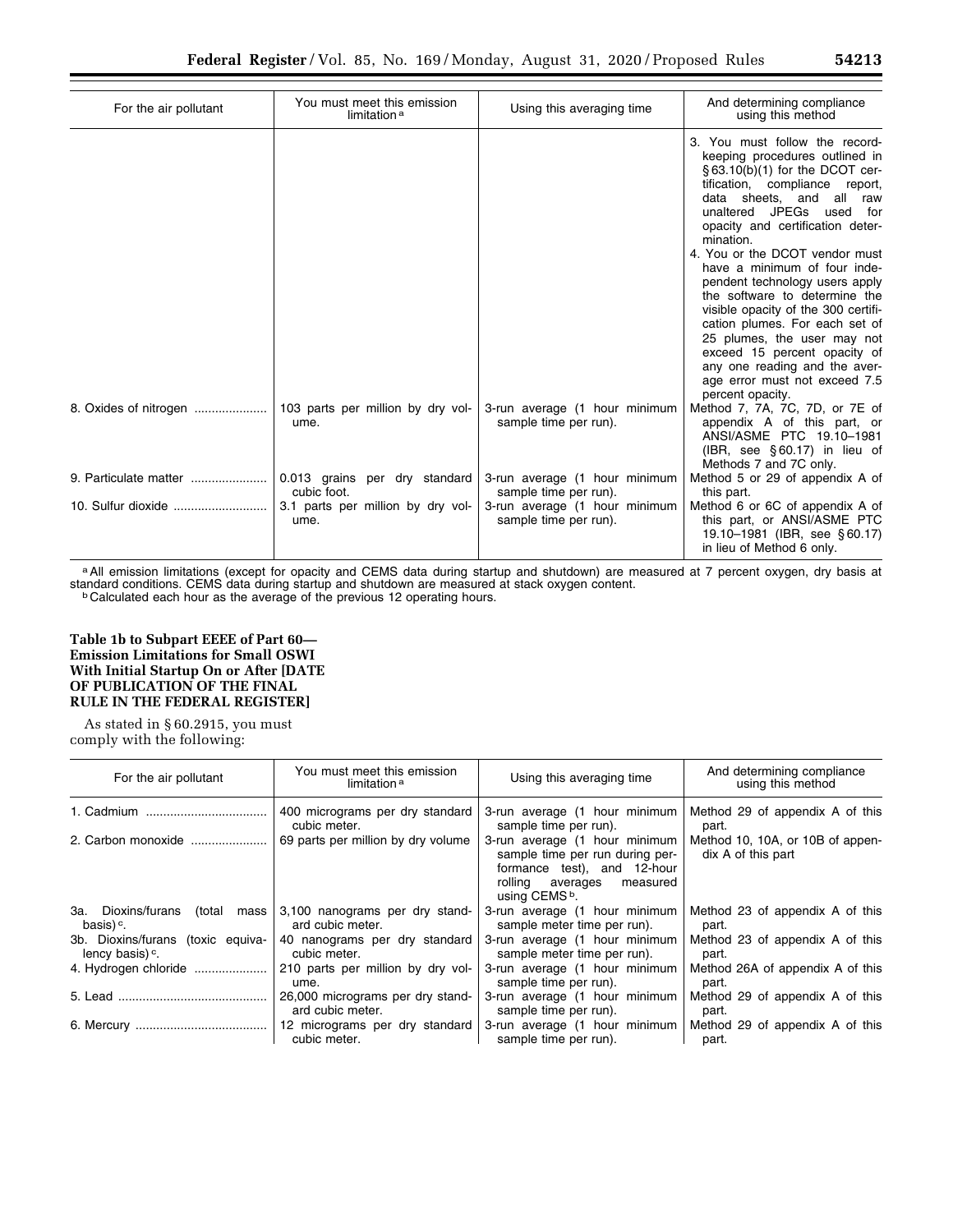| For the air pollutant | You must meet this emission<br>limitation <sup>a</sup> | Using this averaging time                                                                             | And determining compliance<br>using this method                                                                                                                                                                                                                                                                                                                                                                                                                                                                                                                                                                                                                                                                                                                                                                                                                                                                                                                                                                                                                                                                                                                                                                                                                                                                                          |
|-----------------------|--------------------------------------------------------|-------------------------------------------------------------------------------------------------------|------------------------------------------------------------------------------------------------------------------------------------------------------------------------------------------------------------------------------------------------------------------------------------------------------------------------------------------------------------------------------------------------------------------------------------------------------------------------------------------------------------------------------------------------------------------------------------------------------------------------------------------------------------------------------------------------------------------------------------------------------------------------------------------------------------------------------------------------------------------------------------------------------------------------------------------------------------------------------------------------------------------------------------------------------------------------------------------------------------------------------------------------------------------------------------------------------------------------------------------------------------------------------------------------------------------------------------------|
|                       |                                                        | 6-minute average (observe over<br>three 1-hour test runs; <i>i.e.</i> , thirty<br>6-minute averages). | Method 9 of appendix A of this<br>part, or ASTM D7520-16 (IBR,<br>see $\S 60.17$ , if the following<br>conditions are met:<br>1. During the digital camera opac-<br>ity technique (DCOT) certifi-<br>cation procedure outlined in<br>Section 9.2 of ASTM D7520-<br>16, you or the DCOT vendor<br>must present the plumes in<br>front of various backgrounds of<br>color and contrast representing<br>conditions anticipated during<br>field use such as blue sky,<br>trees, and mixed backgrounds<br>(clouds and/or a sparse tree<br>stand).<br>2. You must also have standard<br>operating procedures in place<br>including daily or other fre-<br>quency quality checks to en-<br>sure the equipment is within<br>manufacturing specifications as<br>outlined in Section 8.1 of ASTM<br>D7520-16.<br>3. You must follow the record-<br>keeping procedures outlined in<br>$\S$ 63.10(b)(1) for the DCOT cer-<br>tification, compliance<br>report,<br>data sheets, and all raw<br>unaltered JPEGs used for<br>opacity and certification deter-<br>mination.<br>4. You or the DCOT vendor must<br>have a minimum of four inde-<br>pendent technology users apply<br>the software to determine the<br>visible opacity of the 300 certifi-<br>cation plumes. For each set of<br>25 plumes, the user may not<br>exceed 15 percent opacity of |
| 8. Oxides of nitrogen | 180 parts per million by dry vol-                      | 3-run average (1 hour minimum                                                                         | any one reading and the aver-<br>age error must not exceed 7.5<br>percent opacity.<br>Method 7, 7A, 7C, 7D, or 7E of                                                                                                                                                                                                                                                                                                                                                                                                                                                                                                                                                                                                                                                                                                                                                                                                                                                                                                                                                                                                                                                                                                                                                                                                                     |
|                       | ume.                                                   | sample time per run).                                                                                 | appendix A of this part, or<br>ANSI/ASME PTC 19.10-1981<br>$(HBR, see §60.17)$ in lieu of<br>Methods 7 and 7C only.                                                                                                                                                                                                                                                                                                                                                                                                                                                                                                                                                                                                                                                                                                                                                                                                                                                                                                                                                                                                                                                                                                                                                                                                                      |
| 9. Particulate matter | 210 micrograms per dry standard<br>cubic meter.        | 3-run average (1 hour minimum<br>sample time per run).                                                | Method 5 or 29 of appendix A of<br>this part.                                                                                                                                                                                                                                                                                                                                                                                                                                                                                                                                                                                                                                                                                                                                                                                                                                                                                                                                                                                                                                                                                                                                                                                                                                                                                            |
|                       | 38 parts per million by dry volume                     | 3-run average (1 hour minimum<br>sample time per run).                                                | Method 6 or 6C of appendix A of<br>this part, or ANSI/ASME PTC                                                                                                                                                                                                                                                                                                                                                                                                                                                                                                                                                                                                                                                                                                                                                                                                                                                                                                                                                                                                                                                                                                                                                                                                                                                                           |
|                       |                                                        |                                                                                                       | 19.10-1981 (IBR, see §60.17)<br>in lieu of Method 6 only.                                                                                                                                                                                                                                                                                                                                                                                                                                                                                                                                                                                                                                                                                                                                                                                                                                                                                                                                                                                                                                                                                                                                                                                                                                                                                |

a All emission limitations (except for opacity) are measured at 7 percent oxygen, dry basis at standard conditions.

b Calculated each hour as the average of the previous 12 operating hours.

cFor dioxins/furans, you must meet either the total mass basis limit or the toxic equivalency basis limit.

■ 51. Table 2 to subpart EEEE of part 60 is revised to read as follows:

**Table 2 to Subpart EEEE of Part 60— Operating Limits for Incinerators** 

As stated in § 60.2916, you must comply with the following: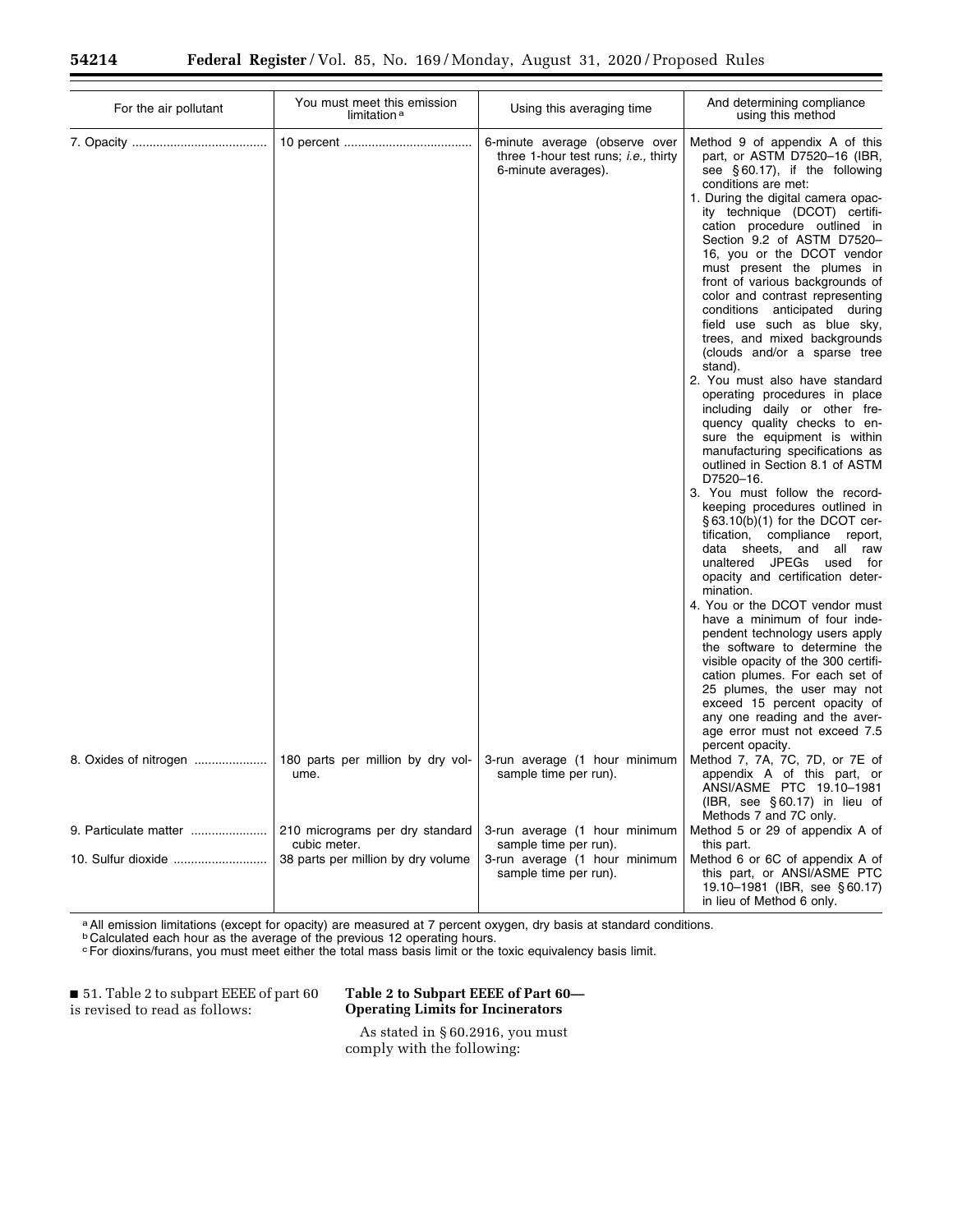| For these operating<br>parameters                                             | You must establish these<br>operating limits                                                                     | And monitoring using these<br>minimum frequencies |                                                                           |                                                                                                                                                              |  |
|-------------------------------------------------------------------------------|------------------------------------------------------------------------------------------------------------------|---------------------------------------------------|---------------------------------------------------------------------------|--------------------------------------------------------------------------------------------------------------------------------------------------------------|--|
|                                                                               |                                                                                                                  | Data measurement                                  | Data recording                                                            | Averaging time                                                                                                                                               |  |
| 1. Charge rate                                                                | Maximum charge rate                                                                                              | Periodic                                          | For batch, each batch. For<br>continuous or intermit-<br>tent every hour. | Daily for batch units or<br>small OSWI units com-<br>plying with § 60.2932(d).<br>3-hour rolling for contin-<br>uous and intermittent<br>units. <sup>a</sup> |  |
| 2. Combustion temperature                                                     | Minimum combustion<br>chamber operating tem-<br>perature.                                                        | Continuous                                        | Every 15 minutes                                                          | 3-hour rolling. <sup>a</sup>                                                                                                                                 |  |
| 3. Pressure drop across<br>the wet scrubber or am-<br>perage to wet scrubber. | Minimum pressure drop or<br>amperage.                                                                            | Continuous                                        | Every 15 minutes                                                          | 3-hour rolling. <sup>a</sup>                                                                                                                                 |  |
| 4. Wet scrubber liquor flow<br>rate.                                          | Minimum flow rate at inlet<br>to the scrubber.                                                                   | Continuous                                        | Every 15 minutes                                                          | 3-hour rolling. <sup>a</sup>                                                                                                                                 |  |
| 5. Wet scrubber liquor pH                                                     | Minimum pH at scrubber<br>outlet.                                                                                | Continuous                                        | Every 15 minutes                                                          | 3-hour rolling. <sup>a</sup>                                                                                                                                 |  |
| 6. Dry scrubber sorbent in-<br>jection.                                       | Minimum injection rate of<br>each sorbent.                                                                       | Continuous                                        | Every 15 minutes                                                          | 3-hour rolling. <sup>a</sup>                                                                                                                                 |  |
| 7. Electrostatic precipitator<br>secondary electric power.                    | Minimum secondary elec-<br>tric power, calculated<br>from the secondary volt-<br>age and secondary cur-<br>rent. | Continuous                                        | Every 15 minutes                                                          | 3-hour rolling. <sup>a</sup>                                                                                                                                 |  |
| 8. Bag leak detection sys-<br>tem alarm time.                                 | Alarm time <5 percent of<br>the operating time dur-<br>ing a 6-month period.                                     | Continuous                                        | Each date and time of<br>alarm start and stop.                            | Calculate alarm time as<br>specified in $\S$ 60.2916(f).                                                                                                     |  |
| 9. Waste profile                                                              | The amount of each waste<br>category burned as a<br>percentage of total<br>waste burned on a mass<br>basis.      | Periodic                                          | For batch, each batch. For<br>continuous or intermit-<br>tent every hour. | Weekly.                                                                                                                                                      |  |

a Calculated each hour as the average of the previous 3 operating hours.

■ 52. Table 3 to subpart EEEE of part 60 is amended by revising row 2 to read as follows:

**Table 3 to Subpart EEEE of Part 60— Requirements for Continuous Emission Monitoring Systems (CEMS)** 

| Use the following span values for<br>For the following pollutants<br>your CEMS |         | Use the following performance<br>specifications (P.S.) in appendix B<br>of this part for your CEMS | If needed to meet minimum data<br>requirements, use the following al-<br>ternate methods in appendix A of<br>this part to collect data |
|--------------------------------------------------------------------------------|---------|----------------------------------------------------------------------------------------------------|----------------------------------------------------------------------------------------------------------------------------------------|
|                                                                                | $\star$ | $\star$<br>$\star$                                                                                 | $\star$<br>Method 3A or 3B, or ANSI/ASME<br>PTC 19.10-1981<br>(IBR, see<br>§60.17) in lieu of Method 3B<br>only.                       |

■ 53. Table 4 to subpart EEEE of part 60 is amended by revising row 1 and 4 to read as follows:

# **Table 4 to Subpart EEEE of Part 60— Summary of Reporting Requirements**

\* \* \* \* \*

\* \* \* \* \*

| Report                                            | Due date      | Contents                                                        | Reference |
|---------------------------------------------------|---------------|-----------------------------------------------------------------|-----------|
| 1. Preconstruction report  a. Prior to commencing | construction. | ii. Anticipated date of commencement of construction: §60.2952. |           |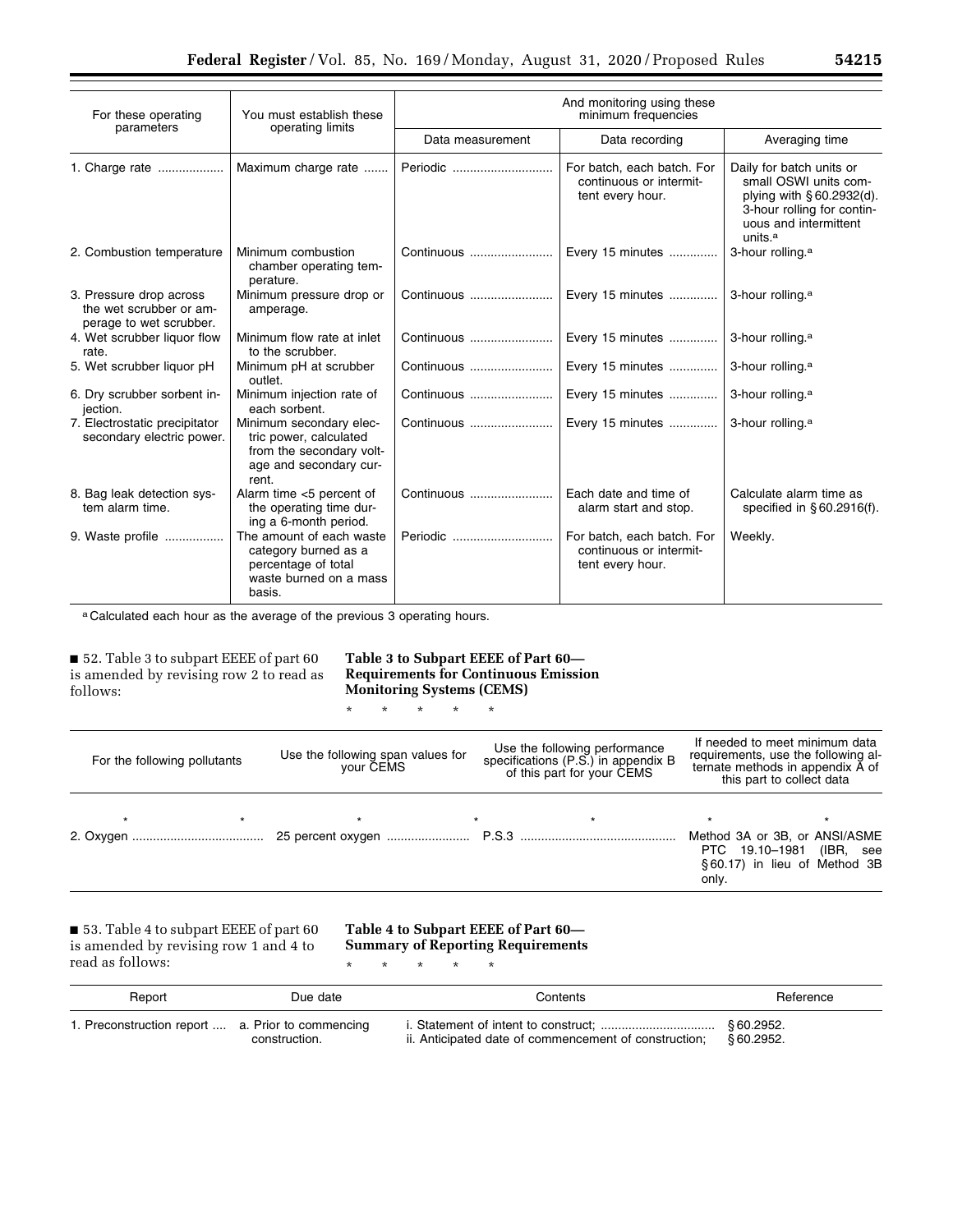| Report           | Due date                                                                                                                                                                                       | Contents                                                                                                                                                                                                                                                                                                                                                                                                                                                                                                                                               | Reference                                                                                              |
|------------------|------------------------------------------------------------------------------------------------------------------------------------------------------------------------------------------------|--------------------------------------------------------------------------------------------------------------------------------------------------------------------------------------------------------------------------------------------------------------------------------------------------------------------------------------------------------------------------------------------------------------------------------------------------------------------------------------------------------------------------------------------------------|--------------------------------------------------------------------------------------------------------|
| ÷                | $\star$<br>$\star$                                                                                                                                                                             | $\star$<br>$\star$                                                                                                                                                                                                                                                                                                                                                                                                                                                                                                                                     | $\star$                                                                                                |
| 4. Annual report | a. No later than 12 months<br>following the submission<br>of the initial test report.<br>Subsequent reports are<br>to be submitted no more<br>than 12 months following<br>the previous report. |                                                                                                                                                                                                                                                                                                                                                                                                                                                                                                                                                        | §§60.2955 and 60.2956.                                                                                 |
|                  |                                                                                                                                                                                                | ii. Statement and signature by the owner or operator;<br>v. If no deviations or malfunctions were reported, a<br>statement that no deviations occurred during the re-<br>porting period;                                                                                                                                                                                                                                                                                                                                                               | §§60.2955 and 60.2956.<br>§§ 60.2955 and 60.2956.<br>§§60.2955 and 60.2956.<br>§§ 60.2955 and 60.2956. |
|                  |                                                                                                                                                                                                | xi. For each small OSWI unit for which you dem- $\S$ § 60.2955 and 60.2956.<br>onstrate continuous compliance according to<br>§60.2932(d), if no deviations from the percentages<br>established for each waste category according to the<br>waste profile required in $\S 60.2932(d)(1)$ and the<br>OSWI unit has been operated within the operating<br>parameter limits, a statement that there were no de-<br>viations from the weekly waste profile requirements<br>and the OSWI unit has been operated within the op-<br>erating parameter limits. |                                                                                                        |
|                  |                                                                                                                                                                                                |                                                                                                                                                                                                                                                                                                                                                                                                                                                                                                                                                        |                                                                                                        |

\* \* \* \* \* ■ 54. Subpart FFFF of part 60 is amended by revising the subpart heading to read as follows:

## **Subpart FFFF—Emission Guidelines and Compliance Times for Other Solid Waste Incineration Units**

■ 55. Section 60.2980 is revised to read as follows:

## **§ 60.2980 What is the purpose of this subpart?**

This subpart establishes emission guidelines and compliance schedules for the control of emissions from other solid waste incineration (OSWI) units. The pollutants addressed by these emission guidelines are listed in tables 2 and 2b of this subpart. These emission guidelines are developed in accordance with sections 111(d) and 129 of the Clean Air Act and subpart B of this part. ■ 56. Section 60.2981 is revised to read as follows:

## **§ 60.2981 Am I affected by this subpart?**

(a) If you are the Administrator of an air quality program in a State or United States protectorate with one or more existing incineration units as defined in § 60.2992, you must submit a State plan to the U.S. Environmental Protection Agency (EPA) that implements the emission guidelines contained in this subpart.

(b) You must submit the State plan to EPA by the dates specified in paragraph  $(b)(1)$  or  $(2)$  of this section.

(1) By December 18, 2006, for OSWI units that commenced construction prior to December 9, 2004 or commenced reconstruction or

modification on or before June 16, 2006. (2) By [DATE 1 YEAR AFTER

PUBLICATION OF THE FINAL RULE IN THE **FEDERAL REGISTER**] for OSWI units that commenced construction after December 9, 2004 or reconstruction or modification after June 16, 2006 but prior to August 31, 2020. ■ 57. Section 60.2982 is revised to read as follows:

## **§ 60.2982 Is a State plan required for all States?**

No, you are not required to submit a State plan if there are no existing incineration units that are an OSWI unit as defined in §§ 60.2992 and 60.3078 or air curtain incinerators subject to this subpart as described in § 60.2994 in your State and you submit a negative declaration letter in place of the State plan.

■ 58. Section 60.2983 is amended by revising paragraph (b) to read as follows:

## **§ 60.2983 What must I include in my State plan?**

\* \* \* \* \* (b) Your State plan may deviate from the format and content of the emission guidelines contained in this subpart. However, if your State plan does deviate, you must demonstrate that your State plan is at least as protective as the emission guidelines contained in this subpart. Your State plan must address

regulatory applicability, compliance schedule, operator training and qualification, a waste management plan, emission limitations, stack testing or substitute means of compliance, operating parameter requirements, monitoring, recordkeeping and reporting, and air curtain incinerator requirements.

\* \* \* \* \* ■ 59. Section 60.2985 is revised to read as follows:

## **§ 60.2985 What if my State plan is not approvable?**

(a) If you do not submit an approvable State plan (or a negative declaration letter) by December 17, 2007, EPA will develop a Federal plan according to § 60.27 to implement the emission guidelines contained in this subpart.

(b) If you do not submit an approvable State plan that meets the requirements of this subpart and contains the emission limits in table 2b of this subpart by [DATE 1 YEAR AFTER PUBLICATION OF THE FINAL RULE IN THE **FEDERAL REGISTER**], for OSWI units that commenced construction after December 9, 2004 but no later than August 31, 2020 or commenced reconstruction or modification after June 16, 2006 but no later than [DATE 6 MONTHS AFTER PUBLICATION OF THE FINAL RULE IN THE **FEDERAL REGISTER**], the EPA will develop a Federal plan according to § 60.27, to implement the emission guidelines contained in this subpart.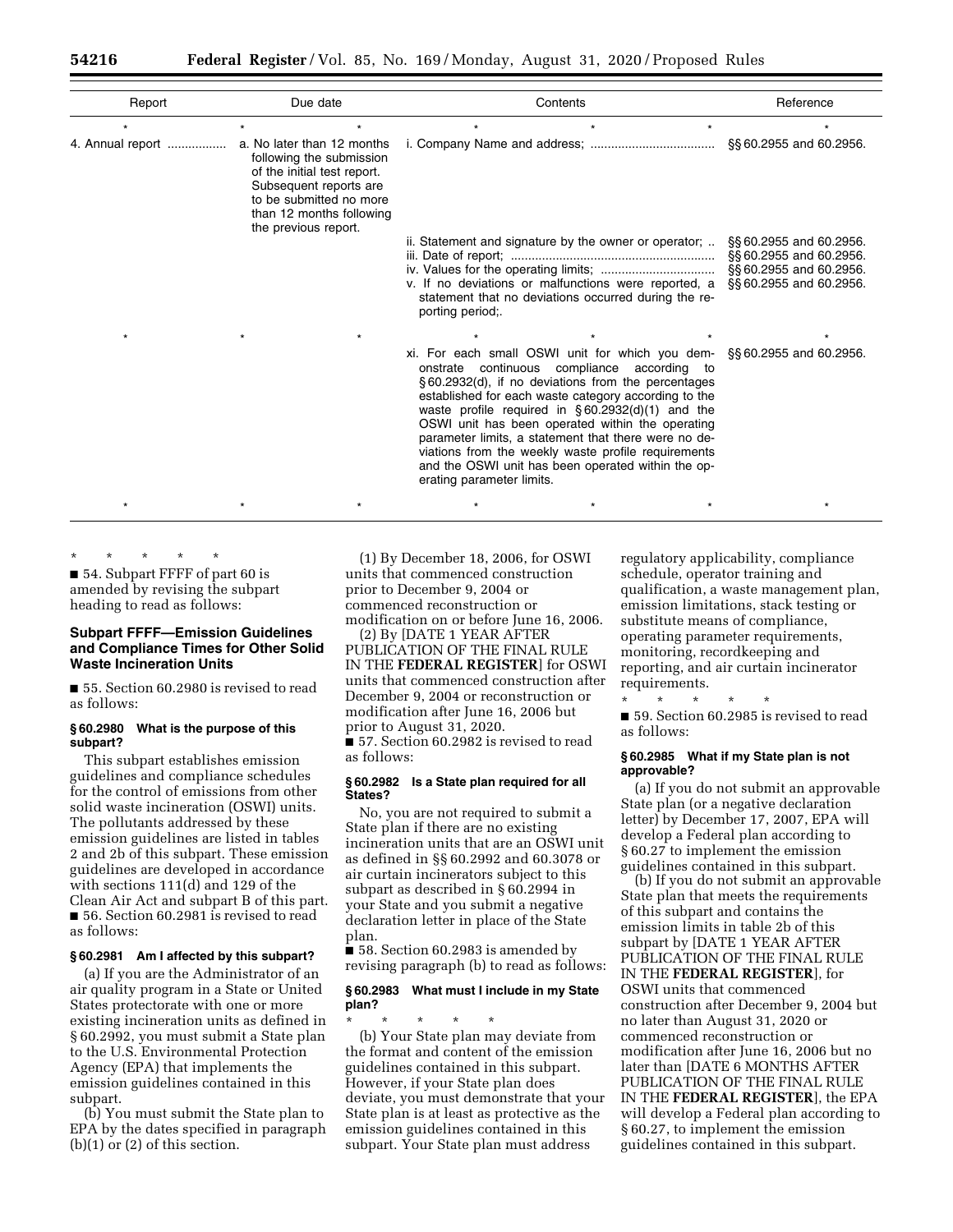(c) Owners and operators of incineration units not covered by an approved State plan must comply with the Federal plan. The Federal plan is an interim action and applies to units until a State plan covering those units is approved and becomes effective. ■ 60. Section 60.2986 is revised to read as follows:

## **§ 60.2986 Is there an approval process for a negative declaration letter?**

No, EPA has no formal review process for negative declaration letters. Once we receive your negative declaration letter, we will place a copy in the public docket and publish a notice in the **Federal Register**. If, at a later date, an existing incineration unit as defined in § 60.2992 is found in your State, the Federal plan implementing the emission guidelines contained in this subpart would automatically apply to that unit until your State plan is approved. ■ 61. Section 60.2987 is amended by:

■ a. Revising the introductory text and paragraph (a);

■ b. Redesignating paragraph (b) as paragraph (c); and

■ c. Adding paragraph (b).

The revisions and addition read as follows:

## **§ 60.2987 What compliance schedule must I include in my State plan?**

Your State plan must include compliance schedules that require existing incineration units as defined in § 60.2992 to achieve final compliance as expeditiously as practicable after approval of the State plan but not later than the earlier of the following dates:

(a) December 16, 2010 for existing incineration units specified in § 60.2992(a)(1).

(b) [DATE 5 YEARS AFTER PUBLICATION OF THE FINAL RULE IN THE **FEDERAL REGISTER**] for existing incineration units specified in § 60.2992(a)(2).

\* \* \* \* \* ■ 62. Section 60.2988 is amended by revising paragraph (a) to read as follows:

#### **§ 60.2988 Are there any State plan requirements for this subpart that apply instead of the requirements specified in subpart B of this part?**

\* \* \* \* \* (a) State plans developed to implement this subpart must be as protective as the emission guidelines contained in this subpart. State plans must require all existing incineration units as defined in § 60.2992(a)(1) to comply by December 16, 2010 or 3 years after the effective date of State plan approval, whichever is sooner. State plans must require all existing incineration units as defined in

§ 60.2992(a)(2) to comply by [DATE 5 YEARS AFTER PUBLICATION OF THE FINAL RULE IN THE **FEDERAL REGISTER**] or 3 years after the effective date of State plan approval, whichever is sooner. This applies instead of the option for case-by-case less stringent emission standards and longer compliance schedules in § 60.24(f).

■ 63. Section 60.2989 is revised to read as follows:

\* \* \* \* \*

## **§ 60.2989 Does this subpart directly affect incineration unit owners and operators in my state?**

(a) No, this subpart does not directly affect incineration unit owners and operators in your state. However, unit owners and operators must comply with the State plan you develop to implement the emission guidelines contained in this subpart.

(b) You must submit an approvable plan as required in paragraphs (b)(1) and (2) of this section.

(1) For OSWI units with capacities greater than 10 tons per day, if you do not submit an approvable plan to implement and enforce the guidelines contained in this subpart by December 17, 2007, EPA will implement and enforce a Federal plan, as provided in § 60.2985, to ensure that each unit within your State reaches compliance with all the provisions of this subpart by December 16, 2010.

(2) For small OSWI units, if you do not submit an approvable State plan to implement and enforce the guidelines contained in this subpart by [DATE 2 YEARS AFTER PUBLICATION OF THE FINAL RULE IN THE **FEDERAL REGISTER**], for OSWI units that commenced construction, reconstruction, or modification on or before August 31, 2020, the EPA will implement and enforce a federal plan, as provided in § 60.2985, to ensure that each unit within your state that commenced construction, reconstruction, or modification on or before August 31, 2020, reaches compliance with all the provisions of this subpart by [DATE 5 YEARS AFTER PUBLICATION OF THE FINAL RULE IN THE **FEDERAL REGISTER**].

■ 64. Section 60.2990 is revised to read as follows:

## **§ 60.2990 What Authorities are withheld by EPA?**

The following authorities are withheld by EPA and not transferred to the State, local or tribal agency:

(1) The authority to approve alternatives to the emission limitations in tables 2 and 2b of this subpart and

operating limits established under § 60.3023 and table 3 of this subpart.

(2) The authority to approve petitions for specific operating limits in accordance with the requirements in § 60.3024.

(3) The authority of the Administrator to receive and grant petitions under § 60.8(b)(3) to approve of major alternatives to test methods in § 60.3027.

(4) The authority to approve major alternatives to monitoring in §§ 60.3038 through 60.3044.

(5) The authority to approve major alternatives to recordkeeping and reporting in §§ 60.3046 through 60.3057.

(6) The authority to receive the required notices and to approve continued operation in connection with the status report requirements in § 60.3020(c)(2).

(7) The authority of the Administrator to receive and grant petitions under  $§ 60.11(e)(6)$  through  $(8)$  to adjust opacity standards and establish opacity standards in accordance with § 60.3022 and §§ 60.3066 through 60.3068.

(8) The authority of the Administrator under § 60.8(b)(4) to waive performance test and § 60.8(b)(5) to approve shorter sampling times or smaller sample volumes.

(9) The authority to approve an alternative to any electronic reporting to the EPA required by this subpart. ■ 65. Section 60.2991 is amended by revising paragraph (b) to read as follows:

## **§ 60.2991 What incineration units must I address in my State plan?**

\* \* \* \* \* (b) The incineration unit is an OSWI unit as defined in § 60.3078 or an air curtain incinerator (ACI) subject to this subpart as described in § 60.2994(b). OSWI units are very small municipal waste combustion units and institutional waste incineration units as defined in § 60.3078, and include small OSWI units (either very small municipal waste combustion units or institutional waste incinerators).

\* \* \* \* \* ■ 66. Section 60.2992 is revised to read as follows:

#### **§ 60.2992 What is an existing incineration unit?**

(a) An existing incineration unit covered by state plan regulations under this subpart is an OSWI unit as defined in § 60.3078 or air curtain incinerator as specified in § 60.2994, which meets the criteria in paragraph (a)(1) or (3) of this section except as provided in paragraph (b) of this section.

(1) The OSWI unit or air curtain incinerator subject to this subpart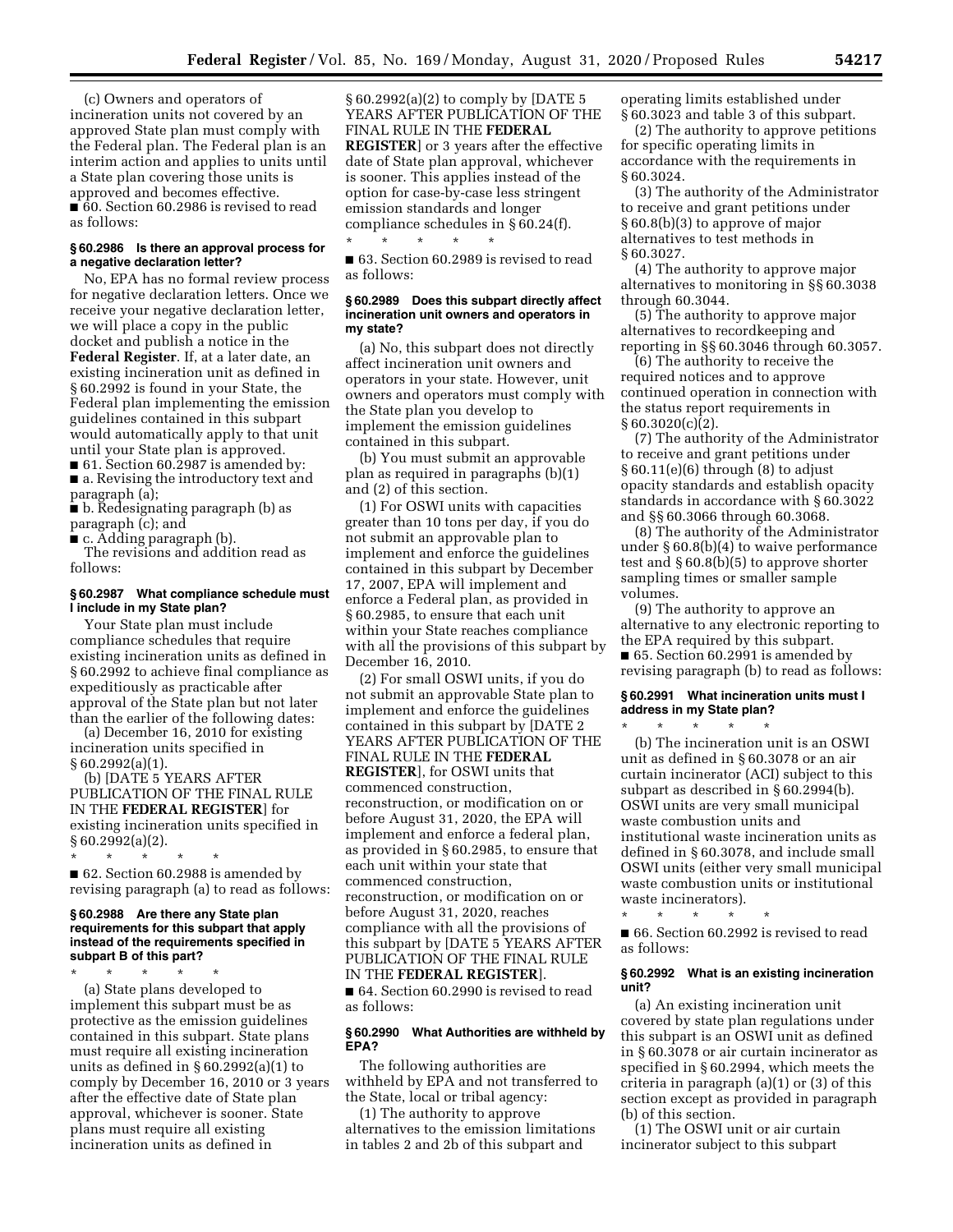commenced construction on or before December 9, 2004.

(2) The OSWI unit or air curtain incinerator subject to this subpart is a small OSWI unit as defined in § 60.3078 and commenced construction on or before August 31, 2020.

(3) If the OSWI unit or air curtain incinerator subject to this subpart is a small OSWI unit as defined in § 60.3078 that commenced construction after December 9, 2004 and prior to August 31, 2020, the unit remains subject to the applicable requirements of subpart EEEE of this part (New Source Performance Standards for Other Solid Waste Incineration Units) until the unit becomes subject to a state plan or federal plan that implements this subpart.

(b) If the owner or operator of an incineration unit that commenced construction on or before December 9, 2005 makes changes that meet the definition of modification or reconstruction on or after June 16, 2006, the unit becomes subject to subpart EEEE of this part (New Source Performance Standards for Other Solid Waste Incineration Units) and the State plan no longer applies to that unit. If the incineration unit is a small OSWI unit as defined in § 60.3078 that meets the definition of modification or reconstruction on and after June 16, 2006 and prior to [DATE 6 MONTHS AFTER PUBLICATION OF THE FINAL RULE IN THE **FEDERAL REGISTER**], the unit remains subject to the applicable requirements of subpart EEEE of this part (New Source Performance Standards for Other Solid Waste Incineration Units) until the unit becomes subject to a state plan or federal plan that implements this subpart.

(c) If the owner or operator of an existing incineration unit makes physical or operational changes to the unit primarily to comply with the State plan, then subpart EEEE of this part does not apply to that unit. Such changes do not qualify as modifications or reconstructions under subpart EEEE of this part.

■ 67. Section 60.2993 is amended by revising paragraphs (b)(1) and (b)(3) to read as follows:

#### **§ 60.2993 Are any combustion units excluded from my State plan?**

- \* \* \* \* \*
- (b) \* \* \*

(1) Has a federally enforceable permit limiting the combustion of municipal solid waste to 30 percent of the total fuel input by weight.

\* \* \* \* \*

(3) Provides the Administrator with a copy of the federally enforceable permit. \* \* \* \* \*

■ 68. Section 60.2994 is amended by revising paragraphs (a) and (b) introductory text to read as follows:

#### **§ 60.2994 Are air curtain incinerators regulated under this subpart?**

(a) Air curtain incinerators that burn less than 35 tons per day of municipal solid waste or air curtain incinerators located at institutional facilities burning any amount of institutional waste generated at that facility are incineration units subject to all requirements of this subpart, including the emission limitations specified in tables 2 and 2b of this subpart.

(b) Air curtain incinerators that burn less than 35 tons per day and burn only the materials listed in paragraphs (b)(1) through (4) of this section collected from the general public and from residential, commercial, institutional, and industrial sources; or, air curtain incinerators located at institutional facilities that burn only the materials listed in paragraphs (b)(1) through (4) of this section generated at that facility, are required to meet only the requirements in §§ 60.3062 through 60.3068 and are exempt from all other requirements of this subpart.

\* \* \* \* \* ■ 69. Section 60.2998 is amended by revising the introductory text and adding paragraphs (j) and (k) to read as follows:

## **§ 60.2998 What are the principal components of the model rule?**

The model rule contains eleven major components, as follows:

- \* \* \* \* \*
- (j) Definitions.
- (k) Tables.

■ 70. Section 60.3003 is added to read as follows:

## **§ 60.3003 What else must I do prior to the compliance date if I meet the substitute means of compliance demonstration?**

If you intend to meet the requirements for the substitute means of compliance demonstration requirements in § 60.3032, the requirements in § 60.3032(a) and (b) must be completed prior to the compliance date in table 1 of this subpart.

■ 71. Section 60.3014 is amended by revising paragraphs (b), (c) introductory text,  $(c)(1)(iv)$ ,  $(c)(1)(viii)$  and  $(c)(1)(x)$  to read as follows:

## **§ 60.3014 What are the operator training and qualification requirements?**

\* \* \* \* \* (b) Operator training and qualification must be obtained through a state-

approved program or by completing the requirements included in paragraph (c) of this section.

(c) Training must be obtained by completing an incinerator operator training course that includes, at a minimum, the three elements described in paragraphs (c)(1) through (3) of this section:

 $(1) * * * *$ 

(iv) Combustion controls and monitoring, including good combustion practices and waste characterization procedures.

\* \* \* \* \* (viii) Actions to prevent and correct malfunctions or to prevent conditions that may lead to malfunction.

\* \* \* \* \* (x) Applicable federal, state, and local regulations, including Occupational Safety and Health Administration workplace standards. \* \* \* \* \*

■ 72. Section 60.3015 is amended by revising the introductory text and paragraph (b) to read as follows:

#### **§ 60.3015 When must the operator training course be completed?**

The operator training course must be completed by the latest of the dates specified in paragraphs (a) through (c) of this section.

\* \* \* \* \* (b) Six months after your OSWI unit

startup date. \* \* \* \* \*

■ 73. Section 60.3017 is amended by revising paragraph (d) to read as follows:

#### **§ 60.3017 How do I maintain my operator qualification?**  \* \* \* \* \*

(d) Prevention and correction of malfunctions or conditions that may lead to malfunction.

- \* \* \* \* \* ■ 74. Section 60.3019 is amended by:
- a. Revising paragraphs (a)
- introductory text and (a)(4);
- b. Adding paragraph (a)(10); and
- $\blacksquare$  c. Revising paragraph (c)(2).

The revisions and addition read as follows:

#### **§ 60.3019 What site-specific documentation is required?**

(a) Documentation must be available at the facility and readily accessible for all OSWI unit operators that addresses the ten topics described in paragraphs (a)(1) through (10) of this section. You must maintain this information and the training records required by paragraph (c) of this section in a manner that they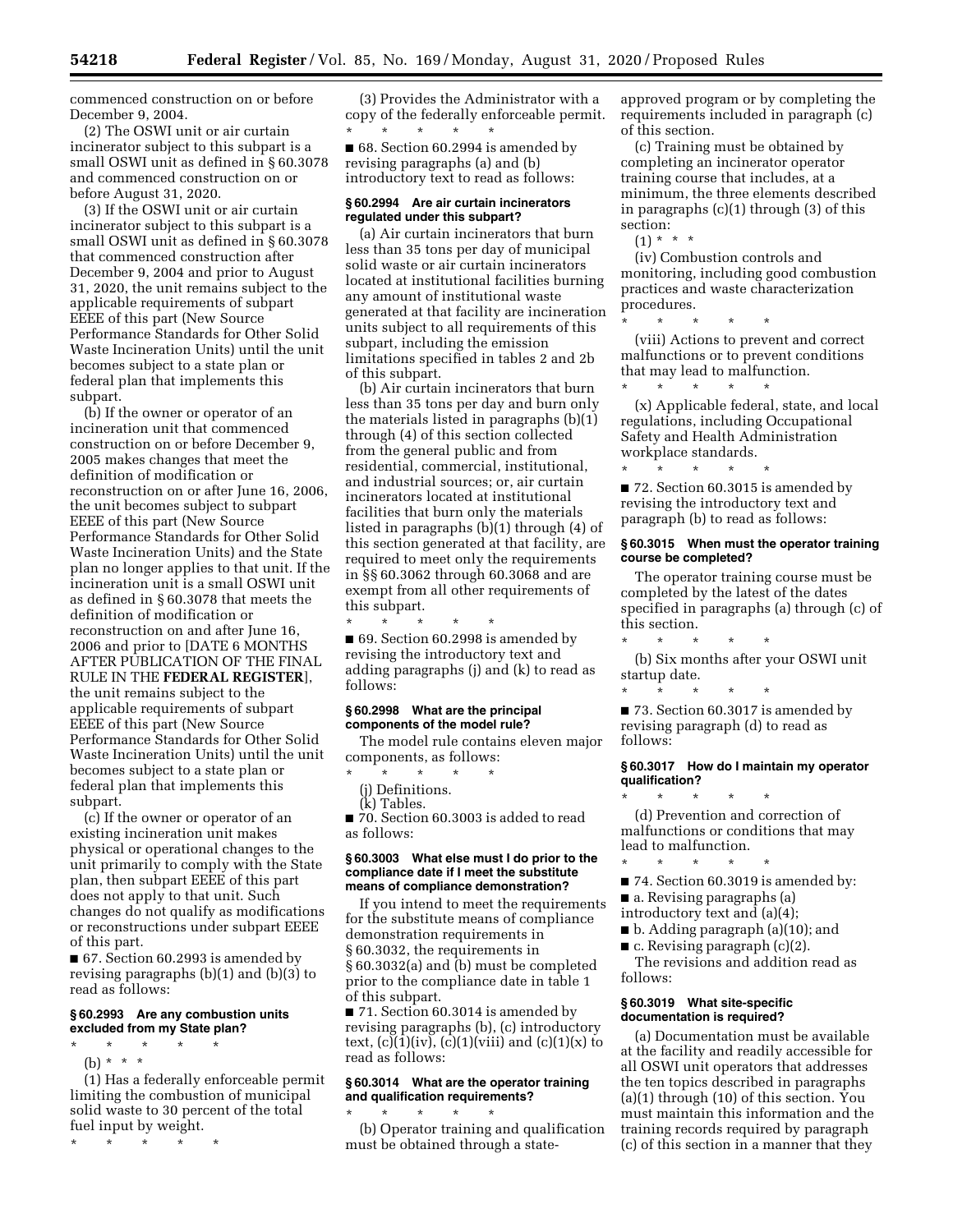can be readily accessed and are suitable for inspection upon request.

\* \* \* \* \* (4) Procedures for maintaining good combustion practices, including proper combustion air supply levels. \* \* \* \* \*

(10) Procedures for establishing initial and continuous compliance, including but not limited to, procedures to determine waste characterization.

\* \* \* \* \*

(c) \* \* \*

(2) Records showing the names of the OSWI unit operators who have completed the operator training requirements under § 60.3014, met the criteria for qualification under § 60.3016, and maintained or renewed their qualification under §§ 60.3017 or 60.3018. Records must include documentation of training, the dates of the initial and refresher training, and the dates of their qualification and all subsequent renewals of such qualifications.

\* \* \* \* \*

■ 75. Section 60.3020 is amended by revising the introductory text to read as follows:

#### **§ 60.3020 What if all the qualified operators are temporarily not accessible?**

For each batch OSWI unit, a qualified operator must be accessible at all times when the unit is operating. For each continuous OSWI unit or intermittent OSWI unit, if all qualified operators are temporarily not accessible (*i.e.,* not at the facility and not able to be at the facility within 1 hour), you must meet one of the three criteria specified in paragraphs (a) through (c) of this section, depending on the length of time that a qualified operator is not accessible.

\* \* \* \* \* ■ 76. Section 60.3022 is revised to read

as follows:

## **§ 60.3022 What emission limitations must I meet and by when?**

For OSWI units as defined in § 60.2992(a)(1), you must meet the emission limitations specified in table 2 of this subpart. For small OSWI units as defined in § 60.2992(a)(2), you must meet the emission limitations specified in table 2b of this subpart, except as provided in § 60.2992(a)(3). You must meet the emissions limitations on the date the initial performance test is required or completed (whichever is earlier). Section 60.3031 specifies the date by which you are required to conduct your performance test. ■ 77. Section 60.3023 is revised to read as follows:

### **§ 60.3023 What operating limits must I meet and by when?**

You must comply with the requirements in paragraphs (a) through (h) of this section, as applicable. If you own or operate a small OSWI unit using the substitute means of compliance demonstration under § 60.3032, the references in this section to the most recent performance test demonstrating compliance are not applicable and instead, refer to the limits established during the representative performance test identified in the information submitted as specified in § 60.3032(b).

(a) You must establish a maximum charge rate, calculated using the procedures in paragraph (a)(1) or (2) of this section, as appropriate.

(1) For continuous and intermittent units, maximum charge rate is the average charge rate measured during the most recent performance test demonstrating compliance with all applicable emission limitations.

(2) For batch units, maximum charge rate is the charge rate measured during the most recent performance test demonstrating compliance with all applicable emission limitations.

(b) You must establish a minimum combustion chamber operating temperature, equal to the lowest 1-hour average combustion chamber operating temperature measured during the most recent performance test demonstrating compliance with all applicable emission limitations.

(c) If you use a wet scrubber to comply with the emission limitations, you must establish operating limits for the operating parameters as described in paragraphs (c)(1) through (3) of this section.

(1) Minimum pressure drop across the wet scrubber, which is calculated as the lowest 1-hour average pressure drop across the wet scrubber measured during the most recent performance test demonstrating compliance with the particulate matter emission limitations; or minimum amperage to the wet scrubber, which is calculated as the average amperage to the wet scrubber measured during the most recent performance test demonstrating compliance with the particulate matter emission limitations.

(2) Minimum scrubber liquor flow rate, which is calculated as the lowest 1-hour average liquor flow rate at the inlet to the wet scrubber measured during the most recent performance test demonstrating compliance with all applicable emission limitations.

(3) Minimum scrubber liquor pH, which is calculated as the lowest 1-hr average liquor pH at the outlet to the wet scrubber measured during the most recent performance test demonstrating compliance with the hydrogen chloride and sulfur dioxide emission limitations.

(d) If you use a dry scrubber to comply with the emission limitations, you must measure the injection rate of each sorbent during the performance test. The minimum operating limit for the injection rate of each sorbent is calculated as the lowest 1-hour average injection rate for each sorbent measured during the most recent performance test demonstrating compliance with the hydrogen chloride emission limitations.

(e) If you use an electrostatic precipitator to comply with the emission limitations, you must measure the (secondary) voltage and amperage of the electrostatic precipitator collection plates during the particulate matter performance test. Calculate the average electric power value (secondary voltage  $\times$  secondary current = secondary electric power) for each test run. The minimum operating limit for the electrostatic precipitator is calculated as the lowest 1-hour average secondary electric power measured during the most recent performance test demonstrating compliance with the particulate matter emission limitations.

(f) If you use a fabric filter to comply with the emission limitations, you must operate each fabric filter system such that the bag leak detection system alarm does not sound more than 5 percent of the operating time during a 6-month period. Calculate the alarm time (*i.e.,*  time that the alarm sounds) as specified in paragraphs (f)(1) and (2) of this section.

(1) If inspection of the fabric filter demonstrates that no corrective action is required, the alarm duration is not counted in the alarm time calculation.

(2) If corrective action is required and you take less than an hour to initiate corrective action, the alarm time is counted as 1 hour. If you take longer than 1 hour to initiate corrective action, the alarm time is counted as the actual amount of time taken to initiate corrective action.

(g) If you own or operate a small OSWI unit and you demonstrate continuous compliance according to § 60.3033(d), you must establish the amount of waste burned in each waste category as a percentage of total waste burned on a mass basis. These percentages are your waste profile and must be based on the categories of waste fed to the incinerator (*e.g.,* food waste, paper waste, wood waste) during the most recent performance test.

(h) You must meet the operating limits specified in paragraphs (a) through (g) of this section no later than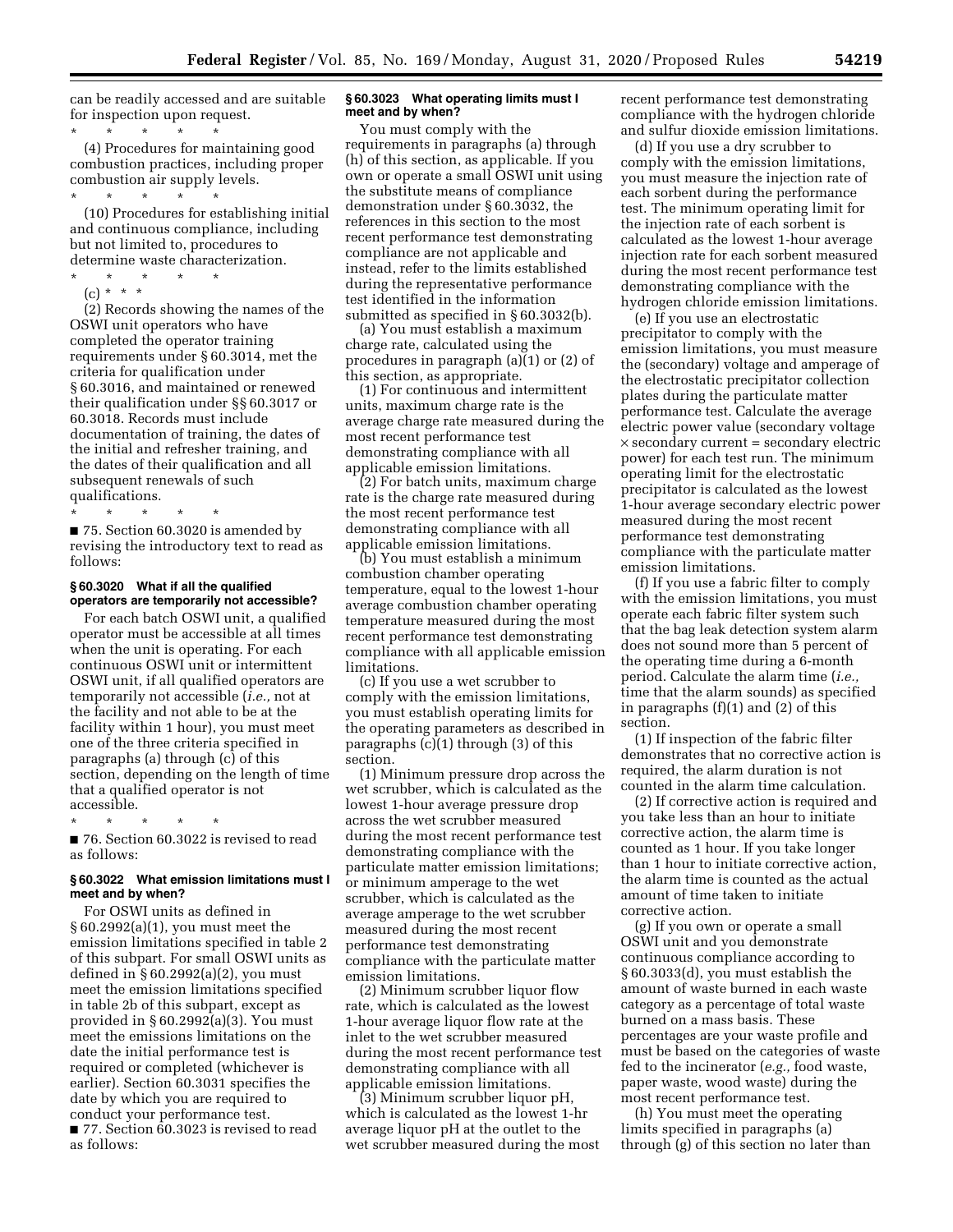the date specified in paragraph (h)(1) or (2) of this section, as applicable.

(1) For each OSWI unit with a capacity greater than 10 tons per day or for each small OSWI unit for which you conduct an initial performance test under § 60.3030(a), beginning on the date 180 days after your final compliance date in table 1 of this subpart.

(2) For each small OSWI unit for which you use the substitute means of compliance demonstration under § 60.3032, by the date you submit to the Administrator the information required in § 60.3032(b).

■ 78. Section 60.3024 is amended by revising the section heading and the introductory text to read as follows:

#### **§ 60.3024 What if I do not use a wet scrubber, dry scrubber, or fabric filter to comply with the emission limitations?**

If you use an air pollution control device other than a wet scrubber, dry scrubber, electrostatic precipitator, or fabric filter to comply with the emission limitations under § 60.3022, you must petition EPA for specific operating limits, the values of which are to be established during the performance test and then continuously monitored thereafter. Additionally, unless you demonstrate continuous compliance using the requirements in § 60.3032(d), if you limit emissions in some other manner, including material balances, to comply with the emission limitations under § 60.3022, then you must submit a petition. You must submit the petition at least 60 days before the performance test is scheduled to begin and not conduct the initial performance test until after the petition has been approved by EPA. Your petition must include the five items listed in paragraphs (a) through (e) of this section.

# \* \* \* \* \*

# **§ 60.3025 [Removed]**

■ 79. Remove § 60.3025. ■ 80. Section 60.3027 is amended by revising paragraphs (b) through (e), (g) introductory text,  $(g)(1)(i)$ , and  $(g)(3)(i)$ and (ii) to read as follows:

## **§ 60.3027 How do I conduct the initial and annual performance test?**

\* \* \* \* \* (b) All performance tests must be conducted using the methods in tables 2 and 2b of this subpart.

(c) All performance tests must be conducted using the minimum run duration specified in tables 2 and 2b of this subpart.

(d) EPA Method 1 of appendix A of this part must be used to select the

sampling location and number of traverse points.

(e) EPA Method 3A or 3B of appendix A of this part or ANSI/ASME PTC 19.10–1981 (incorporated by reference, see § 60.17), in lieu of EPA Method 3B, must be used for gas composition analysis, including measurement of oxygen concentration. EPA Method 3A or 3B of appendix A of this part or ANSI/ASME PTC 19.10–1981 must be used simultaneously with each method.

\* \* \* \* \* (g) EPA Method 26A of appendix A of this part must be used for hydrogen chloride concentration analysis, with the additional requirements specified in paragraphs (g)(1) through (3) of this section.

 $(1) * * * *$ 

(i) Assemble the sampling train(s) and conduct a conditioning run by collecting between 14 liters per minute (0.5 cubic feet per minute) and 30 liters per minute (1.0 cubic feet per minute) of gas over a 1-hour period. Follow the sampling procedures outlined in section 8.1.5 of EPA Method 26A of appendix A of this part. For the conditioning run, water can be used as the impinger solution.

\* \* \* \* \*

(3) \* \* \*

(i) The cyclone described in section 6.1.4 of EPA Method 26A of appendix A of this part must be used.

(ii) The post-test moisture removal procedure described in section 8.1.6 of EPA Method 26A of appendix A of this part must be used.

■ 81. Section 60.3028 is revised to read as follows:

#### **§ 60.3028 How are the performance test data used?**

You use results of performance tests to demonstrate compliance with the emission limitations in tables 2 and 2b of this subpart.

■ 82. Section 60.3030 is revised to read as follows:

#### **§ 60.3030 How do I demonstrate initial compliance with the emission limitations and establish the operating limits?**

(a) Except as provided in paragraph (b) of this section, you must conduct an initial performance test, as required under § 60.8, to determine compliance with the emission limitations in table 2 or 2b of this subpart and to establish operating limits using the procedures in § 60.3023 or § 60.3024. The initial performance test must be conducted using the test methods listed in table 2 or 2b of this subpart and the procedures in § 60.3027. In the event of any conflict between § 60.8 and the provisions of

this subpart, the provisions of this subpart shall apply.

(b) For small OSWI units as defined in § 60.3078, you must demonstrate initial compliance according to paragraph (a) of this section, unless you comply with the requirements for the substitute means of compliance demonstration requirements in § 60.3032.

(c) As an alternative to conducting a performance test under paragraph (a) of this section for carbon monoxide, you may use a 12-hour rolling average of the 1-hour arithmetic average CEMS data to determine compliance with the emission limitations in tables 2 and 2b of this subpart. The initial performance evaluation required by § 60.3039(b) must be conducted prior to collecting CEMS data that will be used for the initial compliance demonstration.

■ 83. Section 60.3031 is revised to read as follows:

#### **§ 60.3031 By what date must I conduct the initial performance test?**

The initial performance test must be conducted no later than 180 days after your final compliance date. Your final compliance date is specified in table 1 of this subpart.

■ 84. Section 60.3032 is added to read as follows:

#### **§ 60.3032 What are the substitute means of compliance demonstration requirements for small OSWI units?**

Instead of conducting the initial performance test in § 60.3030(a), small OSWI units, as defined in § 60.3078, may demonstrate initial compliance according to the requirements in paragraphs (a) through (d) of this section.

(a) For each OSWI unit for which you are using the substitute means of compliance demonstration, beginning on the effective date of your State plan approval, or [DATE 5 YEARS AFTER PUBLICATION OF THE FINAL RULE IN THE **FEDERAL REGISTER**], whichever date is earlier, you must collect the data in paragraphs (1) through (7) of this section until you meet the requirements in paragraph (b) of this section.

(1) Identity and weight of each waste type (*e.g.,* lbs of paper waste, food waste, wood or yard waste) on a weekly total basis for the date range the information is collected.

(2) Identity and quantities (*e.g.,* flow rate or percentage of operating time) of supplemental fuels burned on a weekly total basis for the date range the information is collected.

(3) Percentage of total waste burned for each waste type on a weekly average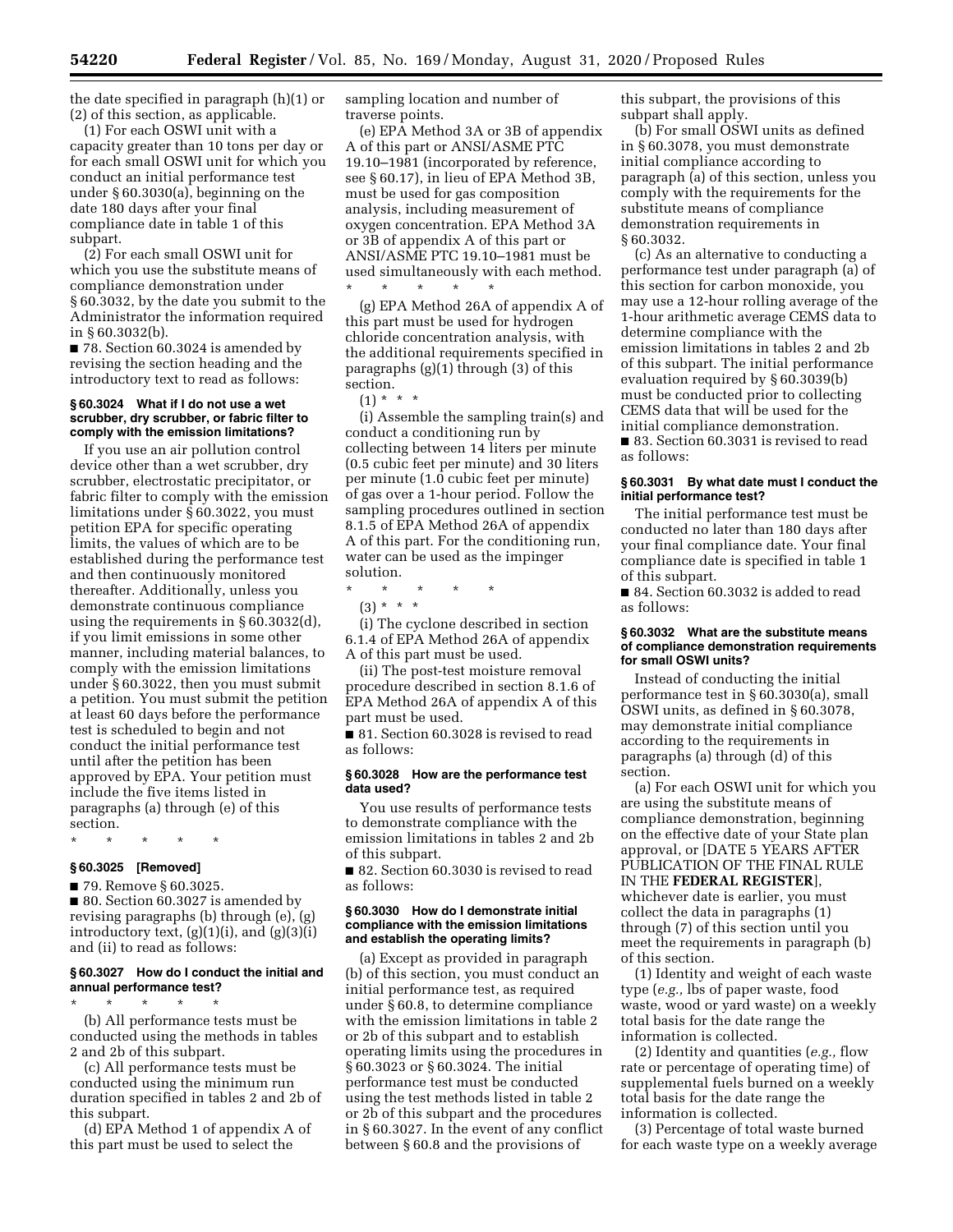basis for the date range the information is collected.

(4) Temperature indicative of the combustion chamber and description of where temperature is measured. Record this information on a 3-hour rolling average basis for the date range the information is collected.

(5) Hours operated per day for the date range the information is collected.

(6) Charge rate each day in tons per day for the date range the information is collected.

(7) Operating parameter data for any air pollution control devices. For wet scrubbers, include pressure drop across the scrubber or amperage to the scrubber, scrubber liquor inlet flow rate, and scrubber liquor pH at the outlet of the scrubber. For dry scrubbers, include injection rate of each sorbent used. For electrostatic precipitators, include the secondary voltage, secondary amperage, and secondary power. Record this information on a 3-hour rolling average basis for the date range the information is collected.

(b) On or before 3 years after the effective date of State plan approval, or [DATE 5 YEARS AFTER PUBLICATION OF THE FINAL RULE IN THE **FEDERAL REGISTER**], whichever is earlier, you must identify the results of a performance test in the EPA's WebFIRE database that is representative for your OSWI unit using the criteria in paragraphs (b)(2)(i) through (viii) of this section and submit the information in paragraphs (b)(1) and (2) of this section. You must submit the information following the procedure in paragraph (b)(3) of this section. The performance test may be any test that meets the requirements in paragraph (c) of this section, regardless of location, that is representative of your OSWI unit.

(1) Identify the representative performance test used to demonstrate initial compliance with each OSWI unit by submitting the information in paragraphs (b)(1)(i) through (vi) of this section as provided in the EPA's WebFIRE database for the performance test.

- (i) Organization.
- (ii) Facility.
- (iii) City.
- (iv) State.
- (v) County.
- (vi) Submission date.

(2) A description of how the test is representative for your OSWI unit, based on the following criteria, using the data collected as specified in paragraph (a) of this section:

(i) Unit design, including type of unit and any associated air pollution control devices.

(ii) Charge rate.

(iii) Type of operation (batch, continuous, intermittent).

(iv) Combustion temperature and location of temperature measurement.

(v) Types of waste burned. (vi) The waste profile, as defined in § 60.3078.

(vii) Type and amount of supplemental fuels.

(viii) Similarity of air pollution control devices and operation of the air pollution control devices, if the performance test was conducted on a unit with an air pollution control device.

(3) You must submit the information required in paragraphs (b)(1) and (2) of this section via CEDRI, which can be accessed through the EPA's Central Data Exchange (CDX) (*<https://cdx.epa.gov/>*). The EPA will make all the information submitted through CEDRI available to the public without further notice to you. Do not use CEDRI to submit information you claim as confidential business information (CBI). Anything submitted using CEDRI cannot later be claimed CBI. Although we do not expect persons to assert a claim of CBI, if you wish to assert a CBI claim, submit the information, including information claimed to be CBI, to the EPA on a compact disc, flash drive, or other commonly used electronic storage medium and clearly mark the medium as CBI. Mail the electronic medium to U.S. EPA/OAQPS/CORE CBI Office, Attention: Other Solid Waste Incineration Units Sector Lead, MD C404–02, 4930 Old Page Rd., Durham, NC 27703. The same file with the CBI omitted must be submitted via the EPA's CDX as described earlier in this paragraph (b)(3). Furthermore, under CAA section 114(c), emissions data is not entitled to confidential treatment, and the EPA is required to make emissions data available to the public. Thus, emissions data will not be protected as CBI and will be made publicly available.

(c) Any performance test used as a representative test in a substitute means of compliance demonstration under paragraph (b) of this section must be conducted according to the initial testing requirements of § 60.3027 and demonstrate initial compliance with the emissions limits in table 2b of this subpart. In addition to the results of the performance test and the information required by  $\S 60.8(f)(2)$ , the performance test report must contain the information in paragraphs (c)(1) through (8) of this section.

(1) Unit design, including type of unit and any associated air pollution control devices.

(2) Charge rate during the test.

(3) Type of operation (batch, continuous, intermittent).

(4) Combustion temperature and location of temperature measurement. The temperature must be recorded continuously for each run of the performance test. The performance test report must also identify the lowest 1 hour average combustion chamber operating temperature.

(5) Types of waste burned during the test.

(6) The waste profile, as defined in § 60.3078, established during the test.

(7) Type and amount of supplemental fuels burned during the test and the timeframe that each supplemental fuel was burned during the test.

(8) If the performance test was conducted on a unit with an air pollution control device, the operating parameter data for the control device must be recorded continuously for each run of the performance test. The performance test report must also identify the lowest or highest, as applicable, 1-hour average for the operating parameter.

(i) For wet scrubbers, the performance test report must include data for pressure drop across the scrubber or amperage to the scrubber, scrubber liquor inlet flow rate, and scrubber liquor pH at the outlet of the scrubber.

(ii) For dry scrubbers, the performance test report must include data for the injection rate of each sorbent used.

(iii) For electrostatic precipitators, the performance test report must include data for the secondary voltage, secondary amperage, and secondary power.

(d) If there are no results from a performance test that meet the requirements of paragraph (c) of this section that are representative of your OSWI unit, you must demonstrate initial compliance according to the requirements of § 60.3030(a). ■ 85. Section 60.3033 is revised to read as follows:

**§ 60.3033 How do I demonstrate continuous compliance with the emission limitations and the operating limits?** 

You must demonstrate continuous compliance according to the requirements in paragraphs (a) through (c) of this section, unless you own or operate a small OSWI unit, as defined in § 60.3078. If you own or operate a small OSWI unit, you must either comply with the requirements in paragraphs (a) and (c) of this section or the requirements in paragraph (d) of this section.

(a) You must conduct an annual performance test for all of the pollutants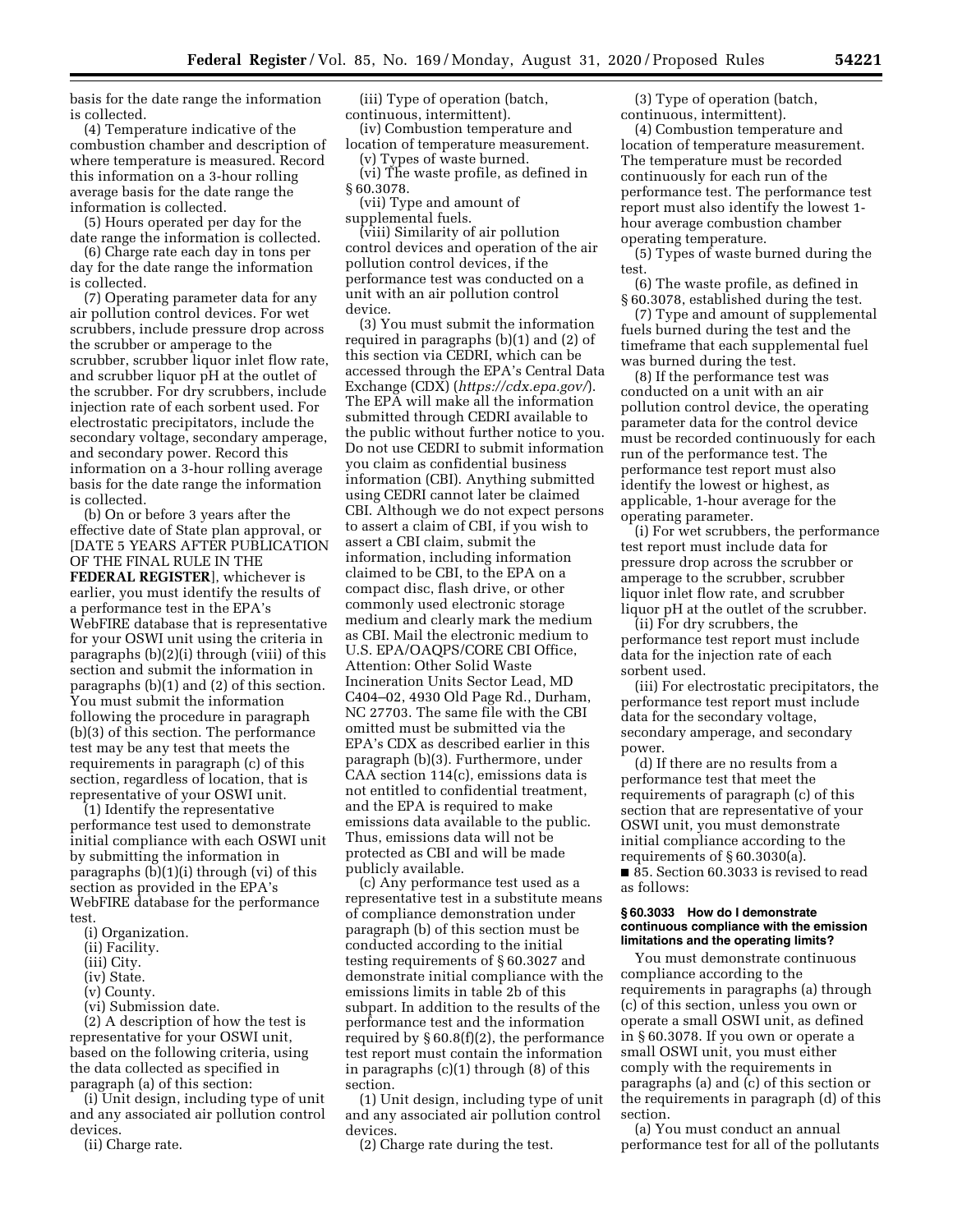in table 2 or 2b of this subpart for each OSWI unit to determine compliance with the emission limitations, except if you own or operate an OSWI unit with a capacity greater than 10 tons per day, you are not required to conduct an annual performance test for carbon monoxide. The annual performance test must be conducted using the test methods listed in table 2 or 2b of this subpart and the procedures in § 60.3027.

(b) You must continuously monitor carbon monoxide emissions to determine compliance with the carbon monoxide emissions limitation. Twelvehour rolling average values, including CEMS data during startup and shutdown as defined in this subpart, are used to determine compliance. A 12 hour rolling average value above the carbon monoxide emission limit in table 2 or 2b of this subpart constitutes a deviation from the emission limitation.

(c) You must continuously monitor the operating parameters specified in § 60.3023(a) through (f) or established under § 60.3024. Three-hour rolling average values are used to determine compliance with the operating limits, with the exception of bag leak detection system alarm time, unless a different averaging period is established under § 60.3024. A 3-hour rolling average value (unless a different averaging period is established under § 60.3024) above the established maximum or below the established minimum operating limits constitutes a deviation from the established operating limits. For bag leak detection systems, an alarm time of more than 5 percent of the operating time during a 6-month period constitutes a deviation from the operating limit. Operating limits do not apply during performance tests.

(d) For each small OSWI unit, you must comply with the requirements in paragraphs (d)(1) through (3) of this section.

(1) You must record the mass rate of each category of waste burned and on a weekly average basis and you must maintain the percentage of waste burned for each waste category within ±15 percent of the percentage established for that waste category according to the waste profile established under § 60.3023(g) and maintain records as required in § 60.3046(o). Failure to maintain the percentage of waste burned for each waste category within ±15 percent of the percentage established for that waste category constitutes a deviation.

(2) If your waste profile will not meet the requirement in paragraph (d)(1) of this section, before combusting the modified waste stream, you must either conduct a performance test of the unit

using the test methods listed in table 2b of this subpart and the procedures in § 60.3027 with a waste stream representative of the new waste profile, or identify a representative performance test for the new waste profile. If you use a representative performance test, the performance test must meet the requirements in § 60.3032(c), and you must submit the information in § 60.3032(b)(1) and (2) to the Administrator. Failure to conduct a performance test or identify a representative test constitutes a deviation.

(3) You must continuously monitor the operating parameters specified in § 60.3023(b) through (f), as applicable. The total daily charge rate is used to determine compliance with the charge rate limit in § 60.3023(a). For the operating parameters in § 60.3023(b) through (f), determine compliance as described in paragraphs (d)(3)(i) or (ii) of this section. Failure to meet the operating parameters specified in § 60.3023(a) through (f) is a deviation.

(i) Three-hour rolling average values are used to determine compliance with the operating parameter limits, unless your small OSWI unit operates on a batch basis and it is operated for less than three hours.

(ii) If your small OSWI unit operates on a batch basis, and you operate for less than three hours, compliance with the operating parameter limits are determined by averaging the operating parameter over the length of the batch operation.

■ 86. Section 60.3034 is revised to read as follows:

## **§ 60.3034 By what date must I conduct the annual performance test?**

For each OSWI unit that is subject to the annual performance test requirement in § 60.3033(a), you must conduct annual performance tests within 12 months following the initial performance test. Conduct subsequent annual performance tests within 12 months following the previous one. ■ 87. Section 60.3035 is amended by adding paragraph (d) to read as follows:

## **§ 60.3035 May I conduct performance testing less often?**

\* \* \* \* \* (d) For small OSWI units demonstrating initial compliance according to the substitute means of compliance demonstration requirements in § 60.3032, the requirements in paragraphs (a) through (c) of this section do not apply.

■ 88. Section 60.3036 is revised to read as follows:

#### **§ 60.3036 May I conduct a repeat performance test to establish new operating limits?**

(a) Yes, you may conduct a repeat performance test at any time to establish new values for the operating limits. The Administrator may request a repeat performance test at any time.

(b) For each small OSWI unit, as defined in § 60.3078, for which you opt to demonstrate continuous compliance according to the requirements in § 60.3033(d), if you want to establish new operating parameter limits or establish a different waste profile, you must comply with either paragraph (b)(1) or (2) of this section.

(1) You must conduct a new performance test of the unit using the test methods listed in table 2b of this subpart and the procedures in § 60.3027 with a waste stream representative of the new waste profile or under the new operating limits.

(2) You must identify a representative performance test that meets the requirements in § 60.3032(c). You must submit the information in § 60.3032(b)(1) and (2) to the Administrator.

■ 89. Section 60.3038 is amended by revising paragraph (a) to read as follows:

## **§ 60.3038 What continuous emission monitoring systems must I install?**

(a) For each OSWI unit with a capacity greater than 10 tons per day, you must install, calibrate, maintain, and operate continuous emission monitoring systems for carbon monoxide and for oxygen. You must monitor the oxygen concentration at each location where you monitor carbon monoxide.

\* \* \* \* \* ■ 90. Section 60.3039 is amended by revising paragraphs (b) and (c) to read as follows:

#### **§ 60.3039 How do I make sure my continuous emission monitoring systems are operating correctly?**

\* \* \* \* \* (b) Complete your initial performance evaluation of the continuous emission monitoring systems within 180 days after your final compliance date in table 1 of this subpart.

(c) For initial and annual performance evaluations, collect data concurrently (or within 30 to 60 minutes) using your carbon monoxide and oxygen continuous emission monitoring systems. To validate carbon monoxide concentration levels, use EPA Method 10, 10A, or 10B of appendix A of this part. Use EPA Method 3A or 3B of appendix A to this part or ANSI/ASME PTC 19.10–198 (incorporated by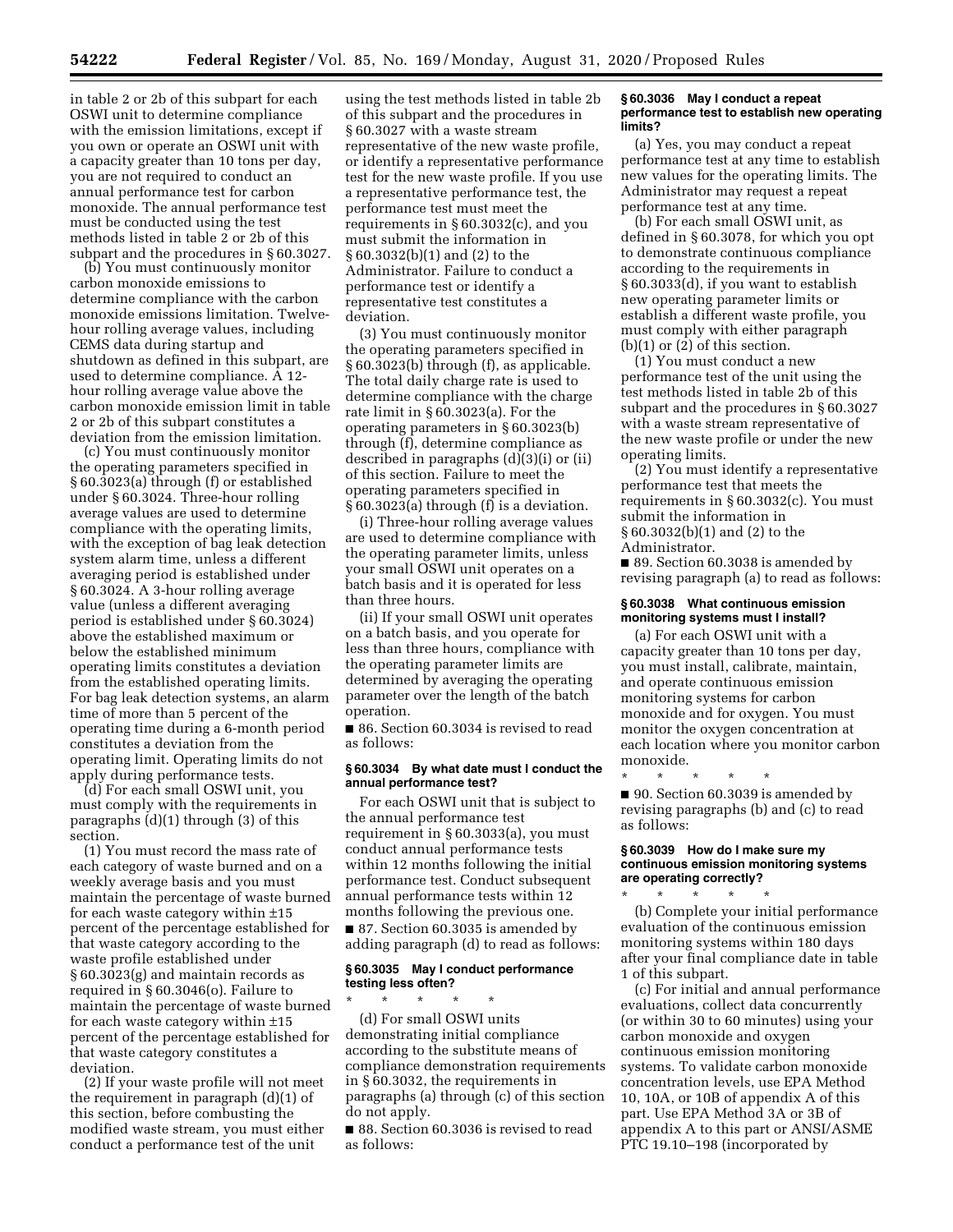reference, see § 60.17), in lieu of Method 3B, to measure oxygen. Collect the data during each initial and annual evaluation of your continuous emission monitoring systems following the applicable performance specifications in appendix B of this part. Table 4 of this subpart shows the required span values and performance specifications that apply to each continuous emission monitoring system.

 $\star$   $\qquad$   $\star$   $\qquad$   $\star$ 

■ 91. Section 60.3041 is amended by revising the section heading and paragraphs (a) and (f) to read as follows:

## **§ 60.3041 What is the minimum amount of monitoring data I must collect with my continuous emission monitoring systems?**

(a) Where continuous emission monitoring systems are required, obtain 1-hour arithmetic averages. Except for CEMS data during startup and shutdown as defined in this subpart, the 1-hr arithmetic averages for carbon monoxide must be expressed in parts per million by dry volume corrected to 7 percent oxygen. The CEMS data during startup and shutdown are not corrected to 7 percent oxygen and are measured at stack oxygen content. Use the 1-hour averages of oxygen data from your CEMS to determine the actual oxygen level and to calculate emissions at 7 percent oxygen. Use Equation 2 in § 60.3076 to calculate the 12-hour rolling averages from the 1-hour arithmetic averages.

\* \* \* \* \*

(f) If continuous emission monitoring systems are temporarily unavailable to meet the data collection requirements, refer to table 4 of this subpart. It shows alternate methods for collecting data when systems malfunction or when repairs, calibration checks, or zero and span checks keep you from collecting the minimum amount of data. Failure to collect required data is a deviation of the monitoring requirements. ■ 92. Section 60.3043 is amended by revising the section heading and paragraphs (a) and (c), and adding paragraph (d) to read as follows:

#### **§ 60.3043 What operating parameter monitoring equipment must I install, or what operating parameters must I monitor?**

(a) You must install, calibrate (to manufacturers' specifications at the frequency recommended by the manufacturer), maintain, and operate devices (or establish methods) for monitoring the value of the operating parameters used to determine compliance with the operating limits listed in table 3 of this subpart, as applicable. These devices (or methods) must measure and record the values for these operating parameters at the frequencies indicated in table 3 of this subpart at all times. The devices must be positioned to provide a representative measurement of the parameter monitored.

\* \* \* \* \* (c) If you are using a fabric filter to comply with the requirements of this subpart, you must install, calibrate, maintain, and continuously operate a bag leak detection system as specified in paragraphs (c)(1) through (8) of this section:

(1) You must install and operate a bag leak detection system for each exhaust stack of the fabric filter. The bag leak sensor(s) must be installed in a position(s) that will be representative of the relative or absolute particulate matter loadings for each exhaust stack, roof vent, or compartment of the fabric filter;

(2) Each bag leak detection system must be installed, operated, calibrated, and maintained in a manner consistent with the manufacturer's written specifications and recommendations; and in accordance with the guidance provided in EPA–454/R–98–015 (incorporated by reference, see § 60.17(j));

(3) The bag leak detection system must be certified by the manufacturer to be capable of detecting particulate matter emissions at concentrations of 1 milligrams per actual cubic meter or less;

(4) The bag leak detection system sensor must provide output of relative or absolute particulate matter loadings;

(5) The bag leak detection system must be equipped with a device to continuously record the output signal from the sensor;

(6) The bag leak detection system must be equipped with an alarm system that will alert automatically an operator when an increase in relative particulate matter emissions over a preset level is detected. The alarm must be located where it is observed easily by plant operating personnel;

(7) For positive pressure fabric filter systems, a bag leak detection system must be installed in each baghouse compartment or cell. For negative pressure or induced air fabric filters, the bag leak detector must be installed downstream of the fabric filter; and

(8) Where multiple detectors are required, the system's instrumentation and alarm may be shared among detectors.

(d) If you are required to petition the EPA for operating limits under § 60.3024, you must install, calibrate (to the manufacturers' specifications),

maintain, and operate the equipment necessary to monitor compliance with the site-specific operating limits established using the procedures in § 60.3024.

■ 93. Section 60.3046 is amended by revising the introductory text and paragraphs (b) through (e) and (g), and adding paragraphs (o) through (q) to read as follows:

## **§ 60.3046 What records must I keep?**

You must maintain the information specified in paragraphs (a) through (q) of this section, as applicable, for a period of at least 5 years. \* \* \* \* \*

(b) Records of the data described in paragraphs (b)(1) through (10) of this section.

(1) The OSWI unit charge dates, times, weights, and total daily charge rates

(2) The combustion chamber operating temperature every 15 minutes of operation.

(3) For each OSWI unit with a wet scrubber, the liquor flow rate to the wet scrubber inlet; pressure drop across the wet scrubber system or amperage to the wet scrubber; and liquor pH at the outlet of the wet scrubber, every 15 minutes of operation.

(4) For each OSWI unit with a dry scrubber, the injection rate of each sorbent, every 15 minutes of operation.

(5) For each OSWI unit with an electrostatic precipitator, the secondary voltage, secondary current, and secondary electric power, every 15 minutes of operation.

(6) For each OSWI unit with a fabric filter, the date, time, and duration of each alarm; the times corrective action was initiated and completed; and a brief description of the cause of the alarm and the corrective action taken. You must also record the percent of the operating time during each 6-month period that the alarm sounds, calculated as specified in § 60.3023(f).

(7) For OSWI units that establish operating limits for controls under § 60.3024, you must maintain data collected for all operating parameters used to determine compliance with the operating limits.

(8) For OSWI units that use a carbon monoxide CEMS, all 1-hour average concentrations of carbon monoxide and oxygen.

(9) All 12-hour rolling average values of carbon monoxide emissions, corrected to 7 percent oxygen (except during periods of startup and shutdown), and all 3-hour rolling average values of continuously monitored operating parameters, and total daily charge rates, as applicable.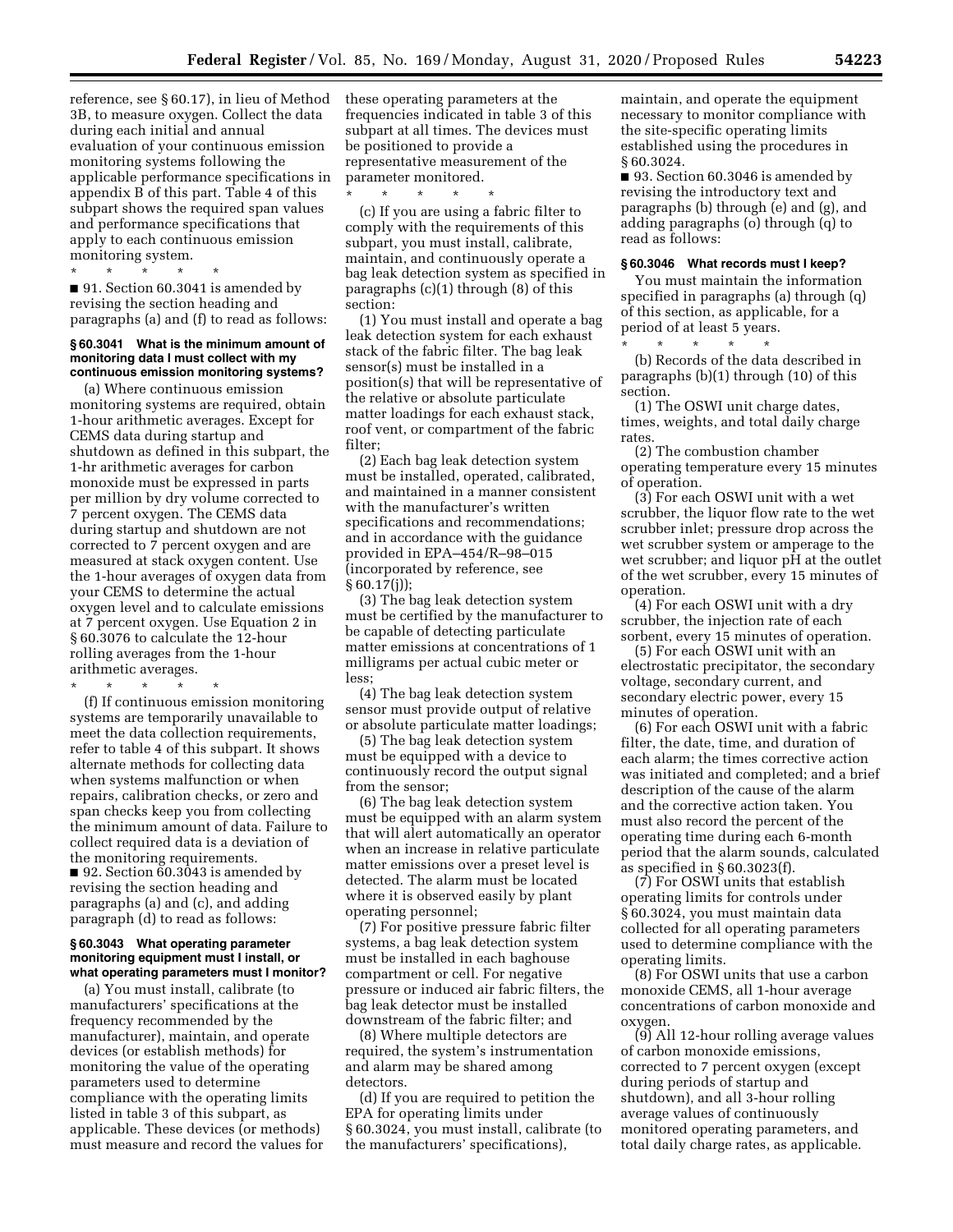(10) Records of the dates, times, and durations of any bypass of the control device.

(c) Records of the start date and time and duration in hours of each malfunction of operation (*i.e.,* process equipment) or the air pollution control and monitoring equipment and description of the malfunction.

(d) Records of actions taken during periods of malfunction to minimize emissions in accordance with § 60.11(d), including corrective actions to restore malfunctioning process and air pollution control and monitoring equipment to its normal or usual manner of operation.

(e) Start date, start time, end date and end time for each period for which monitoring data show a deviation from the carbon monoxide emissions limit in table 2 or 2b of this subpart or a deviation from the operating limits in table 3 of this subpart or a deviation from other operating limits established under § 60.3024 with a description of the deviations, reasons for such deviations, and a description of corrective actions taken. You must record the start date, start time, end date and end time for each period when all qualified operators were not accessible in accordance with § 60.3020.

\* \* \* \* \*

(g) For carbon monoxide continuous emissions monitoring systems, document the results of your annual performance evaluations, daily drift tests and quarterly accuracy determinations according to Procedure 1 of appendix F of this part.

\* \* \* \* \* (o) If you comply with the substitute means of compliance demonstration requirements in § 60.3032 for your small OSWI unit, you must keep the records specified in paragraphs (o)(1) through (3) of this section.

(1) Records of data collected as required in § 60.3032(a)(2).

(2) Copy of the representative performance test used to demonstrate initial compliance; and

(3) Documentation of how the test in paragraph (o)(2) of this section is representative of the unit as required in  $§ 60.3032(b)(2).$ 

(p) If you comply with the continuous compliance requirements in § 60.3033(d), you must keep records of the following elements reported on a weekly basis at the frequency they are monitored in accordance with table 3 of this subpart (*e.g.,* each 3-hr average recorded temperature), as specified in paragraphs (p)(1) through (7) of this section.

(1) Start and end times the unit is operated when waste is being combusted.

(2) Identity and weight of each waste category (*e.g.,* lbs of solid waste, food waste, wood or yard waste).

(3) Identities and quantities of supplemental fuel burned (*e.g.* flow rate or percentage of operating time).

(4) The waste profile, as defined in § 60.3078.

(5) Temperature of unit combustion chamber and description of where temperature is measured, as a threehour average for each batch operation.

(6) Charge rate (in tons per day) of each operation,

(7) For each OSWI unit using a wet scrubber, dry scrubber, electrostatic precipitator, or fabric filter, the records specified in paragraph (b)(3) through (10) of this section, as applicable.

(q) Copies of any notifications submitted pursuant to §§ 60.2993 and 60.3061.

■ 94. Section 60.3049 is amended by revising the introductory text to read as follows:

#### **§ 60.3049 What information must I submit following my initial performance test?**

Unless you choose to comply with the substitute means of compliance demonstration requirements in § 60.3032, you must submit the information specified in paragraphs (a) through (c) of this section no later than 60 days following the initial performance test. All reports must be signed by the facilities manager.

\* \* \* \* \* ■ 95. Section 60.3050 is revised to read as follows:

## **§ 60.3050 When must I submit my annual report?**

You must submit an annual report no later than 12 months following the submission of the information in § 60.3049, unless you choose to comply with the substitute means of compliance demonstration requirements in § 60.3032. If you choose to comply with the substitute means of compliance demonstration requirements in § 60.3032, you must submit an annual report no later than 12 months following the submission of the information in § 60.3032(b). You must submit subsequent reports no more than 12 months following the previous report. The permit will address the submittal of annual reports for a unit with an operating permit required under title V of the Clean Air Act.

■ 96. Section 60.3051 is amended by: ■ a. Revising the introductory text and paragraphs (b) through (f);

■ b. Removing and reserving paragraph (g);

■ c. Revising paragraph (h) and (j); and

■ d. Adding paragaph (k).

The revisions and addition read as follows:

## **§ 60.3051 What information must I include in my annual report?**

The annual report required under § 60.3050 must include the items listed in paragraphs (a) through (k) of this section. If you have a deviation from the operating limits or the emission limitations, you must also submit deviation reports as specified in §§ 60.3052 through 60.3054.

\* \* \* \* \* (b) Statement by the owner or

operator, with their name, title, and signature, certifying the truth, accuracy, and completeness of the report. Such certifications must also comply with the requirements of 40 CFR 70.5(d) or 40 CFR 71.5(d). If your report is submitted via CEDRI, the certifier's electronic signature during the submission process replaces this requirement.

(c) Date of report and beginning and ending dates of the reporting period. You are no longer required to provide the date of report when the report is submitted via CEDRI.

(d) Identification of each OSWI unit, and for each OSWI unit, the parameters monitored and values for the operating limits established pursuant to § 60.3023 or § 60.3024.

(e) If no deviations from any emission limitation or operating limit that applies to you has occurred during the annual reporting period, a statement that there were no deviations from the emission limitations or operating limits during the reporting period. If you use a CMS to monitor emissions or operating parameters and there were no periods during which any CMS was inoperative, inactive, malfunctioning or out of control, a statement that no monitoring system used to determine compliance with the emission limitations or operating limits was inoperative, inactive, malfunctioning or out of control.

(f) The highest recorded 12-hour average and the lowest recorded 12-hour average, as applicable, for carbon monoxide emissions if you are using a CEMS to demonstrate continuous compliance and the highest recorded 3 hour average and the lowest recorded 3 hour average, as applicable, for each operating parameter recorded for the calendar year being reported.

(g) [Reserved]

(h) If a performance test was conducted during the reporting period, identification of the OSWI unit tested, the pollutant(s) tested, and the date of the performance test. Submit, following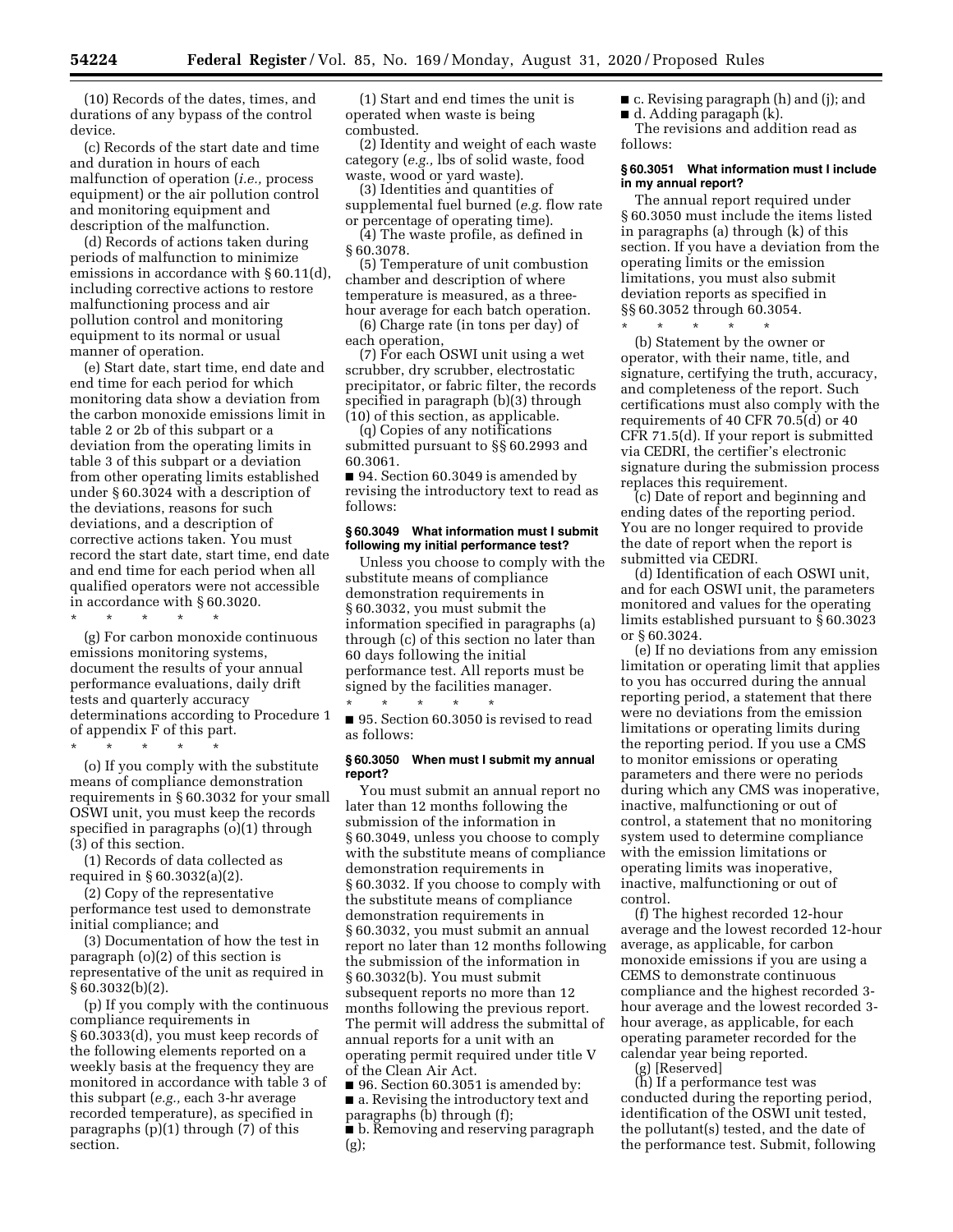the procedure specified in § 60.3056(b), the performance test report no later than the date that you submit the annual report.

\* \* \* \* \*

(j) The start date, start time, and duration in hours for each period when all qualified OSWI unit operators were unavailable for more than 12 hours, but less than 2 weeks.

(k) If you are complying with the continuous compliance requirements for small OSWI units in § 60.3033(d) and have had no deviations from the weekly waste profile requirements or deviations from the operating limits, a statement that there were no deviations from the weekly waste profile requirements, and the OSWI unit has been operated within the operating parameter limits established during the representative performance test identified in the information submitted as required in § 60.3032(b) or the initial performance test conducted by the source, as required in § 60.3032(d).

■ 97. Section 60.3052 is amended by revising the section heading and paragraph (a) to read as follows:

## **§ 60.3052 What other reports must I submit if I have a deviation?**

(a) You must submit a deviation report as specified in paragraphs (a)(1) through (3) of this section:

(1) If your OSWI unit fails to meet any requirement or obligation established by this subpart, including but not limited to any emission limitation, operating limit, or operator qualification and accessibility requirements.

(2) If your OSWI unit fails to meet any term or condition that is adopted to implement an applicable requirement in this subpart and that is included in the operating permit for any unit that meets the requirements in § 60.2991 and is required to obtain such a permit.

(3) If you deviate from the requirements to have a qualified operator accessible as specified in § 60.3020, you must meet the requirements of § 60.3054.

\* \* \* \* \*

■ 98. Section 60.3053 is revised to read as follows:

## **§ 60.3053 What must I include in the deviation report?**

In each report required under § 60.3052, you must include the company name and address and the beginning and ending dates for the reporting period. For any pollutant or operating parameter that deviated from the emission limitations, operating limits or other requirement specified in this subpart, or for each CMS that experienced downtime or was out of

control, include the items described in paragraphs (a) through (g) of this section, as applicable. If you are complying with the continuous compliance requirements for small OSWI units in  $\S 60.3033(d)$ , you must also include the items described in paragraphs (h) and (i) of this section. You must identify the OSWI unit associated with the information required in paragraphs (a) through (i) of this section in your deviation report.

(a) Identification of the emission limit, operating parameter or other requirement from which there was a deviation and the start date, start time, and duration in hours of each deviation.

(b) The averaged and recorded data for those dates, including, when applicable, the information recorded under § 60.3046(b)(9) and (c) through (e) for the calendar period being reported.

(c) The cause of each deviation from the emission limitations, operating limits or other requirement and your corrective actions.

(d) For each CMS, the start date, start time, duration in hours, and cause for each instance of monitor downtime (other than downtime associated with zero, span, and other routine calibration checks).

(e) For each CMS, the start date, start time, duration in hours, and corrective action taken for each instance that the monitor is out of control.

(f) The dates, times, and durations in hours of any bypass of the control device and your corrective actions.

(g) For batch OSWI units, the dates, times, and duration in hours of any deviation from the requirements to have a qualified operator accessible as required in § 60.3014.

(h) If you are complying with the continuous compliance requirements for small OSWI units in § 60.3033(d), the dates, times, duration in weeks, and cause for each deviation from the waste profile required in § 60.3033(d)(1).

(i) The dates, times, duration in hours, and cause for each deviation from the operating parameter limits established during the representative performance test identified in the information submitted as required in § 60.3032(b) or the initial performance test conducted by the source as required in § 60.3030(d).

■ 99. Section 60.3056 is revised to read as follows:

#### **§ 60.3056 In what form can I submit my reports?**

(a) Before [DATE 180 DAYS AFTER PUBLICATION OF THE FINAL RULE IN THE **FEDERAL REGISTER**], you must submit annual and deviation reports electronically or in paper format,

postmarked on or before the submittal due dates. Beginning on [DATE 180 DAYS AFTER PUBLICATION OF THE FINAL RULE IN THE **FEDERAL REGISTER**], or once the reporting template for this subpart has been available on the Compliance and Emissions Data Reporting Interface (CEDRI) website for one year, whichever date is later, you must submit all subsequent annual compliance reports and deviation reports to the EPA via CEDRI, which can be accessed through the EPA's Central Data Exchange (CDX) (*<https://cdx.epa.gov/>*). The EPA will make all the information submitted through CEDRI available to the public without further notice to you. Do not use CEDRI to submit information you claim as confidential business information (CBI). Anything submitted using CEDRI cannot later be claimed CBI. You must use the appropriate electronic report template on the CEDRI website (*[https://www.epa.gov/](https://www.epa.gov/electronic-reporting-airemissions/cedri)  [electronic-reporting-airemissions/cedri](https://www.epa.gov/electronic-reporting-airemissions/cedri)*) for this subpart. The date report templates become available will be listed on the CEDRI website. The report must be submitted by the deadline specified in this subpart, regardless of the method in which the report is submitted. Although we do not expect persons to assert a claim of CBI, if you wish to assert a CBI claim, submit a complete report, including information claimed to be CBI, to the EPA. The report must be generated using the appropriate form on the CEDRI website or an alternate electronic file consistent with the extensible markup language (XML) schema listed on the CEDRI website. Submit the file on a compact disc, flash drive, or other commonly used electronic storage medium and clearly mark the medium as CBI. Mail the electronic medium to U.S. EPA/ OAQPS/CORE CBI Office, Attention: Other Solid Waste Incineration Units Sector Lead, MD C404–02, 4930 Old Page Rd., Durham, NC 27703. The same file with the CBI omitted must be submitted to the EPA via the EPA's CDX as described earlier in this paragraph. Furthermore, under CAA section 114(c), emissions data is not entitled to confidential treatment, and the EPA is required to make emissions data available to the public. Thus, emissions data will not be protected as CBI and will be made publicly available.

(b) Beginning on [DATE 180 DAYS AFTER PUBLICATION OF THE FINAL RULE IN THE **FEDERAL REGISTER**], within 60 days after the date of completing each performance test required by this subpart, you must submit the results of the performance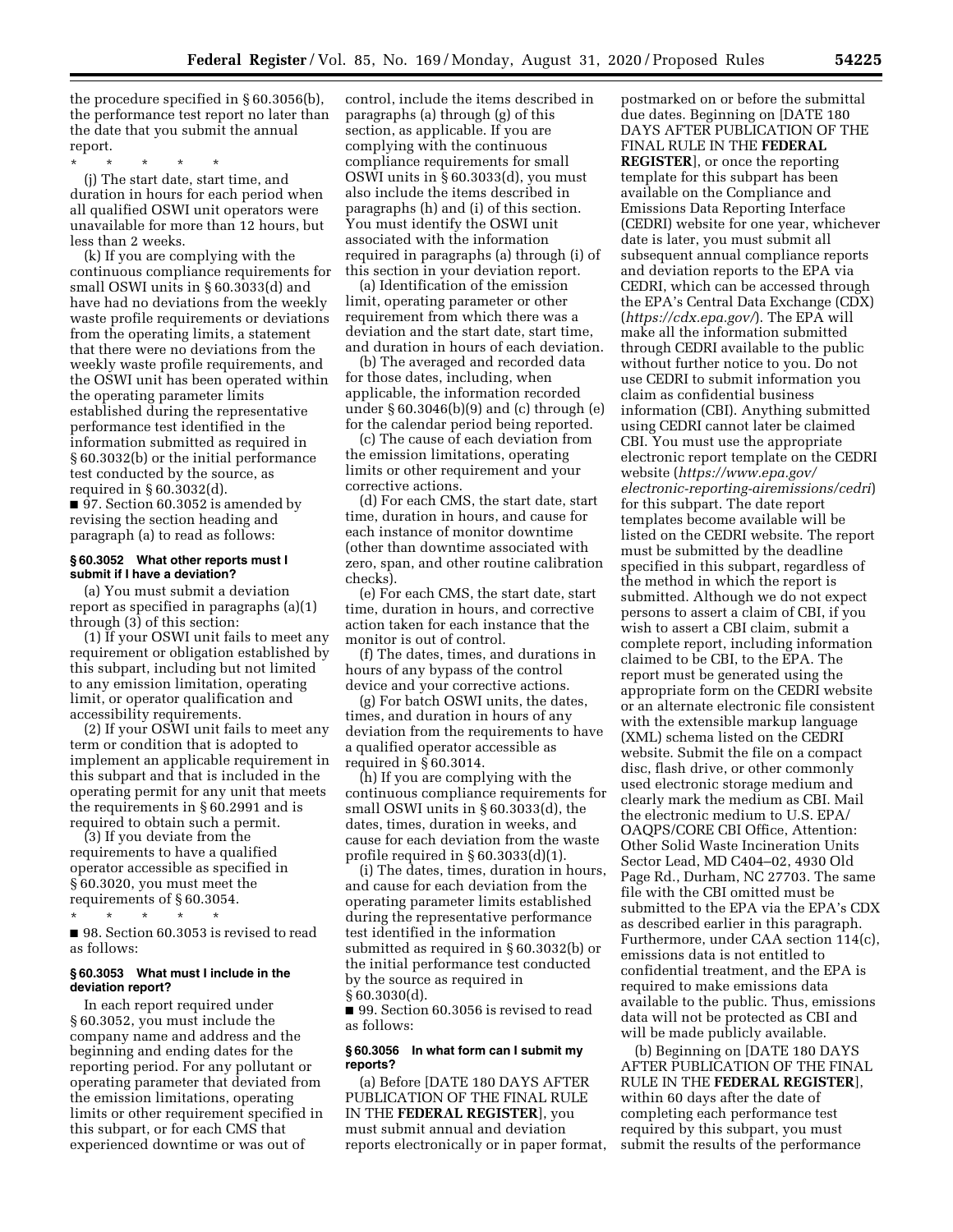test following the procedures specified in paragraphs (b)(1) through (3) of this section.

(1) *Data collected using test methods supported by the EPA's Electronic Reporting Tool (ERT) as listed on the EPA's ERT website [\(https://](https://www.epa.gov/electronic-reporting-air-emissions/electronic-reporting-tool-ert) [www.epa.gov/electronic-reporting](https://www.epa.gov/electronic-reporting-air-emissions/electronic-reporting-tool-ert)[airemissions/electronic-reporting-tool](https://www.epa.gov/electronic-reporting-air-emissions/electronic-reporting-tool-ert)[ert\)](https://www.epa.gov/electronic-reporting-air-emissions/electronic-reporting-tool-ert) at the time of the test.* Submit the results of the performance test to the EPA via CEDRI, which can be accessed through the EPA's CDX (*[https://](https://cdx.epa.gov/) [cdx.epa.gov/](https://cdx.epa.gov/)*). The data must be submitted in a file format generated through the use of the EPA's ERT. Alternatively, you may submit an electronic file consistent with the XML schema listed on the EPA's ERT website.

(2) *Data collected using test methods that are not supported by the EPA's ERT as listed on the EPA's ERT website at the time of the test.* The results of the performance test must be included as an attachment in the ERT or an alternate electronic file consistent with the XML schema listed on the EPA's ERT website. Submit the ERT generated package or alternative file to the EPA via CEDRI.

(3) *CBI.* Do not use CEDRI to submit information you claim as CBI. Anything submitted using CEDRI cannot later be claimed CBI. Although we do not expect persons to assert a claim of CBI, if you wish to assert a CBI claim for some of the information required under paragraph  $(b)(1)$  or  $(2)$  of this section CBI, you must submit a complete file, including information claimed to be CBI, to the EPA. The file must be generated through the use of the EPA's ERT or an alternate electronic file consistent with the XML schema listed on EPA's ERT website. Submit the file on a compact disc, flash drive, or other commonly used electronic storage medium and clearly mark the medium as CBI. Mail the electronic medium to U.S. EPA/OAQPS/CORE CBI Office, Attention: Group Leader, Measurement Policy Group, MD C404–02, 4930 Old Page Rd., Durham, NC 27703. The same file with the CBI omitted must be submitted to the EPA via EPA's CDX as described in paragraphs (b)(1) and (2) of this section. All CBI claims must be asserted at the time of submission. Furthermore, under CAA section 114(c), emissions data is not entitled to confidential treatment, and the EPA is required to make emissions data available to the public. Thus, emissions data will not be protected as CBI and will be made publicly available.

(c) Beginning on [DATE 180 DAYS AFTER PUBLICATION OF THE FINAL RULE IN THE **FEDERAL REGISTER**],

within 60 days after the date of completing each continuous emissions monitoring system (CEMS) performance evaluation, you must submit the results of the performance evaluation following the procedures specified in paragraphs (c)(1) through (3) of this section.

(1) *Performance evaluations of CEMS measuring relative accuracy test audit (RATA) pollutants that are supported by the EPA's ERT as listed on the EPA's ERT website at the time of the evaluation.* Submit the results of the performance evaluation to the EPA via CEDRI, which can be accessed through the EPA's CDX. The data must be submitted in a file format generated through the use of the EPA's ERT. Alternatively, you may submit an electronic file consistent with the XML schema listed on the EPA's ERT website.

(2) *Performance evaluations of CEMS measuring RATA pollutants that are not supported by the EPA's ERT as listed on the EPA's ERT website at the time of the evaluation.* The results of the performance evaluation must be included as an attachment in the ERT or an alternate electronic file consistent with the XML schema listed on the EPA's ERT website. Submit the ERT generated package or alternative file to the EPA via CEDRI.

(3*) CBI.* Do not use CEDRI to submit information you claim as CBI. Anything submitted using CEDRI cannot later be claimed CBI. Although we do not expect persons to assert a claim of CBI, if you wish to assert a CBI claim for some of the information required under paragraph (c)(1) or (2) of this section, you must submit a complete file, including information claimed to be CBI, to the EPA. The file must be generated through the use of the EPA's ERT or an alternate electronic file consistent with the XML schema listed on the EPA's ERT website. Submit the file on a compact disc, flash drive, or other commonly used electronic storage medium and clearly mark the medium as CBI. Mail the electronic medium to U.S. EPA/OAQPS/CORE CBI Office, Attention: Group Leader, Measurement Policy Group, MD C404–02, 4930 Old Page Rd., Durham, NC 27703. The same file with the CBI omitted must be submitted to the EPA via the EPA's CDX as described in paragraphs (c)(1) and (2) of this section. All CBI claims must be asserted at the time of submission. Furthermore, under CAA section 114(c), emissions data is not entitled to confidential treatment, and the EPA is required to make emissions data available to the public. Thus, emissions data will not be protected as CBI and will be made publicly available.

(d) If you are required to electronically submit a report through CEDRI in the EPA's CDX, you may assert a claim of EPA system outage for failure to timely comply with the reporting requirement. To assert a claim of EPA system outage, you must meet the requirements outlined in paragraphs (d)(1) through (7) of this section.

(1) You must have been or will be precluded from accessing CEDRI and submitting a required report within the time prescribed due to an outage of either the EPA's CEDRI or CDX systems.

(2) The outage must have occurred within the period of time beginning five business days prior to the date that the submission is due.

(3) The outage may be planned or unplanned.

(4) You must submit notification to the Administrator in writing as soon as possible following the date you first knew, or through due diligence should have known, that the event may cause or has caused a delay in reporting.

(5) You must provide to the Administrator a written description identifying:

(i) The date(s) and time(s) when CDX or CEDRI was accessed and the system was unavailable;

(ii) A rationale for attributing the delay in reporting beyond the regulatory deadline to EPA system outage;

(iii) A description of the measures taken or to be taken to minimize the delay in reporting; and

(iv) The date by which you propose to report, or if you have already met the reporting requirement at the time of the notification, the date you reported.

(6) The decision to accept the claim of EPA system outage and allow an extension to the reporting deadline is solely within the discretion of the Administrator.

(7) In any circumstance, the report must be submitted electronically as soon as possible after the outage is resolved.

(e) If you are required to electronically submit a report through CEDRI in the EPA's CDX, you may assert a claim of *force majeure* for failure to timely comply with the reporting requirement. To assert a claim of *force majeure,* you must meet the requirements outlined in paragraphs (e)(1) through (5) of this section.

(1) You may submit a claim if a *force majeure* event is about to occur, occurs, or has occurred or there are lingering effects from such an event within the period of time beginning five business days prior to the date the submission is due. For the purposes of this section, a *force majeure* event is defined as an event that will be or has been caused by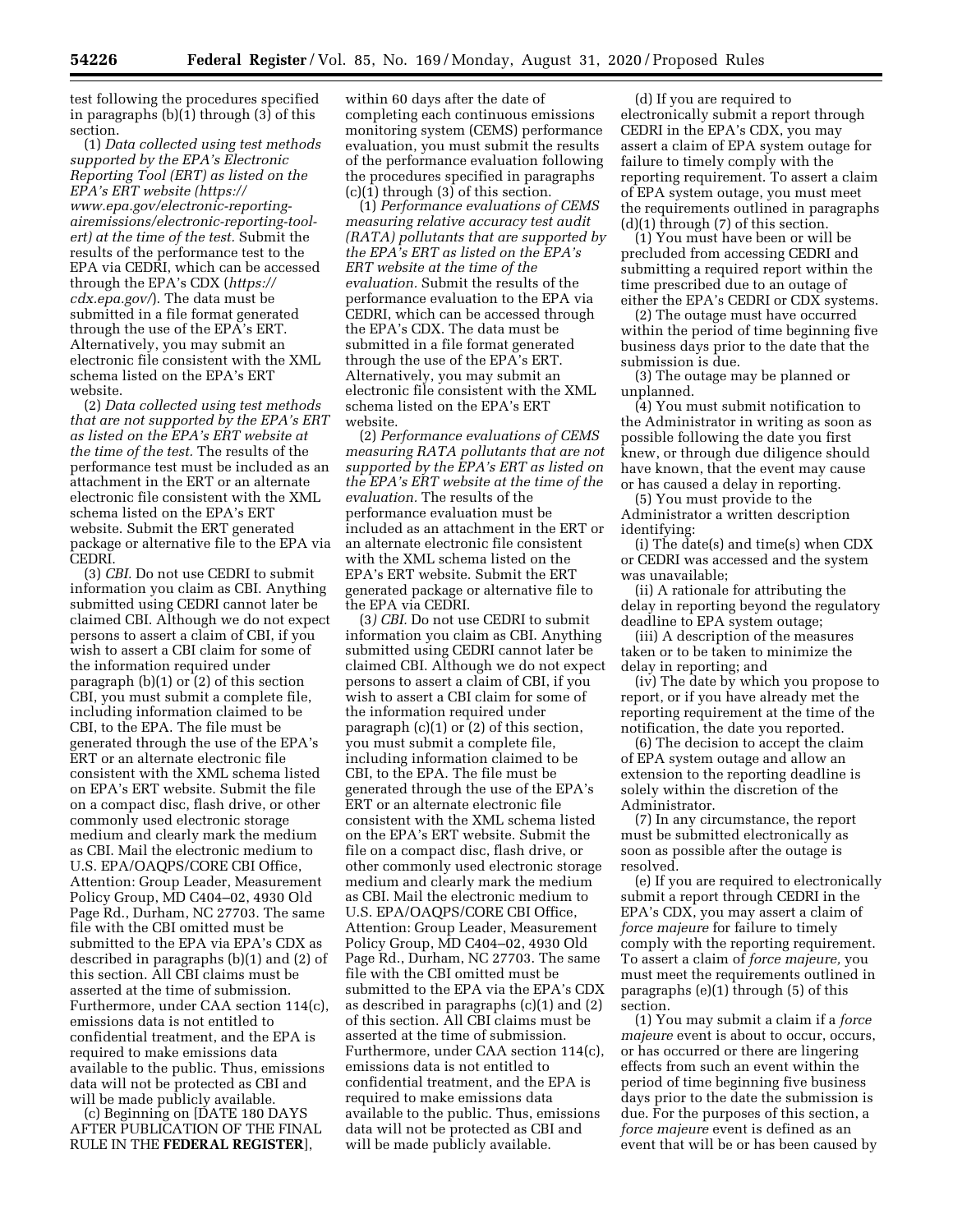circumstances beyond the control of the affected facility, its contractors, or any entity controlled by the affected facility that prevents you from complying with the requirement to submit a report electronically within the time period prescribed. Examples of such events are acts of nature (*e.g.,* hurricanes, earthquakes, or floods), acts of war or terrorism, or equipment failure or safety hazard beyond the control of the affected facility (*e.g.,* large scale power outage).

(2) You must submit notification to the Administrator in writing as soon as possible following the date you first knew, or through due diligence should have known, that the event may cause or has caused a delay in reporting.

(3) You must provide to the Administrator:

(i) A written description of the *force majeure* event;

(ii) A rationale for attributing the delay in reporting beyond the regulatory deadline to the *force majeure* event;

(iii) A description of the measures taken or to be taken to minimize the delay in reporting; and

(iv) The date by which you propose to report, or if you have already met the reporting requirement at the time of the notification, the date you reported.

(4) The decision to accept the claim of *force majeure* and allow an extension to the reporting deadline is solely within the discretion of the Administrator.

(5) In any circumstance, the reporting must occur as soon as possible after the *force majeure* event occurs.

■ 100. Section 60.3059 is revised to read as follows:

#### **§ 60.3059 Am I required to apply for and obtain a title V operating permit for my unit?**

(a) Yes, if your OSWI unit is an existing incineration unit subject to an applicable EPA-approved and effective Clean Air Act section 111(d)/129 State or Tribal plan or an applicable and effective Federal plan, you are required to obtain a title V operating permit for your OSWI unit. 40 CFR 70.5(a)(1) and 40 CFR 71.5(a)(1) addresses the title V application deadlines.

(b) Air curtain incinerators as specified in § 60.2994(b) and subject only to the requirements in §§ 60.3062 through 60.3068 are exempted from title V permitting requirements per these regulations.

## **§ 60.3060 [Removed]**

■ 101. Remov § 60.3060.

#### **§ 60.3062 [Amended]**

■ 102. Section 60.3062 is amended by removing and reserving paragraph (b). ■ 103. Section 60.3067 is amended by revising paragraph (a) to read as follows:

## **§ 60.3067 How must I monitor opacity for air curtain incinerators that burn only wood waste, clean lumber, and yard waste?**

(a) Use EPA Method 9 of appendix A of this part or ASTM D7520–16 (incorporated by reference (IBR), see § 60.17), to determine compliance with the opacity limitation.

\* \* \* \* \* ■ 104. Section 60.3068 is amended by revising paragraph (d) to read as follows:

#### **§ 60.3068 What are the recordkeeping and reporting requirements for air curtain incinerators that burn only wood waste, clean lumber, and yard waste?**

\* \* \* \* \* (d) Before [DATE 180 DAYS AFTER PUBLICATION OF THE FINAL RULE IN THE **FEDERAL REGISTER**], submit initial and annual opacity test reports as electronic or paper copy on or before the applicable submittal date. On and after [DATE 180 DAYS AFTER PUBLICATION OF THE FINAL RULE IN THE **FEDERAL REGISTER**], within 60 days after the date of completing the initial opacity test and each annual opacity test required by this subpart, you must submit the results of the opacity test following the procedures specified in § 60.3056(b)(1) through (3). \* \* \* \* \*

### **§ 60.3069 [Removed]**

■ 105. Remove § 60.3069.

■ 106. Section 60.3076 is amended by revising parameters "E<sub>a</sub>" and "E<sub>hj</sub>" of Equation 2 in paragraph (d) to read as follows:

## **§ 60.3076 What equations must I use?**

\* \* \* \* \* (d) \* \* \*

- $E_a$  = Average carbon monoxide pollutant rate for the 12-hour period, ppm corrected to 7 percent O2. Note that a 12-hour period may include CEMS data during startup and shutdown, as defined in the subpart, in which case the period will not consist entirely of data that have been corrected to 7 percent O<sub>2</sub>.
- $E_{hi}$  = Hourly arithmetic average pollutant rate for hour ''j,'' ppm corrected to 7 percent O2. CEMS data during startup and shutdown, as defined in the subpart, are not corrected to 7 percent oxygen, and are measured at stack oxygen content.

■ 107. Section 60.3078 is amended by: ■ a. Revising the definition for

''Administrator'';

■ b. Adding in alphabetical order a definition for ''CEMS data during startup and shutdown'';

■ c. Removing the definition for ''Collected from'';

■ d. Revising the definitions for ''Deviation,'' ''Low-level radioactive waste,'' ''Municipal waste combustion unit,'' and ''Particulate Matter''; and ■ e. Adding in alphabetical order a definition for ''Small OSWI unit'' and ''Waste profile.''

The revisions and additions read as follows:

## **§ 60.3078 What definitions must I know?**

*Administrator* means:

(1) For approved and effective state section 111(d)/129 plans, the Director of the state air pollution control agency, or his or her delegatee;

(2) For Federal section 111(d)/129 plans, the Administrator of the EPA, an employee of the EPA, the Director of the state air pollution control agency, or employee of the state air pollution control agency to whom the authority has been delegated by the Administrator of the EPA to perform the specified task; and

(3) For NSPS, the Administrator of the EPA, an employee of the EPA, the Director of the state air pollution control agency, or employee of the state air pollution control agency to whom the authority has been delegated by the Administrator of the EPA to perform the specified task.

\* \* \* \* \*

*CEMS data during startup and shutdown* means CEMS data collected during the first hours of a OSWI startup from a cold start until waste is fed to the unit and the hours of operation following the cessation of waste material being fed to the OSWI during a unit shutdown. For each startup event, the length of time that CEMS data may be claimed as being CEMS data during startup must be 48 operating hours or less. For each shutdown event, the length of time that CEMS data may be claimed as being CEMS data during shutdown must be 24 operating hours or less.

\* \* \* \* \* *Deviation* means any instance in which a unit that meets the requirements in § 60.2991, or an owner or operator of such a source:

(1) Fails to meet any requirement or obligation established by this subpart, including but not limited to any emission limitation, operating limit, or operator qualification and accessibility requirements; and

(2) Fails to meet any term or condition that is adopted to implement an applicable requirement in this subpart and that is included in the operating permit for any unit that meets requirements in § 60.2991 and is required to obtain such a permit.

\* \* \* \* \*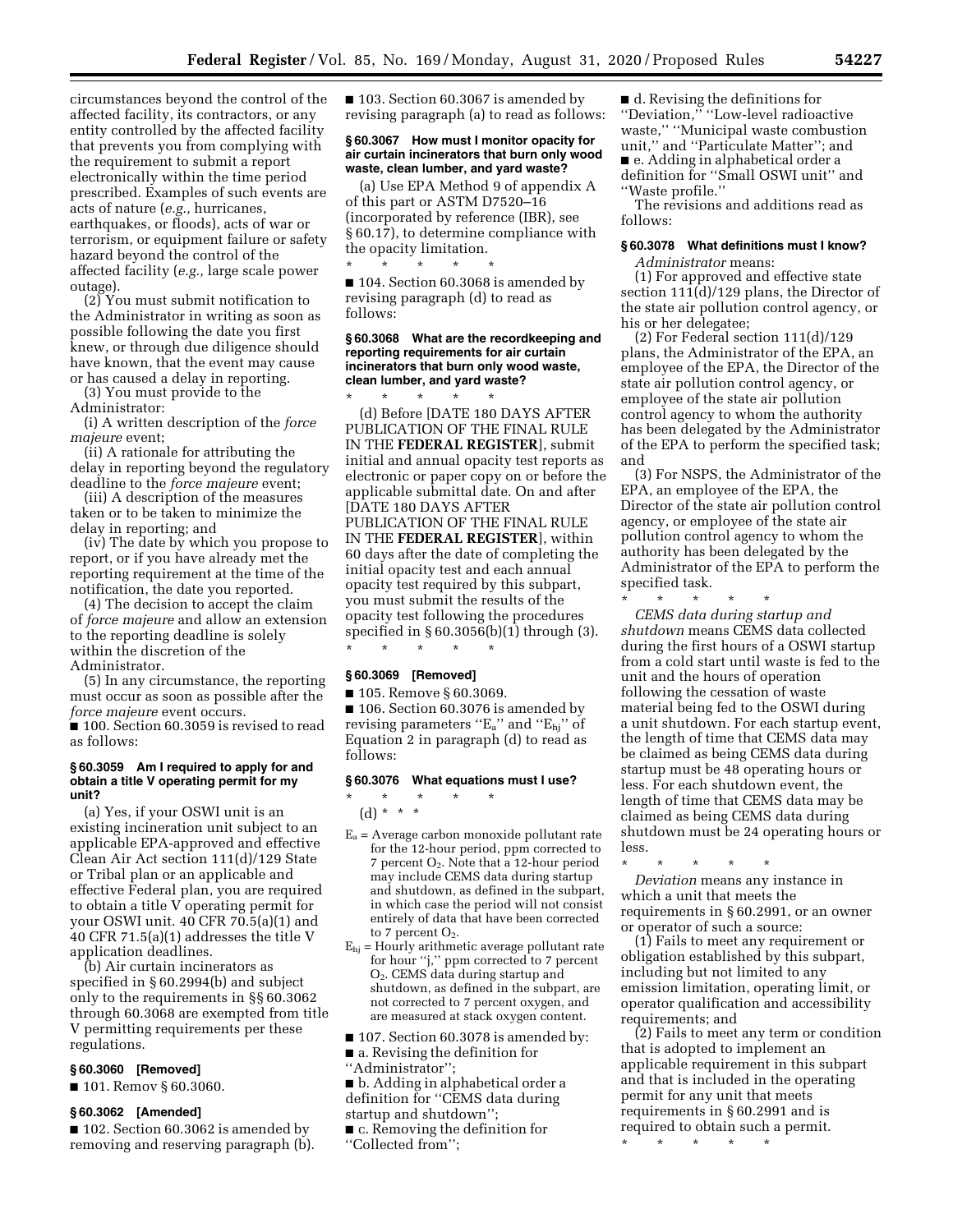*Low-level radioactive waste* means waste material that contains radioactive nuclides emitting primarily beta or gamma radiation, or both, in concentrations or quantities that exceed applicable federal or state standards for unrestricted release. Low-level radioactive waste is not high-level radioactive waste, spent nuclear fuel, or byproduct material as defined by the Atomic Energy Act of 1954 (42 U.S.C. 2014(e)(2)).

\* \* \* \* \* *Municipal waste combustion unit*  means, for the purpose of this subpart and subpart EEEE, any setting or equipment that combusts municipal

solid waste (as defined in this subpart) including, but not limited to, fielderected, modular, cyclonic burn barrel, and custom built incineration units (with or without energy recovery) operating with starved or excess air, boilers, furnaces, and air curtain incinerators (except those air curtain incinerators listed in § 60.2994(b)).

*Particulate matter* means total particulate matter emitted from OSWI units as measured by EPA Method 5 or EPA Method 29 of appendix A of this part.

\* \* \* \* \*

\* \* \* \* \*

\* \* \* \* \*

*Small OSWI unit* means OSWI units with capacities less than or equal to 10 tons per day.

\* \* \* \* \*

*Waste profile* means for a small OSWI unit the amount of each waste category burned as a percentage of total waste burned on a mass basis.

\* \* \* \* \*

■ 108. Table 1 to subpart FFFF of part 60 is revised to read as follows:

## **Table 1 to Subpart FFFF of Part 60— Model Rule—Compliance Schedule**

As stated in § 60.3000, you must comply with the following:

D7520–16.

| For units as defined in                         | Complete this action | By this date <sup>a</sup>                            |
|-------------------------------------------------|----------------------|------------------------------------------------------|
|                                                 | Final compliance b   | (Dates to be specified in State plan) <sup>c</sup> . |
| $\S 60.2992(a)(2)$ and $(a)(3)$ , as applicable |                      | (Dates to be specified in State plan) <sup>d</sup> . |

a Site-specific schedules can be used at the discretion of the state.

<sup>b</sup> Final compliance means that you complete all process changes and retrofit of control devices so that, when the incineration unit is brought on line, all process changes and air pollution control devices necessary to me

The date can be no later than 3 years after the effective date of State plan approval or December 16, 2010, whichever is earlier.<br>The date can be no later than 3 years after the effective date of State plan approval or Dec FINAL RULE IN THE **FEDERAL REGISTER**], whichever is earlier.

■ 109. Table 2 to subpart FFFF of part 60 is amended by revising the heading, rows 7, 8, and 10, and footnote ''a'' to read as follows:

**Table 2 to Subpart FFFF of Part 60— Model Rule—Emission Limitations for OSWI Units** 

| For the air pollutant | You must meet this emission<br>limitation <sup>a</sup> | Using this averaging time                                                                     | And determining compliance using<br>this method                                                                                                                                                                                                                                                                                                                                                                                                                                                                                                                                                                                                                                                                                                                                         |  |
|-----------------------|--------------------------------------------------------|-----------------------------------------------------------------------------------------------|-----------------------------------------------------------------------------------------------------------------------------------------------------------------------------------------------------------------------------------------------------------------------------------------------------------------------------------------------------------------------------------------------------------------------------------------------------------------------------------------------------------------------------------------------------------------------------------------------------------------------------------------------------------------------------------------------------------------------------------------------------------------------------------------|--|
|                       |                                                        |                                                                                               |                                                                                                                                                                                                                                                                                                                                                                                                                                                                                                                                                                                                                                                                                                                                                                                         |  |
|                       |                                                        | 6-minute average (observe over<br>three 1-hour test runs; i.e., thirty<br>6-minute averages). | Method 9 of appendix A of this<br>part, or ASTM D7520-16 (incor-<br>porated by reference (IBR), see<br>§60.17), if the following condi-<br>tions are met:<br>1. During the digital camera opac-<br>ity technique (DCOT) certifi-<br>cation procedure outlined in<br>Section 9.2 of ASTM D7520-<br>16, you or the DCOT vendor<br>must present the plumes in<br>front of various backgrounds of<br>color and contrast representing<br>conditions anticipated during<br>field use such as blue sky,<br>trees, and mixed backgrounds<br>(clouds and/or a sparse tree<br>stand).<br>2. You must also have standard<br>operating procedures in place<br>including daily or other fre-<br>quency quality checks to ensure<br>the equipment is within manu-<br>facturing specifications as out- |  |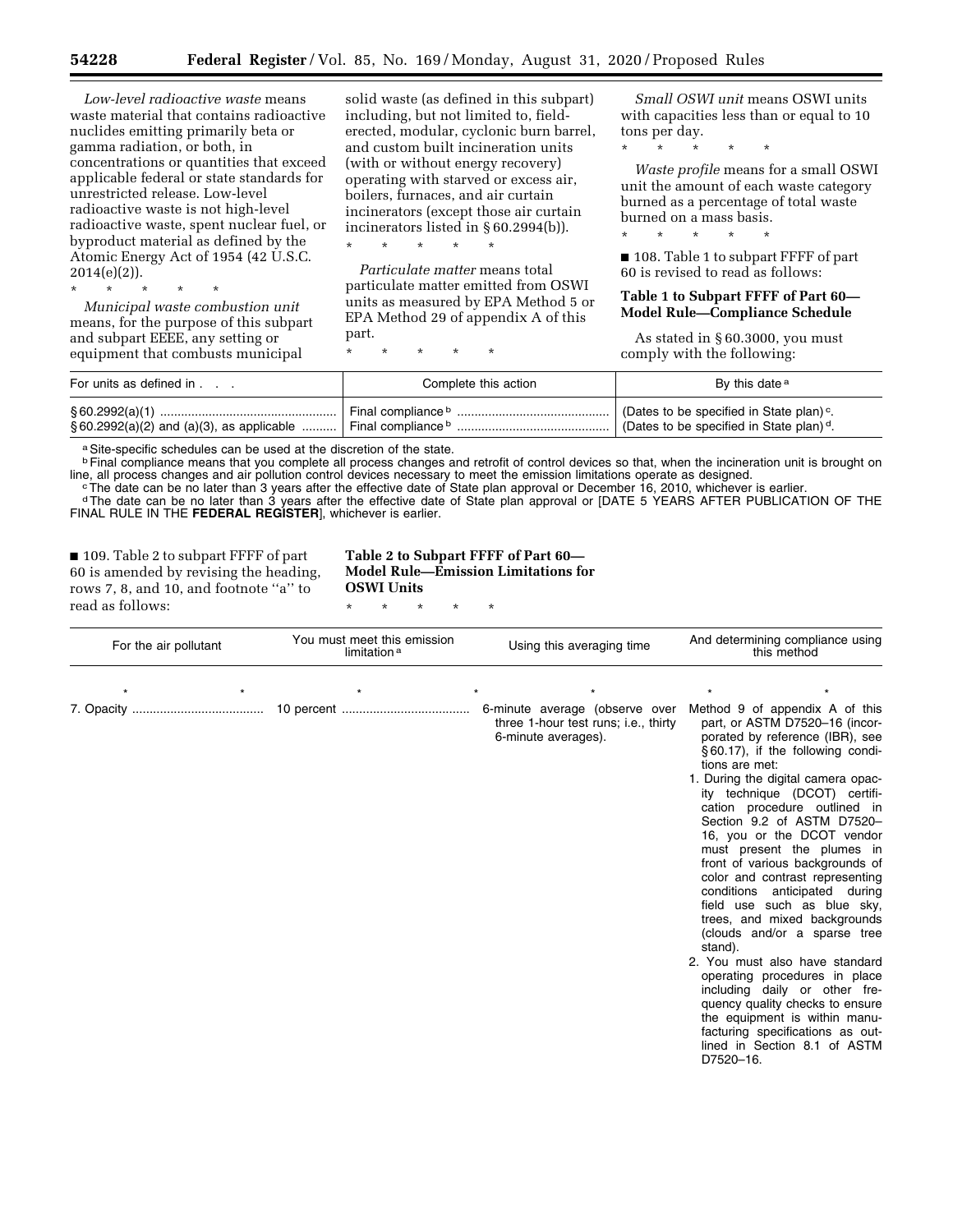| For the air pollutant | You must meet this emission<br>limitation <sup>a</sup> | Using this averaging time                                                                | And determining compliance using<br>this method                                                                                                                                                                                                                                                                                                                                                                                                                                                                                                                                                                       |
|-----------------------|--------------------------------------------------------|------------------------------------------------------------------------------------------|-----------------------------------------------------------------------------------------------------------------------------------------------------------------------------------------------------------------------------------------------------------------------------------------------------------------------------------------------------------------------------------------------------------------------------------------------------------------------------------------------------------------------------------------------------------------------------------------------------------------------|
|                       |                                                        |                                                                                          | 3. You must follow the record-<br>keeping procedures outlined in<br>$\S 63.10(b)(1)$ for the DCOT cer-<br>tification, compliance report,<br>data sheets, and all raw<br>unaltered JPEGs used for opac-<br>ity and certification determina-<br>tion.<br>4. You or the DCOT vendor must<br>have a minimum of four inde-<br>pendent technology users apply<br>the software to determine the<br>visible opacity of the 300 certifi-<br>cation plumes. For each set of<br>25 plumes, the user may not<br>exceed 15 percent opacity of<br>anyone reading and the aver-<br>age error must not exceed 7.5<br>percent opacity. |
| 8. Oxides of nitrogen | ume.                                                   | 103 parts per million by dry vol- 3-run average (1 hour minimum<br>sample time per run). | Method 7, 7A, 7C, 7D, or 7E of<br>appendix A of this part, or<br>ANSI/ASME PTC 19.10-1981<br>(IBR, see $§60.17$ ) in lieu of<br>Methods 7 and 7C only.                                                                                                                                                                                                                                                                                                                                                                                                                                                                |
|                       |                                                        |                                                                                          | $\star$                                                                                                                                                                                                                                                                                                                                                                                                                                                                                                                                                                                                               |
|                       | ume.                                                   | 3.1 parts per million by dry vol- 3-run average (1 hour minimum<br>sample time per run). | Method 6 or 6C of appendix A of<br>this part, or ANSI/ASME PTC<br>19.10–1981 (IBR, see §60.17)<br>in lieu of Method 6 only.                                                                                                                                                                                                                                                                                                                                                                                                                                                                                           |

a All emission limitations (except for opacity and CEMS data during startup and shutdown) are measured at 7 percent oxygen, dry basis at standard conditions. CEMS data during startup and shutdown are measured at stack oxygen content.

\* \* \* \* \* ■ 110. Table 2b to subpart FFFF of part

60 is added to read as follows:

**Table 2b to Subpart FFFF of Part 60— Model Rule—Emission Limitations That Apply to Small OSWI Units On or After [DATE TO BE SPECIFIED IN STATE PLAN] a**

As stated in § 60.3022, you must comply with the following:

| You must meet this emission<br>For the air pollutant<br>limitation b |                                                    | Using this averaging time                                                                                                                                    | And determining compliance<br>using this method                  |
|----------------------------------------------------------------------|----------------------------------------------------|--------------------------------------------------------------------------------------------------------------------------------------------------------------|------------------------------------------------------------------|
|                                                                      | 2,000 micrograms per dry stand-                    | 3-run average (1 hour minimum                                                                                                                                | Method 29 of appendix A of this                                  |
|                                                                      | ard cubic meter.                                   | sample time per run).                                                                                                                                        | part.                                                            |
| 2. Carbon monoxide                                                   | 220 parts per million by dry vol-<br>ume.          | 3-run average (1 hour minimum<br>sample time per run during per-<br>formance test), and 12-hour<br>rolling averages<br>measured<br>using CEMS <sup>c</sup> . | Method 10, 10A, or 10B of appen-<br>dix A of this part and CEMS. |
| 3a. Dioxins/furans<br>(total<br>mass<br>basis) <sup>d</sup> .        | 4,700 nanograms per dry stand-<br>ard cubic meter. | 3-run average (1 hour minimum<br>sample time per run).                                                                                                       | Method 23 of appendix A of this<br>part.                         |
| 3b. Dioxins/furans<br>(toxic equiva-<br>lency basis) <sup>d</sup> .  | 86 nanograms per dry standard<br>cubic meter.      | 3-run average (1 hour minimum<br>sample time per run).                                                                                                       | Method 23 of appendix A of this<br>part.                         |
| 4. Hydrogen chloride                                                 | 500 parts per million by dry vol-                  | 3-run average (1 hour minimum                                                                                                                                | Method 26A of appendix A of this                                 |
|                                                                      | ume.                                               | sample time per run).                                                                                                                                        | part.                                                            |
|                                                                      | 32,000 micrograms per dry stand-                   | 3-run average (1 hour minimum                                                                                                                                | Method 29 of appendix A of this                                  |
|                                                                      | ard cubic meter.                                   | sample time per run).                                                                                                                                        | part.                                                            |
|                                                                      | 69 micrograms per dry standard                     | 3-run average (1 hour minimum                                                                                                                                | Method 29 of appendix A of this                                  |
|                                                                      | cubic meter.                                       | sample time per run).                                                                                                                                        | part.                                                            |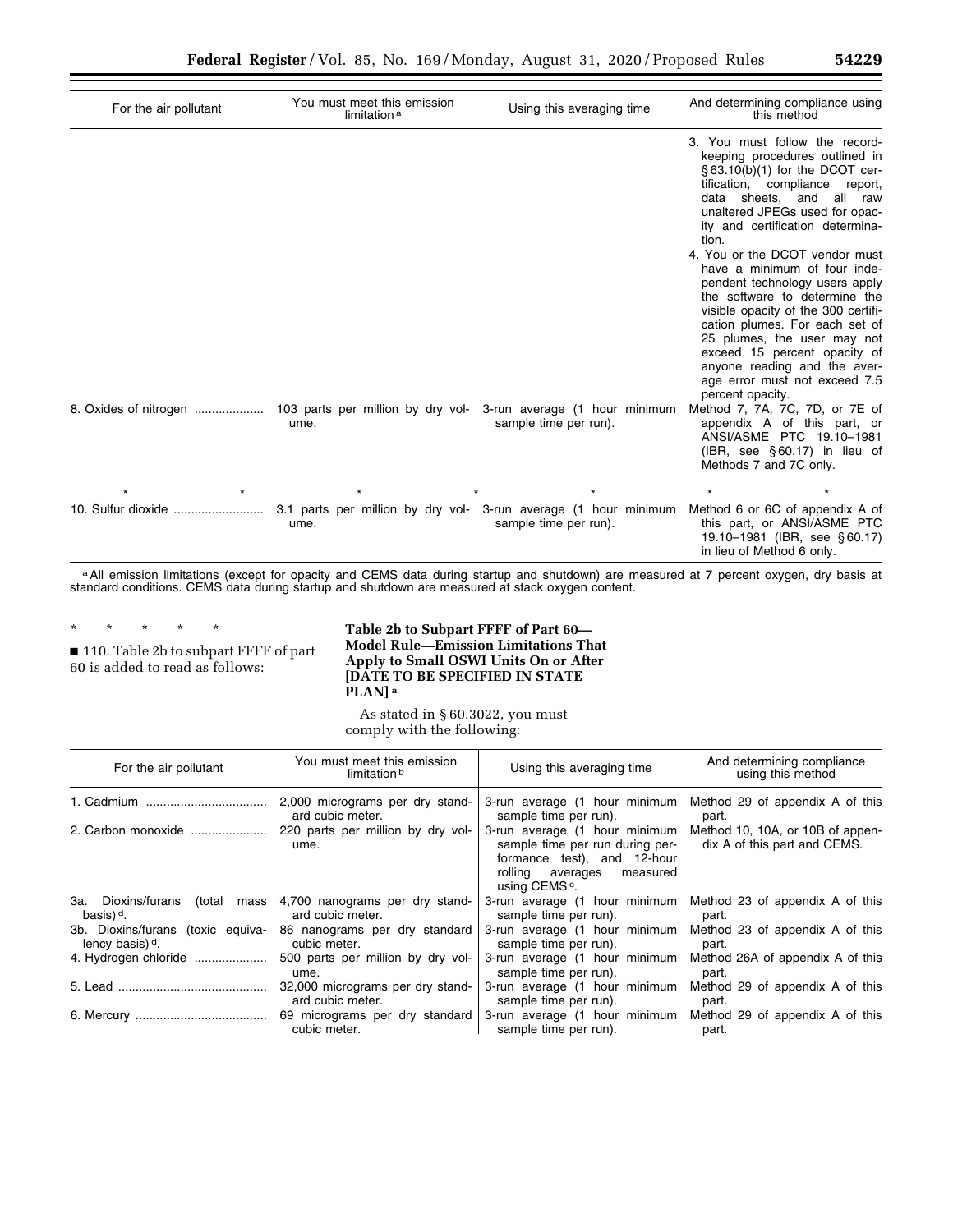| For the air pollutant | You must meet this emission<br>limitation b       | Using this averaging time                                                                             | And determining compliance<br>using this method                                                                                                                                                                                                                                                                                                                                                                                                                                                                                                                                                                                                                                                                                                                                                                                                                                                                                                                                                                                                                                                                                                                                                                                                                                                           |
|-----------------------|---------------------------------------------------|-------------------------------------------------------------------------------------------------------|-----------------------------------------------------------------------------------------------------------------------------------------------------------------------------------------------------------------------------------------------------------------------------------------------------------------------------------------------------------------------------------------------------------------------------------------------------------------------------------------------------------------------------------------------------------------------------------------------------------------------------------------------------------------------------------------------------------------------------------------------------------------------------------------------------------------------------------------------------------------------------------------------------------------------------------------------------------------------------------------------------------------------------------------------------------------------------------------------------------------------------------------------------------------------------------------------------------------------------------------------------------------------------------------------------------|
|                       |                                                   | 6-minute average (observe over<br>three 1-hour test runs; <i>i.e.</i> , thirty<br>6-minute averages). | Method 9 of appendix A of this<br>part, or ASTM D7520-16 (IBR,<br>see $\S 60.17$ ), if the following<br>conditions are met:<br>1. During the digital camera opac-<br>ity technique (DCOT) certifi-<br>cation procedure outlined in<br>Section 9.2 of ASTM D7520-<br>16, you or the DCOT vendor<br>must present the plumes in<br>front of various backgrounds of<br>color and contrast representing<br>conditions anticipated during<br>field use such as blue sky,<br>trees, and mixed backgrounds<br>(clouds and/or a sparse tree<br>stand).<br>2. You must also have standard<br>operating procedures in place<br>including daily or other fre-<br>quency quality checks to en-<br>sure the equipment is within<br>manufacturing specifications as<br>outlined in Section 8.1 of ASTM<br>D7520-16.<br>3. You must follow the record-<br>keeping procedures outlined in<br>$\S$ 63.10(b)(1) for the DCOT cer-<br>tification, compliance<br>report,<br>data sheets, and all raw<br>unaltered JPEGs used for<br>opacity and certification deter-<br>mination.<br>4. You or the DCOT vendor must<br>have a minimum of four inde-<br>pendent technology users apply<br>the software to determine the<br>visible opacity of the 300 certifi-<br>cation plumes. For each set of<br>25 plumes, the user may not |
|                       |                                                   |                                                                                                       | exceed 15 percent opacity of<br>any one reading and the aver-<br>age error must not exceed 7.5<br>percent opacity.                                                                                                                                                                                                                                                                                                                                                                                                                                                                                                                                                                                                                                                                                                                                                                                                                                                                                                                                                                                                                                                                                                                                                                                        |
| 8. Oxides of nitrogen | 210 parts per million by dry vol-<br>ume.         | 3-run average (1 hour minimum<br>sample time per run).                                                | Method 7, 7A, 7C, 7D, or 7E of<br>appendix A of this part, or<br>ANSI/ASME PTC 19.10-1981<br>$(HBR, see §60.17)$ in lieu of<br>Methods 7 and 7C only.                                                                                                                                                                                                                                                                                                                                                                                                                                                                                                                                                                                                                                                                                                                                                                                                                                                                                                                                                                                                                                                                                                                                                     |
| 9. Particulate matter | 280 milligrams per dry standard                   | 3-run average (1 hour minimum                                                                         | Method 5 or 29 of appendix A of                                                                                                                                                                                                                                                                                                                                                                                                                                                                                                                                                                                                                                                                                                                                                                                                                                                                                                                                                                                                                                                                                                                                                                                                                                                                           |
|                       | cubic meter.<br>130 parts per million by dry vol- | sample time per run).<br>3-run average (1 hour minimum                                                | this part.<br>Method 6 or 6C of appendix A of                                                                                                                                                                                                                                                                                                                                                                                                                                                                                                                                                                                                                                                                                                                                                                                                                                                                                                                                                                                                                                                                                                                                                                                                                                                             |
|                       | ume.                                              | sample time per run).                                                                                 | this part, or ANSI/ASME PTC<br>19.10-1981 (IBR, see §60.17)<br>in lieu of Method 6 only.                                                                                                                                                                                                                                                                                                                                                                                                                                                                                                                                                                                                                                                                                                                                                                                                                                                                                                                                                                                                                                                                                                                                                                                                                  |

a The date can be no later than 3 years after the effective date of State plan approval or [DATE 5 YEARS AFTER DATE OF PUBLICATION OF THE FINAL RULE IN THE **FEDERAL REGISTER**], whichever is earlier.<br><sup>b</sup>All emission limitations (except for opacity) are measured at 7 percent oxygen, dry basis at standard conditions. CEMS data during startup

and shutdown are measured at stack oxygen content.<br><sup>c</sup> Calculated each hour as the average of the previous 12 operating hours.

dFor dioxins/furans, you must meet either the total mass basis limit or the toxic equivalency basis limit.

■ 111. Table 3 to subpart FFFF of part 60 is revised to read as follows:

## **Table 3 to Subpart FFFF of Part 60— Model Rule—Operating Limits for Incinerators**

As stated in § 60.3023, you must comply with the following: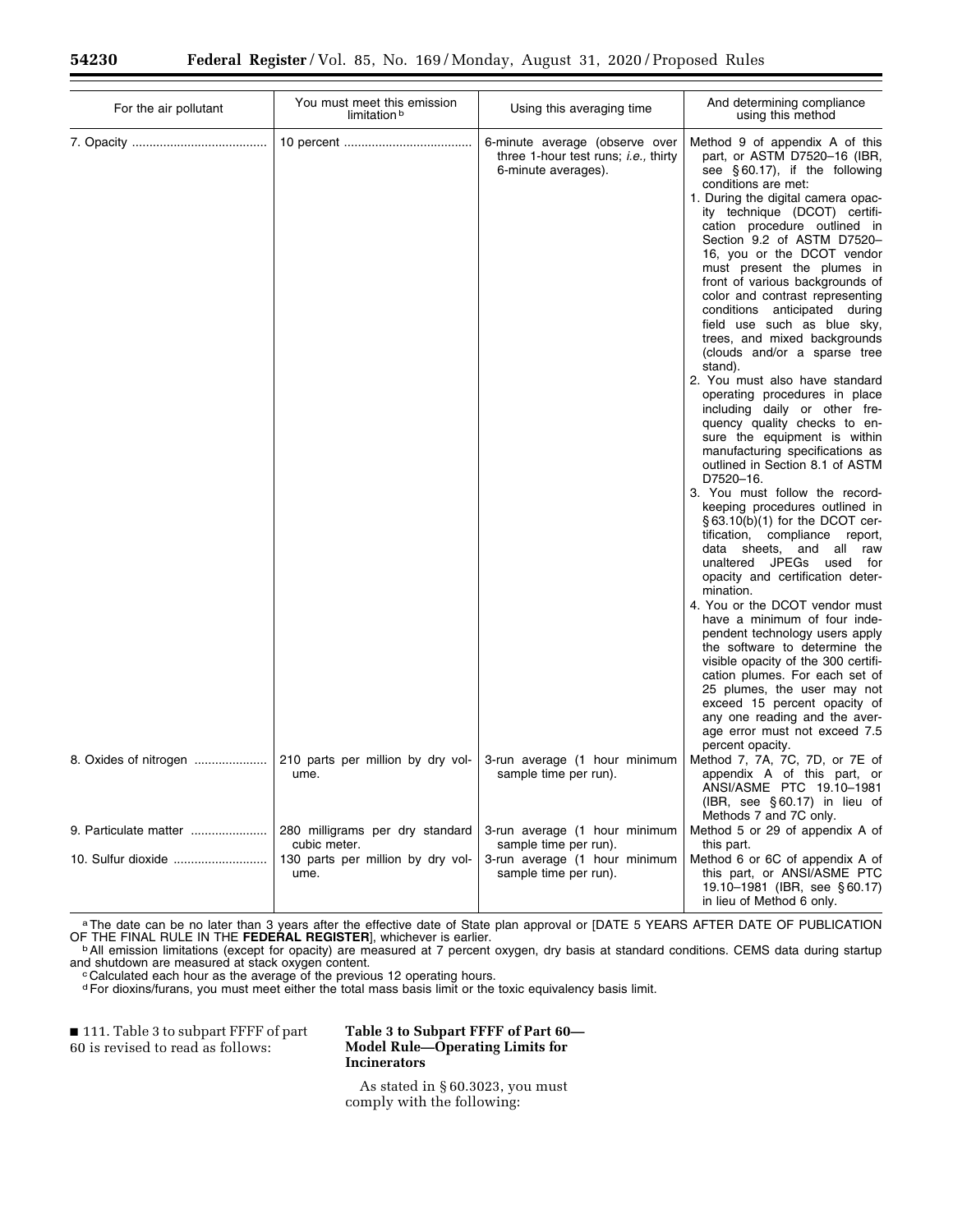| For these operating param-<br>eters                                           | You must establish oper-                                                                                         | And monitoring using these minimum frequencies |                                                                            |                                                                                                                                                             |  |
|-------------------------------------------------------------------------------|------------------------------------------------------------------------------------------------------------------|------------------------------------------------|----------------------------------------------------------------------------|-------------------------------------------------------------------------------------------------------------------------------------------------------------|--|
|                                                                               | ating limits                                                                                                     | Data measurement                               | Data recording                                                             | Averaging time                                                                                                                                              |  |
| 1. Charge rate                                                                | Maximum charge rate                                                                                              | Periodic                                       | For batch, each batch. For<br>continuous or intermit-<br>tent, every hour. | Daily for batch units or<br>small OSWI units com-<br>plying with §60.3033(d).<br>3-hour rolling for contin-<br>uous and intermittent<br>units. <sup>a</sup> |  |
| 2. Combustion temperature                                                     | Minimum combustion<br>chamber operating tem-<br>perature.                                                        | Continuous                                     | Every 15 minutes                                                           | 3-hour rolling. <sup>a</sup>                                                                                                                                |  |
| 3. Pressure drop across<br>the wet scrubber or am-<br>perage to wet scrubber. | Minimum pressure drop or<br>amperage.                                                                            | Continuous                                     | Every 15 minutes                                                           | 3-hour rolling. <sup>a</sup>                                                                                                                                |  |
| 4. Wet scrubber liquor flow<br>rate.                                          | Minimum flow rate at inlet<br>to the scrubber.                                                                   | Continuous                                     | Every 15 minutes                                                           | 3-hour rolling. <sup>a</sup>                                                                                                                                |  |
| 5. Wet scrubber liquor pH                                                     | Minimum pH at scrubber<br>outlet.                                                                                | Continuous                                     | Every 15 minutes                                                           | 3-hour rolling. <sup>a</sup>                                                                                                                                |  |
| 6. Dry scrubber sorbent in-<br>jection.                                       | Minimum injection rate of<br>each sorbent.                                                                       | Continuous                                     | Every 15 minutes                                                           | 3-hour rolling. <sup>a</sup>                                                                                                                                |  |
| 7. Electrostatic precipitator<br>secondary electric power.                    | Minimum secondary elec-<br>tric power, calculated<br>from the secondary volt-<br>age and secondary cur-<br>rent. | Continuous                                     | Every 15 minutes                                                           | 3-hour rolling. <sup>a</sup>                                                                                                                                |  |
| 8. Bag leak detection sys-<br>tem alarm time.                                 | Alarm time $<$ 5 percent of<br>the operating time dur-<br>ing a 6-month period.                                  | Continuous                                     | Each date and time of<br>alarm start and stop.                             | Calculate alarm time as<br>specified in §60.3023(f).                                                                                                        |  |
| 9. Waste profile                                                              | The amount of each waste<br>category burned as a<br>percentage of total<br>waste burned on a mass<br>basis.      | Periodic                                       | For batch, each batch. For<br>continuous or intermit-<br>tent, every hour. | Weekly.                                                                                                                                                     |  |

a Calculated each hour as the average of the previous 3 operating hours.

■ 112. Table 4 to subpart FFFF of part 60 is amended by revising row 2 to read as follows:

## **Table 4 to Subpart FFFF of Part 60— Model Rule—Requirements for Continuous Emission Monitoring Systems (CEMS)**

\* \* \* \* \*

| For the following pollutants | Use the following span values for<br>vour ČEMS | Use the following performance<br>specifications (P.S.) in appendix B<br>of this part for your CEMS | If needed to meet minimum data<br>requirements, use the following<br>alternate methods in appendix A<br>of this part to collect data |  |
|------------------------------|------------------------------------------------|----------------------------------------------------------------------------------------------------|--------------------------------------------------------------------------------------------------------------------------------------|--|
|                              |                                                |                                                                                                    | Method 3A or 3B, or ANSI/ASME<br>PTC 19.10-1981<br>(IBR, see<br>§60.17) in lieu of Method 3B<br>only.                                |  |

■ 113. Table 5 to subpart FFFF of part 60 is amended by revising row 3. to read as follows:

## **Table 5 to Subpart FFFF of Part 60— Model Rule—Summary of Reporting Requirements**

\* \* \* \* \*

| Report | Due date                                                                                                                                                       | Contents | Reference |
|--------|----------------------------------------------------------------------------------------------------------------------------------------------------------------|----------|-----------|
|        | lowing the submission of the ini-<br>tial test report. Subsequent re-<br>ports are to be submitted no<br>more than 12 months following<br>the previous report. |          |           |